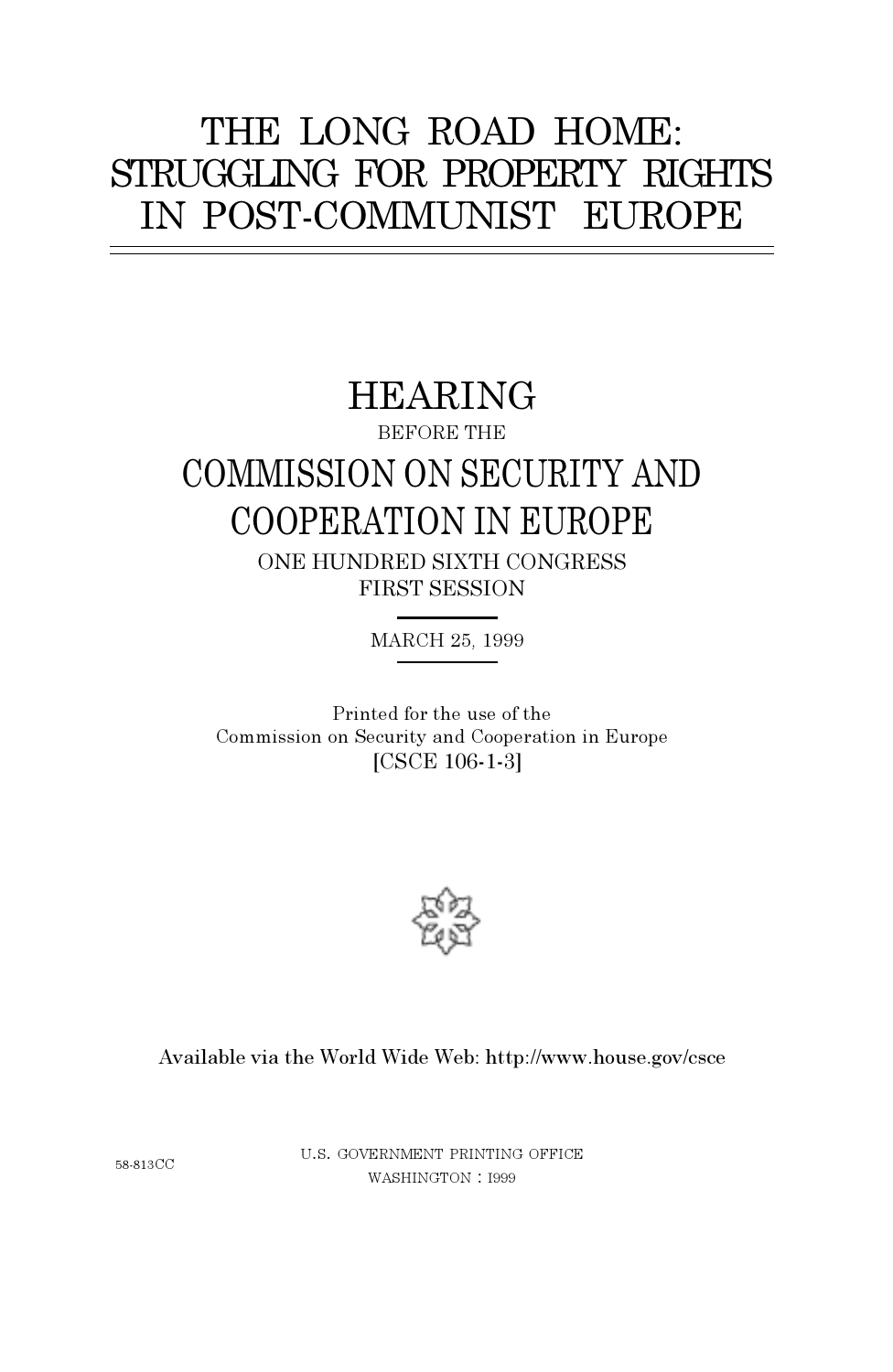#### COMMISSION ON SECURITY AND COOPERATION IN EUROPE

#### LEGISLATIVE BRANCH COMMISSIONERS

| <b>HOUSE</b>                                                       | <b>SENATE</b>                      |
|--------------------------------------------------------------------|------------------------------------|
| CHRISTOPHER H. SMITH, New Jersey,                                  | BEN NIGHTHORSE CAMPBELL, Colorado, |
| Chairman                                                           | $Co-Chairman$                      |
| FRANK R. WOLF, Virginia                                            | SPENCER ABRAHAM, Michigan          |
| MATT SALMON, Arizona                                               | KAY BAILEY HUTCHISON, Texas        |
| JAMES C. GREENWOOD, Pennsylvania                                   | SAM BROWNBACK, Kansas              |
| STENY H. HOYER, Maryland                                           | TIM HUTCHINSON, Arkansas           |
| EDWARD J. MARKEY, Massachusetts                                    | FRANK R. LAUTENBERG, New Jersey    |
| BENJAMIN L. CARDIN, Maryland                                       | BOB GRAHAM, Florida                |
| LOUISE McINTOSH SLAUGHTER, New York RUSSELL D. FEINGOLD, Wisconsin |                                    |
| MICHAEL P. FORBES.                                                 | CHRISTOPHER J. DODD, Connecticut   |
|                                                                    |                                    |

#### EXECUTIVE BRANCH

HAROLD H. KOH, Department of State DR. EDWARD L. WARNER III, Department of Defense PATRICK A. MULLOY, Department of Commerce

#### COMMISSION STAFF

DOROTHY DOUGLAS TAFT, *Chief of Staff* RONALD J. MCNAMARA, *Deputy Chief of Staff* AMBASSADOR WILLIAM H. COURTNEY, *Senior Advisor*

ELIZABETH M. CAMPBELL, *Staff Assistant\Systems Administrator* MARIA V. COLL, *Office Administrator* OREST DEYCHAKIWSKY, *Staff Advisor* JOHN F. FINERTY, *Staff Advisor* CHADWICK R. GORE, *Communications Director,* Digest *Editor* ROBERT HAND, *Staff Advisor* JANICE HELWIG, *Staff Advisor (Vienna)* MARLENE KAUFMANN, *Counsel for International Trade* MICHAEL KOBY*, Special Counsel* KAREN S. LORD, *Counsel for Freedom of Religion* MICHAEL J. OCHS, *Staff Advisor* ERIKA B. SCHLAGER, *Counsel for International Law* MAUREEN T. WALSH*, Counsel*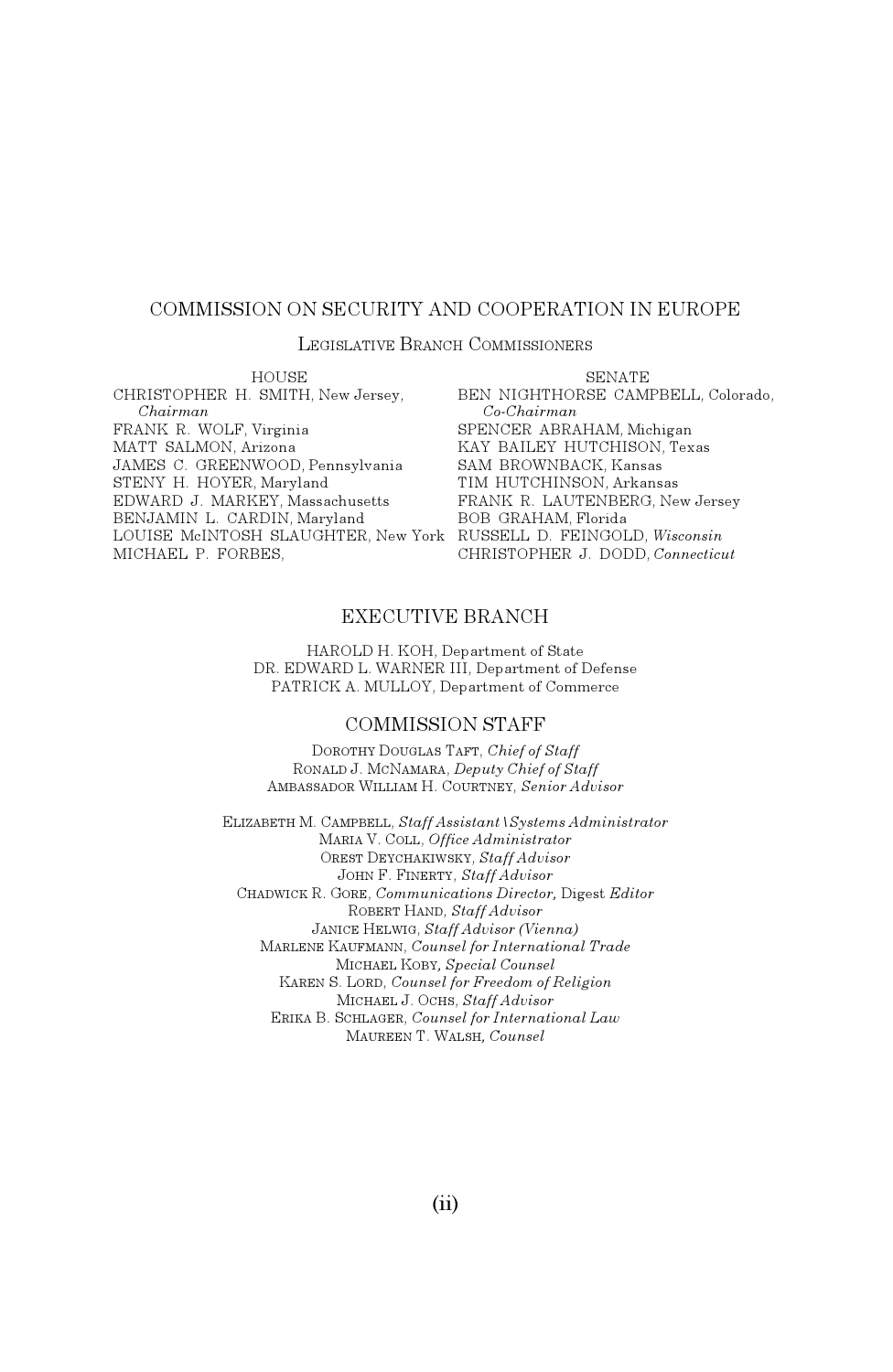#### CONTENTS

#### THE LONG ROAD HOME: STRUGGLING FOR PROPERTY RIGHTS IN POST-COMMUNIST EUROPE

#### MARCH 25, 1999

### OPENING STATEMENTS

PAGE

| Opening Statement of Hon. Christopher H. Smith, |  |
|-------------------------------------------------|--|
|                                                 |  |

#### WITNESSES

| Testimony of Stuart E. Eizenstat, Under Secretary of State for Economic, |
|--------------------------------------------------------------------------|
| Business And Agricultural Affairs And U.S. Special Envoy for Property    |
|                                                                          |
| Testimony of Michael Lewan, Chairman, United States Commission for the   |
|                                                                          |
| Testimony of Bishop John Michael Botean, Romanian Catholic Diocese of    |
|                                                                          |
| Testimony of Vladislav Bevc, Executive Officer, American Owners of       |
|                                                                          |
|                                                                          |

#### APPENDICES

| Written Statement of Senator Ben Nighthorse Campbell, Co-chairman  39      |  |
|----------------------------------------------------------------------------|--|
| Written Testimony of Under Secretary of State Stuart E. Eizenstat  41      |  |
| Questions Submitted for the Record by Chairman Christopher H. Smith to     |  |
|                                                                            |  |
| Written Testimony of Michael Lewan, Chairman, United States Commis-        |  |
|                                                                            |  |
| Written Testimony of Bishop John Michael Botean, Romanian Catholic         |  |
|                                                                            |  |
| Written Testimony of Vladislav Bevc, American Owners of Property           |  |
|                                                                            |  |
| Written Testimony of Jan Sammer, the Czech Coordinating Office  72         |  |
| Written Testimony of Vytautas J. Sliupas, P.e., Organizer of Lithuanian    |  |
|                                                                            |  |
| "American-Lithuanian Property Owners and Property Restitution Laws         |  |
| of 1991 and 1997" by Gaila E. Klimas, Fulbright Fellow 1998  79            |  |
| Vytautas Sliupas on Existing Property Restitution Problems in Lithuania 83 |  |
| Written Statement of the Rutherford Institute Submitted for the Record87   |  |
| Written Statement of the Committee for Private Property, Inc. Submitted    |  |
|                                                                            |  |
| Written Statement of Susan R. Benda Submitted for the Record  91           |  |
| Written Statement of Prof. Dr. Renatus J. Chytil, Juris Consult,           |  |
|                                                                            |  |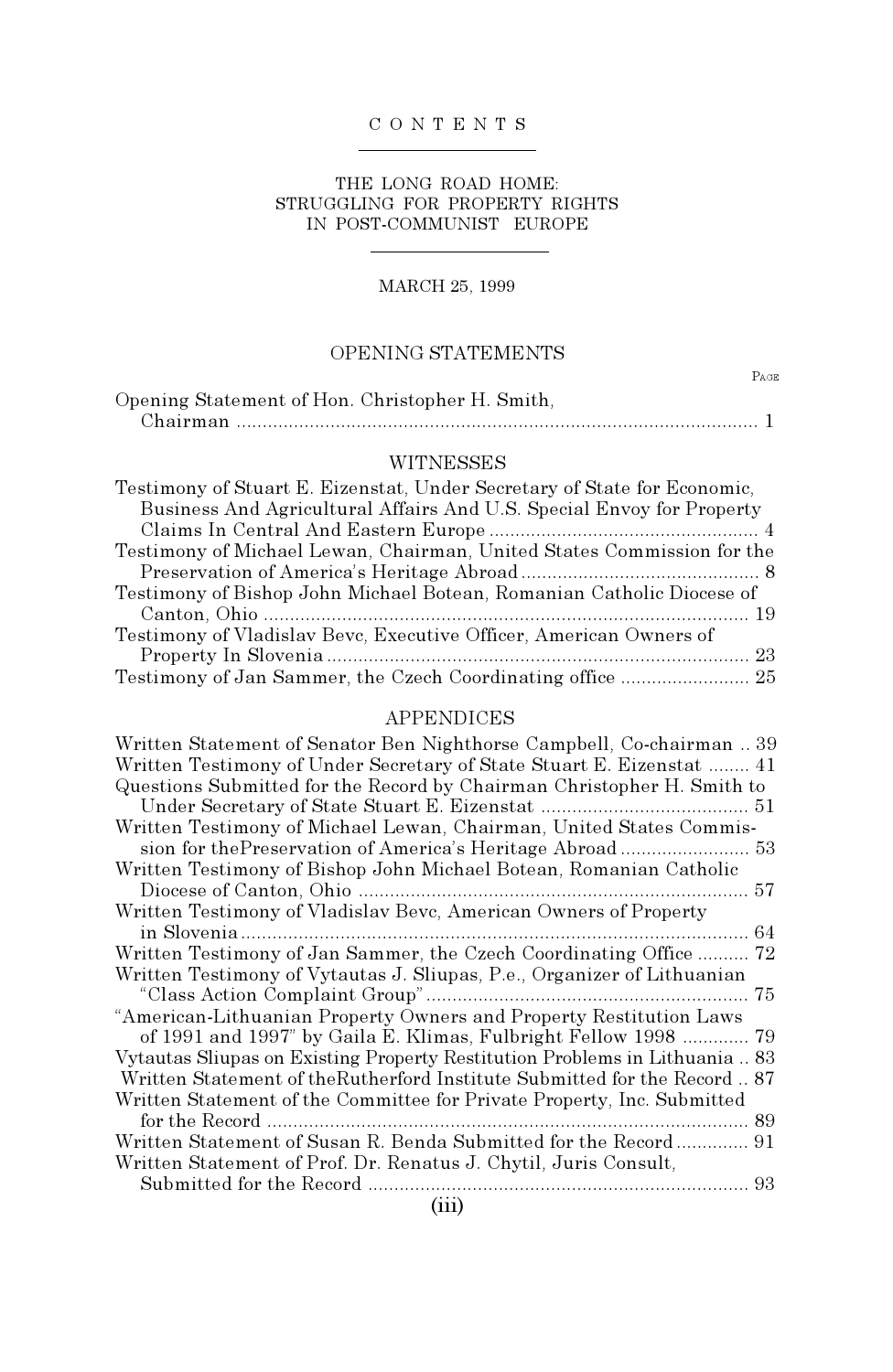## **THE LONG ROAD HOME: STRUGGLING FOR PROPERTY RIGHTS IN POST-COMMUNIST EUROPE**

#### **THURSDAY, MARCH 25, 1999**

COMMISSION ON SECURITY AND COOPERATION IN EUROPE WASHINGTON, DC.

The Commission met at 10:00 a.m. in room 2255, Rayburn House Office Building, the Honorable Christopher H. Smith, Chairman, presiding.

Commission Members present: The Hon. Christopher H. Smith; Hon. James C. Greenwood; and the Hon. Michael Forbes.

Congress members present: The Hon. Edward Royce.

Witnesses present: Amb. Stuart E. Eizenstat, Under Secretary of State for Economic, Business and Agricultural Affairs and U.S. Special Envoy for Property Claims in Central and Eastern Europe; Michael Lewan, Chairman, United States Commission for the Preservation of America's Heritage Abroad; Bishop John Michael Botean, Romanian Catholic Diocese of Canton, Ohio; Vladislav Bevc, Executive Officer, American Owners of Property in Slovenia; Jan Sammer, The Czech Coordinating Office; Vytautas Sliupas, "Lithuanian Class Action Complaint Group."

#### **OPENING STATEMENT OF HON. CHRISTOPHER H. SMITH, CHAIRMAN**

Mr. SMITH. The Commission will come to order. First, I want to thank everyone for being here, especially our very distinguished witnesses. Sec. Eizenstat will be here very shortly.

most challenging issues confronting post-Communist OSCE countries: how to right the wrongful confiscation of property by former totalitar-

ian regimes. During and after the Second World War, millions fled from East and Central Europe to escape Nazi and Communist persecution. Most of them lost everything they and their families had earned and built up over many generations—homes, businesses and farms.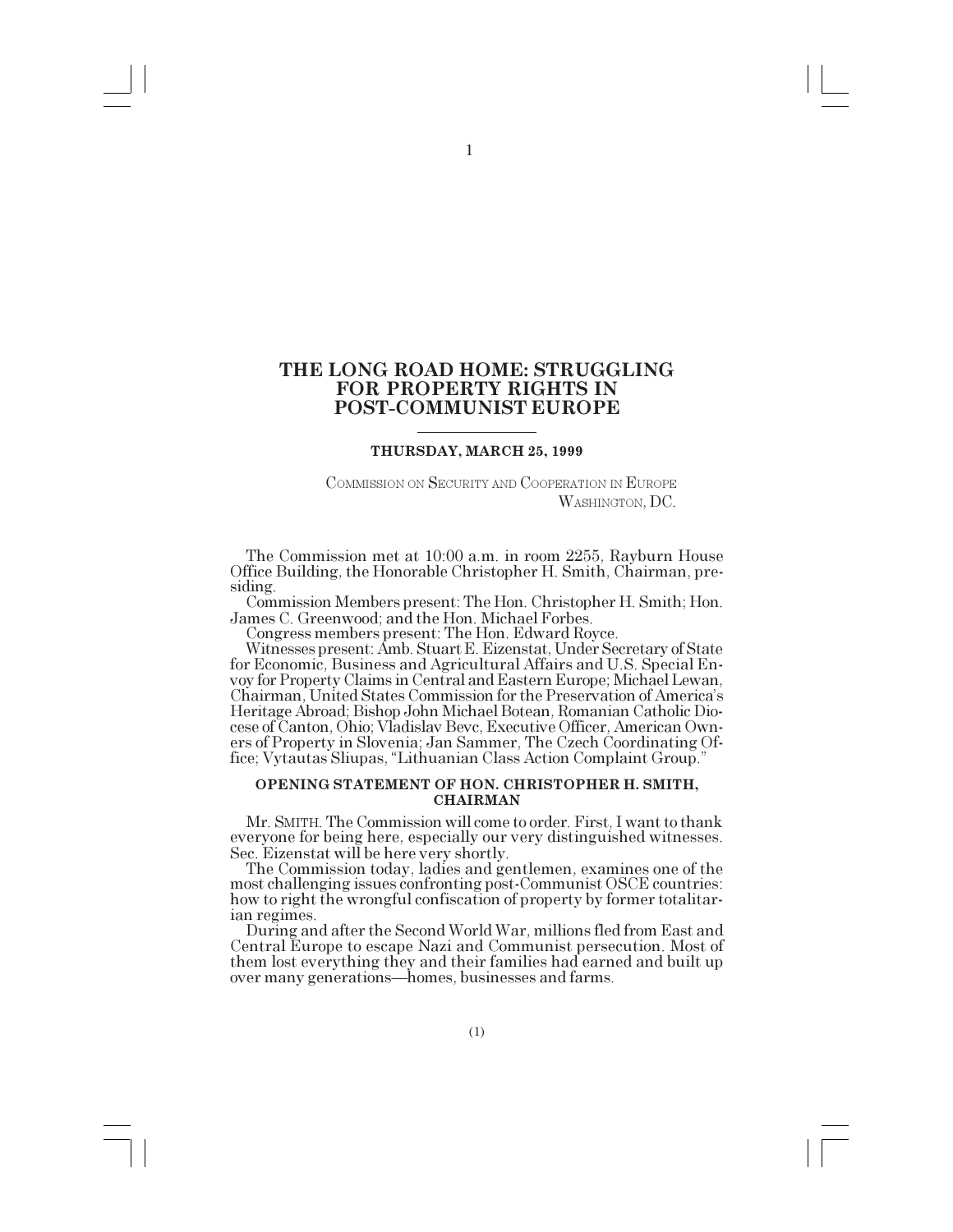In addition, these totalitarian regimes took from religious and ethnic communities tens of thousands of communal properties, such as

A decade ago, the fall of the Iron Curtain and the end of communist tyranny inspired hope that wrongs committed by previous regimes, including the seizure of private and communal property, would be addressed and redressed by the newly elected democratic governments of Central and Eastern Europe.

For those seeking restitution or compensation, this issue is not in the end just about land or money, but rather about coming to terms with an unjust history in Europe. Seizures of property by fascist and communist regimes occurred in the greater context of religious persecution, suppression of religious freedom, denial of the most basic human rights and civil liberties, and ultimately genocide.

are, in large part, striving for a measure of justice for the oppression and persecution they and their families suffered in the past.

the history of fascism and communism from repeating itself in the re-

gion.<br>The OSCE participating States have acknowledged the importance of private property rights. The 1990 document of the OSCE Bonn Conference includes a commitment by participating States to "endeavor to" achieve or maintain full recognition and protection of all types of property, including private property, and the right of citizens to own and use them as well as the right to a prompt, just, and effective compensation in the event private property is taken for public use.

As the Helsinki Commission has monitored the property restitution and compensation efforts being made by post-communist countries, I have had to conclude that the efforts to return property to former owners have been uneven and often unsuccessful or, worse, discriminatory. It appears as if the governments in this region want to be perceived as reform governments that distinguish themselves by their willingness to undo what the previous communist regimes have done.

In fact, much of their behavior to date, at least concerning property restitution, undermines that image.

Government officials have lacked the political will to make the difficult decisions necessary to carry out restitution and compensation laws. Discriminatory citizenship restrictions in the laws prevent former citizens from recovering the properties that they or their parents or grandparents owned.

With respect to property restitution, the ill treatment afforded some religious communities suggests that religious inequality and discrimination are often at the heart of a government's restitution policies rather than economic constraints or other legitimate issues that need to be worked through.

Restitution programs vary from one country to the next, and some countries have not adopted comprehensive restitutions laws at all. As a result, thousands of people, including Americans, have unresolved prop-

erty claims in Central and Eastern Europe.<br>Much attention has been given to property restitution in East Central Europe. Last year I and my fellow Commissioners sponsored a resolution eventually adopted by the full House of Representatives that calls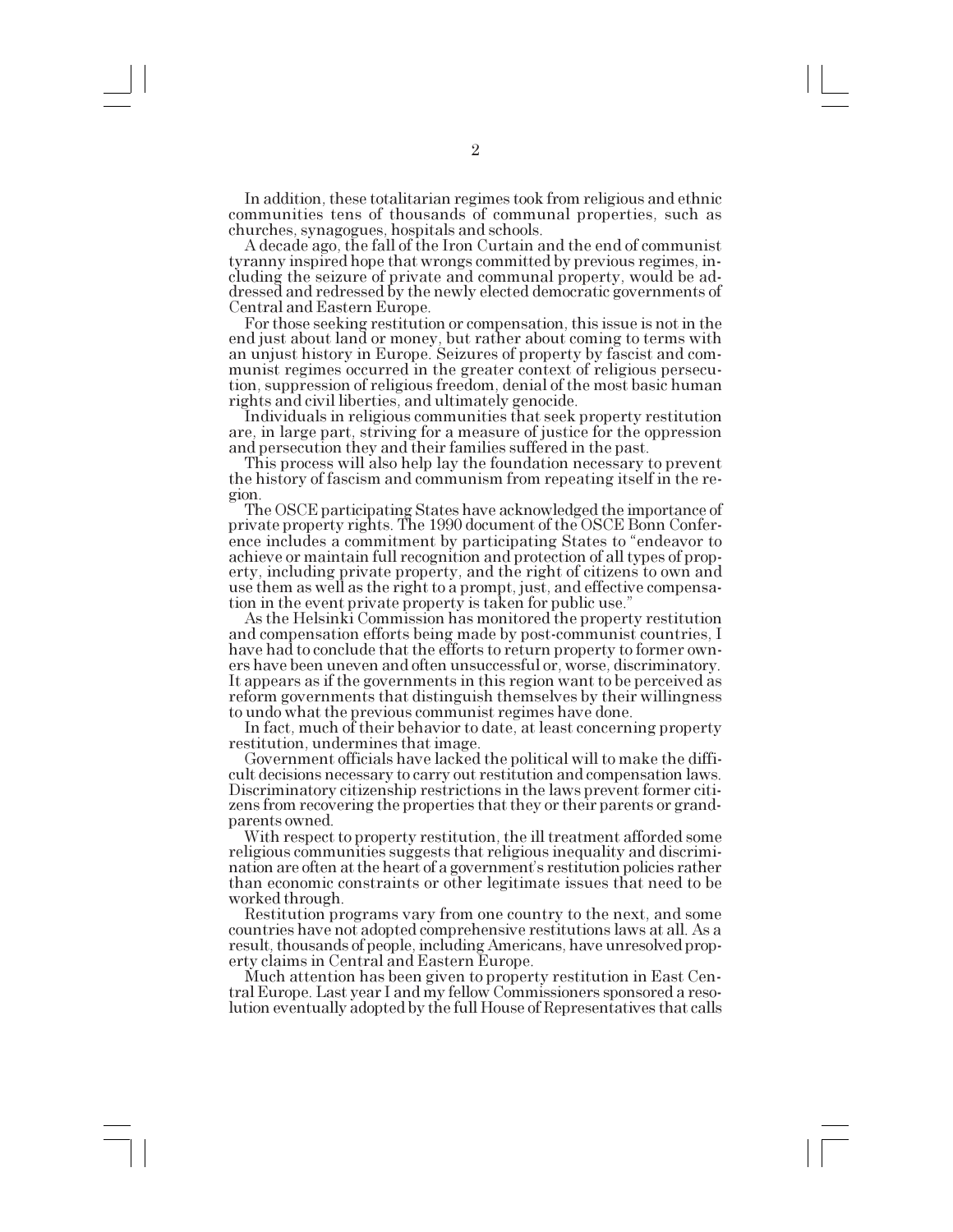on formerly totalitarian countries to return property to rightful owners or, if that is impossible, to pay prompt, just, and effective compensation.

The Council of Europe and the European Parliament have also called for property restitution. Several months ago the Department of State and the U.S. Holocaust Memorial Museum hosted an international conference that addressed communal property restitution for the first time at an international level.<br>Timely restitution was strongly urged. I hope we will hear from our

witnesses today that our friends and allies in Central and Eastern Europe are heeding these calls and that substantial progress has been made toward resolving the property claims of individuals and communities alike.

Todays hearing has several objectives.

First, to lay down a marker providing the

current status of developments regarding property restitution.

Second, to provide clear examples of how a few individuals have succeeded or failed in their effort to recover property.

And, third, to consider future action that may be appropriate for Congress and the administration to further the progress of property restitution and compensation.

Because property restitution is an issue in more than a dozen countries in the OSCE region, our witnesses today will speak about many countries challenged by this issue. Some of our witnesses will focus their testimony on a particular country.

Unfortunately, it is impossible for us to hear testimony from every affected ethnic group or to have witnesses address the status of restitution in each country grappling with this complex issue. We are dealing here with basic principles. We have sought to have a representative sampling of the individuals testifying and have invited others to submit testimony for the official hearing record.

Moreover, the Helsinki Commission's mandate is to monitor and encourage compliance with the Helsinki Final Act and subsequent documents. The Commission is not solely concerned with U.S. victims of expropriation policies, but with the concerns of all victims, and I believe that principle will be reflected in this hearing today.

Let me thank our very distinguished first panel for being here, and I

would like to introduce them.<br>Our first speaker will be Stuart E. Eizenstat, Under Secretary of State for Agricultural, Business, and Economic Affairs. Secretary Eizenstat previously served as Under Secretary for Commerce and as U.S. Ambassador to the European Union in Brussels. In each of these positions and in his current position, he has also served as the U.S. Special Envoy for Property Claims in Central and Eastern Europe. He has worked tirelessly to bring attention to the important subject that we are discussing today.

I would say this parenthetically, Secretary Eizenstat, it was at our last hearing on property issues that the resolution we had passed last year, was suggested by you. So I do thank you for that.

Our second witness will be Michael Lewan, Chairman of the United States Commission for the Preservation of America's Heritage Abroad. Mr. Lewan has served—has twice been appointed, I should say, by Presi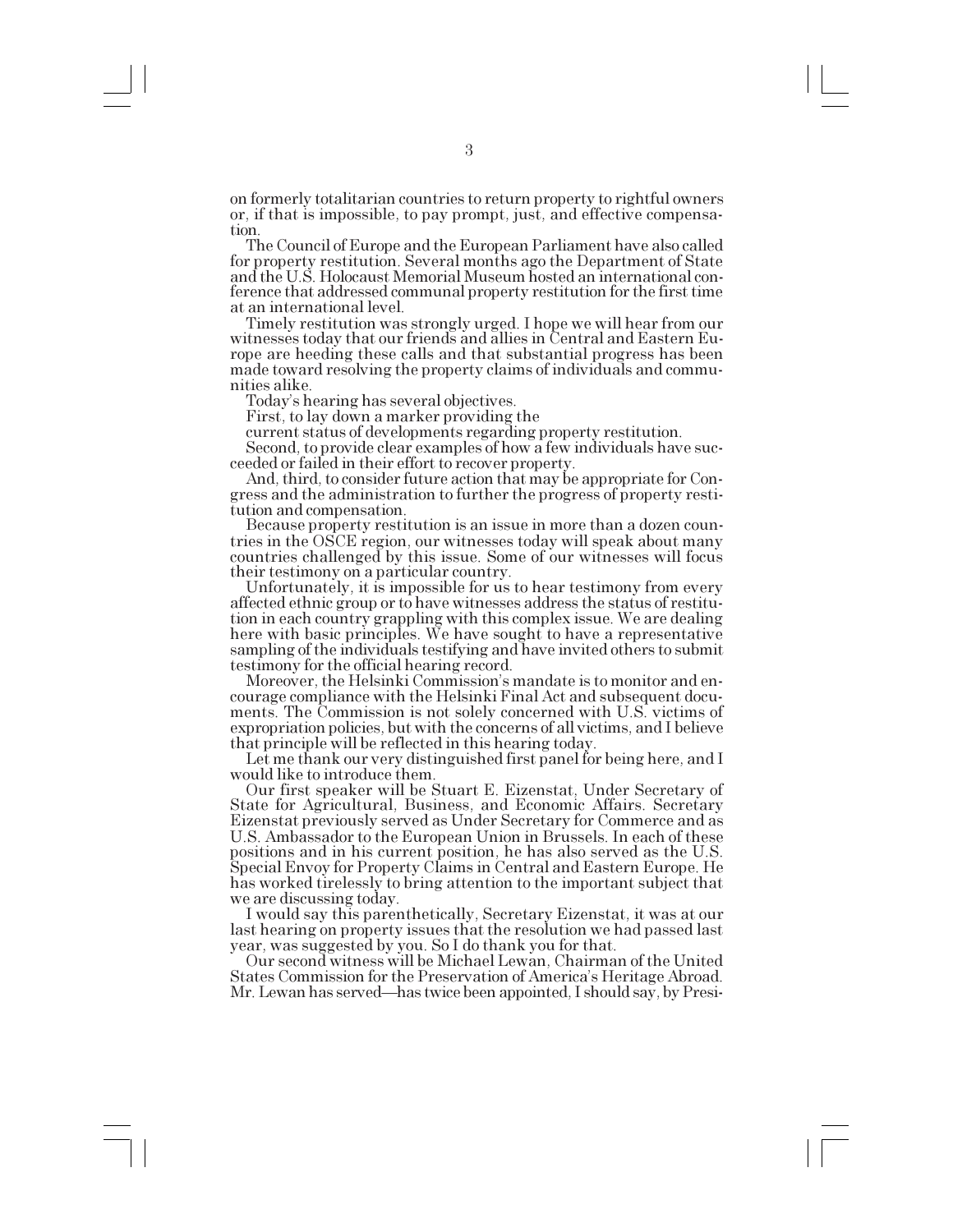dent Clinton to lead the Commission for Preservation in its mission to protect and preserve monuments, historic buildings, and cemeteries associated with the foreign heritage of Americans.

In addition, Mr. Lewan runs his own company, which specializes in developing public policy strategies for domestic and foreign companies.

I would ask my good friend from Pennsylvania if he has any opening comments.

Mr. GREENWOOD. My guess is that whatever I could say you have already said better. So I will pass.

Mr. SMITH. OK. Thank you.

Secretary Eizenstat, if you can proceed.

#### **TESTIMONY OF STUART E. EIZENSTAT, UNDER SECRETARY OF STATE FOR ECONOMIC, BUSINESS AND AGRICULTURAL AF-FAIRS AND U.S. SPECIAL ENVOY FOR PROPERTY CLAIMS IN CENTRAL AND EASTERN EUROPE**

Sec. EIZENSTAT. Thank you, Mr. Chairman.

I cannot tell you how much I appreciate the opportunity that you have afforded me to testify and also for your tremendous leadership in this area.

This process has been critically important to me since 1995, when I was named as Special Envoy on Property Restitution, in addition to my duties as Ambassador then to the EU, and I have continued those in my current position.<br>Property restitution is part of Europe's unfinished business. It is part

of the job of repairing the damage from two of the 20th Century's greatest European disasters. The Holocaust devastated the lives, families, and institutions of European Jewry, and the Nazis and their Fascist allies destroyed or stole vast amounts of Jewish property.

Then after World War II, to compound this, the Soviet armys occupation of Eastern and Central Europe, followed by the installation of Communist regimes, led to massive seizures of both private property and property owned by religious and community organizations.

Since the fall of Communism, nearly every country in the region has begun returning some religious community property. Some have restituted a large part of both communal and private property. Some have

The process, and progress, in each country is different, reflecting major differences in history and politics. Most have democratic parliaments and carry out restitution through their own laws and procedures and their own particular circumstances. So there is no one solution.

Nevertheless, the basic principle that wrongfully expropriated property should be restituted or, as you have suggested in your opening statement, compensated for applies to them all, and their implementation of this principle is, in our mind, a measure of the extent to which they have successfully adopted democratic institutions, the rule of law, and market economy practices.

As these governments seek to join Western economic and political organizations and to integrate their economies more closely with ours, we expect them to adopt the highest international standards in their treatment of property.<br>Adopting such standards would also help them attract foreign inves-

tors who need to be assured that there is a transparent, fair, and just private property system in place.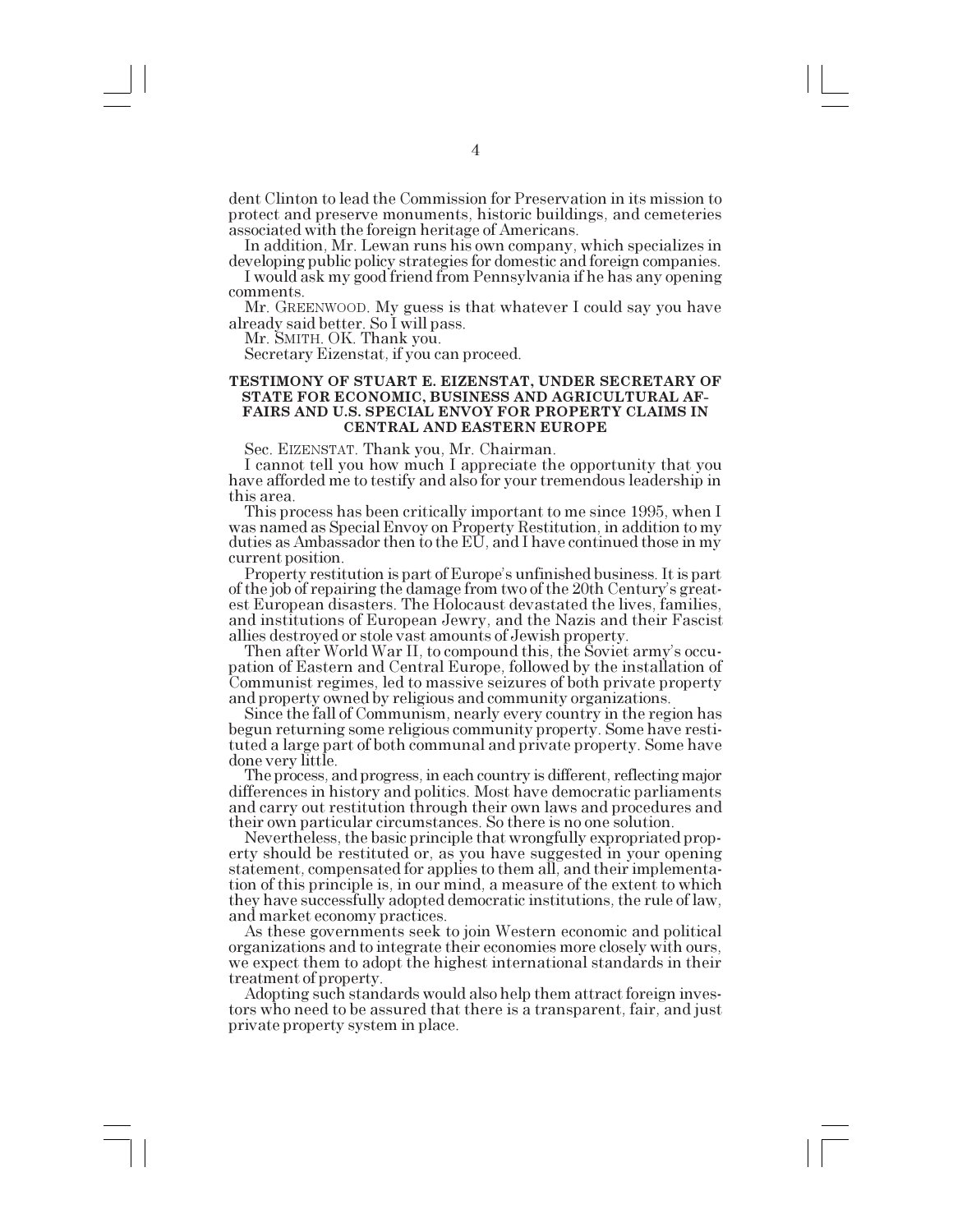Mr. Chairman, Congressman Greenwood, I propose to comment orally on what the U.S. Government has done, including the results of our Washington conference, and then mention the situation regarding property in several countries of the former Soviet Union. My written testimony has a country-by-country status report on real property restitution in the region, and we have tried to give you the most up-to-date summary for each country.<br>The fact that there have been so many changes in territory, minority

populations, political systems, and legal frameworks in Europe in the 20th Century means that there is no simple, one-fits-all policy. It means that our restitution policies have to fit the context of each country, taking into account the highest local standards of justice and contributing

to the overall development of democratic and market economies.<br>We approached this bilaterally and multilaterally. In our bilateral efforts, we routinely raise property restitution with official visitors at all levels from the countries of the region.<br>Over the years that I have been involved in these issues, I have vis-

ited some dozen countries in Central and Eastern Europe; many of them I have visited several times. Last summer, for example, I visited Lithuania and Poland. Since then I have visited Ukraine and Bulgaria (in February) addressing property restitution each time.

Ambassador Henry Clarke, my senior advisor on this issue, has visited Moldova, Romania, Poland, Lithuania, Bulgaria, Slovakia, and the Czech Republic during this period.

We have devoted considerable effort to gathering current information on restitution, and our main purpose has been to advocate further steps in both private and communal property restitution that appear appropriate, and let me say that I have worked on the cemetery issue with Mr. Lewan, and he and his Commission have been genuinely heroic in their work here.

The State Department and U.S. embassies in the region focus on both communal and private property restitution. We are especially sensitive to discrimination against the claims of American citizens, even if we cannot espouse an individual claim or take a position on its merits.

We do this by vigorously advocating fair and expeditious treatment for all such American claims as a group. For example, just 2 days ago our Ambassador in Slovenia did this directly with the Justice Minister in that country.

Even though we cannot provide legal advice directly to a client or a claimant, embassies and consulates do provide information about local laws, judicial systems and claims procedures. They maintain a list of local lawyers and often help explain which officials or agencies can help U.S. citizens in trying to resolve individual claims.

We organized the Washington Conference you were good enough to mention, Mr. Chairman, in December 1998 with 44 countries and 13 NGOs to discuss a variety of issues from insurance to communal property. It was, indeed, the first U.S. Government effort to take a multilateral approach to the issue of communal property restitution.

It was the first international conference among governments, with NGOs participating, on real property restitution. Our goal of return of communally owned property was not challenged and for good reason.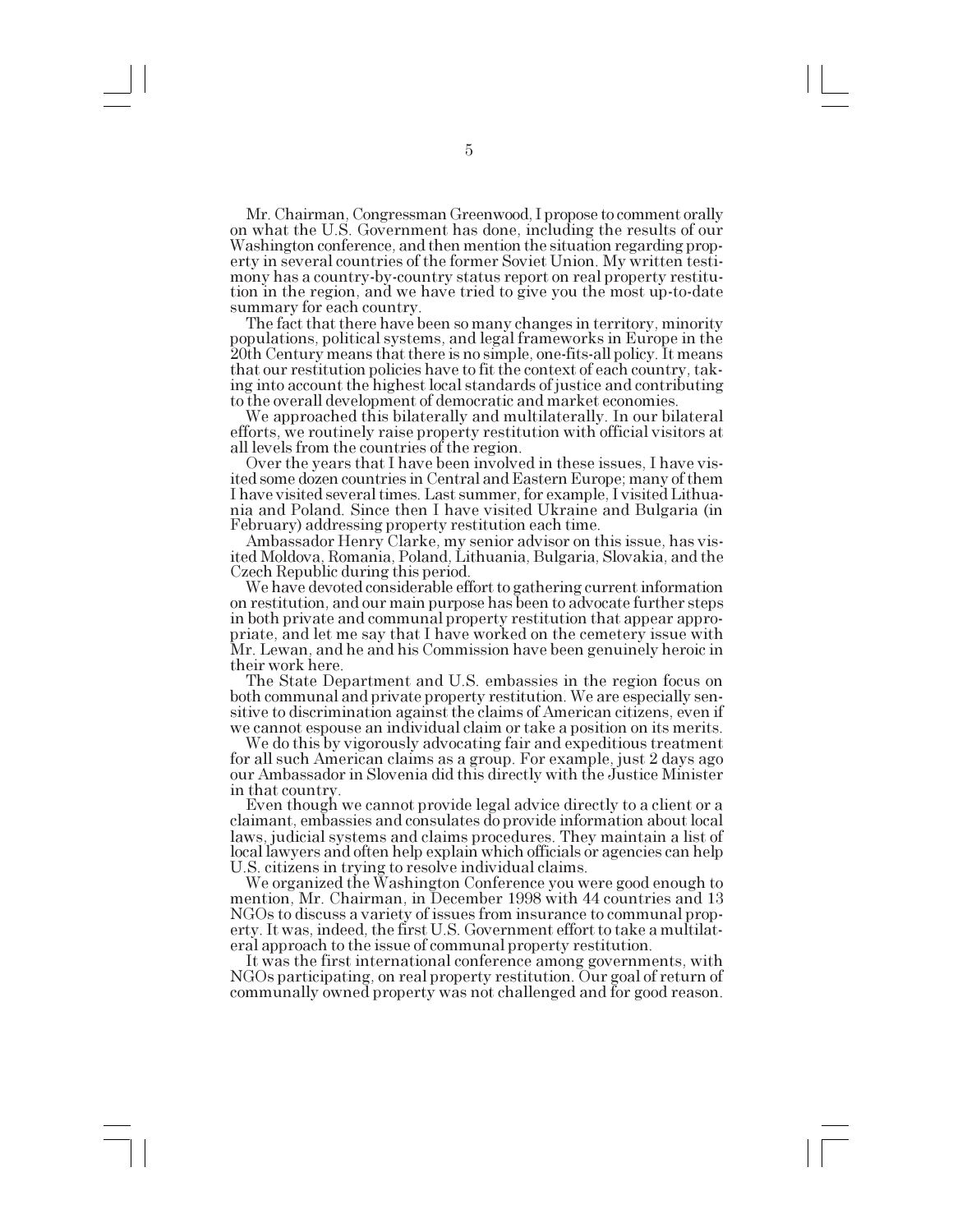Almost every country in the region has at least returned some property to its original owners out of a sense of justice and a recognition of the

In my remarks to the Washington conference, I outlined a series of best practices appropriate for restitution of communal property seized by Nazis or their fascist allies or later expropriated by Communist regimes without compensation.

While not all these practices have been adopted in all countries, they give us a broad set of concepts and guidelines which we believe countries should consider.

May I please just summarize these? They apply to both communal and private property. We encourage governments, first, to establish equitable, transpar-

ent, and nondiscriminatory procedures to evaluate specific claims.

examination of claims. Where archives have been destroyed, reasonable alternative forms of evidence should be permitted.

National governments should take the necessary steps to insure that their restitution policies are implemented at regional and municipal

levels, which often control the bulk of property, and let me stress this. Federal decrees that deal with property in the hands of the Federal central government, but they do not cover local and municipal and regional governments, and they, frankly, in most countries control a large bulk of the property, particularly the income producing property.

Owners or their heirs should be eligible to claim personal property on a nondiscriminatory basis without citizenship or residency requirements, a point that you stressed.

Legal procedures should be clear and simple.

Governments at all levels should respect and implement the decisions of courts when these are final. We have instances where courts make decisions. Then they simply aren't implemented.

Restitution claims should be honored before privatization takes place. Governments should be very cautious about privatizing property confiscated by Nazis or Communists whose ownership is in dispute. If that is not done, original owners should have a right to fair compensation, and this is an important point, Mr. Chairman, because we want these countries to privatize property, and yet when they are subject to dispute about ownership, if they are privatized outside this context, it can create problems.

Governments should make provisions for the present occupants of restituted property. If no compensation or alternative accommodations are found for current occupants, many of whom are occupying in good faith, the restitution process will be delayed sometimes indefinitely.

Restitution of property should result in a clear title to the property, including the right to resale, not simply the right to use property. We found in some countries they will say, "OK. We will give you the right<br>to use it," but that could be taken away at any time.

Generally communal property should be eligible for restitution or compensation without regard to whether it had a secular or religious use. Many countries will only allow, quote, unquote, religious property to be returned to religious communities, and defined very narrowly to mean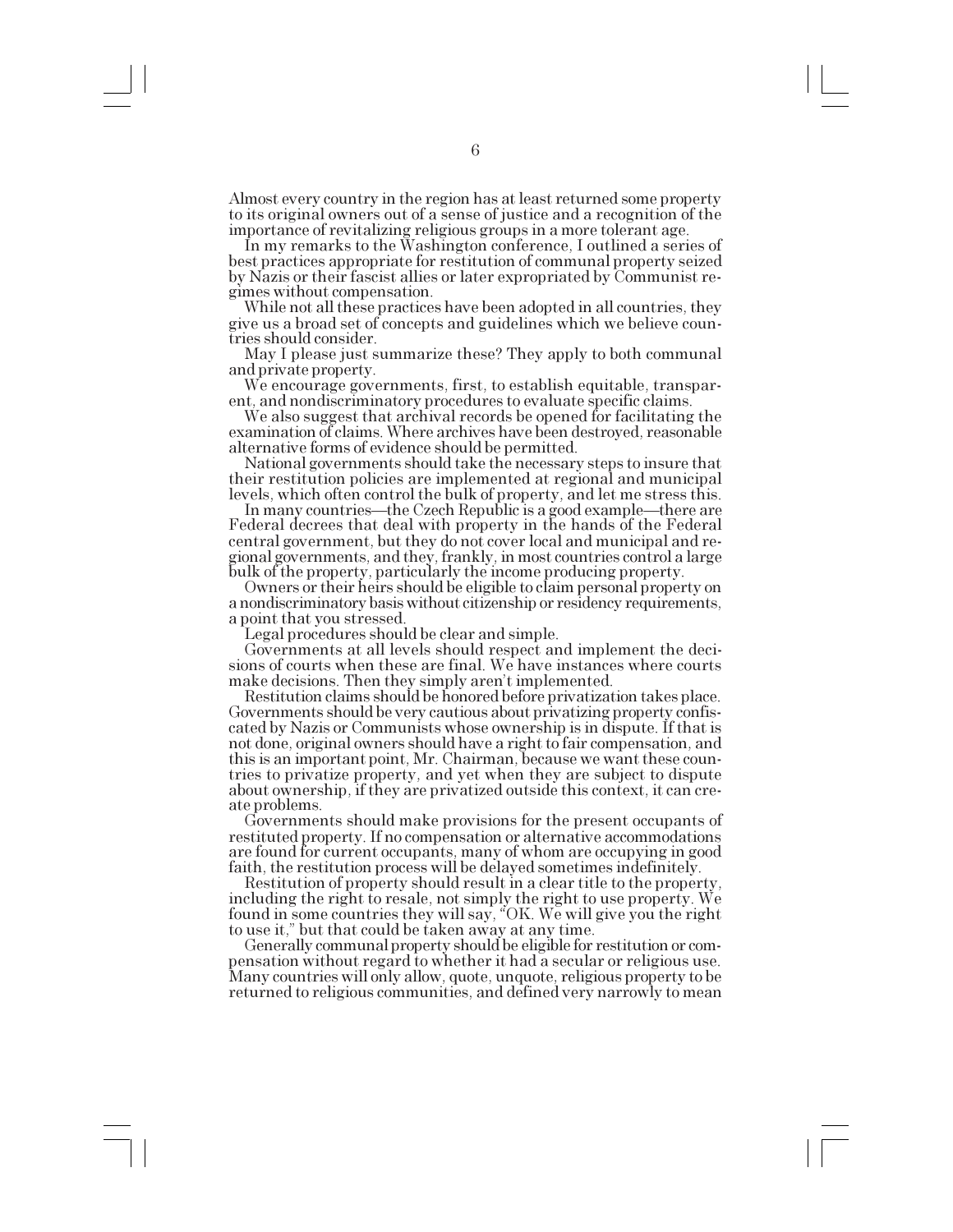only churches or synagogues. It does not cover schools; it does not cover community centers; it does not cover other communally owned institutions.

Where local religious communities are very small, as is often tragically the case with Jewish communities, we encourage the establishment of foundations jointly managed by local Jewish communities and international Jewish groups to aid in the preparation of claims for property and to administer restituted property.<br>Cemeteries and other religious sites, which again, Mike and his Com-

mission have done such a sterling job on, should be protected from desecration or misuse before and during the restitution process.<br>No country has fulfilled every one of these principles perfectly, but

this is not a theoretical list. Every one of these best practices has been adopted somewhere as an important feature of the restitution process. Taken together, they clearly illustrate that property restitution is an integral part of the economic and political reform now underway in Central and Eastern Europe.

We recognize that the basic legal processes involved take time. Some claims can be complex, and where there are serious disputes, they can take long periods of time to resolve.<br>Nevertheless, we feel strongly that these principles should be adopted

now and by all countries. Countries that have embarked on this difficult task should not allow the process to languish, but should press on to bring it to an honorable conclusion.

I am pleased to say that multilateral attention to the process was not a one shot event from the Washington conference. We are very pleased that the Polish government is planning to host an international conference on communal property restitution in November of this year. We commend the Polish government for undertaking this task and making this contribution to the future of Europe.

And because of your personal interest in this topic, Mr. Chairman, we should try to give you the most advanced notice so if your own calen-

dar would permit it, you might wish to participate as well. Unlike the countries occupied by the Soviet army during and after World War II, much of the expropriation of property in Russia, the Ukraine and Belarus took place, in fact, in the early years following the Russian Revolution.

In these countries, there is little political pressure for reversing those expropriations. People may view them as unjust, but they are not viewed as being posed by a foreign power, and they are no longer part of the living memory of most of the population.

None of these countries has addressed private property seized in the Russian Revolution. That does not mean, however, that the taking of property was legitimate. Quite the contrary, we would welcome restitution or compensation where that is possible and where it would not cause some new injustice.

But the passage of time necessitates that there will unfortunately be historical limits to real property restitution there. Nevertheless, post-Communist revival of religion in the region has brought about the return of substantial numbers of churches, synagogues, cemeteries and other religious communal property.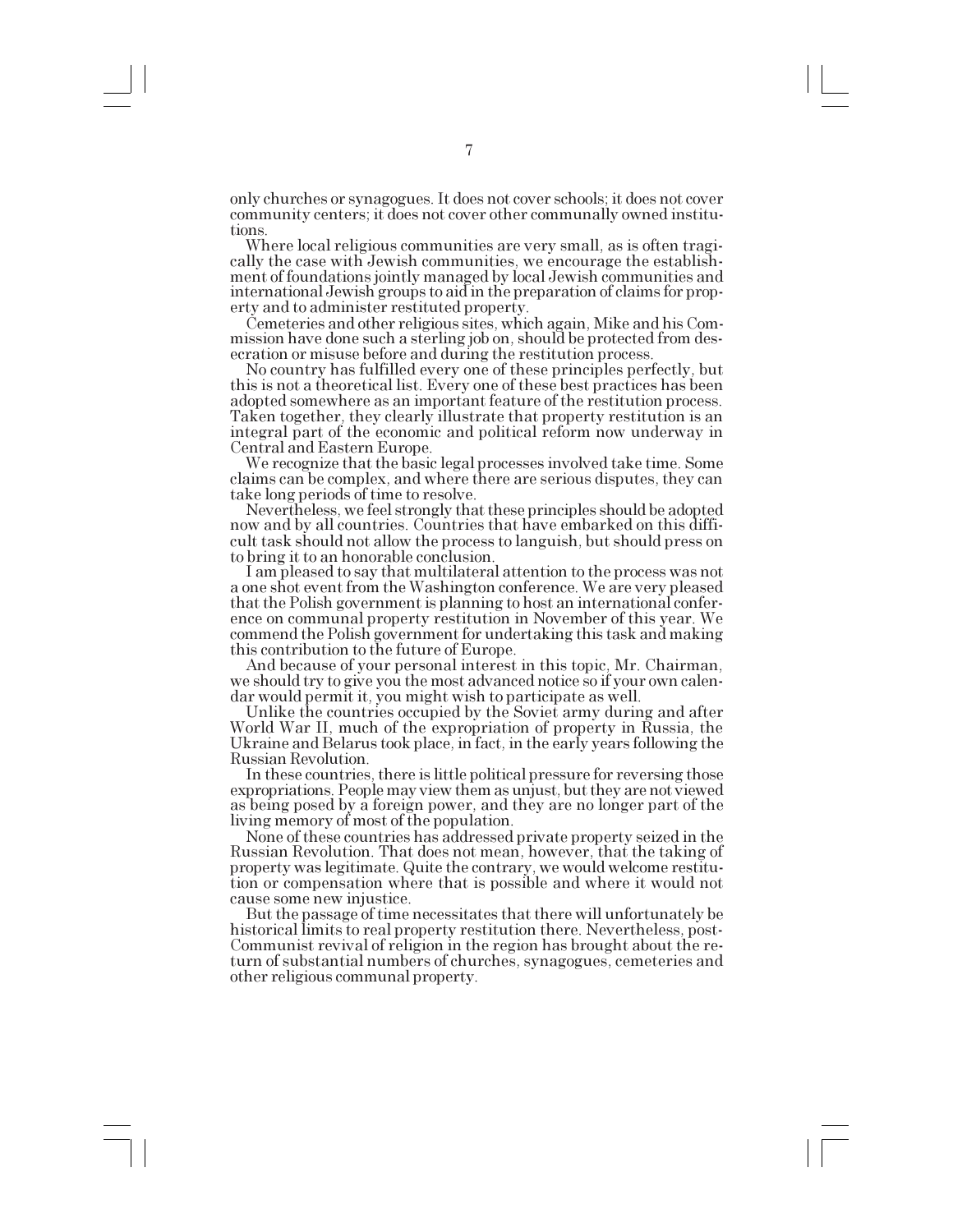The countries that were part of the Russian Empire and then went through the Russian Revolution have for generations observed different concepts of private and public property than the U.S. and Western Europe. Each democratic society has to establish basic standards of justice for itself, and those standards must be realistically achievable.

The concept of returning places of worship and related religious properties, again, has been broadly accepted through Europe, and we do expect as these countries continue their transition to market economies that they will adopt ownership standards for private property compatible with the rest of the world.

So in conclusion, Mr. Chairman and Congressman Greenwood, the restitution of property is part of a larger process of obtaining a reasonable measure of justice for the victims of Europe's major twin disasters in World War II: Fascism and Communism.

especially so for the double victims of both Fascism and Communism. Having had justice delayed for so long, they are entitled to expect that democratic governments will move promptly to bring closure during their lifetimes.

This will not be easy, but we cannot leave it alone. Restitution of real property or movable property, such as art or financial assets, including insurance, will require the efforts of many courageous people and many countries, and I am very pleased that the Commission on Security and Cooperation in Europe, which you have provided such sterling leadership for, is focusing on this issue again.

Thank you.

Mr. SMITH. Mr. Secretary, thank you for your excellent testimony and for your very dogged determination in trying to resolve this issue against one obstacle after another, including enactments of the parliament. The Czech Republic's recent step backwards in February was another disappointment, but you certainly have been tenacious, and I know we on the Commission are grateful. We will continue to work

hand in hand with you. I would ask Mr. Lewan if he would proceed.

#### **TESTIMONY OF MICHAEL LEWAN, CHAIRMAN, UNITED STATES COMMISSION FOR THE PRESERVATION OF AMERICAS HERI-TAGE ABROAD**

Mr. LEWAN. Thank you, Mr. Chairman, members of the Commission.

I am grateful for the opportunity to testify today.

The effort to resolve communal property issues is, indeed, the long road home. The historic and moral importance of this journey cannot be underestimated.

Emerging democracies must settle old debts. They must return what was stolen. This is a basic tenet for any free society from which there is no escape, no excuse, and no evasion.

Im quite honored to be on this panel with Under Secretary of State Stuart Eizenstat. There is no man I admire more in public life today, and when this, the final chapter of World War II, is written, Stu Eizenstat will be seen for the ages as a man of virtue and vision.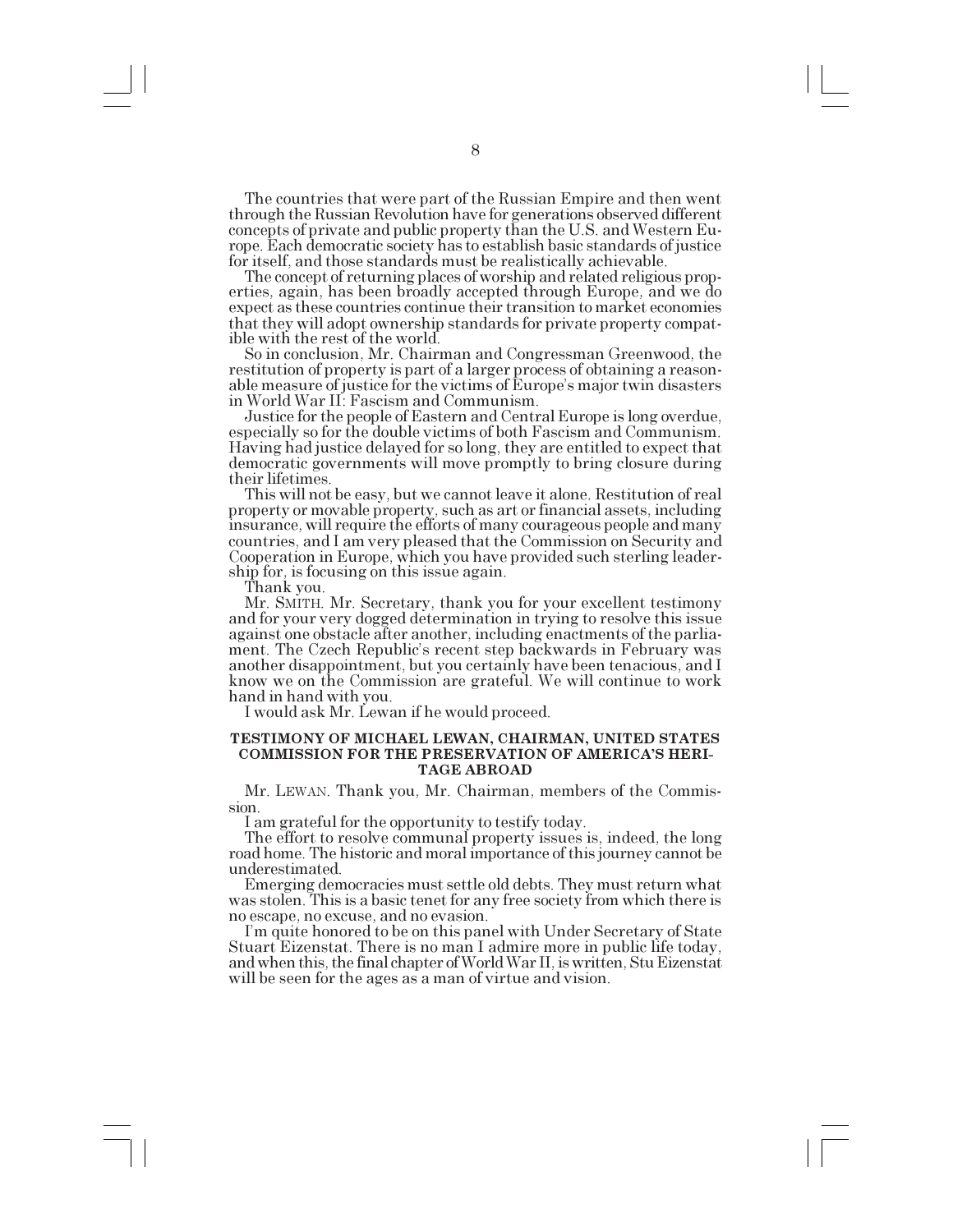In the last 2 years, the Commission for the Preservation of America's Heritage Abroad has been active in the international effort to restitute communal property. Much of our success is due to the strong support we receive from the Congress, especially from Ben Gilman, the Chairman of the House International Relations Committee.

Today, I will speak of Poland, the prewar home to the world's largest Jewish community, Poland, whose soil is soaked with blood, where the loss was so great it cannot be counted; where for 50 years a "pathology" of silence" made a mockery of the truth. Yet out of the ashes rises hope for restitution, remembrance, and reconciliation.

When I was a boy, my grandmother lived with us. She was a Hungarian immigrant, a devout Catholic, and like many in her generation, deeply proud to be an American.

Grandma always said to us, "America is a great country. It is full of miracles to share with all.

The next time I visit my grandmother's grave, I will tell her about today. She would be proud of my work, and she would be especially proud of her adopted country, about how we are sharing the miracle of democracy with all the world.

Im lucky. I can visit the grave of my grandmother to say a prayer, tell her about our family or just reflect on how life has turned out. But for millions of other Americans, and especially Jews, for whom taking care of the dead is a high calling, an obligation, a mitzvah, this has not been possible.

Imagine, if you will, it is 1939, a small town, a shetel, Wyszkov, Poland, a few thousand Jews, a synagogue, a school, a cemetery, a life. In an instant, 800 years of history destroyed; men rounded up and marched into slavery; women, children, the old sent to concentration

camps, death sentences, all.<br>The synagogue was blown up. The cemetery, this quiet, final resting place so reverently cared for, leveled; the tombstones used for a sidewalk in front of Gestapo headquarters.

A horror repeated 1,000 times in the land of Poland, so grotesque it shouldn't be mentioned; so common it is almost forgotten.

The war ends. The cemetery blends into the rural landscape. It disappears from local maps. A farmer plants potatoes. A builder digs a gravel pit. Bones are exposed and heaped into piles of trash. The shetel grows to a city, but no Jews, no survivors return; no visible trace, no outward sign, no remembrance. Did tyranny win after all? Please, God, a miracle.

As Chairman of the United States Commission for the Preservation of America's Heritage Abroad, I am often asked why should Americans care about crumbling buildings, abandoned cemeteries, or looted libraries. It is because America is a land of immigrants.

Our values are rooted in lands distant in miles and time. As a people, we believe that the fabric of our society is strengthened by visible reminders of our past. The history, culture, politics, sociology, and religion of our forefathers have stamped upon our souls an indelible mark of character.

As the years go by, Americans need to see the sights, hear the sounds, touch the tombstones, feel the pain, and relive the joy of their ancestral past. How else can we understand the present or prepare for the future?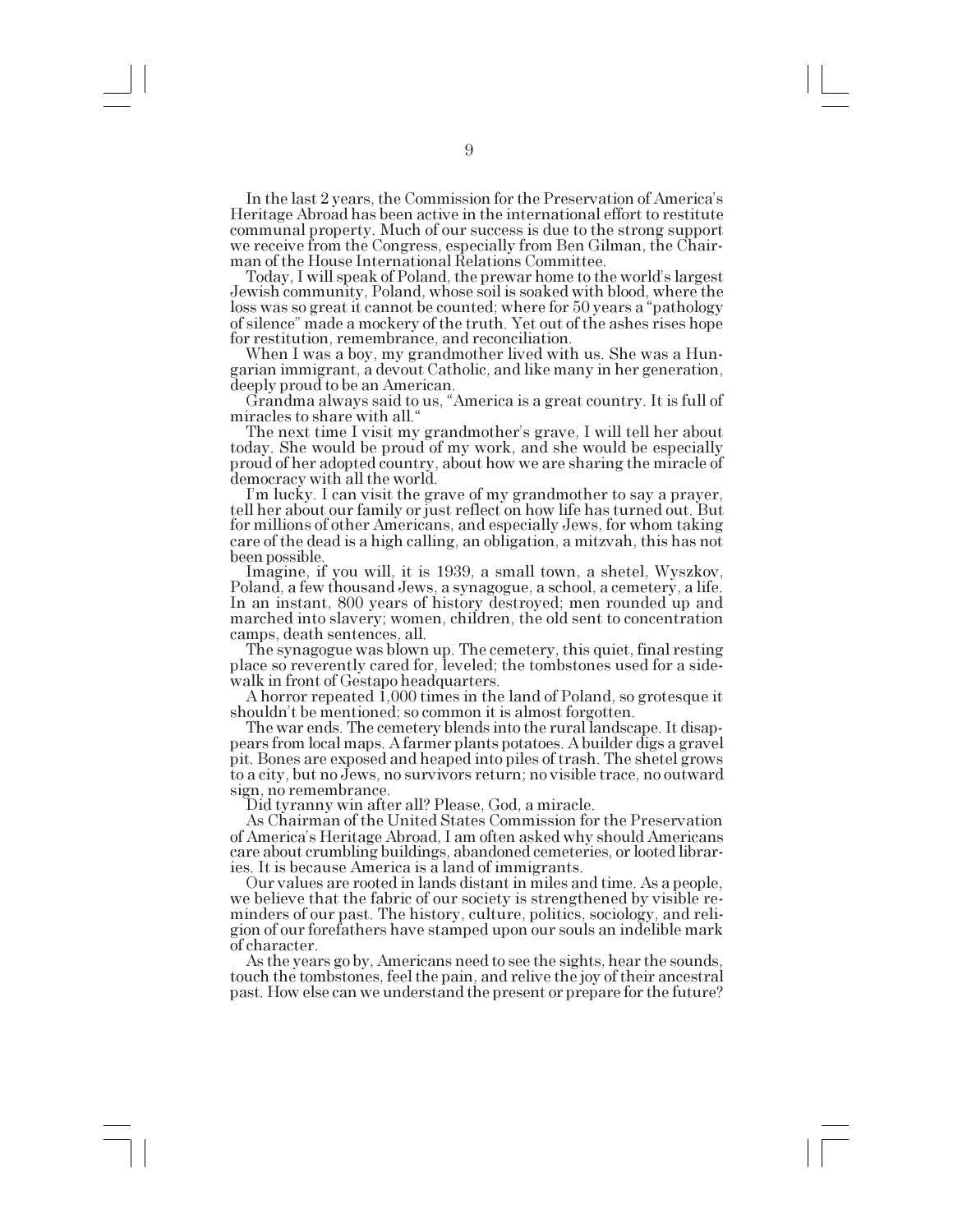Americans who trace their family roots to Eastern and Central Europe are for the first time able to visit the churches, synagogues, cemeteries, and monuments to which they have such binding ties. What they see often shocks and saddens them.

The Nazi extermination of six million Jews and so many other innocents extended to physical places as well. Schools, libraries, museums, and social halls were all expropriated. Synagogues, churches, and cemeteries were especially sought out for vandalism or destruction.

to suffer the ravages of time and nature. Many, if not most, important sites passed into oblivion.<br>Some did survive. Today there exist hundreds of religious and other

communal properties in desperate need of attention. They stand not as a reminder of death and decay, but as a testament to the strength and substance of those vital and vibrant souls that once prayed, sang, studied, and danced and lived life within their walls.

Some sites are artistic treasures and deserve restoration on that basis. Some are sacred and demand the highest degree of devotion.

Picture the moment. It is 1940, Oswiecim, Poland. A Jewish boy named Hirsch lives in an apartment attached to a small synagogue where he helps the rabbi organize the prayer books, sweep the floor, and run small errands. Life is good. Jews and Gentiles live side by side. Together they engage in business and politics, and while they have separate religious and cultural identities, a balance has been struck. Mutual respect prevails.

Hirsch has every reason to believe that his life will be a good one, that his parents will live to a ripe old age. His brothers will have rewarding careers, his sisters fine children, and when he closes his eyes and imagines the future, he sees himself as an old man in the synagogue he so

Then with a thunder clap all good is gone, his family killed, Jews deported to strange places, he to a labor camp, and just across the river not two miles from his beloved prayer house, the death machine Auschwitz is built.

What crazed design of history, what lunatic plan was it that took so much life and turned it into death? Hirsch could only pray as he watched the smoke from so many burning bodies rise. Please, God, a miracle.

We live in an age of miracles. I have seen it in the most unlikely

places: Wyszkow and Osciecim in Poland. The miracle is democracy. Today, a half century since the defeat of Fascism and a decade after the fall of Communism, the American people are helping the nations of Eastern and Central Europe rebuild and restitute what was long ago stolen and believed lost in the vastness of time. Proceeds from the sale or rental of these properties will be of enormous assistance in solving the many social and welfare problems faced by survivor communities. These funds must also be used for remembrance, to rebuild impor-

tant synagogues, to properly care for cemeteries, to establish museums to Jewish culture, to create libraries to house the great collections, to build monuments and memorials marking the sites of history's great-

est and lowest moments.<br>Remembrance is in every sense education. Soon no one will be left to describe the horrors of the Holocaust firsthand. This is why it is so very important that we document in detail and portray vividly man's inhumanity to man. Only by teaching the young can the civilized world be assured that the words "never again" will have meaning for all time.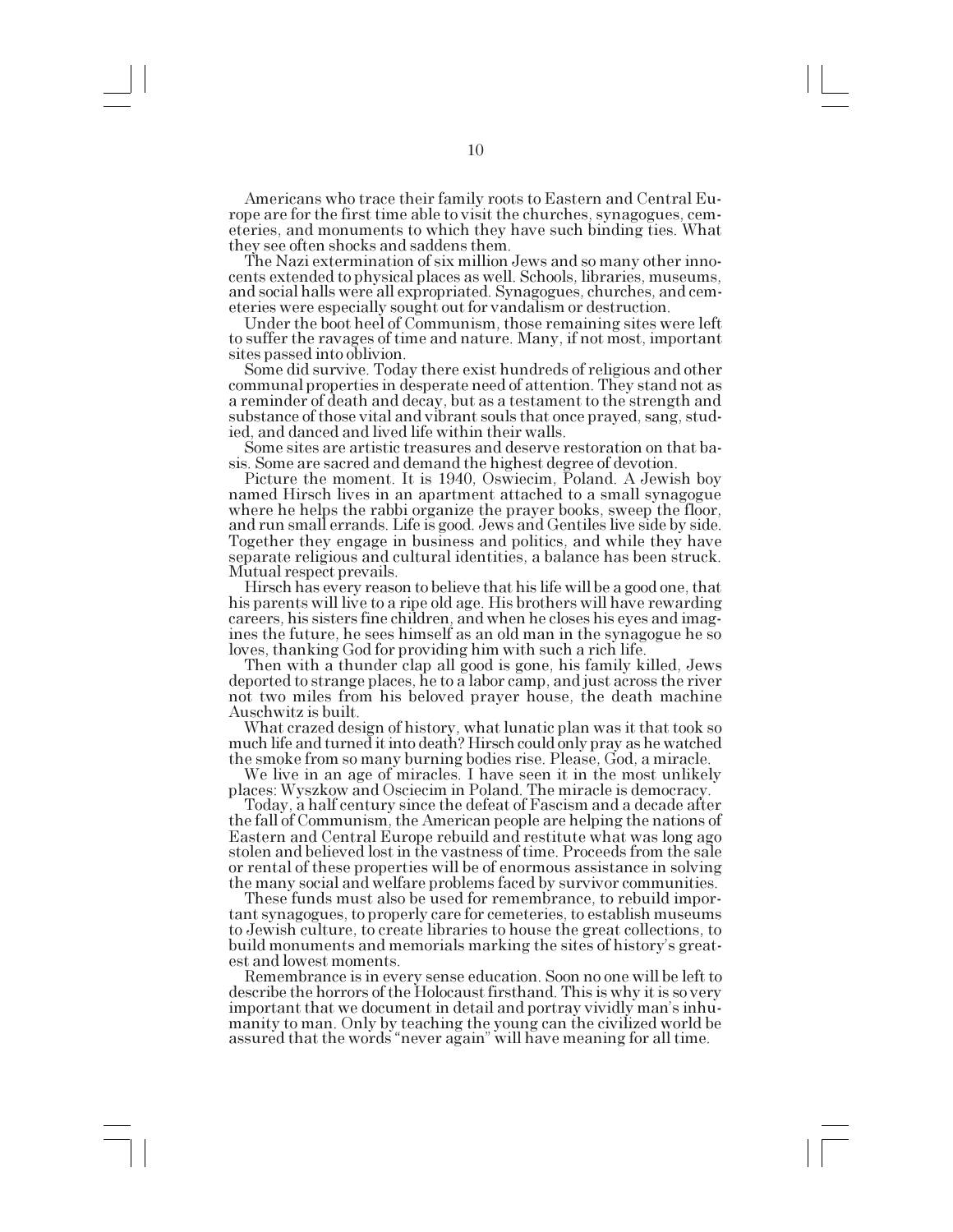Return with me to the old Jewish cemetery in Wyszkow as the winds of democracy sweep across its landscape, where an unprecedented cooperative effort was undertaken to restore this scarred, yet sacred site. With the help of our Commission, we recovered the tombstones. The city returned the land to the Warsaw Jewish community. The Jewish Historical Institute served as a general contractor. The Polish Federal Government provided memorial tablets. The architectural design and construction was supervised by a Christian volunteer. A neighboring farmer deeded adjacent land and provided a right-of-way to the site. The Catholic Church and countless generous souls from around the world, Jew and Gentile alike, provided significant financial and spiri-

Today this site is visited by hundreds of pilgrims. It is vandal-free and, indeed, has become a place of great pride for the citizens of Wyszkow, a model for all to follow.

This is restitution. This is remembrance.

Now let me tell you of reconciliation. I stood witness with the American ambassador as nearly 1,000 townspeople came to the rededication of the old Jewish cemetery, bearing floral wreaths and gifts of food and money.

I watched acts of love, acts of peace as 25 elderly Jewish survivors from Wyszkow, their children and grandchildren embraced the Poles, as tears of joy and sadness mixed with calls for forgiveness and under-

standing. I know this town and these people are forever changed. Tyranny lost in Wyszkow. Thank you, God. A miracle.

Recall young Hirsch, now a man in his 70s. Was it luck alone that let him live when 144 of his relatives were killed and 6 million of his race perished? Was it a quirk of fate that his home and his synagogue remain standing today when all others were destroyed? Was it an accident of history that in this place of death, this Auschwitz, that Jewish life could be reborn?

Thanks to the vision of a New York businessman, Fred Schwartz, the Lomdei Mishnayot Synagogue in Oswiecim was rededicated last November. For the first time in more than 50 years, prayers echoed through the Shul. More than 200 people, Jews, Americans, Catholics, Poles, Israelis, were greeted by the President and Prime Minister of Poland.

The hard work of the citys mayor, two American ambassadors, the Catholic Church, and numerous other American and other Polish citizens made this possible. It will be used as a prayer house and a cultural center focusing on Jewish life in prewar Poland. It will have a kosher kitchen and a theater that, thanks to Steven Spielberg, will show video clips of survivors from Oswiecim telling their life story. It will be a place of quiet contemplation, education, fellowship, open to peoples of all faiths.

This is restitution. This is remembrance.

Now let me tell you of reconciliation. On that

special November day, just across the square the

Catholic Bishop Tadeuz Rakocy celebrated a high mass in honor of those who died in the Holocaust. What a moment it was when at the end of the mass the Bishop personally greeted the many Jews attending with words of peace as the great church organ played the Hebrew hymn Shalom Alechim.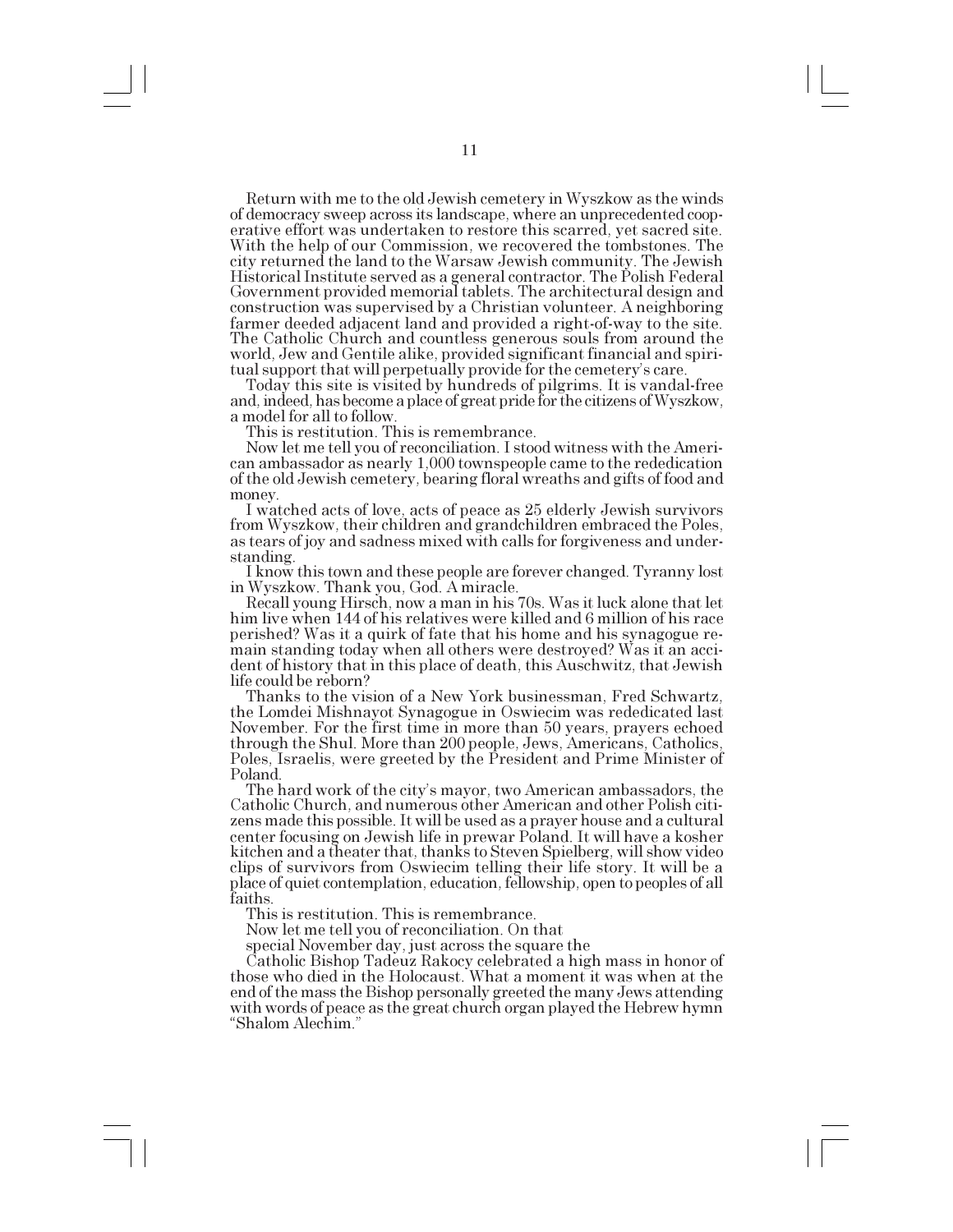Listen to the words of Hirsch Kornreich, now an American citizen, as he sat in his beloved prayer house that day so many years later.

It breaks my heart to come to this place. I used to pray here as a child. My father, my grandfather and his father, too. I am a bridge between what it was like and the future. It is good that next to the camp of death will be a camp of life.

Thank you, God. A miracle.

I know with continued American support and leadership, the new democracies of Eastern and Central Europe will meet the challenge of restitution. We must urge these governments to pass laws that broadly define communal property. These laws must be honored by the local governments who have all to often blocked implementation.

Full access to documents, deeds, and titles must be allowed. Government funds should be provided so that communities can retain needed legal and audit services. Reasonable time limits should be imposed so all parties can know this process will end at a date certain.

Private foundations must be established to prepare claims and administer restituted properties and proceeds.

And finally, to be credible, all interested parties must have a place at the table.<br>Today we begin to build on the foundations of yesterday a new and

better tomorrow. Listen to the haunting words of Elie Weisel.

Teachers and their pupils, mothers and their infants, rabbis and their followers, rich and poor, learned and illiterate, prince and beggar, all pushed inexorably toward death. Father, a young boy asks, is it painful to die?

Think of something else, my son. Think, of tomorrow.

My friends, Jews and Gentiles alike, we are that tomorrow. So as we continue our work to restitute, remember, and reconcile, let us commit together to build a future that honors the past. The age-old places, values, traditions, and observances so critical to survival must never be lost as new generations make their way.

This is our legacy. This is our burden. This is our miracle to share with all the world.

Thank you, sir.<br>Mr. GREENWOOD. Thank you, Mr. Lewan.

That testimony was heartfelt. It was poignant and was excellent, very helpful.

As you have noticed, Chairman Smith had to go off to another obligation. He should be back relatively soon.

The gentleman from California, Mr. Royce, was here briefly and has asked that a statement that he has with regard to a specific constituent be entered into the record, and without objection, since I do not object, that will happen.

And I would like to pose a question to you, Secretary Eizenstat, and I am going to provide a little bit of background prior to the question.

Hundreds of American citizens with property claims in Central and Eastern Europe have contacted the Helsinki Commission seeking assistance with their claims. A universal complaint that we hear from these individuals is that the State Department is unwilling to assist them with their claims because of the "espousal doctrine."

This doctrine is described to property claimants as a State Department policy "not to pursue settlement of claims of those United States citizens who were not United States citizens at the time that their property was confiscated or expropriated.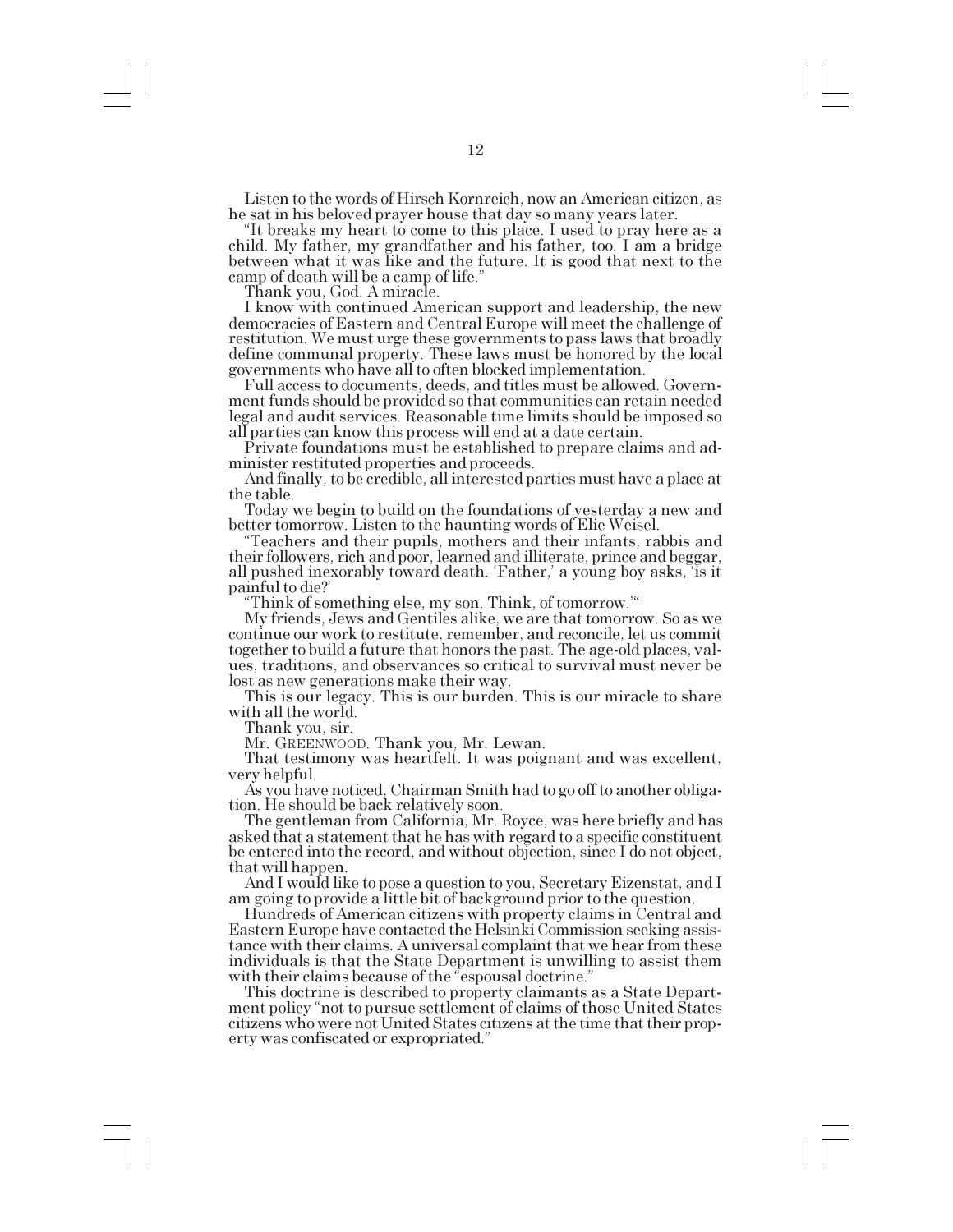This practice is said to rest upon the "universally accepted principle" of international law that a state does not have the right to ask another state to pay compensation to it for losses or damages sustained by persons who were not citizens at the time of the loss or damage.

The question is: isn't it really the case that while the espousal doctrine may preclude the U.S. Government from including the value of these naturalized citizens' claims in the formal claims settlement agreements that the U.S. Government negotiates with foreign countries, it does not preclude U.S. Government officials from discussing the claims of these naturalized citizens with foreign authorities or advocating on their behalf when they are being discriminated against or denied their legal rights in the foreign country?

Sec. EIZENSTAT. Well, it is an important question and a very difficult one for us because obviously our instinct is to try to help every American citizen who has a legitimate claim.

Our legal advisors have told us that there is no basis under international law to present and espouse an individual's claim to a foreign government unless they were U.S. nationals at the time that the property was originally expropriated.

So what we try to do is the next best thing. First, we try to take the position as I have indicated that as a policy matter there should be nondiscrimination against U.S. citizen claims. There should not be residency requirements. There should be expeditious and transparent processes for the return of property, and this is what I press and what Ambassador Clarke and others in the department press when we meet with senior officials from all these governments.

Second, we do try to provide assistance through our embassies and in Washington, in our consular services. We provide lists of lawyers who can help their claims. We provide general information regarding the foreign laws that would govern the claims, and where appropriate, we provide status inquiries regarding particular claims with a foreign government.

So it is a difficult situation, but we try to do the best we can under the legal constraints we have had imposed upon us by this interpretation.

Mr. GREENWOOD. Thank you, sir.

Mr. Lewan, a question for you if I might.

Mr. LEWAN. Yes, sir.

Mr. GREENWOOD. The Commission for Preservation seems to be involved especially in endangered Jewish religious and cultural sites because of the Holocaust. Does the Commission assist any other ethnic groups in preserving their heritage?

Mr. LEWAN. Yes, sir, we do. I am pleased to say though in disclosing fully the enormity of the Holocaust experience has directed our Commission toward doing more work that would affect the Jewish community, we have active projects helping Christian and Orthodox Catholic communities in Slovakia, in Armenia, in the Czech Republic, in Ukraine, in Lithuania, Estonia, and Latvia.

For example, our Commission helped the restoring and rebuilding of an old Methodist church in the Slovak Republic. We provided planning assistance for the refurbishing of a Medieval monastery in Armenia, and an interesting story, Congressman, is a building in Slovenia in the city of Maribor, which is nearly 1,000 years old, which for its first 500 years served as a synagogue, and then after the Jews were expelled during the Inquisition, it became a Catholic Church.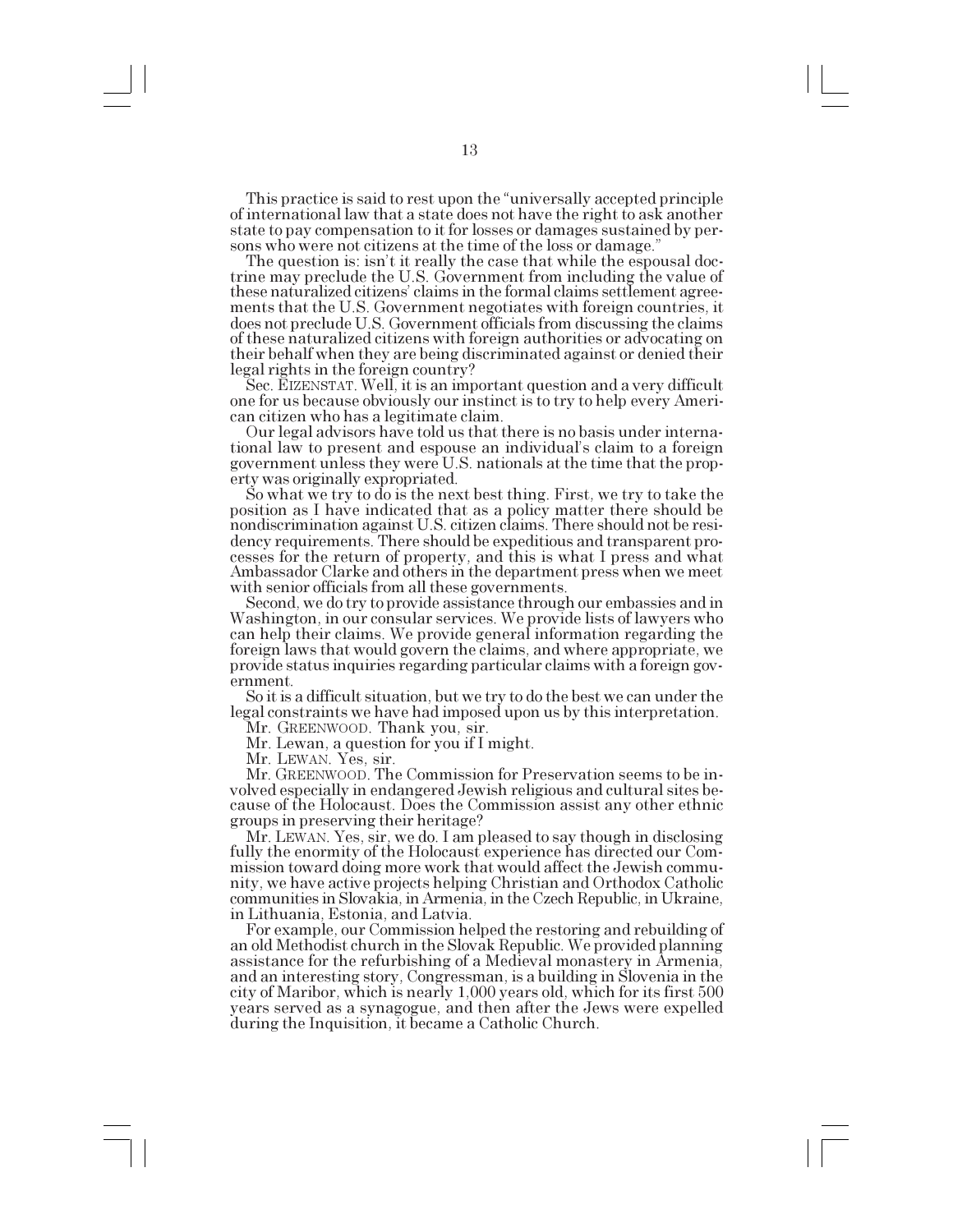And the government of Slovenia, the city of Maribor, working with us, are now restoring that building as a museum to the religion of the peoples of Slovenia, a remarkable achievement, and I think will be one of Europe's premier spots to look at how religious life flourished and occasionally did not do so well in that part of the world.

So we are quite proud of our efforts in Europe and elsewhere.

Mr. GREENWOOD. Let me return to Secretary Eizenstat.

Several years and several trips to Central and East Europe later and in light of the progress that has been made, as well as the obstacles that have yet to be overcome, do you still believe that we should pursue an international standard concerning restitution and compensation for property takings? If you could see the standard advanced in this area, what kind of commitment would you want to see adopted?

Sec. EIZENSTAT. It is very difficult to adopt one simple set of standards given the complexity of the situation and the diversity of the situation in so many different countries with different histories and population movements, but the kinds of principles that I laid out both at the Washington conference and in my testimony today, I think, are the ones that we ought to try as much as possible to embody in resolutions, in Council of Europe efforts, so that there are at least some general principles and general standards that countries can be measured against.

I don't know that that can necessarily be put into a treaty, but I do think that there ought to be international norms, and I think that the ones that I have suggested are part of that.

Im hopeful, Mr. Greenwood, that coming out of the conference in Poland in November that there can be an impetus given to the adoption of these kinds of principles.

For example, at the Washington conference, we adopted, although they were voluntary, we adopted a set of principles for the return of looted art. Forty-four countries agreed on that.

I would hope that is the kind of thing we could achieve at the conference in Poland so that there are at least a set of general principles, knowing that there will be local variations, that we can measure performance against.

Mr. GREENWOOD. Turning back to you, Mr. Lewan, the Helsinki Commission has closely watched the treatment afforded to the Romani minority in OSCE states and in several hearings has addressed the

lack of respect afforded by some governments to Romani human rights. In the context of property restitution, we have heard a few anecdotes suggesting that Roma are not being treated fairly in the implementation of property restitution laws. For example, in Romania, the restitution process is clearly pro-tenant. Even when original owners have successfully reclaimed ownership rights in the property, they are usually unable to retake actual possession from the entrenched tenants.

The exception to this seems to be when the tenants are Romani; the authorities are more willing to evict them. The question is have you had the occasion to discuss property restitution with Romani individuals. What is your sense of how Roma are being treated in the process of property restitution in these countries?

Mr. LEWAN. I wish, Congressman, that I could tell you more about this issue. This has only infrequently come up with our Commission, and it has really only come up abroad when a foreign government official inquires whether we are interested also in the Romani people.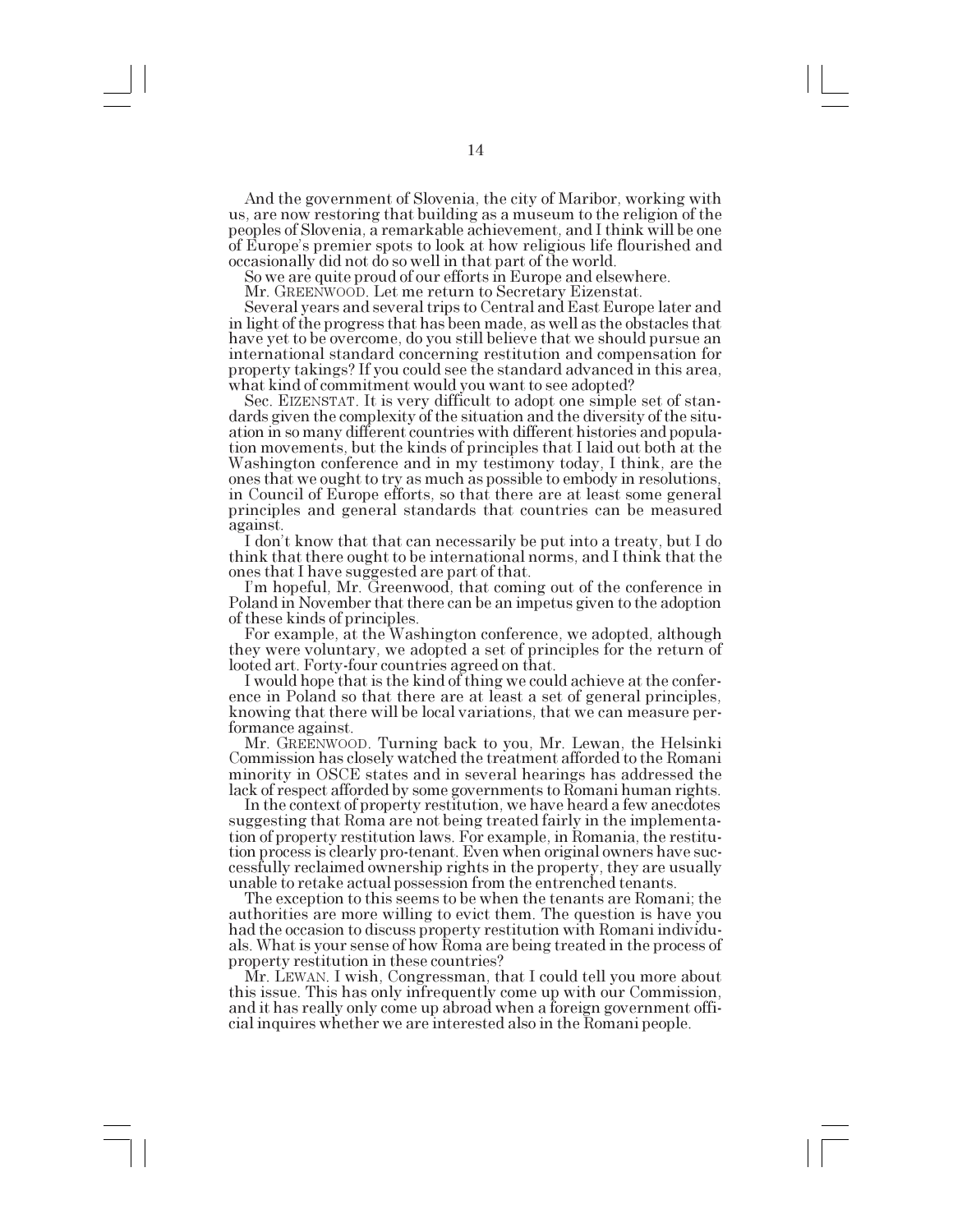The short answer is we would be and are willing to be. We are now conducting a survey of cultural and historic sites in Romania where Romani sites will be part and parcel of that study, but up to this point we have taken no particular action that would be helpful to their cause.

Sec. EIZENSTAT. If I may just comment on that, Congressman Greenwood, the specific issue of the treatment of the Roma minority has not come to our attention on property restitution. The community has not presented this as an issue for us.

However, we have tried to reach out to the Romani population in a number of ways. First, they had official representation at the Washington Conference on Holocaust assets and the opportunity to make a presentation.

Second, with our encouragement, the initial Swiss fund that was set up a couple of years ago, some 12 percent of all the assets of that fund will go to the Romani population.

Third, we are working closely with the OSCE and with the Commission to address human rights issues involving the Romani population and will continue to raise our concerns on a bilateral basis with countries in which there are human rights problems.

If, in fact, the community has concerns on communal property, we will obviously be glad to address those, but they simply have not come to my attention.

Mr. GREENWOOD. The Chairman has returned, and I yield back.

Mr. SMITH. Thank you, Mr. Greenwood. I appreciate that, and thank you for chairing in my absence.

I believe Mr. Greenwood asked you about the espousal policies, but just to add my voice as well in terms of the issue, Secretary Eizenstat, I would hope that everything that could be done will be done to ensure that naturalized Americans who were formally Czech citizens are not

I know the letter of the law certainly seems to preclude them from being included, but another front, it seems to me, has to be open to ensure that, again, they're not put in that inferior status.<br>In that regard, you may want to respond further on that or elaborate

U.S. policy, with regard to the Czech citizenship. As I mentioned earlier, we were disappointed when they moved back and did not accept the amendment in February proposed in the parliament.

And then there was talk of dual citizenship, and then additional talk there would be no extension of the deadline, thereby again fencing out those people and barring them from applying for their stolen properties.

What can be done? I have met with more parliamentarians from the Czech Republic on this, including the Speaker in the past and others. I have raised it as aggressively, and Mr. Hoyer has been there, the Ranking Member of our Commission, and it seems as if we are hitting a brick wall. Is there anything else you think we can be doing in this regard?

Sec. EIZENSTAT. I appreciate the work you have done, and we have also been involved with it. It is a concern.

This whole issue of discrimination against people based on their citizenship is something that is perhaps the biggest deterrent to private property restitution, and we have encouraged governments to avoid that.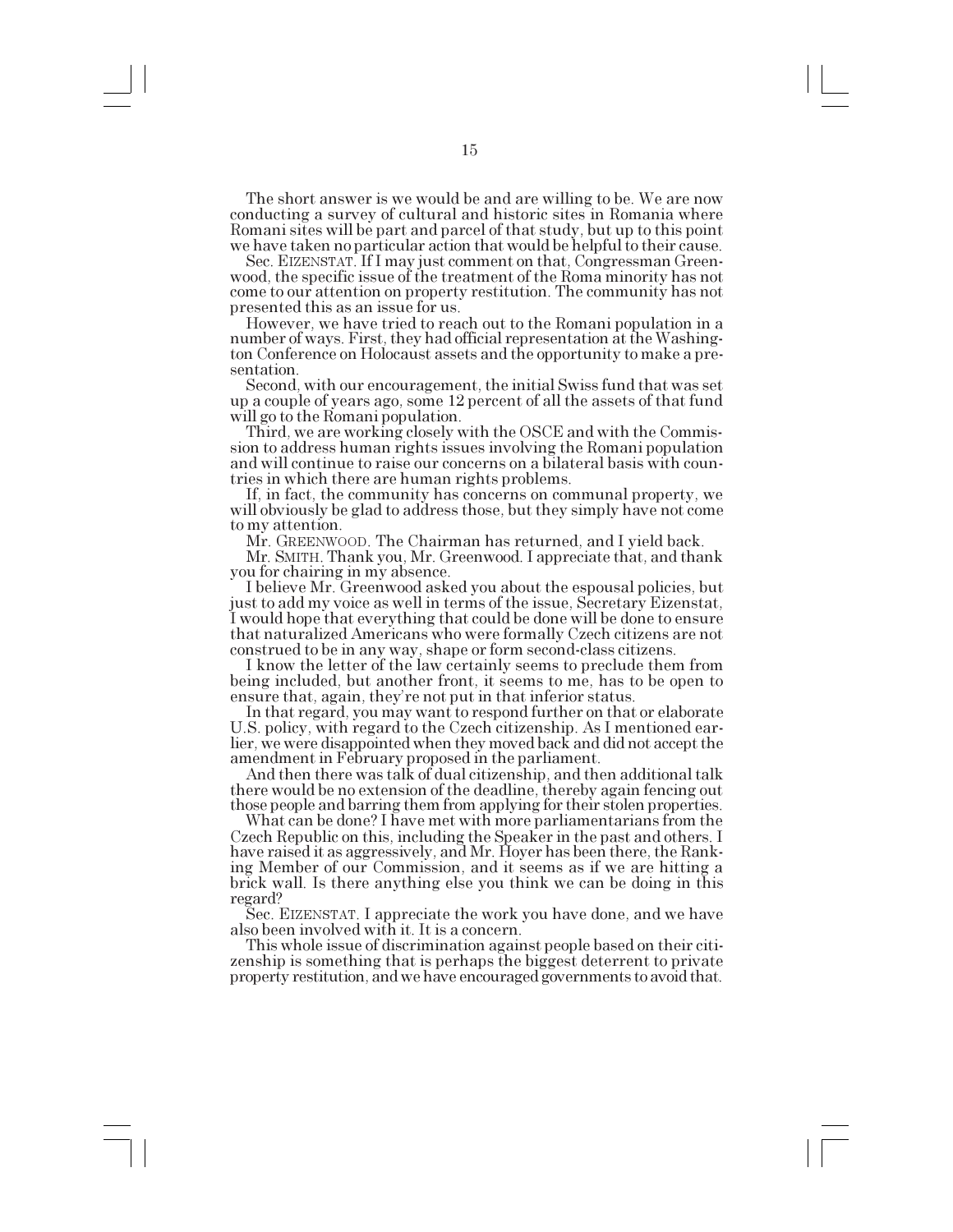For example, in Poland, they are proposing a new draft law, we hope, quite soon to the parliament, and they have assured us time and again that that will be nondiscriminatory, and Polish-American citizens will be able to sue.

Now, as for the Czech Republic, I think we have just to keep pushing, and the fact that you have raised it yet again with me and highlighted some backsliding that has occurred is an incentive for us to press even harder for it, and we will try to do so in the next couple of weeks.

Mr. SMITH. I do appreciate that. Again, I really do think we are working as a partnership because we certainly want the identical goals.

Let me just ask you with regards to religious discrimination and property restitution. Are you aware of instances of religious discrimination impeding the process of property restitution?

Sec. EIZENSTAT. Well, I do not want to allege religious discrimination, but it is a point of fact that in many of these countries, the return of Catholic Church property and Orthodox Church property has proceeded at a much faster pace with much less difficulty than has the return of Jewish communal property.

One must draw his or her own conclusions as to the reasons, but that is a fact, and that is why in many cases although we are very much making efforts across religious boundaries, we are not trying to only represent a particular religious group. The fact is, as Michael was saying, that we tend to spend more time on Jewish communal properties precisely because those have been the ones that have been most difficult to get restituted.

Mr. SMITH. What role do you think non-governmental organizations can play? Have they been effective?

You know, usually in the listing of human rights or the cataloging of human rights issues, Amnesty and all of the human rights NGOs usually have so many other issues, especially torture and things like that, maybe not in Central Europe, but certainly around the globe.

NGOs, what can they do?<br>Sec. EIZENSTAT. This is a good point. I think that NGOs can and should do more to look at the issue of property rights and not simply individual human rights, obviously as important as human rights are; that they focus more on the human deprivation that occurs when someone's property can't be returned.

Now, there are some NGOs that, in fact, have devoted a great deal of time to this. For example, the American Jewish Committee, Rabbi Andrew Baker has done a superb job of raising this issue throughout Europe. The World Jewish Congress, Israel Singer, Edward Bronfman and his colleagues have done also an extraordinarily good job, and indeed, they are helping to manage some foundations where there are very tiny Jewish communities.<br>It is very important that NGOs, like the World Jewish Congress, and

I will give you an example in Poland of what can be done, but it has not yet been done.<br>There is a 5-year statute of limitations in terms of filing claims for

what may be between three and 5,000 pieces of communal property that the Jewish community has yet to get back. In order to present claims to the Commission, the Polish Government is open for business on this. They are really willing to be very forthcoming.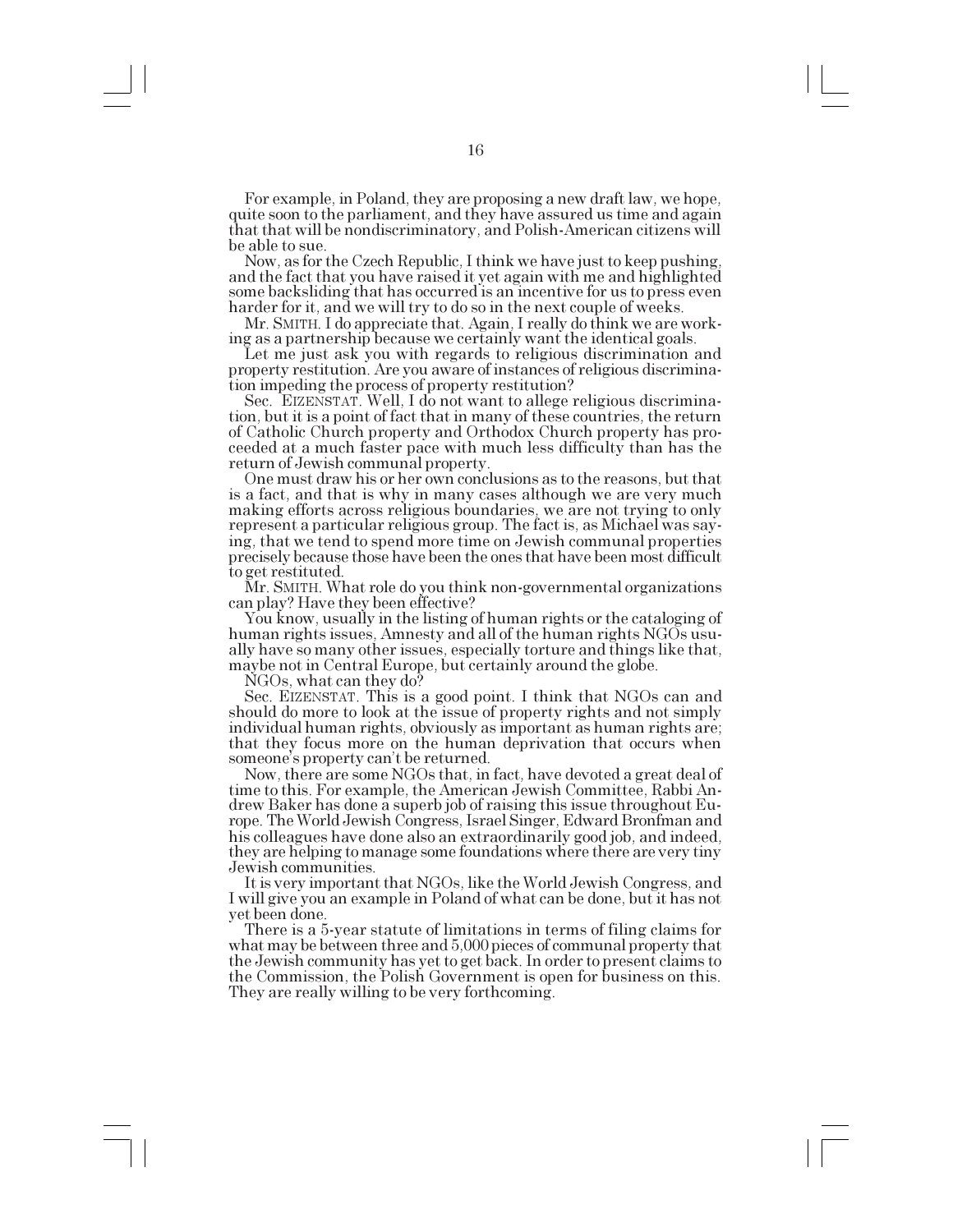But the claims are lagging, and the reason they are lagging is because there are differences between the local Jewish community and the international Jewish community on the management of these properties.

What the World Jewish Congress or others could do is to provide legal services and technical assistance to research the claims for these three to 5,000 properties without which the local community does not have the capability to handle it.

So we hope that this dispute can be resolved quickly and promptly and that funds can be used for this legal and technical assistance. So that is another area where NGOs can be very important.

Mr. SMITH. Mr. Lewan, what Eastern or Central European countries or does the Commission for Preservation have formal agreements of cooperation with? Are there any countries in Central or Eastern Europe with which the Commission for Preservation has sought an agreement, but has failed for some reason?

Mr. LEWAN. We have as part of our charter the obligation to come to formal agreements with Eastern and Central European countries. To date we have agreements with Ukraine, Romania, the Czech Republic, the Slovak Republic, Slovenia, and we have declarations of cooperation, which we consider agreements, though they are less comprehensive, with Poland, Estonia, Latvia, and Lithuania.

We are very close, I am happy to say, to signing agreements with Bosnia and with Bulgaria, and I hope later this spring to come to closure with Hungary, which, on one hand, has been one of the most progressive of all the Eastern European countries on communal property issues, but we have yet to be able to close on an agreement with them.

I cannot tell you that any country has been uncooperative. We are severely limited by resources. So we can only do what we can do. All of us serve as volunteers, as you know, Mr. Chairman. So we can only focus on one or two countries at a time.

I'm hopeful that we will be able to go in the next year or so into the former Soviet Republics, Uzbekistan and countries like that, where we also have a charter.

Mr. SMITH. Well, all of us on the Commission have been very impressed with the creativity and also the commitment that you and your Commission have made.

Mr. LEWAN. Thank you.

Mr. SMITH. It is extraordinary.

Mr. LEWAN. Thank you.

Mr. SMITH. I want to thank our very distinguished witnesses and ask one final question, Secretary Eizenstat.

Is there anything else we should do as a Commission? Would another resolution be helpful?

Sec. EIZENSTAT. Yes, I appreciate that.

First, I very much appreciated your follow-up last year.

I think that I would suggest three things. No. 1, is that when you and your colleagues travel abroad to this region, to make this an issue that you raise. It is simply often not, to be frank.

When the Codels come, if you can send an E-mail to all of your colleagues who are going out for the Easter break and for other breaks to Central and Eastern Europe asking that they raise this as an issue, we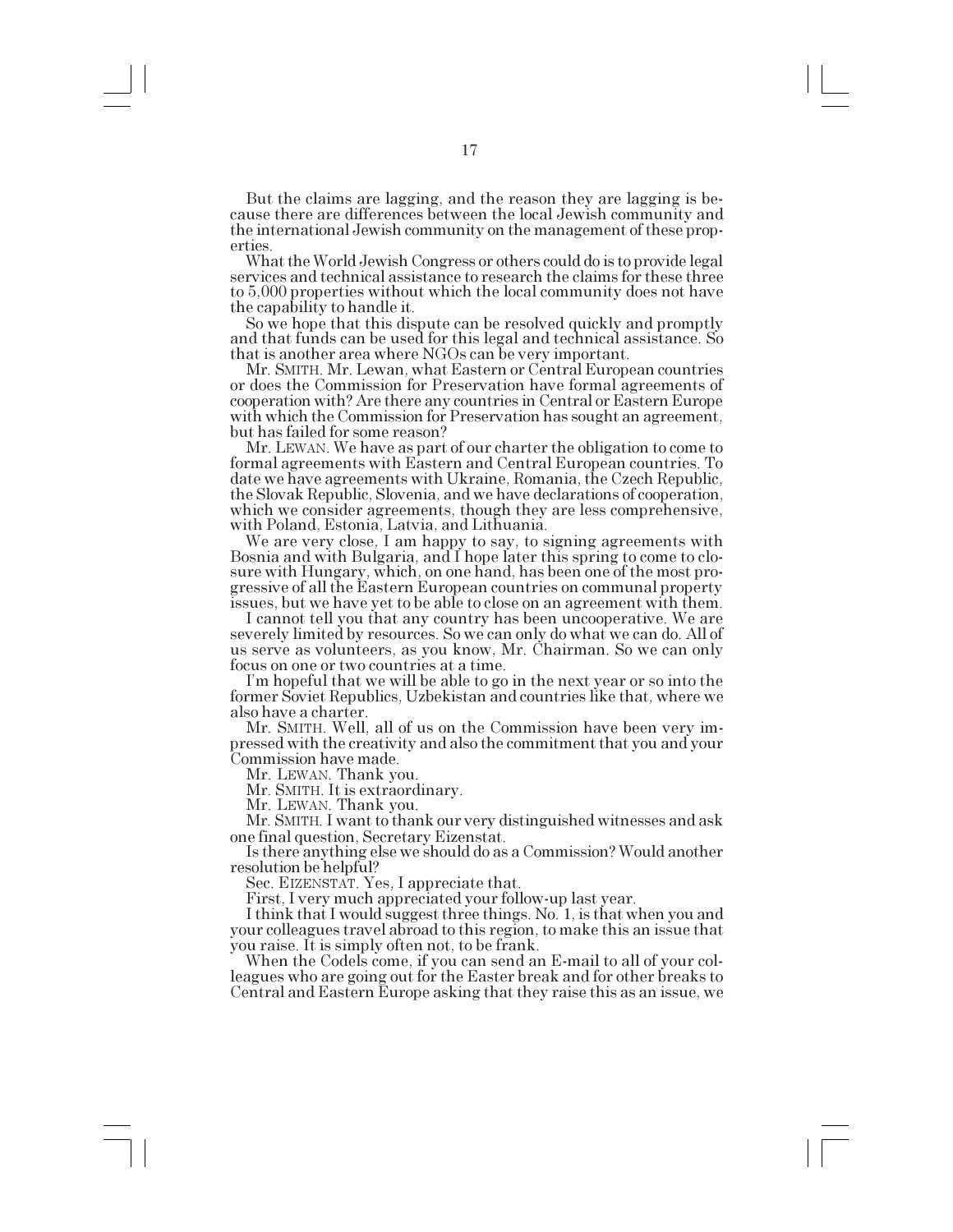will be glad to try to furnish talking points. It would be enormously helpful if that happens so that the burden is not solely on your shoulders.

Second, when the traffic comes the other way and you have senior officials from governments in Central and Eastern Europe who see not only the administration, but come to Capitol Hill, as they, of course, always do, it would be very useful if key members of the House Foreign Relations Committee, the Trade Committees, those that foreign offi-

cials would normally see, if this is a talking point on the agenda there. And, third, I think that resolutions would continue to be useful so that the countries know that this was not a one time deal and that there is a continuing interest in this, and we would like to work with you on that.

Mr. SMITH. I appreciate it. They are very good recommendations, and we will follow up on each of them.

I will also look to raise this issue in some way or find some means of raising it at the Parliamentary Assembly in St. Petersburg. So far there are a number of members on both sides of the aisle who are planning to go on that trip. We will have our Senate counterparts there as well.

Sec. EIZENSTAT. You know, one other thought, and that is when I was in Brussels, there are NATO parliamentarian meetings, North Atlantic parliamentarian meetings that have been well established for four or five decades. This is not an issue.

And we now have three Central European countries who are members of NATO, and I think it is an appropriate thing to say to them that as you are now part of this Western family, it is reasonable to adopt Western standards in terms of property restitution, and this, again, could be mentioned at the interparliamentary discussions.

Mr. SMITH. An excellent idea. Thank you.

Mr. LEWAN. Mr. Chairman, if I could make one addition to the Secretary's statement, I would like to see the President of the United States use some opportunity during the NATO celebration ceremonies in late April to both applaud those countries, Poland, Hungary and Czechoslovakia for all that they have done in this regard and to challenge those countries and others to continue to do more.

The eyes of the world will be upon Washington then, and what better place to do it and what better person to say it?

Mr. SMITH. Sec. Eizenstat might have even more influence in getting that accomplished.

Mr. LEWAN. We will help him write it.

Mr. SMITH. Thank you very much.

Mr. LEWAN. Thank you.

Mr. SMITH. And keep up the good work. Thank you for being here and helping our Commission do its job. We appreciate it.

I welcome our second panel to the witness table at this point. Our first witness will be Bishop John Michael Botean, from the Romanian Catholic Diocese of Canton, Ohio. Bishop Botean's diocese here in the United States, which is part of the Romanian Byzantine Rite Catholic Church, also commonly known as the Greek Catholic Church, has been actively involved with the church's struggle in Romania to recover property taken from it in 1948 when the Communists decreed that the Greek Catholic Church be submerged within the Orthodox Church.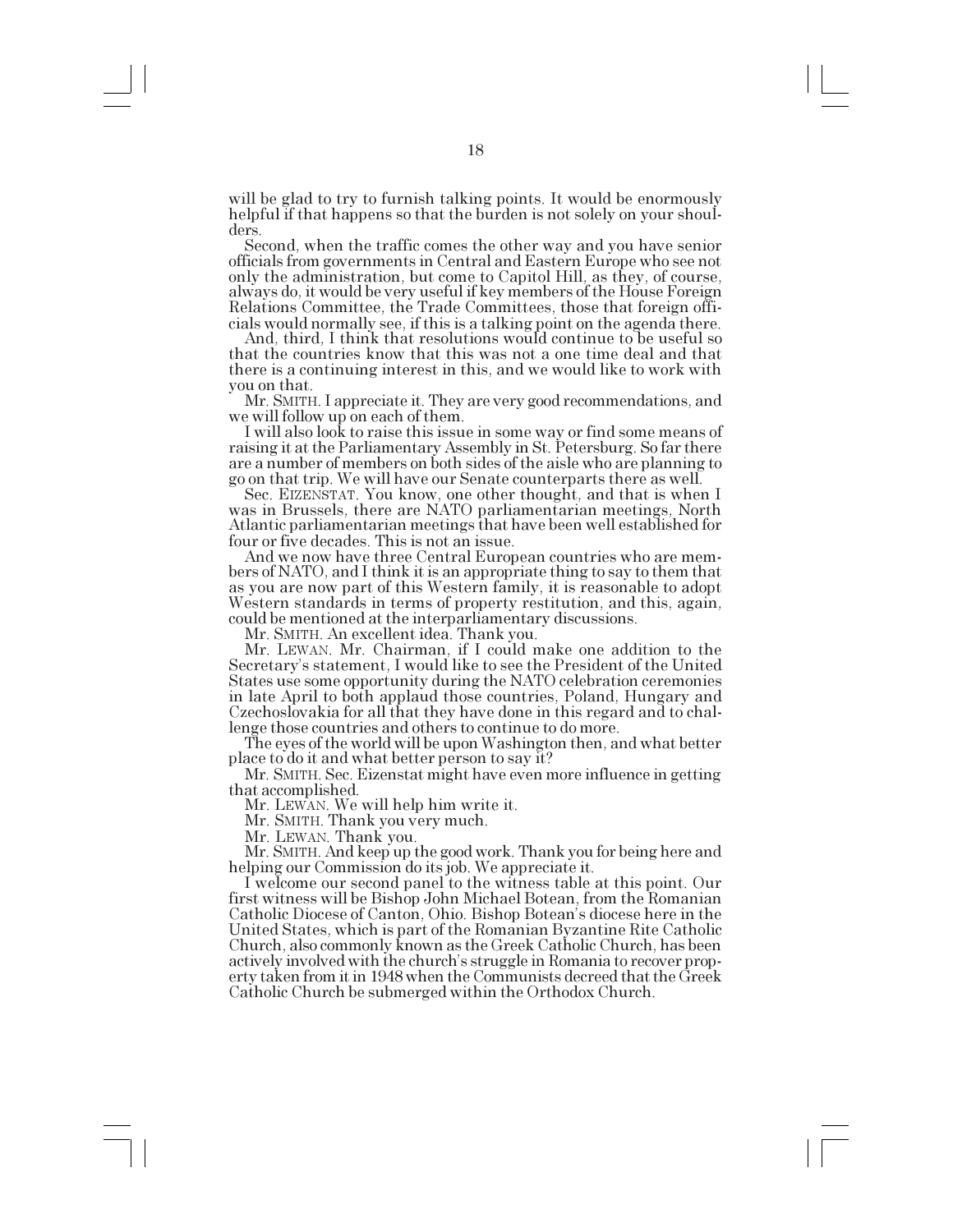Our second witness will be Dr. Vladislav Bevc, who was born in Slovenia before it became part of the Socialist Republic of Yugoslavia, and is now an American citizen. He has been active for many years in promoting the cause of property restitution in Slovenia.

In 1994, he organized a group known as American Owners of Property in Slovenia, and we welcome him here as well.

Jan Sammer was born and raised in Czechoslovakia, and in 1966 immigrated to Canada. For the past 8 years, he has been involved in the struggle for property restitution and democracy in the Czech Republic.

Mr. Sammer publishes a Czech language circular, and last year formed the Czech Coordinating Office to organize and disseminate information, and to coordinate the advocacy efforts of the Czech ex-patriots on the issue of property restitution and democratization in the Czech Republic.

And finally, Vytautas Sliupas was born in Lithuania and left in 1944, ahead of the advancing Red Army. Mr. Sliupas is now a U.S. citizen. He is a frequent contributor of articles in the Lithuanian press in the United States, and in recent years has created several nonprofit organizations, one of which collects historical materials related to Lithuanian Ameri-

Two years ago he also organized a class action complaint of Lithuanian Americans fighting for restitution of nationalized properties in Lithuania.

Bishop, if you could begin.

#### **TESTIMONY OF BISHOP JOHN MICHAEL BOTEAN, ROMANIAN CATHOLIC DIOCESE OF CANTON, OHIO**

Bishop BOTEAN. Mr. Chairman, I am once again grateful for the opportunity to present testimony to this Commission regarding certain aspects of the human rights situation in the country of my ethnic heritage, Romania.

Last year I had occasion to present written testimony when the topic at hand was religious intolerance. This year, while the topic has changed, the issue has largely remained the same.

Last year I was able to address the "what" of religious intolerance. This year I mean to focus on the "how," namely, the unabashed refusal by the Government of Romania to return property confiscated by its

There is a popular Romanian joke which describes men from three different areas of the country, two of whom accidentally sit upon a thumbtack only to sneak it underneath his neighbor. Finally the tack finds itself beneath the fellow from Transylvania, incidentally the part of Romania that has the most Catholics, but he does not bother to remove it, shrugging his shoulders instead in resignation: "If you have to, you have to.

In much the same manner, Romania's national misery, rather than being done away with, is simply passed around from one group to another in a perennial contest of one-upmanship, as if one's own bad estate could be ameliorated by making the next guy even worse off. It is the familiar game of the poor and powerless. The only rationale I can conceive of for this, if you will, game of ecclesiastical "Monopoly" now being played with church lands and buildings.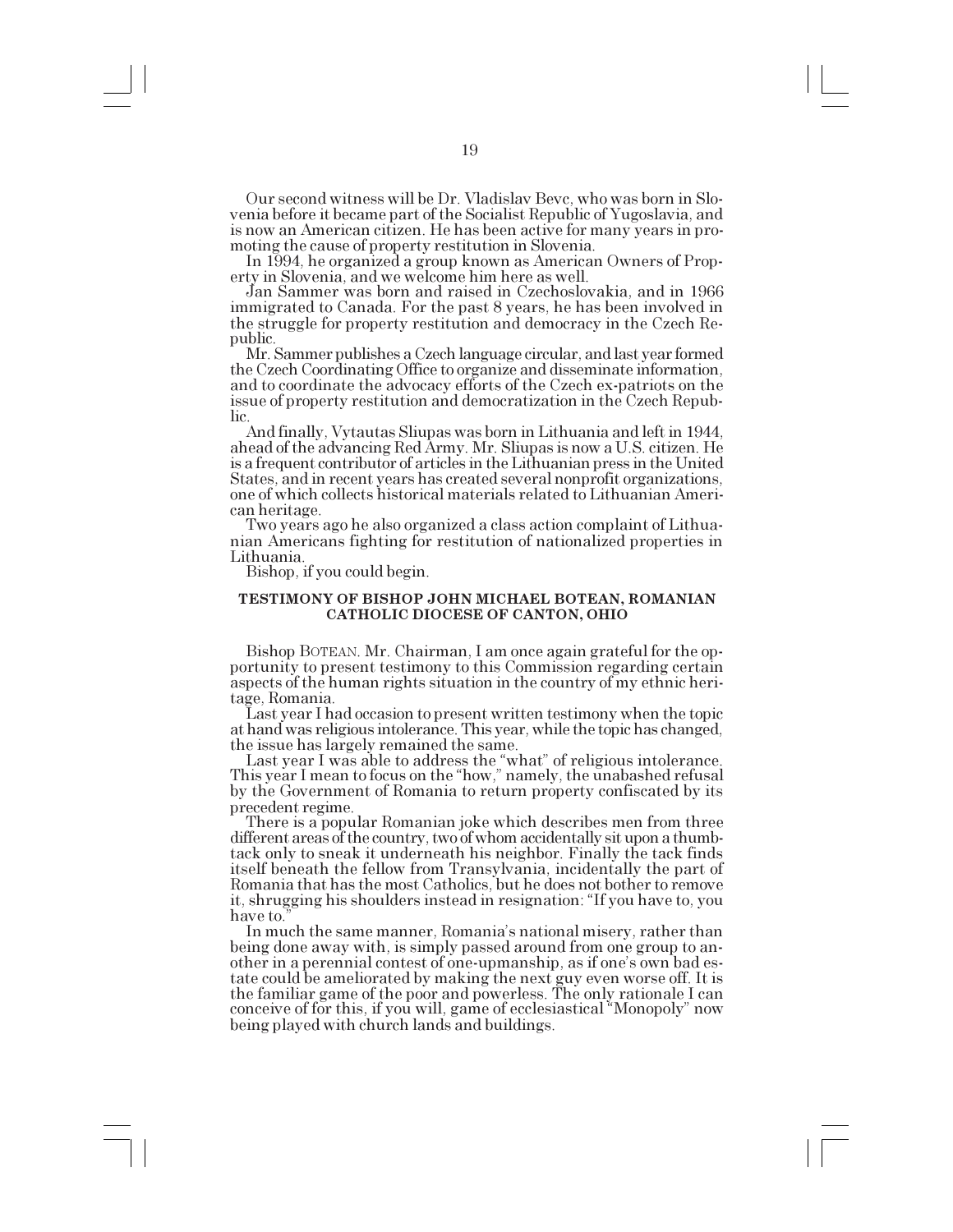It must be said that some progress has been achieved even though most of this has been in the form of promises rather than results. But even getting the promises can be considered a step in the right direction.

However, of the more than 2,000 churches confiscated by the Communist government in 1948 and given to the Romanian Orthodox hierarchy in the forced "merger" of the two religious groups, I believe that fewer than 50 houses of worship have been returned to their rightful owners. In many, if not most, cases, the Romanian Greek-Catholic Church's title to the property is clear, such as for our Cathedral in Cluj and for churches in the villages of Iclod and Ardud that I would bring to

Meanwhile the bulk of my co-religionists, however, still worship in

the open air, in cemeteries, schoolrooms and public parks.<br>I'd like to be unambiguous about the point I wish to make. This discussion is not about sectarian conflict. I am not asking the U.S. Government to interest itself in making peace between two churches, nor would it be appropriate for it to attempt to do so.

The point is rather the answer to a very simple question. Since it was the Government of Romania in 1948 which unjustly seized the property of the Romanian Greek-Catholic Church, what has the Government of Romania done to satisfy the demands of simple justice and return that which it has stolen?

By way of answer, I would like to enter into evidence this book, whose title translated is *The Persecution of the Romanian Greek-Catholic Church Under the Democratic Regime Inaugurated in November 1996, Volume 1, November 1996 to October 1998,* by the Rev. Dr. Anton Moisin.

Father Moisin is the coordinator of the New Memorandist Movement that has been documenting this specific area of human rights abuses in Romania since the fall of the Ceausescu government in 1989.

In his accompanying letter to President Clinton and to the U.S. Congress, he indicates that four more volumes are in preparation and could be published if he could obtain the funding to do so.

Among the documents in this volume is an interpellation by his brother, Senator Ioan Moisin, directed toward the Minister of Justice on March 2, 1998. He points out that the decree which legally dissolved the Greek-Catholic Church in 1948 specifically directed that "mobile" and immobile property of the central and statutory organizations of the former Greek-Catholic religion will be given to various departments and institutions," and specifically that "Cathedrals, churches, chapels, and buildings for divine worship, as well as monasteries and hermitages with their surrounding gardens and lands, to the Romanian Orthodox Church and its various components in the territory in which these goods are found.

Furthermore, this decree instituted an interdepartmental commis-

sion to handle the transfer of property.<br>He goes on to indicate that the Secretariat of State for Religions, in a letter of December 15th, 1997, notes that this commission never functioned. No documents relating to it may be found in the archives of the Secretary of State for Religions or in those of any other ministry. Likewise, no documents attesting to it may be found in the archives of the Greek-Catholic Church.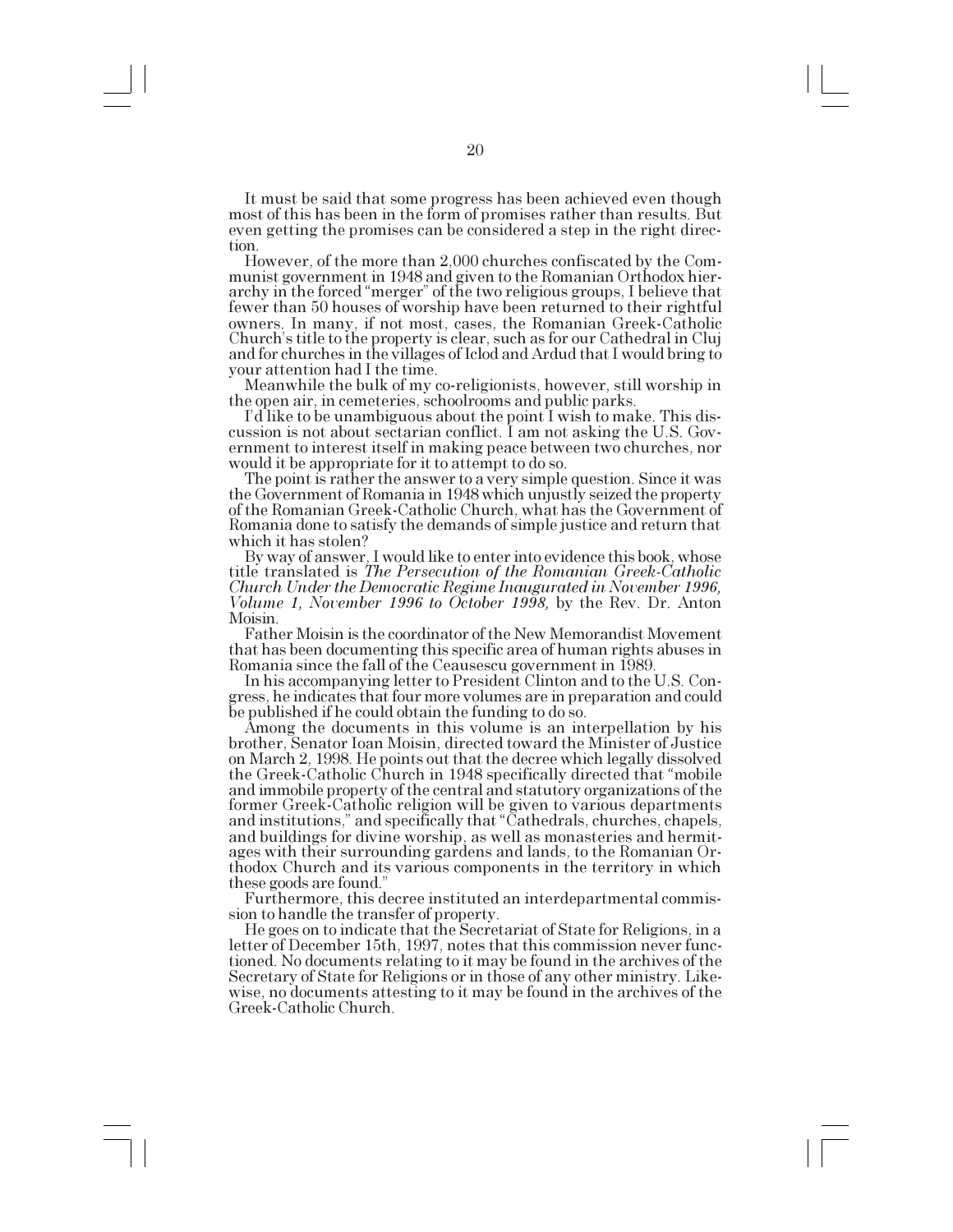This letter notes further that "the Greek-Catholics' possessions were taken by local administrative organs with the help of the Securitate after the arrest or removal of those responsible for these goods: (bishops, priests, religious superiors, deans), and then given over to various specialized institutions of the state according to the nature of each item. Cathedrals, churches, monasteries, parsonages and cemeteries were given over to the Romanian Orthodox Church." Senator Moisin then asks the Minister of Justice why, since the decree dissolving the Greek-Catholic Church was abrogated in 1989, this specific legislation remains in effect and whether the minister intends to propose the abrogation of it as well.

The issue of local versus national efforts to resolve the property issue is significant, as I will indicate momentarily.

Again, since the government took our churches, why can it not—or will it not—give them back to us? Is it because fledgling democracies simply cannot ignore the fact of some 80 percent of its electorate is nominally Orthodox? That at least would be understandable and would, no doubt, arouse the sympathies of anyone who has ever run for elected office.

Still, since when do human rights, including the right to worship freely and to possess property, require the ratification of a majority? Furthermore, allow me to wonder aloud whether this state of dispos-

session of the Greek-Catholic Church is actually the will of the majority of Romanians or whether it is merely the will of a few in Romanian society who are in control of such things and have been since well before the revolution of 1989.

Still, Romania has made shows of openness and religious tolerance, including the international conference sponsored by the Community of San Igidio of Rome and held in Bucharest last year entitled "Peace Is the Name of God." Yet when the Bishop of the Greek-Catholic Diocese of Cluj Gherla, Archbishop George Gutiu, attempted to enter and take possession of his cathedral *after it had been repeatedly returned to him by court order,*  $\Box$ what ensued was violence and grand demonstrations by the Orthodox clergy of the region.

This event received international attention, though I was told by one of my fellow bishops that the press accounts were slanted and exaggerated. Still, it was a distasteful affair which resulted in the Vatican's encouragement of the formation of an Orthodox-Catholic dialog to deal with the issue.

Not surprisingly, the biggest event of the year for Romania will be the visit of His Holiness, Pope John Paul II, in May. In its own perverse way, this "new" show of religious tolerance throws the light of truth upon this event, showing that there is no intention whatsoever by any significant segment of Romanian society to see Greek-Catholic Church property returned.

The Holy Father has been working very hard to help bring about a reintegration of the Catholic and Orthodox Churches worldwide. The property issue in Romania is the single largest obstacle currently on the ecumenical horizon.

His Holiness has desired to visit Romania since at least 1995 and has been invited by President [Emil] Constantinescu and the Government of Romania to make the visit. However, he would not make this historic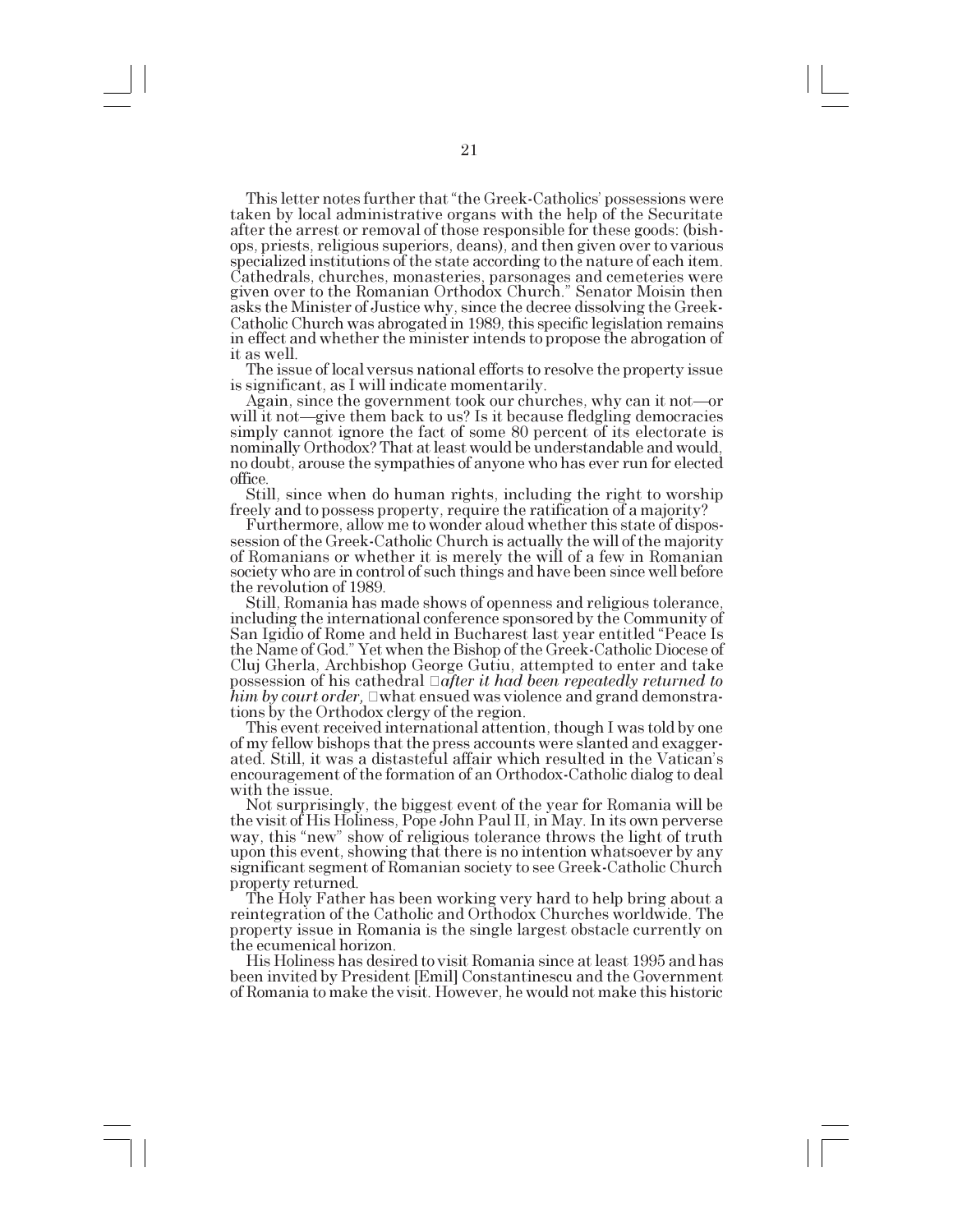first visit by a Roman pontiff to a predominantly Orthodox country since the Great Schism of 1054 without the consent of the Romanian Ortho-

Now, there have been two meetings to date of the inter-church dialog group I mentioned a moment ago, and a third one is scheduled for this October. During these meetings, the Orthodox party made it a fundamental condition of their granting consent for the papal visit that the Catholic party  $\Box$  renounce its claims to its properties  $\Box$  at the National legislative and judicial levels and seek to resolve each matter locally on a case-by-case basis.

Astonishingly, the Greek-Catholic hierarchy agreed to this, considering the Popes visit worth this sacrifice, as if they had a real choice.

That having been accomplished, there was nothing to prevent the Pope's visit, and indeed, Patriarch Teoctist issued a formal invitation

following a meeting of the Holy Synod of the Romanian Orthodox Church. It soon became apparent that not all was as it had been hoped for. Following the invitation, it became clear that the Pope's visit was to have a strictly "ecumenical" and not a pastoral tone. In short, the Pope would be permitted to visit Bucharest only.

The patriarchate at first attempted to blame the Vatican for this limitation, citing the Pope's health, but sources within the Orthodox Church, according to press accounts, say otherwise.

Thus, when Pope John Paul II visits Romania he must stay out of the regions of Transylvania and Moldova, the regions which hold virtually the country's entire Catholic population.

Such restrictions on his travel were not acceptable to His Holiness when he visited Cuba recently. In an incredible display of self-abnegation, however, he consented to be told where he may and may not go by his brothers, the Orthodox bishops of Romania. What Fidel Castro could not do in Cuba, Patriarch Teoctist and the Pope's own humility accomplished in Romania.

The Romanian press is understandably having a field day with this turn of events, and I must say that our church may turn out to be the winner of this particular public relations battle, which is unspeakably sad. It is not public relations we want. It is our churches and monasteries, our convents and schools. It is the places our parents and grandparents built, often enough with their own hands.

However, we have agreed not to seek legislative or national judicial relief. Instead, our bishops will turn to the local arena for each chapel and altar, each steeple and pew.

Im sure that they will continue to find what they have found until now: police cordons, gangs of drunken thugs, and locks on the door, the "locks of hatred and intolerance," as one Romanian journalist put it.

Greek-Catholics in Transylvania once again find themselves sitting on a tack that their brothers put beneath them, accepting it because they must. However, in the words of the pastoral letter written recently by the Greek-Catholic bishops to their faithful, in order to console them about the limited nature of the upcoming papal visit, "Let us try to go beyond the sadness which has filled your heart ( *John*  16:6), and let us all accompany the Holy Father in prayer at the graves of our bishops who were martyred for the catholic and apostolic faith.

I appreciate your invitation and the opportunity to be here today.

Mr. SMITH. Bishop, thank you very much for your testimony.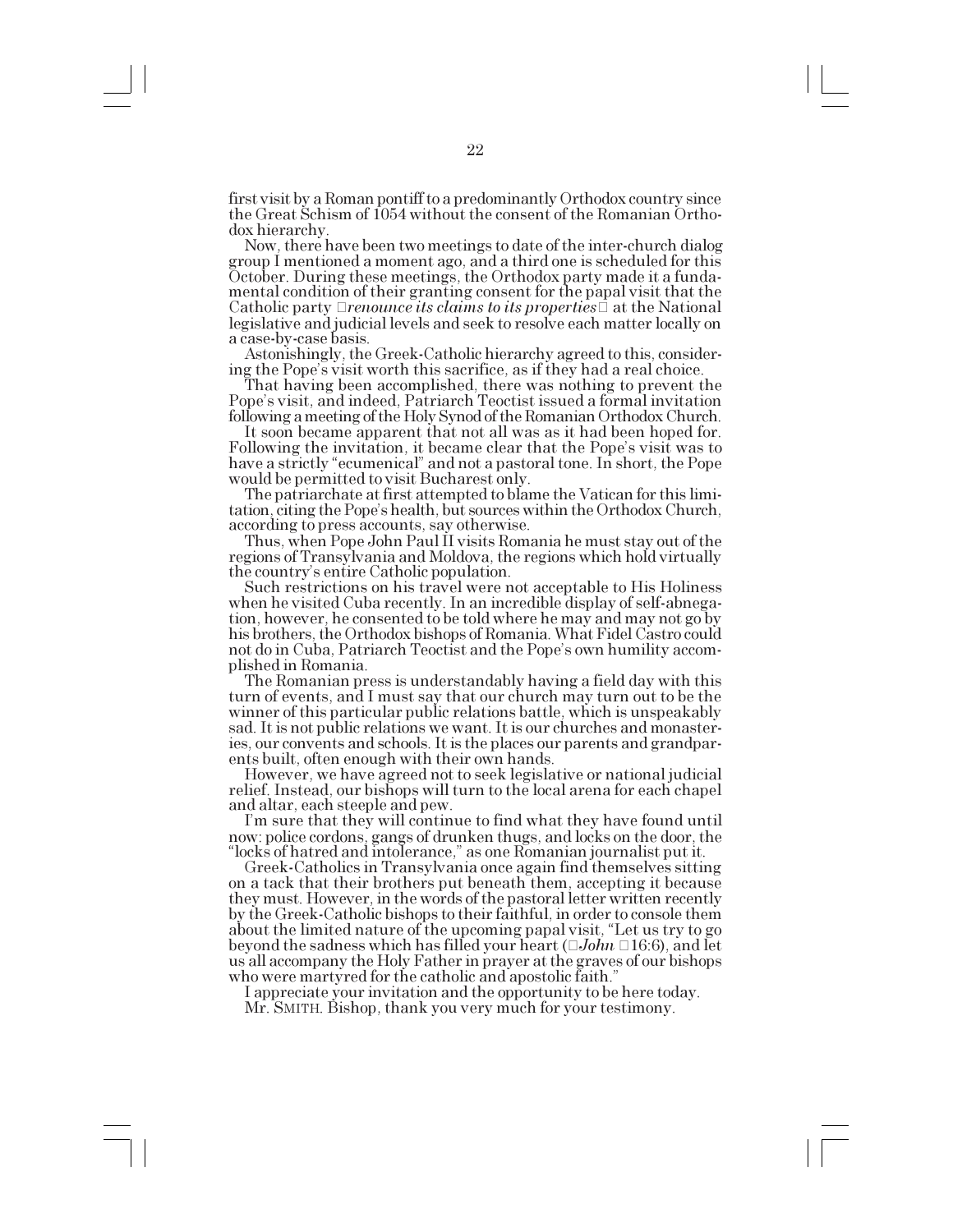We will have some questions shortly. I would say to all of our witnesses there is a vote now on the floor. We will take a very short break, and as soon as that vote is over, I will be back along with some of our Commissioners as well.

OK. So I apologize for that, but we do need to take a short break. We will stand in recess for about 15 minutes. (Whereupon, the foregoing matter went off the record at 11:17 a.m. and went back on the record at 11:48 a.m.)<br>Mr. SMITH. The Commission will continue its sitting.

I want to apologize. There was a second vote added onto the first, which made it even longer than it should have been. So I do apologize.

Some of my fellow Commissioners will be on their way over. They wanted to be here. One member said he has three hearings going on simultaneously, and he has not figured out how to be at all three yet, but he will be coming, as well. Dr. Bevc, if you could please go.

#### **TESTIMONY OF VLADISLAV BEVC, EXECUTIVE OFFICER, AMERICAN OWNERS OF PROPERTY IN SLOVENIA**

Mr. BEVC. Mr. Chairman, thank you for convening this important hearing today and for inviting me to discuss the status of property restitution in Slovenia.

At the end of 1991, the Slovenian parliament enacted the restitution law. This legislation held forth the promise of reinstatement of fundamental values of a democratic and civilized society, personal freedom, respect for human rights, and market economy based on private ownership without which there can be no real democracy.

The promise was short-lived. The Communists and their political heirs soon regrouped and turned out the democratic government. They continue to hold most of the responsible political and economic positions in Slovenia and are blocking in every way they can the implementation of restitution. They are not returning the communal halls of the Sokol gymnast organization either.

The Council of Europe called upon all former Communist countries to restitute unjustly confiscated property to the original owners and repudiated the legacy of Communist totalitarianism. The Slovenian parliament made it clear where it stands by voting down a proposed resolution that would repudiate the country's totalitarian past.

The regime wants continued control of all economic resources. With all of the economic resources in the hands of one party, there can be no democracy. Think how many of you could be elected if all the resources

were in the hands of one party.<br>Our demands for restitution of our assets are confronted with a systematic obstruction of the law, revealing the intent to continue the unjust practices of the past. In most cases, the authorities simply do not move on our claims. In numerous instances the authorities refuse to return the confiscated property and continue to trade with it.

The law required that restitution be the first phase of the privatization process. The record is dismal. Fifty-three percent of 37,000 claims were granted by May 1997, hardly a sincere effort in implementing a 6-yearold law.

The total value of restituted property was only 22 percent of the total claimed amount. The government still holds more than three quarters of claimed property, amounting to about \$3 billion.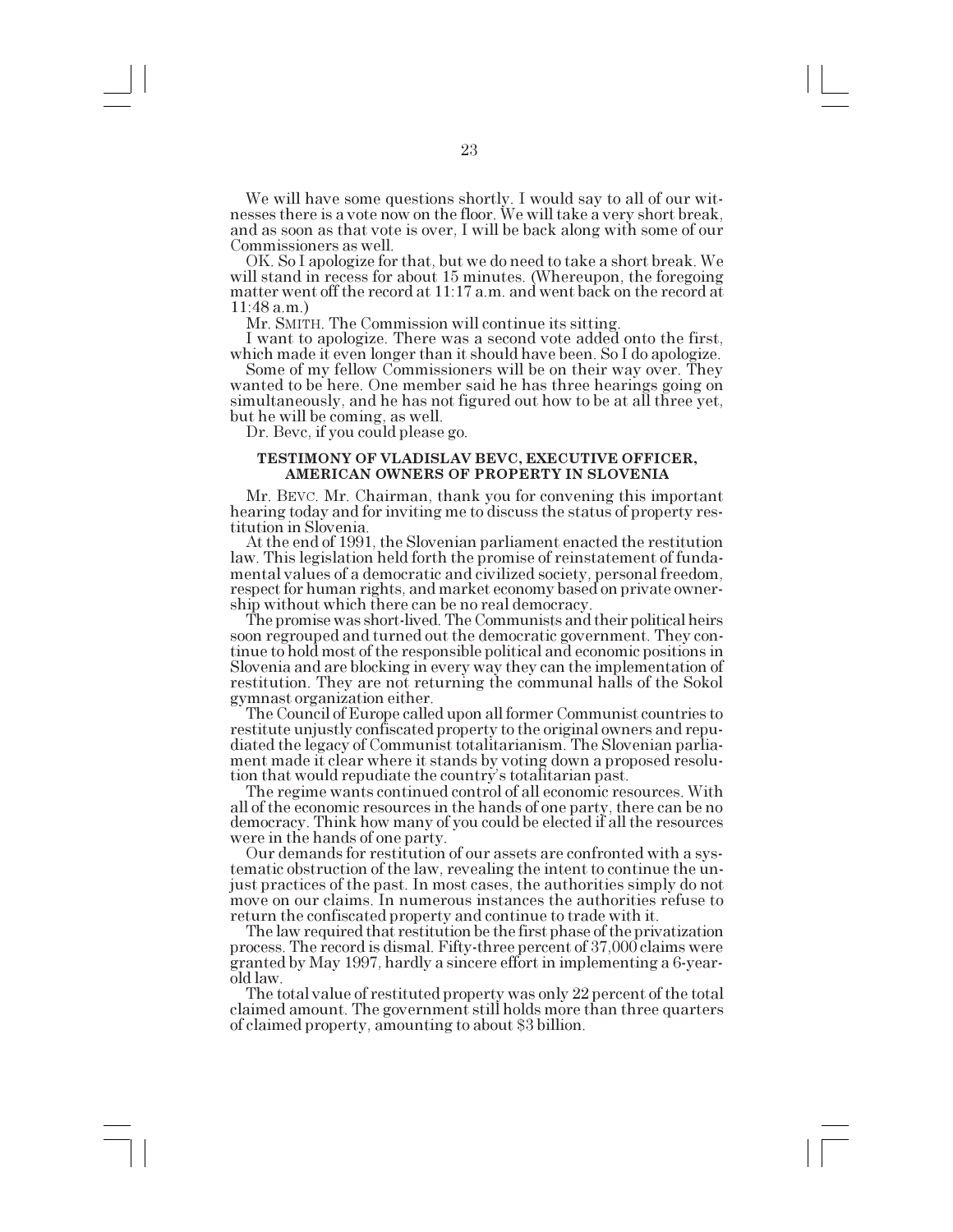Filed claims and documents are often conveniently lost. Records cannot be found. Moratoria are enacted which can only be reversed by the constitutional court. Persons with the poorest qualifications are assigned to processing the cases. Every decision ordering restitution or compensation is automatically appealed. The appellate authority postpones action on them indefinitely.

For 7 years the Slovenian Government tried all it could to vitiate the restitution law. In the fall of 1998, the parliament enacted the revisions of the restitution law of 1991 proposed by representatives of the Communist continuity.

The Slovenian Government and its diplomats represented the revisions as an improvement designed to speed up the completion of the restitution process. The revisions would, among other things, effectively bar American citizens from asserting their claims. Eventually the constitutional court voided that provision.

As a result of the revisions, the administrative units have been flooded by counterclaims of those that hold and use nationalized properties. The processing of the unresolved claims has ground to a halt, precisely the effect desired by the regime.

Property rights are one of the mainstays of all other human rights. People whose property can be taken away at the whim of the government can never be politically independent. The ability of a government under any pretext to seize private property provides an incentive for its officials to violate human rights of persons whose property they covet by charging them with offenses against the regime, such as the exercise of the freedom of speech, religion, association, press, travel, and the like.

Restitution is important because of its meaning to the individual who

wants to get back his home or his ancestral land.<br>Congress now requires that United States foreign policy take into account human rights observance by foreign countries, and that country reports be submitted to Congress by the Department of State annually. The reports do not address violations of property rights because the Department of State does not consider property rights to be human rights, but rather economic rights. Still, economic rights of workers are included in the reports.

It would be highly desirable that the Congress reaffirm its intent that it wants to be informed about the observance of the human right to own and enjoy property in the annual reports of the Department of State.

Representatives of the United States at the highest level have often urged Slovenian Government officials to resolve fairly and timely the outstanding restitution claims. It is not realistic to expect that Slovenia will settle an obligation of several billion dollars solely on the recommendation of the United States without tying it to something Slovenia wants, such as foreign aid, membership in NATO, loans, and the like.

It is the policy of the Department of State not to represent formally claims of the United States citizens who were naturalized after the title of the property in question was first disturbed. This policy denies us an equal protection of the laws.<br>Our case involves property rights conferred by Slovenian restitution

law of 1991 on all qualified claimants, some of whom were then American citizens. These American citizens are experiencing a  $\Box de\text{ }facto\Box$ denial of their claims.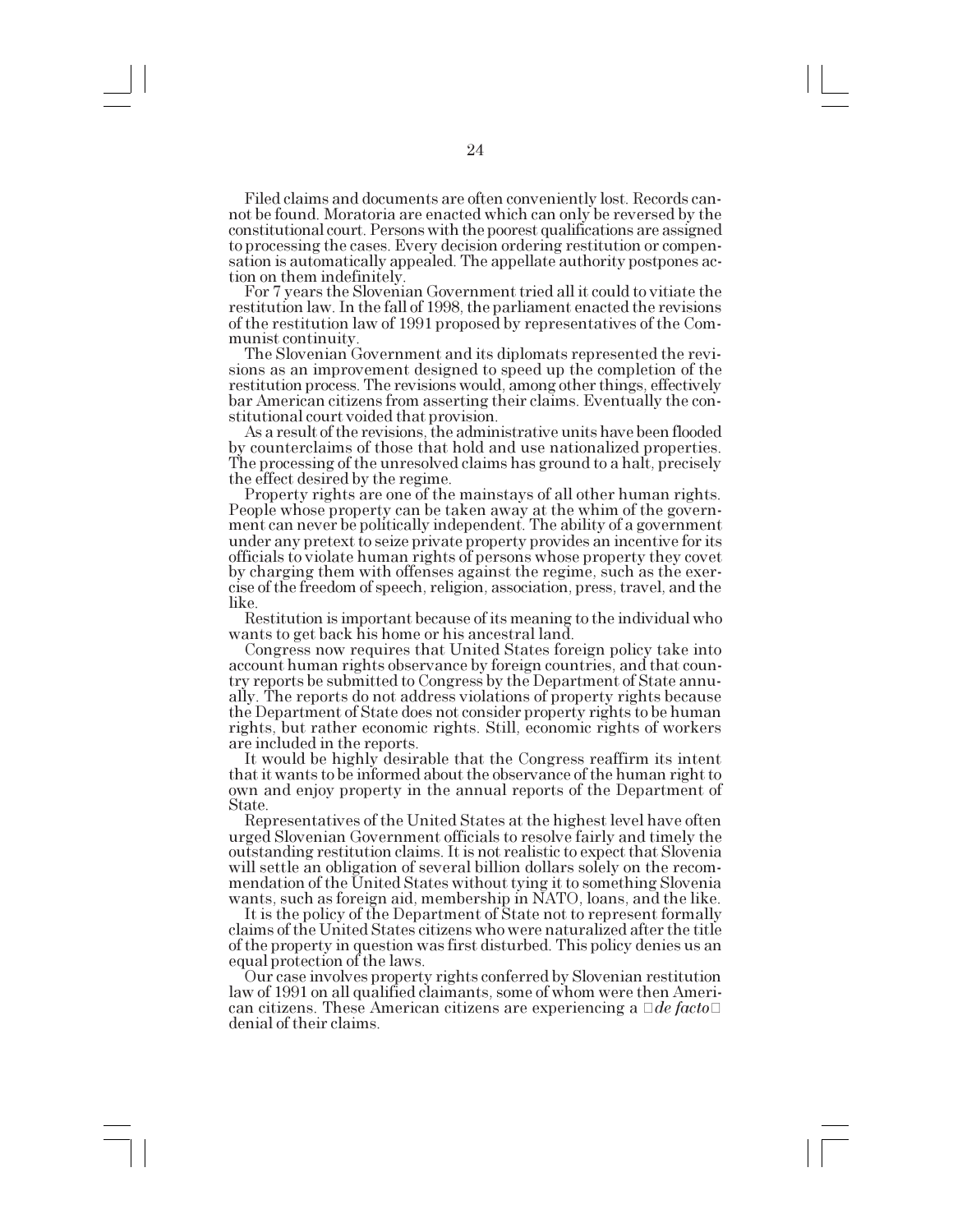Department of State should pursue a direct settlement of American claims against Slovenia. America leads in establishing new international laws, and contrary to what Secretary Eizenstat said, in all deference, I would say it can open a new area here.

How can the Congress help? The Foreign Assistance Act of 1961 provides for sanctions to be imposed upon a government that violates property rights of American citizens. The law should be used to suspend assistance to Slovenia until such time as Slovenia fully and fairly settles

A strong mandate from the Congress would be needed if words calling. for respect of human rights are to be matched by deeds.

Thank you, Mr. Chairman, for the opportunity to discuss these important issues. I would be happy to answer any questions.

Mr. SMITH. Thank you very much, Dr. Bevc, for your excellent testimony, and at the end of everyone's testimony we will be asking some questions.

I want to mention we have been joined by Commissioner Forbes from New York.

Mr. Sammer.

#### **TESTIMONY OF JAN SAMMER, THE CZECH COORDINATING OFFICE**

Mr. SAMMER. Mr. Chairman and members of the Commission, thank you for inviting me to speak here on the subject of restitutions of confiscated property in the Czech Republic. This is one of the most memorable moments in my life, as it gives me the opportunity to contribute to the recovery and development of justice and democracy in the country of my birth.

I was born in 1920 in Pilsen, Czechoslovakia, escaped with my family in 1966. We were accepted by Canada and became Canadian citizens. I have remained active in the Czech issues since the Velvet Revolution, and in property restitution and in democratization issues.

It is very interesting to see how the Czech Republic's restitution laws and their application have been influenced by the evolution of the political climate in the Republic. In the first months after the overthrow of the Communist regime, there was a feeling of joy and euphoria. Members and functionaries of the Communist Party waited in silence to see what will happen to them.

In 1990, the parliament passed the first restitution law. It did not contain any restrictive or discriminating conditions. I know of a U.S. citizen who successfully claimed a previously confiscated hotel in Prague under this law.<br>In the same year, the parliament struck all Communist era criminal

verdicts and confiscations as of the day the verdicts were originally pronounced. So that strictly legally speaking, no confiscation took place up to 1990. For that reason, we maintain that all confiscations were actually done in 1991 by the new government through its discriminatory restitution laws at a time when American Czechs already had their U.S. citizenship.

In 1991, a year had passed since the Velvet Revolution, and none of the people responsible for the misery of millions were punished. The former Communists started influencing political and economic life again. They had the connections, the know-how, and the money.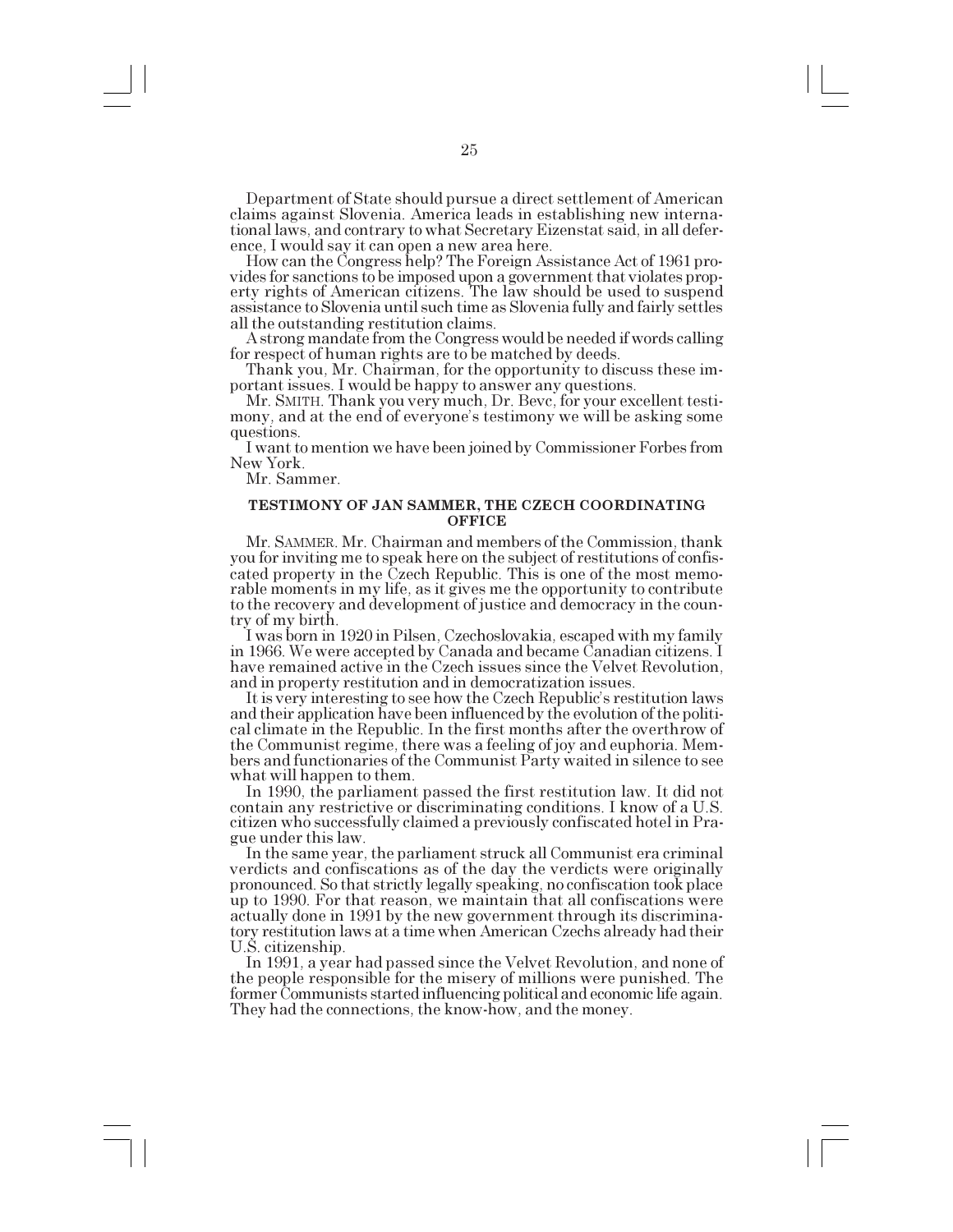They started acquiring businesses and often became employers of victims of the Communist regime. That year new laws were passed to govern property restitution and compensation. By this time the laws contained restrictive and discriminatory conditions for restitution.

One such condition is that claimants must have Czech citizenship. Without it one not only cannot receive restitution, but cannot even buy his own home from the present occupant if he wished so.

Here the fact that I ended up immigrating to Canada played an important role in my ability to claim back my property. Had I ended up in the United States instead of Canada, I could have claimed nothing under the Czech Republic's property restitution laws.<br>Unlike Czech Americans, I have always kept my Czech citizenship. I

was not affected by the treaty signed in 1928 between Czechoslovakia and the United States that said that a citizen of either country ultimately loses his original citizenship if he became a citizen of the other country.

My own family's attempts to recover confiscated property show the discriminatory impact of this citizenship requirement. Before World War II, my father bought an apartment house in Prague that the Communists later nationalized. My father's four children inherited the house. Two of the children never left the Czech Republic. I went to Canada, and the heirs of my sister came to the United States.

Under the restitution laws, we got back three-quarters of this apartment house. The fourth quarter, which belongs to my two nephews who are U.S. citizens, is still held by the state, and they cannot get it.

There is another big hurdle for restitution for all claimants. One has to prove that the so-called current owner enjoyed some sort of favoritism. The properties, mainly family homes, have been acquired almost exclusively by the members of the Communist Party. It is almost impossible for the plaintiff to prove after several decades that the defendant acquired the property for an unfair price or under special treatment, which they did.

Today the government claims that acquisition of confiscated proper- ties has been done in good faith and that a democratic government defending property rights cannot return properties to their original own-<br>ers without thereby committing more injustices.

The seized properties were never acquired in good faith. Properties left by the Jews who perished in camps or properties abandoned by people who were jailed, executed, or chased out of the country by the Communist regime were acquired by Communists as their loot. Everybody knew that these properties are still stained by tears and blood of the victims.

It is important to know that some properties, mainly the Jewish ones, have been confiscated twice, the first time during the war, and although after 1945 there were provisions enacted for their return to their original owners or their heirs, the Communist coup prevented this, and the properties have been confiscated again.

I would like to mention the state of the justice system in the Czech Republic. Most judges have been educated in Marxist-Leninism and acquired their law degrees during the Communist era. It is often difficult for them to render a verdict that is favorable to a stranger from overseas and unfavorable to a local influential citizen.

We believe that the courts are politically influenced. No case is known in which a private home acquired by a Communist was ever returned.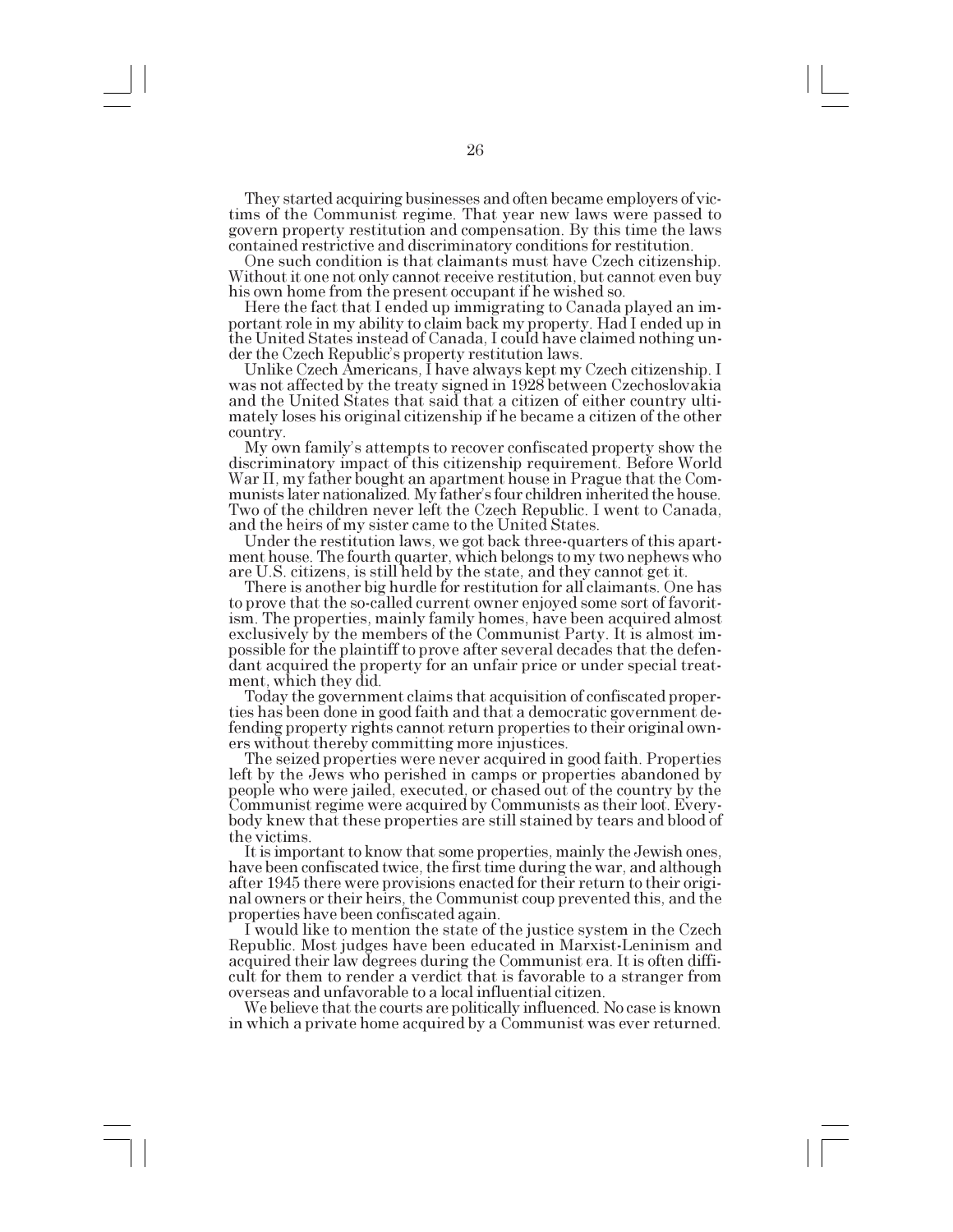Rightful owners should receive physical restitution of property in most cases and monetary settlement just in exceptional cases. The decision about our property should be ours. We may want those properties for ourselves, for our relatives, or for sale. We want to avoid the bickering over prices, and payments to which monetary compensation can lead.

Above all, we want to convince the Czech people that there can never be any plundering of property and exploiting of misery of neighbors again.<br>I will conclude by asking you, Mr. Chairman, and, indeed, the Con-

gress of the United States, to use your influence in world affairs to help correct the injustices done during the totalitarian era in order to educate the people of the affected countries and to restore in their minds the feeling that justice still prevails in this world.

Otherwise it will be very difficult, if not impossible to build a properly functioning economic and justice system in the Czech Republic or any of the countries that we have discussed at this hearing.

Thank you.

Mr. SMITH. Mr. Sammer, thank you for your fine and very comprehensive testimony, and you think it is an honor to be here. It is an honor to have you and your fellow witnesses who have done so much for those who have had their property stolen and on behalf of other human rights. So we are privileged to have you here. Thank you for being here.

Mr. SAMMER. Thank you.

Mr. SMITH. Mr. Sliupas.

#### **TESTIMONY OF VYTAUTAS SLIUPAS, LITHUANIAN "CLASS ACTION COMPLAINT GROUP**

Mr. SLIUPAS. Mr. Chairman, listening to Mr. Sammer's testimony, if we just delete the words "Czech Republic" and substitute with "Lithuania," it is identical almost.

Mr. Chairman, since my testimony has been copied and distributed, I will abbreviate it a little bit, skipping the less important points so there is more time for questions.<br>Mr. Chairman, Mr. Forbes, thank you for giving me this opportunity

to testify in front of this distinguished group. I appreciate your making my full statement a part of the record.

I was born in Lithuania in 1930. I came to the United States in 1947 as a Displaced Person and became an American citizen.

After a career as a professional engineer and manager, I am now retired, and I reside in Burlingame, California. For the past 8 years, I have been actively seeking the return of expro-

priated property in Lithuania. My efforts have been widely publicized in the Lithuanian and Lithuanian American press, and as a result I have been contacted by more than 80 people, Americans, Canadians, Australians, Lithuanians, and Jews, who asked me to help them with their restitution claims also.

Therefore, today, as I testify before you, I have the backing of many persons who have encountered severe problems in recovering their rightful properties in Lithuania.

In 1940, the Soviet Union forcibly annexed Lithuania, Latvia, and Estonia. This act was never recognized by the United States. All private properties then were "nationalized."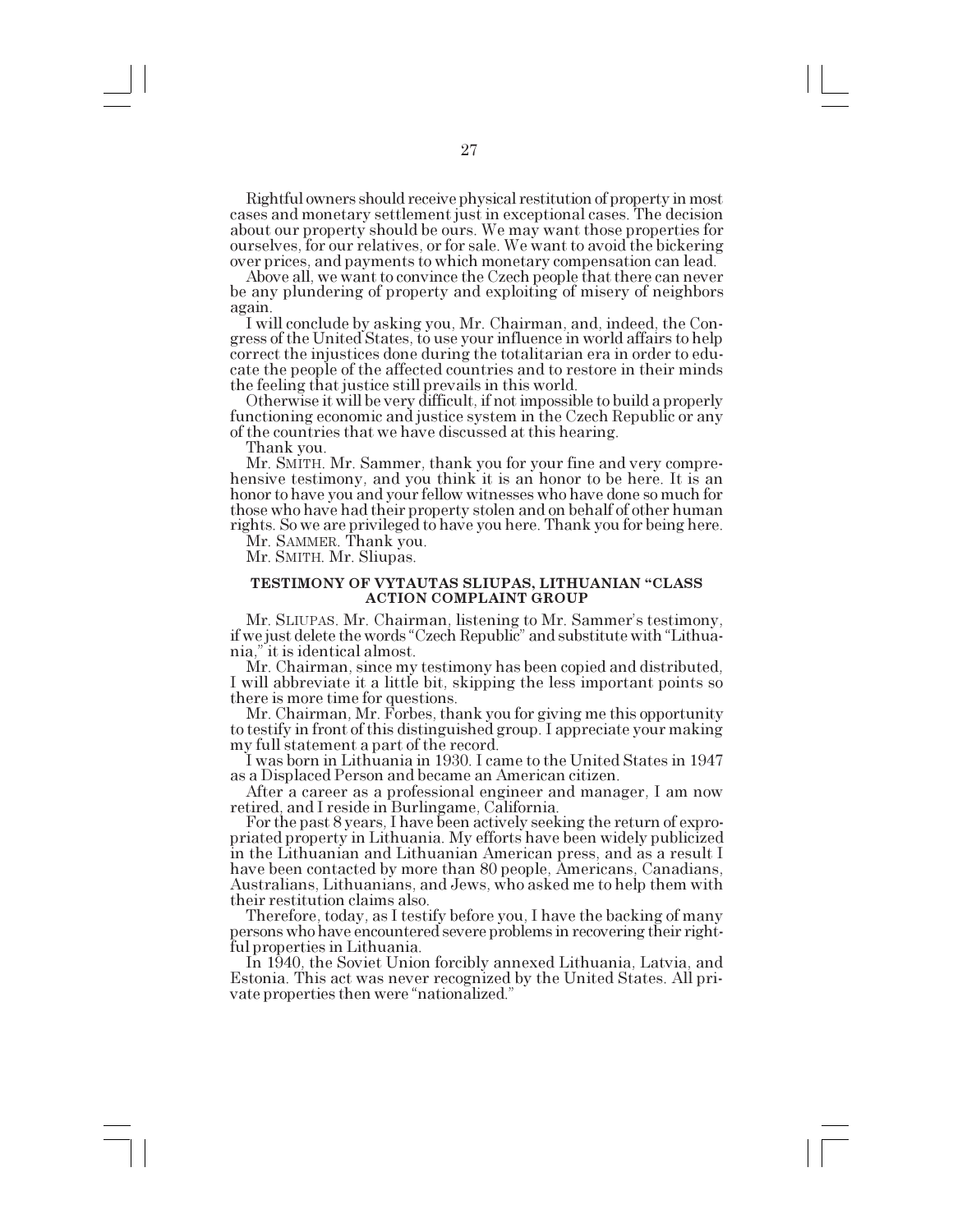Then in 1941, Germans came, but did not return these properties. When the Red Army reoccupied Lithuania in 1944, many thousands of Lithuanians fled to the West and later emigrated to the United States, Great Britain, Canada, Australia, and South America. This situation existed until the collapse of the Soviet Empire in 199091.

In 1990, Lithuania regained its independence from the Soviet Union. A year later, Lithuanian parliament adopted a law that provided Lithuanian citizens whose properties had been confiscated with an opportunity to reclaim their properties.

Ever since Lithuanian Americans have been trying to regain their properties or their rightfully inherited properties that were "nationalized." My better word for that would have been "confiscated" or "stolen" by the Soviets.

We were optimistic because having grown up in America, in the land of freedom, we assumed that the same respects for personal properties would be rapidly reestablished in Lithuania. We have been sorely disappointed.

Instead of regaining properties, we have been subject to abuses, discriminations, insults, double talk, broken promises, and outright lies by the Lithuanian Government officials at all levels. Sorry to say, but the ingrained "homus sovieticus" mentality, which is the mentality of the Soviet man, still exists in Lithuania today.

For more than 8 years I have tried to regain my father's property in Palanga to establish a memorial dedicated to my father. My father came to the United States before the turn of the century. He became American citizen and was very active in the Lithuanian American affairs. In America, he was known as the "Champion for Lithuania's Independence.

After World War I, he returned to the newly independent Lithuania, participated in its politics and in the academic life, and even served as the first mayor of Palanga.

Since 1989, I tried every which way I could think of to regain my father's property, which by his written testament was left to me. Every year I visited Lithuania, submitted all of the required documentation, followed all of the required steps outlined in the ever changing laws, opened and closed every bureaucratic door. I hired a lawyer, but made very little progress.

Finally, in 1993, the Minister of Culture wrote me an official letter in which he agreed to return the house. Unfortunately, he was soon transferred to another ministry, and his successors reneged on his promise. Since then I have encountered nothing but a "stonewall of bureaucratic resistance.

The problem is that in Palanga, the Ministry of Culture nominally uses my house as a museum to my father, but this is only a front. In reality, the Ministry of Culture has converted my property into their summer vacation home for the key employees of the ministry.

They have remodeled 15 rooms for their use as a vacation facility. They even rent them out to visiting Americans and Lithuanians. This is in violation of existing Lithuanian laws, but the ministry officials do not care. They act as if they are above the law.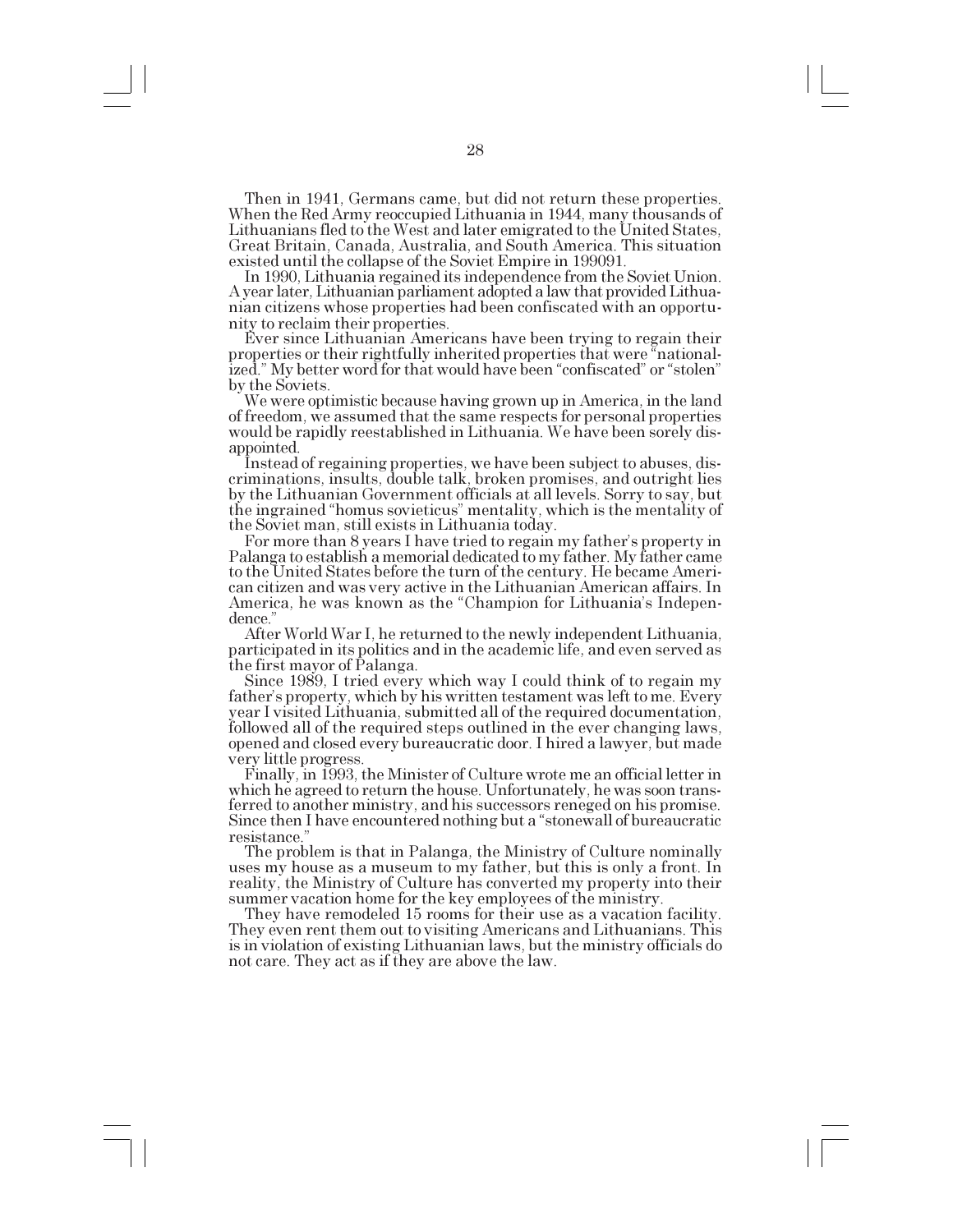I petitioned all of the past ministers, Prime Ministers, the Ministers of Culture under whose jurisdiction my stolen property is administered. I appealed to the leaders of the parliament, even to the Lithuanian presidents, in person and in writing, but did not get any help from even one of them.

The Helsinki Commission wrote several letters to the Government of Lithuania on this and on other similar cases. Even the U.S. Congress passed a resolution last year, Resolution 562, for which I thank you, Mr. Chairman.

But the Lithuanian *□nomenclatura* □ paid no attention.

The latest situation in Lithuania, I would like to skip this for the interest of time because it is all written in there, but the conclusion for that is, in conclusion, overseas residents are not being properly or justly treated. Even the latest Lithuanian laws for restituting justly claimed properties do not comply with the basic standards found in the West, and they violate the United Nations' universal declaration of human rights.

Now, my last section is recommendations and suggestions for you as government assistants. Since a new property grabbed by the government of independent Lithuania were cured after the Soviet system collapsed and the newly and illegally confiscated—they call it "privatized" properties rightfully belong to many U.S. citizens, we believe this matter requires a closer scrutiny by the U.S. Government.

We are also somewhat puzzled by the State Department's reluctance to get involved on behalf of U.S. citizens seeking to recover their properties in Lithuania.

The U.S. Government provides generous aid to many countries, including Lithuania. We wish this aid to continue with the hope that

Lithuania will achieve a true democracy and a viable economy. tax dollars flowing to a government that, because of our American citizenship and other excuses, refuses to return properties that were un-

justly taken from us or from our parents. In the 105th Congress, the House of Representatives passed Resolution 562 regarding properties wrongfully appropriated by formerly totalitarian governments. While the support of the Congress is greatly appreciated and while the resolution made a few headlines in the Lithuanian newspapers, unfortunately it did not impress the Lithuanian Government.

It is clear that actions rather than words should now be in order. If the Lithuanian Government refuses to abide by the moral and legal obligations spelled out in the United Nations' universal declaration of human rights, then one logical solution could be to deduct appropriate amounts of funds from the U.S. aid of all types going to Lithuania properly to compensate U.S. citizens whose property was grabbed by the post-Soviet era Lithuanian Government.

And this compensation should be paid now, not in 10 or 20 years, and should be based upon the current market values, not upon some fictitiously low values decided upon by the local government officials who may be open to corrupt practices.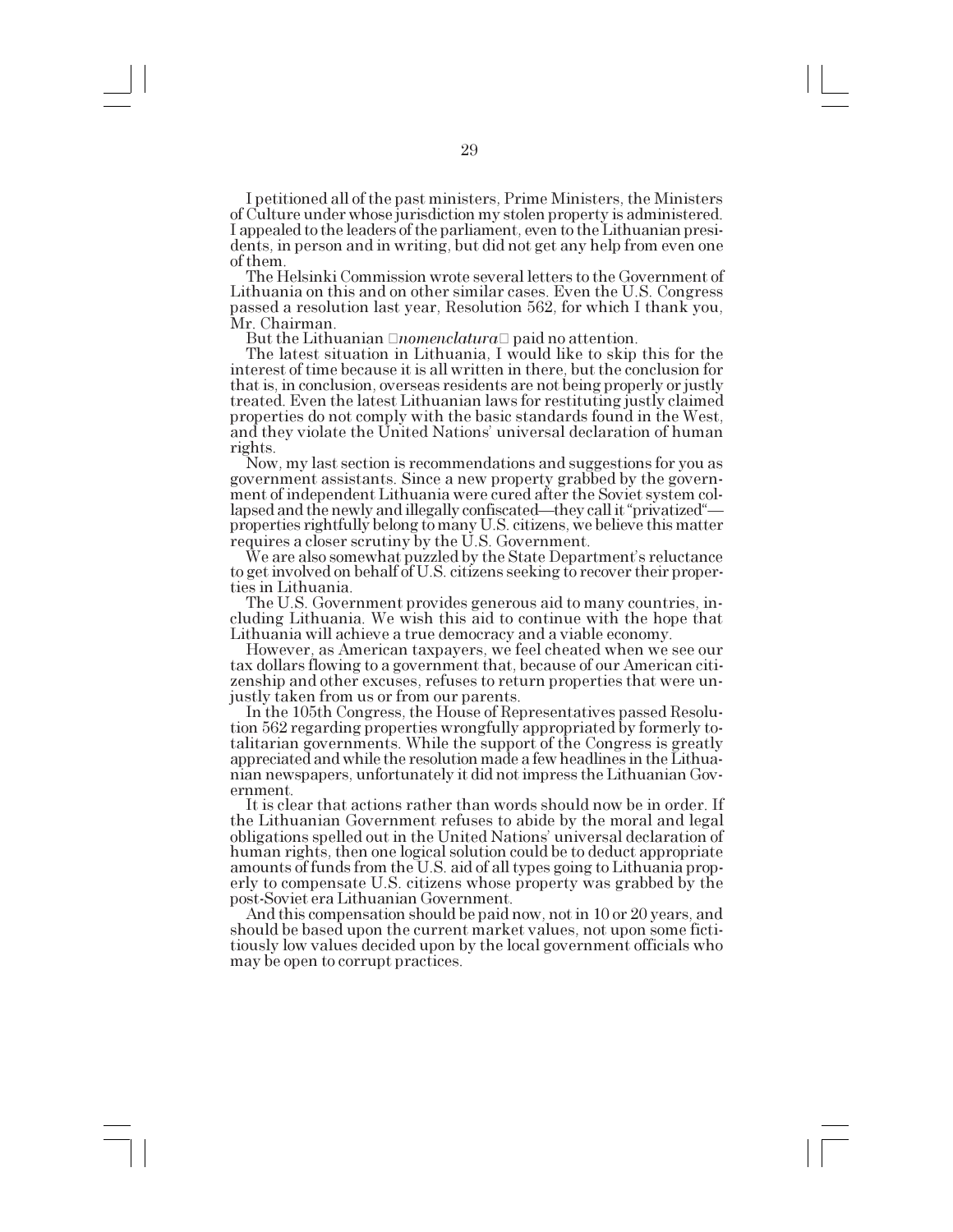This would be but one option. It unfortunately would not help many others who are not U.S. citizens, nor those still living in exile in Siberia because they have no place to return to in their native land, nor even those thousands of Lithuanians in their own country who are mistreated by the unscrupulous officials and the old Soviet-styled laws.

Lithuanian parliament should be induced to change these laws with- out delay, to become compatible with those in the West. The inefficient and corrupt court system should be drastically changed so that people in Lithuania could be assured of speedy, fair, and just treatment under the laws that apply equally to all.

Finally, the Lithuanian Government must enforce such laws timely and vigorously and not wait for years and years until there may no longer be any rightful owners left to benefit from them.

Only then can Lithuania hope to be admitted as an equal in the Western organizations.

Thank you, Mr. Chairman. To my verbal testimony here, I would like just to add a few more pages of written testimony.

Mr. SMITH. Without objection, your full statement, including the ad- ditional pages, will be made a part of the record, and that goes for all of our witnesses.

Thank you for your fine testimony.

Commissioner Forbes has to get back to a hearing. Many appropriations committees are meeting this week, and unfortunately many other committees of Congress as well. I am missing one elsewhere in the building right now, and again, that is why people are coming in and out. I think you understand. Nevertheless, it does not in any way dilute or diminish the real concern that all of us have about this.

There's a really good understanding on the part, I think, of both sides of the aisle of this issue. We will stay at it, and we have a very dedicated staff, as you know.

Mr. Forbes.

Mr. FORBES. Thank you very much, Mr. Chairman.<br>And I do appreciate all of you being here today. I am frustrated because I have to be in five places at the same time this late morning, and

I apologize because it is no measure of the concern I have for this issue. who share the frustrations that you have had in having your family's property returned.<br>One of the questions I have, if I might, I know that the reference has

been that the physical restitution of the property, rather than monetary restitution, is the preferred solution, and I guess initially I would certainly understand an emotional tie to stolen family property and the like.

If you would, what would you or members of your organizations do with the properties if you were able to receive actual restitution?

Mr. SLIUPAS. May I answer?

Mr. SMITH. Please, if you would, yes.

Mr. SLIUPAS. One reason we are reluctant to accept monetary resti- tutions is because it is a fictitious value. It is not the market value. They decide how much you would get, and they say that, for example, for land you can be paid by the year 2006, for properties by the year 2010. Well, we are not going to be around here then most likely.

If I got my property back, I have plans in Lithuania because my father was a well-known man in Lithuania, and I want to establish a memorial for him. Right now there is a fictitious museum in there.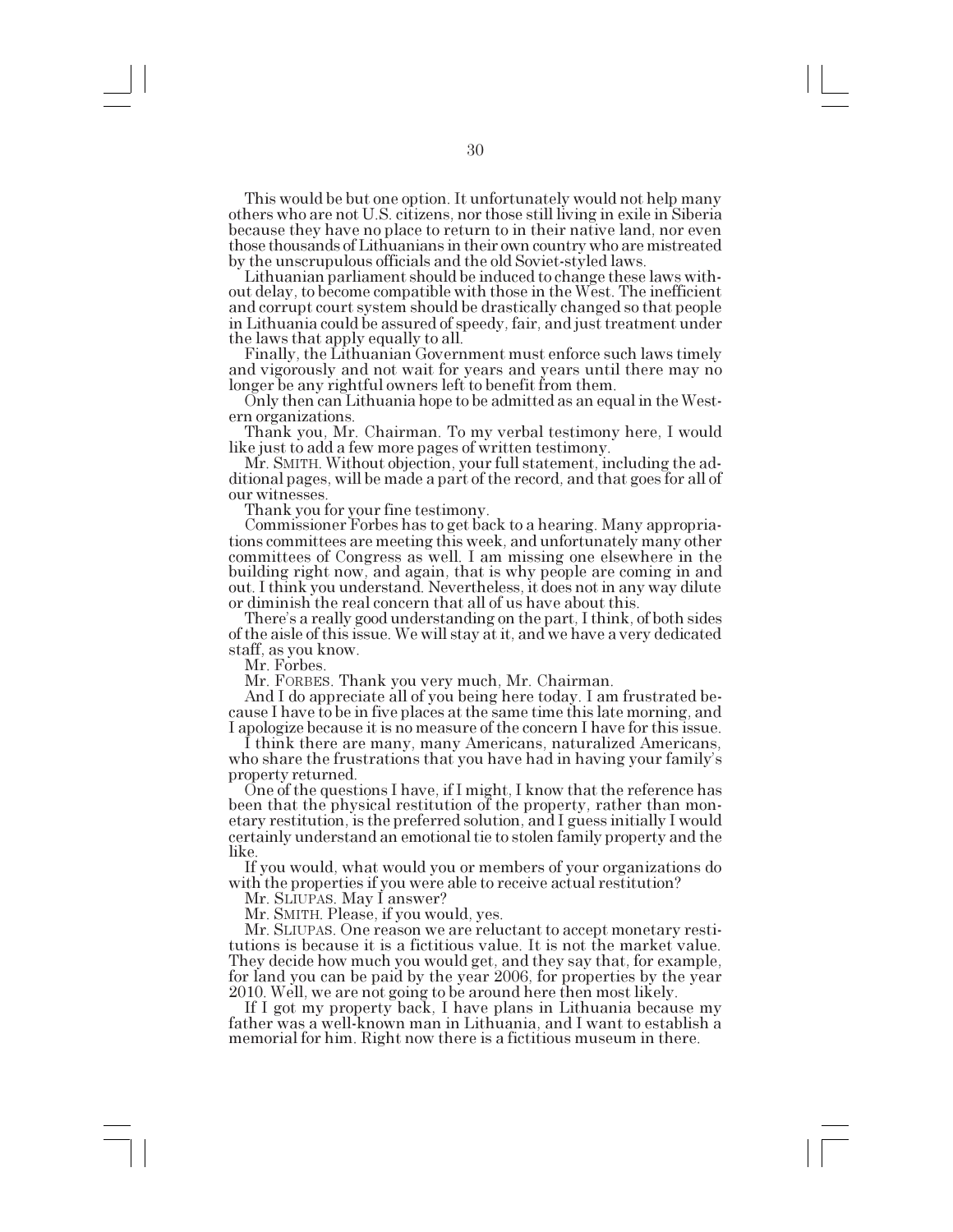I have a lot of information here. Establish a museum there. Within the property there are other rooms in there. I would like to establish, for example, a read room in English literature. I have many books. I have about 4,000 books there. I want to transfer.

I want to give another room to organization of the former deportees to Siberia. They have no place to meet.

Another room, I want to give it to the Boy Scouts.

And the main part of the building, I want to make it into a cultural center where people would meet, recite, piano recitals, speeches, and so on. In other words, I want to make it a cultural center, not a vacation spot for the ministry.<br>Mr. FORBES. If one of you gentlemen might comment on the Euro-

pean Union and what they have said officially or unofficially about restitution.

Yes.

Mr. SAMMER. We would like to know actually more about the European Union and their attitude. We know that there was a resolution by the European parliament in 1995, which was very forthcoming, but I also know that no claims have been—whichever have been forwarded to the court in Strasburg, everything has been returned, and there is a Czech lady at the court who is signing all of the refusing letters. Her name is Hubalkova (phonetic). We do not know who she is. I think it is at her whim whether she passes on the claim or whether she refuses it.

Nothing has been decided ever at the Strasburg court, and nothing has been accepted. This is our big question.

Mr. FORBES. Mr. Chairman, I have additional questions, and I do apologize for having to leave, but I would like to be able to submit them for the record.

Mr. SMITH. Absolutely. Thank you, Mr. Forbes.

Mr. FORBES. Thank you.

Mr. SMITH. Bishop Botean, let me ask you. Secretary Eizenstat, whom you heard testify earlier, suggested that even when the Federal authorities, even when the president or prime minister of an offending country says something or his parliament does something substantive, that very often at the local level there is a reluctance to play ball and to comply and to make full restitution.

You've pointed out that in the agreement that has been hatched, the Federal fix seems to be evaporating and the full burden is being placed on the local level. It seems to me that the barrier now to an honest adjudication of this issue has been set back significantly because the local level is where very often the problems are the most acute.

How would you respond to that?

Bishop BOTEAN. Mr. Smith, I think your analysis, as well as Mr. Eizenstat's, is correct. It seems the whole point of the agreement was to render any further discussion of the issues nugatory because it is precisely the local level where the problems are.

I don't know that the agreement that was signed to, which is Phase 2 of the three-phase meeting process of some kind, has given away the farm completely. I think that remains to be seen. Much of it, especially the first meeting, was geared toward agreeing on some common principles. There was not much of that, but what there was was at least a willingness to talk.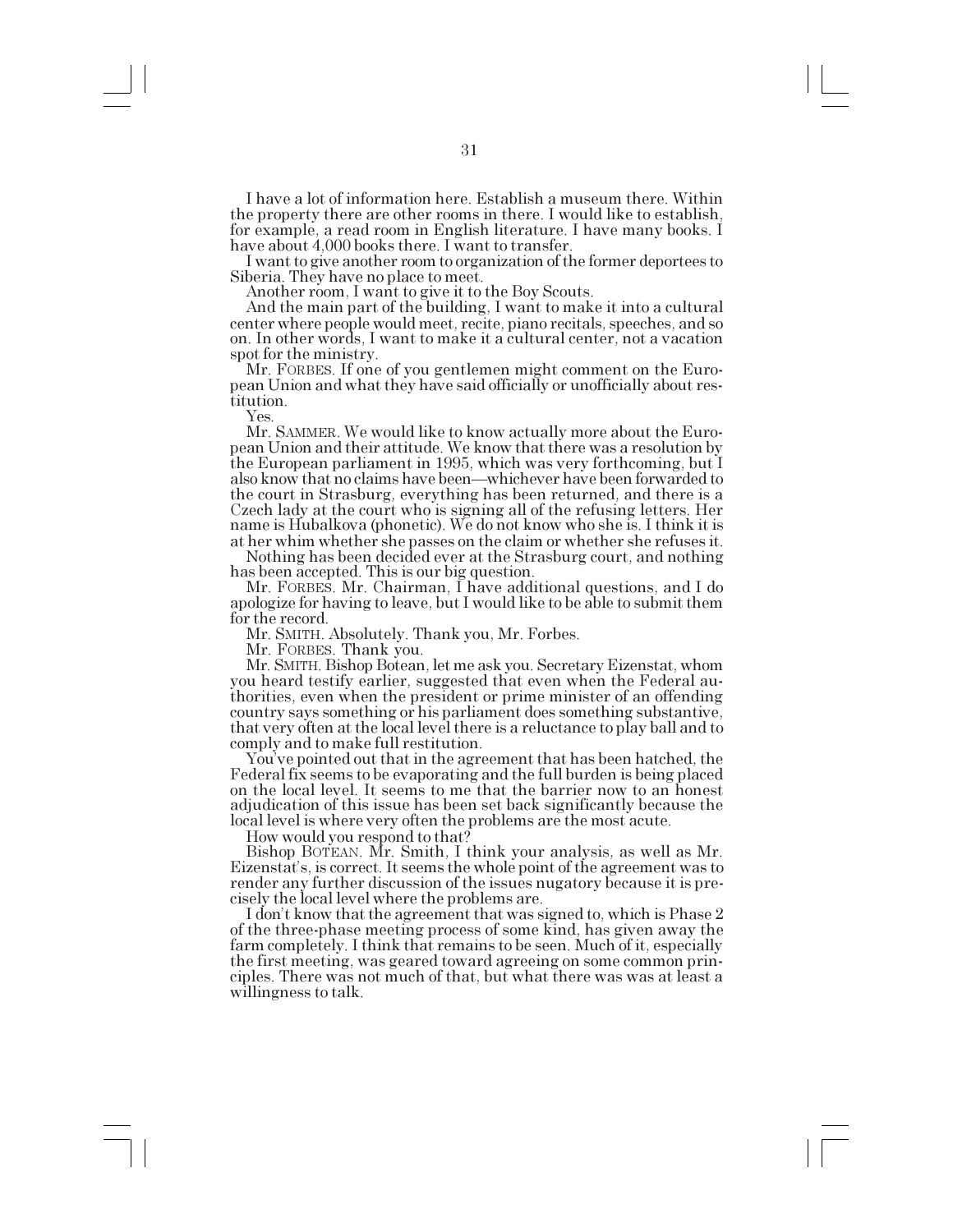The second phase was a renunciation of the claims at that sort of national level, although it was not a matter of renouncing the claims per se, the properties per se. It was a matter of renouncing a certain modus operandi as far as getting back these properties.

And so I presume that every effort will be expended on the local level, but I also presume that there will not be a whole lot of success because even when there is success at the level of the adjudicature, for instance, as it was with the cathedral in Cluj, people show up anyway and fights happen.

And we had the incredible irony of one of our bishops who passed away recently having to give permission to the occupying Orthodox community who wanted to paint the inside of the cathedral in Oradea because the city said, Well, it is a Greek-Catholic Church. So we have to go to Bishop Hossu for permission to do that," and he gave the permission, but when he died, of course, they would not allow him to be buried in this cathedral, which was historically the Greek-Catholic cathedral of the city.

That's just one of the more kind of poignant examples, but it is not the only one.

Mr. SMITH. You know, Secretary Eizenstat wisely suggested that members of Congress raise the confiscated properties issues with delegations as they travel, whether it be during the Easter break or any other time, which members of the Commission do. I think it was a very

It seems as if we also need to be meeting with the clerics who in prior years we would be meeting with trying to get a cataloguing of human rights abuses. Now we have to start invoking "thou shalt not steal" and what are you doing to rectify an earlier theft.

Let me just ask you. The papal visit, you mentioned that the Pope may be barred from going any place else other than Bucharest; is that correct?

Bishop BOTEAN. He will not be going anywhere other than Bucharest. The program has been set.

Mr. SMITH. Did he want to? Do you know?

Bishop BOTEAN. That is certainly what has been said. It is widely presumed and, you know, reasonable sources that have appeared in the press have said that the Pope specifically wanted to go to Cluj, to see Cluj and Baca«4telle in Moldova, and that was just not going to wash.

Mr. SMITH. Well, was that a political decision made by the government or was that a clerical, ecclesiastical decision?

Bishop BOTEAN. There were two articles that recently appeared in an expatriate newspaper called  $\Box Romania\,Liber\hat{a}$ . One says that it was definitely the Vatican's own request. The other one says that it was definitely not the Vatican's own request. Exactly what is behind it is unknown to me because I was not involved in the negotiations on any side.

Most of this comes from, unfortunately, a paucity of personal information, but I have been following the press rather closely on it

Mr. SMITH. If there had been any barrier, it would be most unfortunate because I think Romania has made some very fine strides in some areas of human rights protection, particularly under President Constantinescu, whom I knew before he was elected and certainly was elated when he got elected.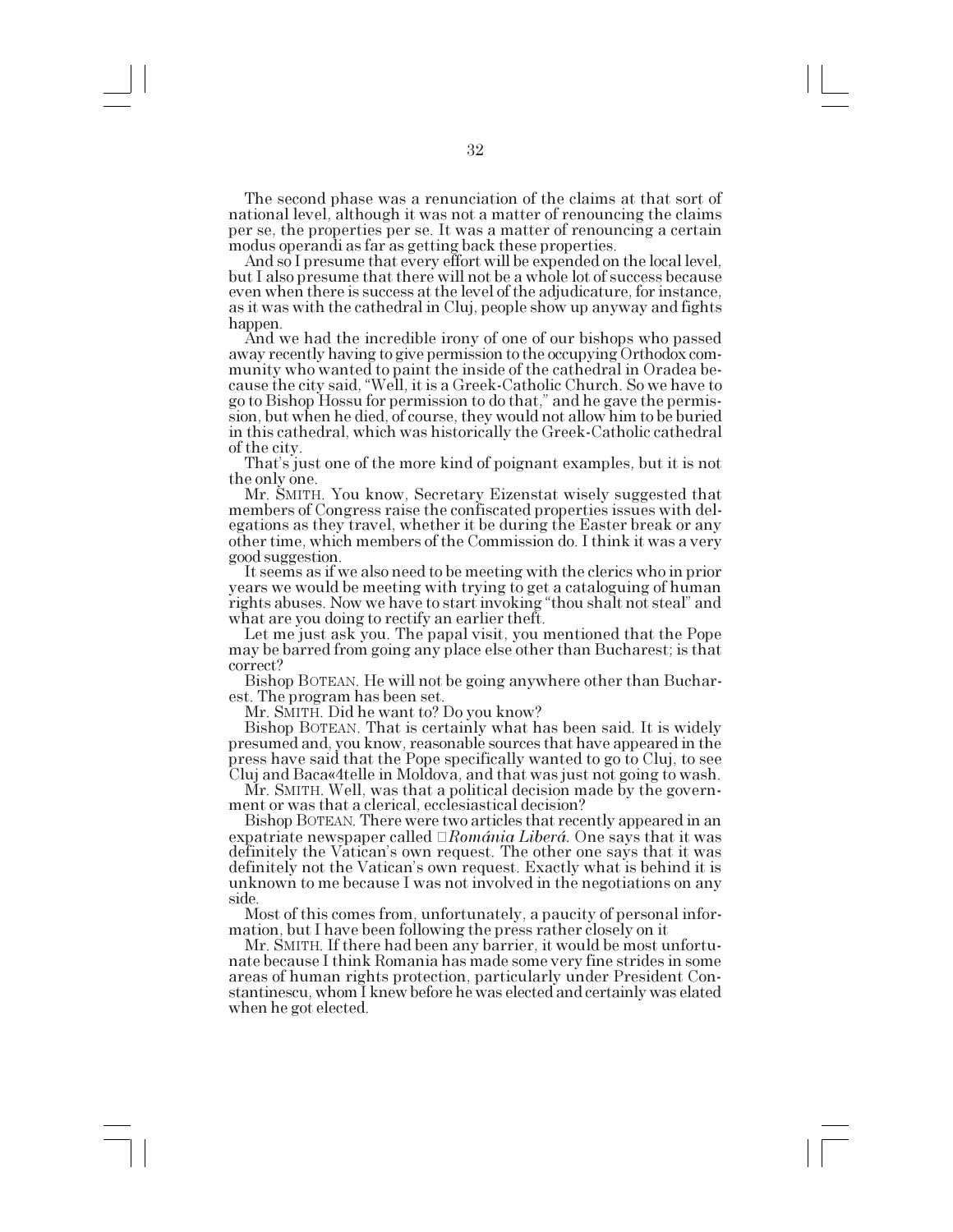It would be ironic that even during Nicolae Ceausescu Billy Graham was permitted to go to Oradea and elsewhere and I went to Oradea and went all over the country, (maybe the  $\Box$ *securitate* didn't like it, but we certainly did it), but the man that brings probably the greatest hope and peace, and a sense of reconciliation to society wherever he goes would be in any way precluded travel rights.

I while not getting into the negotiation between the Vatican and Bucharest, it is something I think we should be mindful of. If the Pope wanted to go somewhere else, hopefully they would permit that.

Bishop BOTEAN. The hope is that a subsequent visit will be explicitly pastoral, and that is one thing that our bishops have used, as I mentioned before, to console the Catholics in the main.

Mr. SMITH. Mr. Sliupas, you have talked about legal representation and the issue of property appraisal. In a situation like this, where you have people who have agendas in driving that price down and paying a pittance of what it truly is worth, what has been the differential when compensation has been paid in lieu of full restitution?

Mr. SLIUPAS. Well, in the first place, the houses have been privatized with a fictitious money issued, not cash, but it was some coupons given, and of course, it was the government officials that grabbed these cou-

One of my 80-people complaint, that his three story building was bought or privatized for coupons which were worth about 20 U.S. dollars in the heart of the big city. The house would be valued now at at least a couple hundred thousand dollars, for \$20. So that is the problem.

And one reason is here when they determine how much they are going to pay you, you are not allowed to challenge them in court. You have no way of challenging them. You have to take it or leave it. That is one thing.

Another thing is in my particular case in here, they are playing a dishonest game with me. Last summer I received a letter from the Deputy Minister of Culture, in which he states that they are willing to return the house to me, provided, you know, they can keep my little house/garage where they have seven rooms in there.

I countered it back to them. I said, "Fine, but I agree you can stay there. You can have your vacation in there, but the property has to belong to me because according to the law you cannot separate the garage from the main building. Otherwise you are going through a completely different –he knew this thing, but he wrote the letter to me.

Now, my lawyer from Lithuania just sent an E-mail to me recently. He said there was a cabinet meeting during which there was a discussion of this nonreturnable properties list. My property was not initially on that list, but during the meeting the Ministry of Culture tried to inject my house into that list.

Fortunately, the other ministers said, Well, OK. Let us see. Let us coordinate, and we will do it next time."<br>In other words, they are not honest. In one letter they say they will

return it, and when I am asleep, so to speak of, they try to pass into or put it into the list of nonreturnable properties.

And if the cabinet ministers decided to pass that one, I have no other recourse. That is not honesty.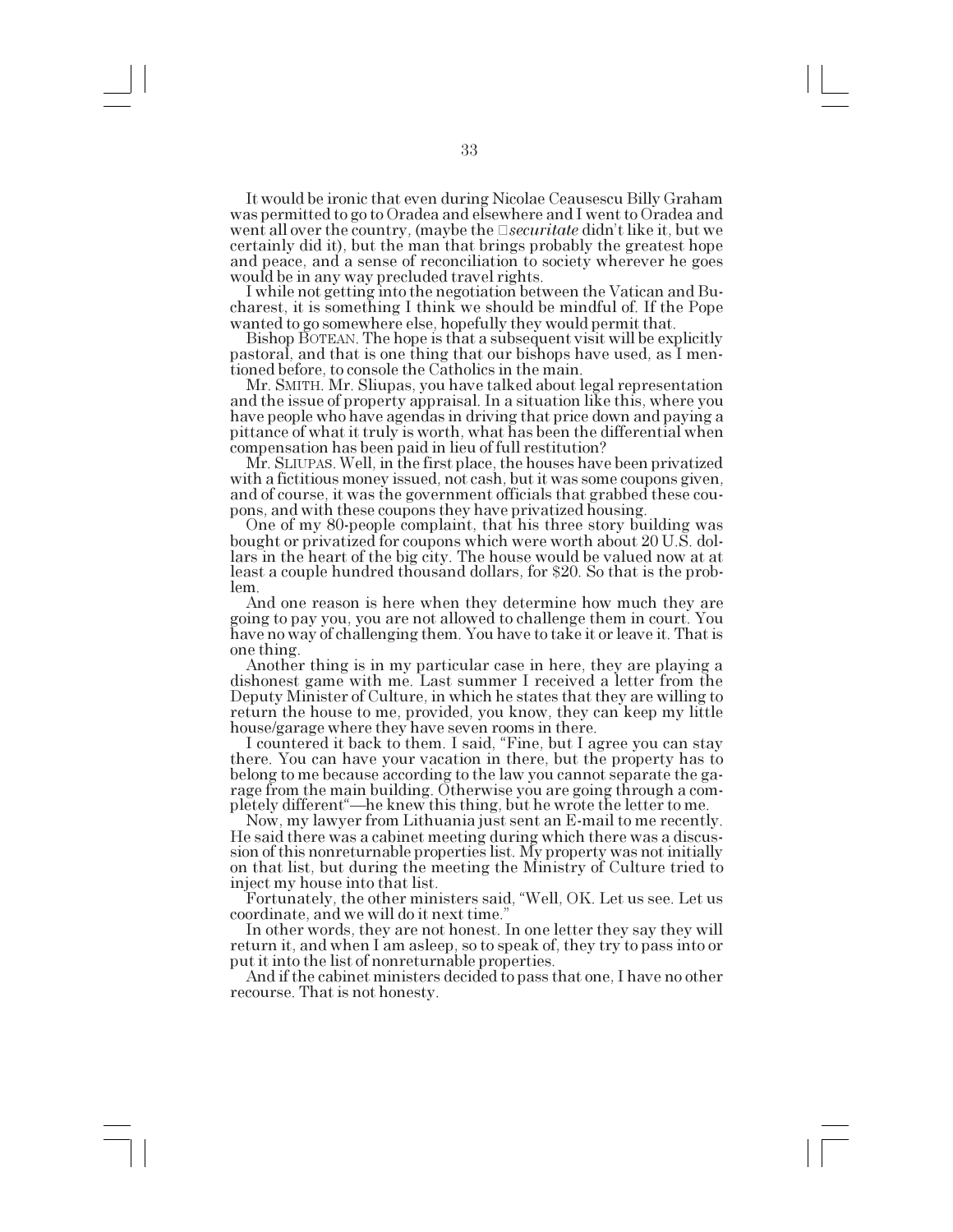Mr. SMITH. Just for the record, would all of you agree that it is a false remedy to talk about compensation? In the end, it does have surface appeal, but if you are ripping off the true owner by giving him or her inadequate amounts. Is that pretty much your testimony?

Mr. BEVC. If I may, for instance, they decided to pay me for my father's house and they gerrymandered the lot. It was a little over an acre in total. Out of the rest they made building lots which go at premium, but to me they will pay this, they say, as a field. In reality it would be worth \$53,000, and I am going to get \$2,000, which I would take just to get rid of it, and even that miserable decision was appealed by their compensation fund on grounds that the ordering paragraph should have two sub-

This is now going to the Ministry of Agriculture, which will sit on it indefinitely. Basically they killed it.

this decision whether it should be physical or monetary because if it is monetary, the state will pay us. Why? Those people who were at the root of all this misery, they will escape every responsibility. So the next time in 10 years, it may happen again, right?

Why should the state, which is really impoverished now, pay us? Now we will be hated by many of people because they will say it is coming out of their taxes to pay Americans, Canadians, and so forth.

No, we should get the physical property, and this will be a lesson forever after.

Mr. SMITH. As for the current occupants, do they tend to be people who are the original thieves?

Mr. SAMMER. Mostly, mostly, yes, or their children, mostly.

Mr. SMITH. Mr. Sliupas, you talked about your utilizing a lawyer and you tried to go through the courts. Aren't most of the judges who would adjudicate these issues men or women trained by the communists originally and would have a jaundiced view of this whole proceeding?

Mr. SAMMER. Yes. In the part that is written, which I skipped verbally, it answers that yes. The legal system is still following the old Soviet standard. The judges are still old judges, and of course sorry to say, they are open to corrupt practices.

Mr. Chairman, before I conclude, I presume we are drawing close to an end now; I would like to on our behalf thank you for a great job that you and your Commission are doing, but especially I would like to thank your staff: Ms. Maureen Walsh, Ms. Erika Schlager, and John Finerty. These are the three people I dealt with, and they are fine people.

Mr. SMITH. They are the three most important people I deal with, too. They do an excellent job, and Dorothy Taft, our Chief of Staff. So I join you in your thanks.

Have any of you others, in your respective countries, tried to utilize the court system to no avail, finding that the judges would take the view of?

Mr. BEVC. We know of cases where the lower courts in Slovenia would invariably decide for the government, that is, against the claimant, and if you really want to have anything done, you have to go to either supreme court or to constitutional court.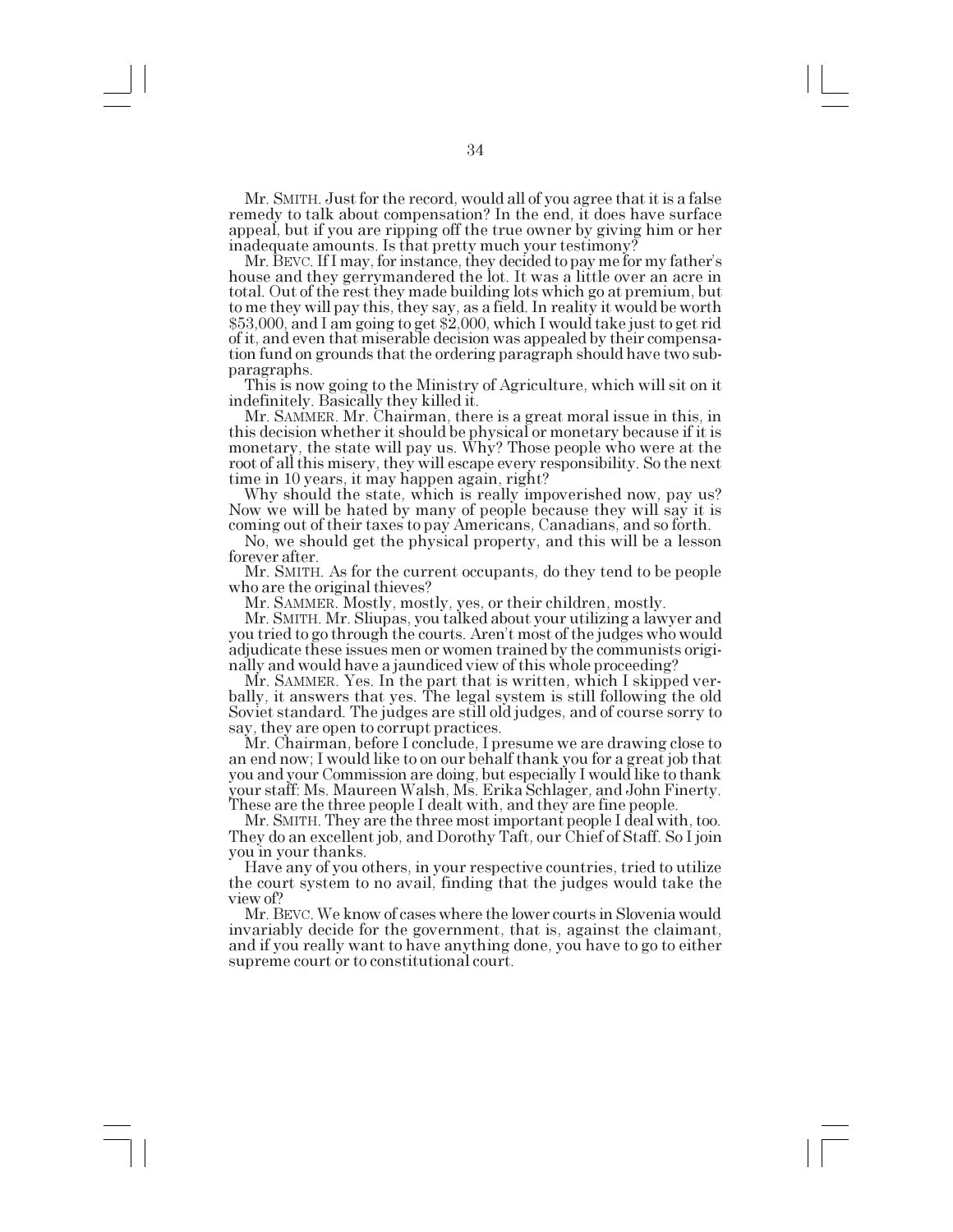For example, people whose property was confiscated by the Nazis who then later returned and the Communists confiscated their property as German, and people who then claimed that property got court decisions that nothing was confiscated from them, that this was German property, and they are not entitled to restitution of any kind.

I give some examples in the end of my testimony.

Mr. SMITH. Thank you.

Mr. Sammer?<br>Mr. SAMMER. There was even a statement by a judge when a lawyer approached her after an unsuccessful attempt. She said, "We have been told not to return those properties.

They have schooling, schooling for judges. We question why do judges have to be schooled, and we do not know really what is happening at those schoolings or what happened in the past. They are indoctrinating them. We are sure of that.

Mr. SMITH. Do you know—and this is something we should check as well—whether or not there is guidance issued by the justice department, or the equivalent, in these countries, as to what the judges should do in handling these cases?

Mr. SAMMER. There is.

Mr. SMITH. There is?

Mr. SAMMER. There is.

Mr. SMITH. We ought to get copies of that. We do that with our own INS. I chair the Subcommittee on International Operations and Human Rights, and we are always checking the guidance and finding occasionally that the guidance given to the INS adjudicators turns out to be contrary to what the letter and certainly the spirit of the law is.

We ought to check out the guidance as that is a place to raise the issue as well. Otherwise it is another dead end street.

Mr. BEVC. They do not release these

instructions in Slovenia, but once I talked on the

telephone to the case worker in my case and said, Where do you get

And she said from Prime Minister [Jana] Drnovsek. So, write the person to whom American officials have made representations about restitution.

Mr. SMITH. That is very good insight.

Let me ask you, what has been the experience of members of your associations who have requested Department of State or consular help in your respective countries?

Mr. BEVC. Well, we get usually a form letter from Mr. [Ronald] Bittauer in the State Department that we have not exhausted local legal remedies and, of course, that we were not citizens at the time when the property was first disturbed, but we believe that we were. We were when we were conferred the right to the property again in 1991.

The other thing is sometimes our members call the American Embassy in Slovenia, and we have gotten then a call from the Embassy not to send these people there for assistance.

So I think it is a little bit different than saying that the embassy provides assistance and checks on local things. They would prefer not to disturb their relationship they have with the local government.

Mr. SMITH. Is that the same?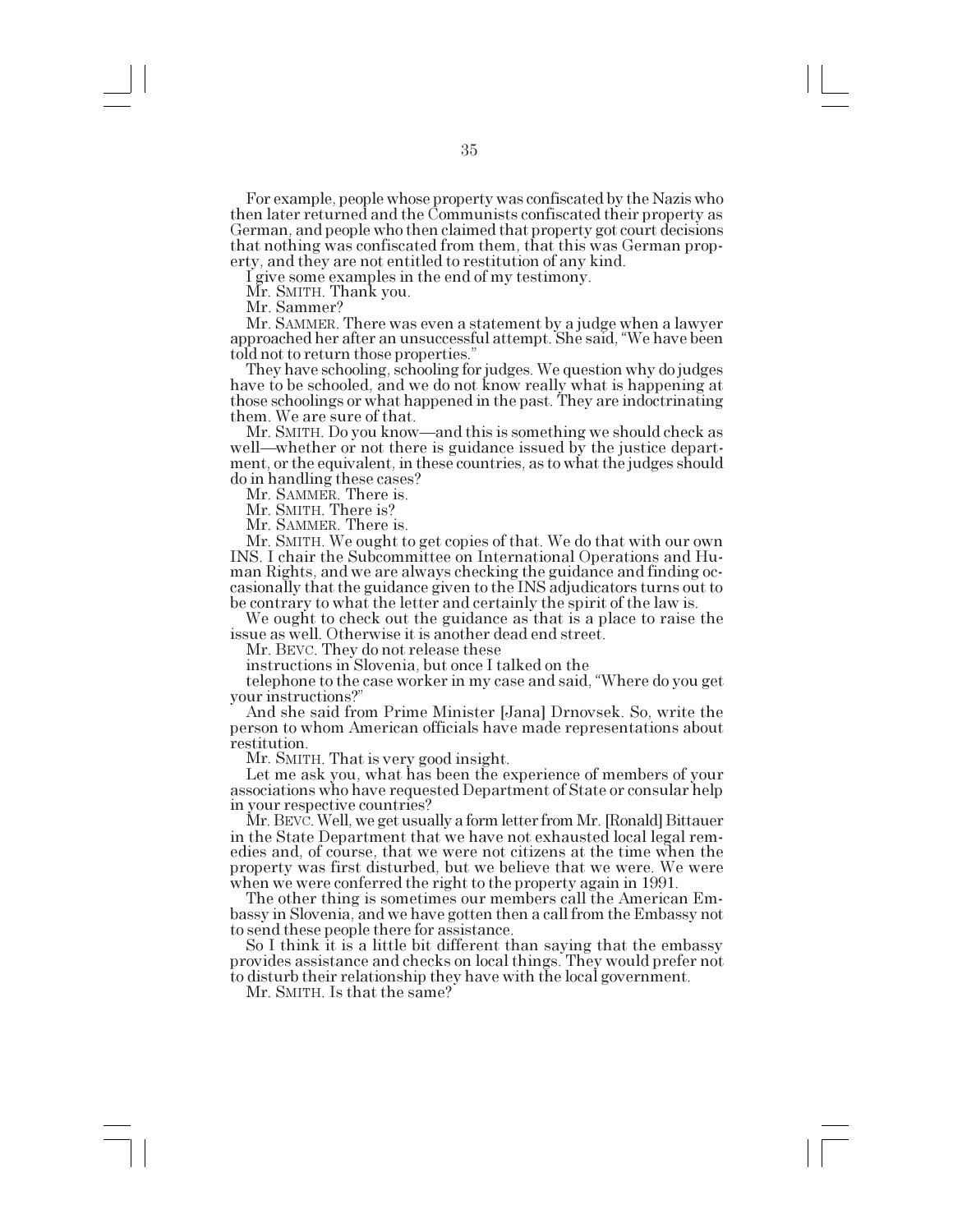Mr. SAMMER. It is the same, and I wonder, first, whether the Helms-Burton law would somehow apply to our countries because it is the same situation.

Mr. SMITH. You have a right in our courts to pursue this?

Mr. SAMMER. The Cubans also became citizens only after. This is one thing. In the Czech Republic, there is a special case. There is a special case because those relics have been all eradicated and canceled. So it is only the new government who really made those confiscations. Legally speaking, it is the new government.

Mr. SLIUPAS. There are new confiscations now.

Mr. SMITH. Is there a definitive list—I know we have lists and everyone has lists—of who is actually living in the properties, from diplomats to government officials?

I'll never forget Jesse Helms' staff made a visit to Nicaragua several years ago and compiled a list of more than 200 of the creme de la creme of the government in Managua who lived in confiscated properties. For example, the mayor of Managua, and all these other people, and every one of them was living in a confiscated property. I wonder if that kind of list is also available in each of your respective countries, and whether or not, you know, the elite are actually living in confiscated properties.

Mr. VINATORU. I can provide that. I am from Romania. My name is Vinatoru.

Mr. SMITH. Briefly.<br>Mr. VINATORU. Hi. My name is Mihai Vinatoru. I am from Romania. I am the President of the Committee for Private Property, and I will provide you with the list of 100 Romanian Government officials living in confiscated houses.

And I want also to bring up or to answer a question that you put out earlier about Council of Europe procedure. Each country ratified the charter a different time. Romania signed on June 20th, 1994, and any claim we make or any Romanian citizen that makes a claim gets a standard letter almost like the State Department letter stating the confiscation took place before Romania joined the Council of Europe. So your claim does not apply.

Mr. SMITH. So this process "grandfathers" the theft.<br>Mr. VINATORU. Right, and I know of five Romanians that challenged the law 112 of 1995 that is after Romania joined the European court, and that challenge was also turned down because the map of it, repairing that law, was before Romania signing the law. So all of the confiscations were earlier than 95. So they refused to look at it.

Mr. SMITH. Thank you.

Mr. SLIUPAS. Mr. Chairman, may I?

Mr. SMITH. Yes.

Mr. SLIUPAS. In this document that I am submitting to you, there is an addendum of five specific cases. One case is written by Ms. Klimas who spent the whole year in Lithuania on a Fulbright Scholarship studying this problem, and her report is here, and in that report she says that when the Lithuanian Government encouraged the Lithuanians living overseas in 1991 to claim their properties, the people who sent the letters in, they made the list, who was claiming them, and those were the properties first privatized.

And who privatized them? The powers who were in power. It was according to that list. That was privatized first.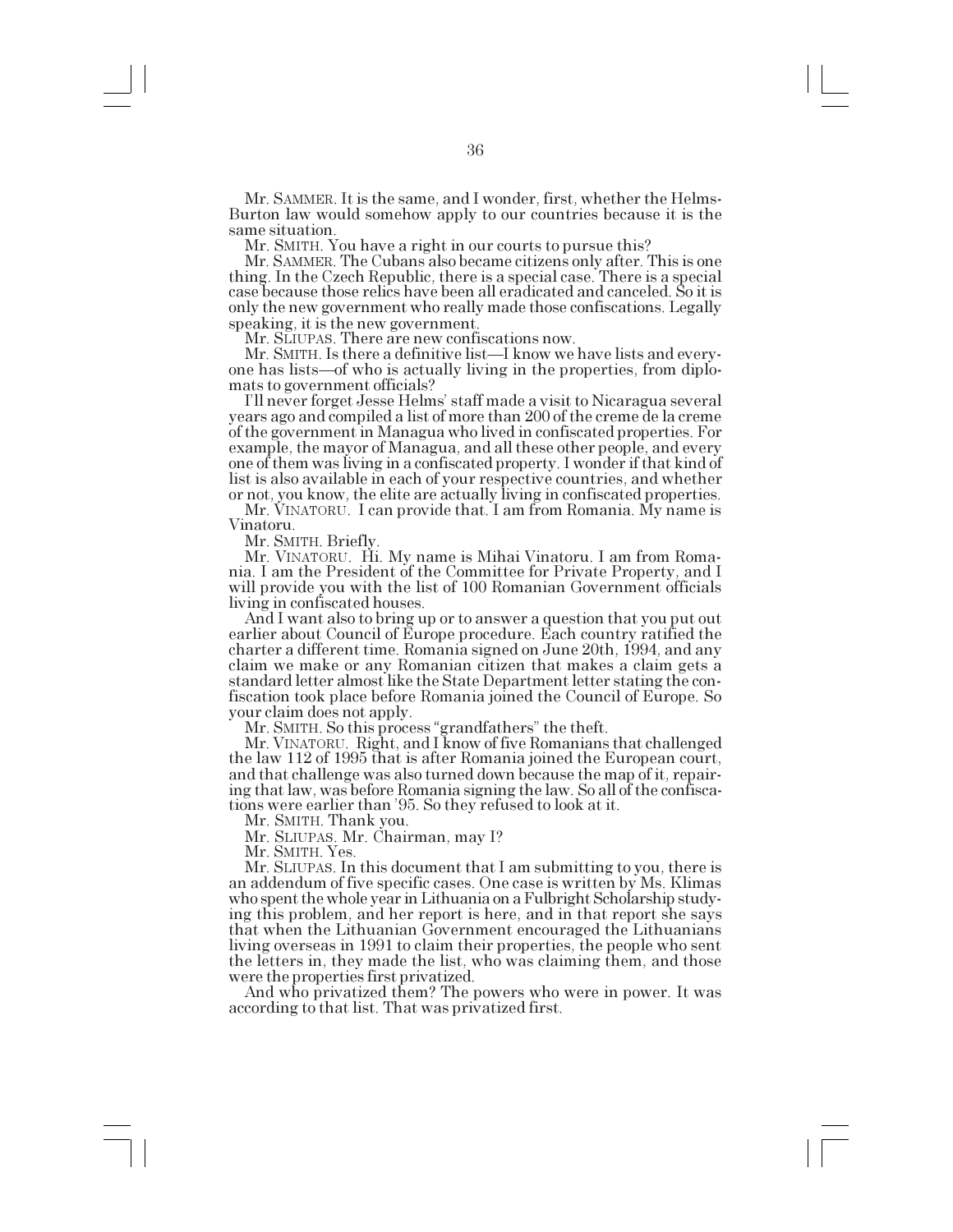Mr. BEVC. Now, there is one concern that I have about the origin of the property which the American Embassy purchased in Yugoslavia, in Slovenia in Lubljana. The Deputy Chief of Mission told me that they checked the records and that the house had passed into the ownership of the Yugoslav Government in 1941 or so.<br>I do not know how. I do not know that that government was collecting

such houses, and I think it would be a bad image for the United States to purchase property that has been confiscated, if it has been confiscated.

Records, of course, are not open like here where you can go and check out the title to a property for many years back.

Mr. SMITH. In other words, lead by example.

Mr. SLIUPAS. I would not buy anything from them that they have not acquired legitimately.

Mr. SAMMER. To answer your question, Mr. Chairman, we started working on an Internet page where we would list all the properties, their addresses, the original owner, and the buyer, and what affiliation he had with the party, whether he was a member of the Communist Party, and we only started it now, but it will be available in a few weeks.

And we issued such questionnaires on the basis of which this page will be prepared in Czech and in English, hopefully.

Bishop BOTEAN. I do not know if you are planning to go back to an earlier question about experience of local courts. We had one case that became a little bit tense for a while. A church in Satu Mare, in the region of Satu Mare, a place called Ardud; the pastor who had been Orthodox became Greek-Catholic, as so many did because they came from Greek-Catholic families and what-have-you, became Greek-Catholic himself along with a majority, in fact, about 85 percent of the pa-

In fact, a local newspaper published an extract from the record of title showing that the church belonged to the Greek-Catholics. It still said that, "Greek-Catholic Church."

The remaining Orthodox community and the new Greek-Catholic community had arranged a schedule of alternative services, and things seemed fine. The local bishop, of course, literally cursed everyone who participated in that, and what happened ultimately in the court was that despite the 85 percent of the parishioners wanting to become Greek-Catholic, despite the fact that they were getting along, from what I understand, with the Orthodox community that was still using the building, the president of the local court in Satu Mare wanted the priest arrested and the Greek-Catholic community forbidden to use the building. This is an order given without right of appeal at any level.

And, in fact, until his bishop, the father's bishop, Bishop Virgil Bercea, started writing the Nuncio in Bucharest, Cardinal Sodano at the Vatican, President Constantinescu and so forth, he insisted that he be arrested in place of this priest, and if not, he was going to go to Bucharest and begin a hunger strike, and it kind of took that rather dramatic state of affairs to get things settled down.

But as it happens, I have got copies of all of the correspondence and a number of articles here that I will submit, along with my testimony.

Mr. SMITH. Thank you very much.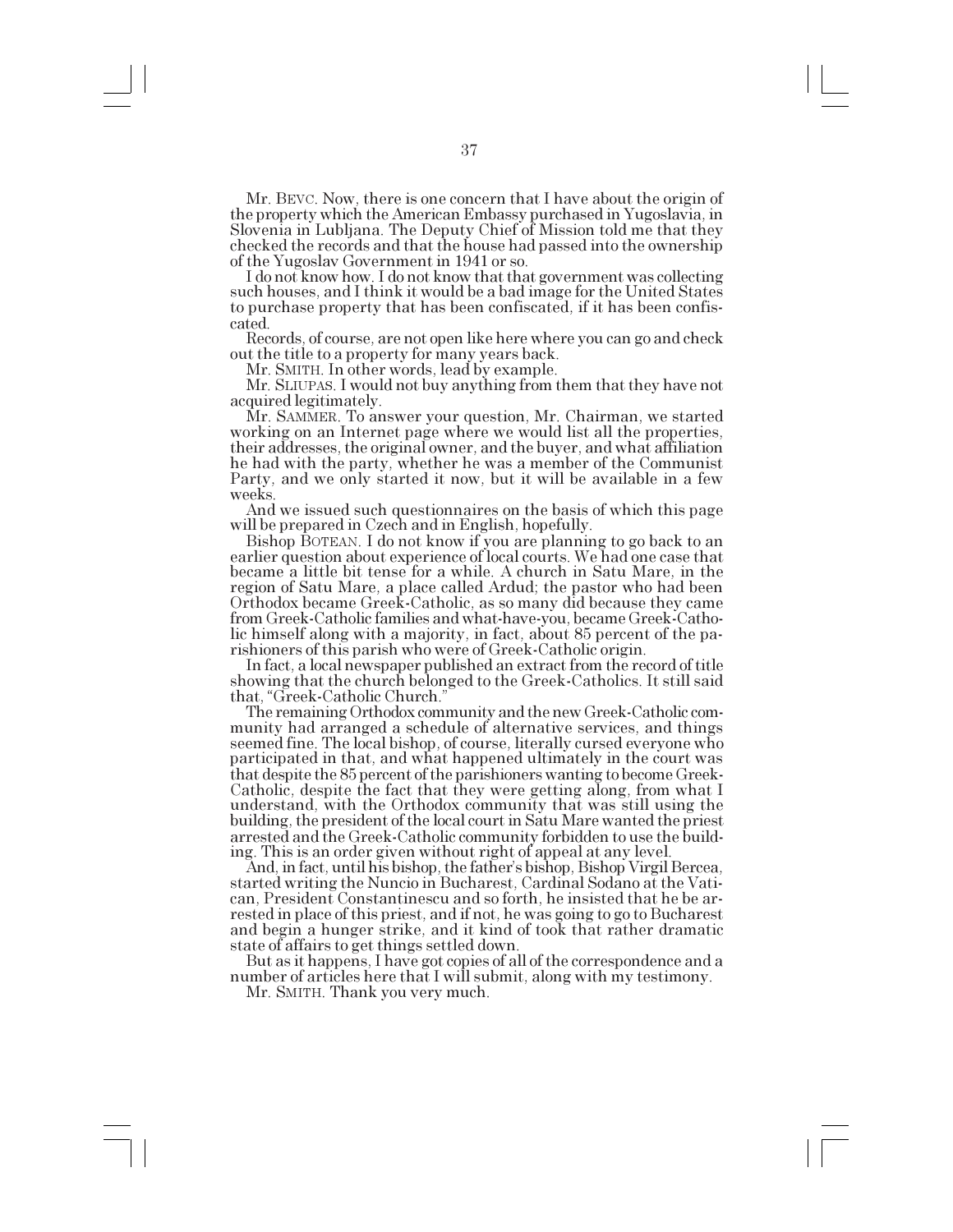I do want to thank our very distinguished witnesses for your testimony, and we certainly have a lot of follow-up to do. You have given us more work to do, and we—staff and members—welcome it with open arms. I do want to thank you.

We must make this more of a priority, that has come through very clearly. There are more mine fields and brick walls out there, and they seem to be getting worse rather than better, with compensation being a bogus attempt to try to rip off Americans and other people who have had their property stolen.

So we need to raise it to the highest levels. Again, we should try to hold the administration to account, trying to get the consulates and the State Department to be more energized on the issue is something we can also attempt to do.

I will again introduce a resolution, to try to at least keep the issue alive rhetorically. You mentioned foreign aid deprivations as one approach. Our foreign

aid is not very significant to some countries in question. Like Slovenia, there is not all that much that we do provide, but maybe there would be some way of linking that would be non-humanitarian assistance because I think the humanitarian funds do have to flow as unhindered as

You've given us lots of ideas, and most importantly, or equally important, you have given us the real lay of the land, a great snapshot as of

today so that we can go forward. This will not be the last of the hearings that we have, even this year, on this issue. I do want to thank you again for your tremendous testimony, and I think all of your respective constituents should be very proud that you have given Congress this testimony. This forum will be amplified. There may be only a few members who were here today, again, because of such a busy schedule, but we will find ways of making sure that more Members are involved.

I do think Secretary Eizenstat's idea was a good one. Briefing books, maybe just five pages or three pages, that lay out succinctly and exactly what the problem is could be prepared for every government to government, parliamentarian to parliamentarian, every group meetings that we have starting with this recess that is coming up. This issue should be raised because it is often not.

As difficult and as important as the Kosovo crisis, the bombing and all of those other issues are, this issue cannot get lost in that fog. I want to thank you again for your fine testimony. We'll do what we can.

The Commission is adjourned.

(Whereupon, at 12:47 p.m., the Commission hearing was concluded.)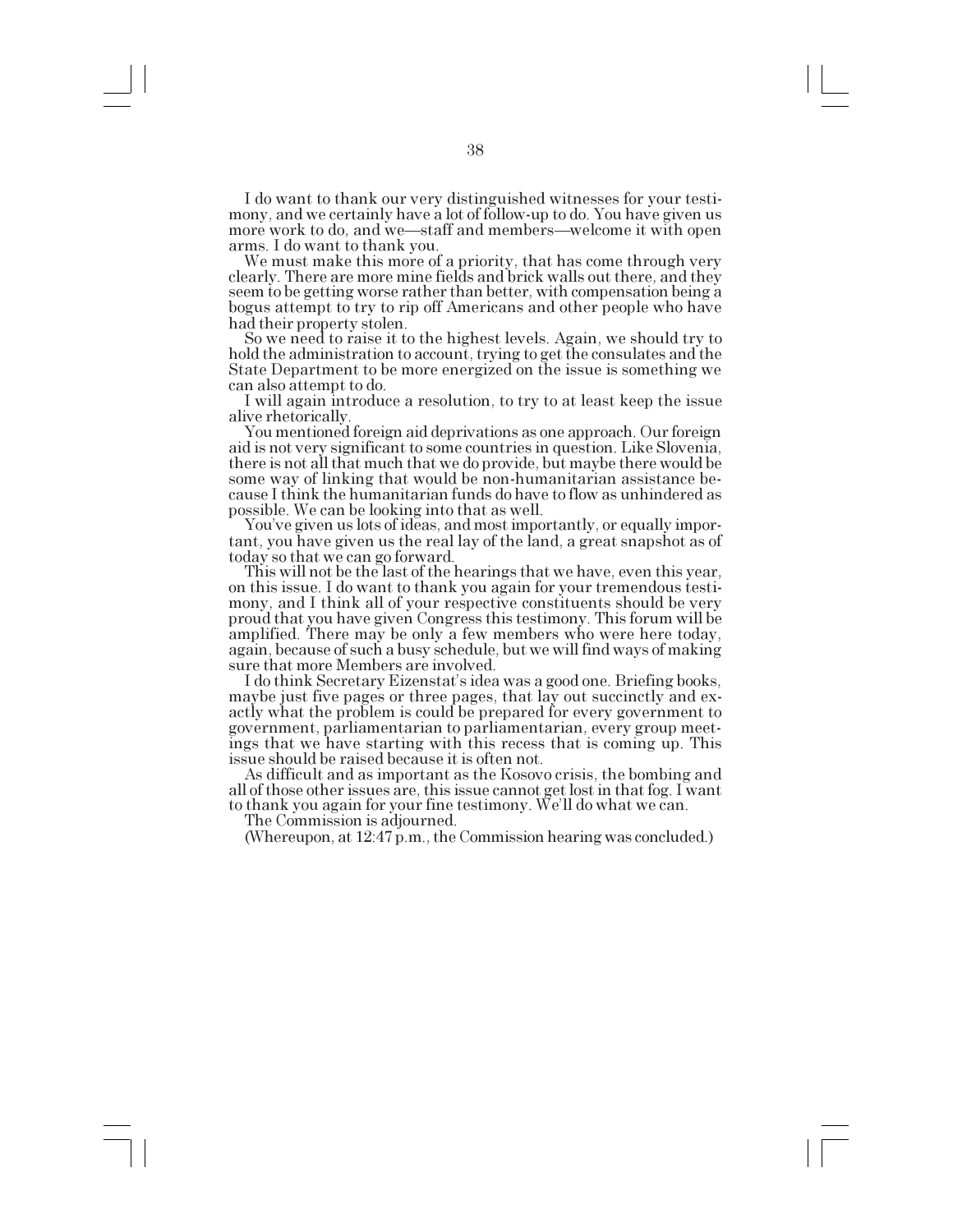#### **WRITTEN STATEMENT OF SENATOR BEN NIGHTHORSE CAMP-BELL, CO-CHAIRMAN**

Mr Chairman, I want to thank you for scheduling this important hearing on property rights in post- Communist Europe. Since the fall of the Berlin Wall, many countries whose development was frozen while they were under Soviet domination have attempted to solve the difficult problems of property restitution and compensation left by the Nazis and the Communists.

Todays witnesses will bring us up to date on this complicated situation. There have been several significant developments since our last hearing. I want to join with the Chairman in welcoming our distinguished panels of witnesses, and in particular Undersecretary of State Stuart E. Eizenstat, whose expertise in this area is unmatched.

Many Americans are affected by this issue, either because they fled the Nazis or the Communists themselves, or because their parents did. In too many cases, people were fortunate just to get out with their lives, and left behind the work of generations. With the fall of the Wall, they hope for justice — either by recovering the stolen property, or by receiving compensation for it. In addition to private property, Nazi and Communist governments seized communal properties.

This Commission examined this issue in a 1996 hearing. Since that hearing, the House passed the Chairman's resolution, H. Res. 562, calling for the return of property to its rightful owners or fair compensation for it. The Council of Europe and the European Parliament have also called for action.

An international conference held in Washington in December 1998 addressed communal property restitution. The delegations were unable to solve individual property restitution or compensation because of domestic political issues.

There is no international requirement that countries must make property restitution or provide compensation for confiscated properties. However, if a legal process for property restitution or compensation is established, international law requires that it be nondiscriminatory and be implemented under the rule of law. Too many processes do not meet this standard.

The Helsinki Commission has received many messages from individuals with unresolved property claims. This issue matters to thousands of people who came to the United States because they faced religious, ethnic or political persecution. Over the past several decades, the United States has negotiated settlements with many governments covering American citizens' losses from nationalization of property. Many people from those countries are now American citizens but can't share in settlements between the United States and their former countries because they were not American citizens when their property was taken. These claimants must seek redress in their former countries.

The problem with this requirement is that many governments have taken timid and discriminatory steps toward resolving the property restitution and compensation issue. In fact, former citizens of these countries who became American citizens after the Nazis or the Communists drove them out are victims of this lack of political will.

Property restitution and compensation are not, however, favors these newly free countries do for those who fled for their lives. They are essential steps forward in their own economic and political development. Set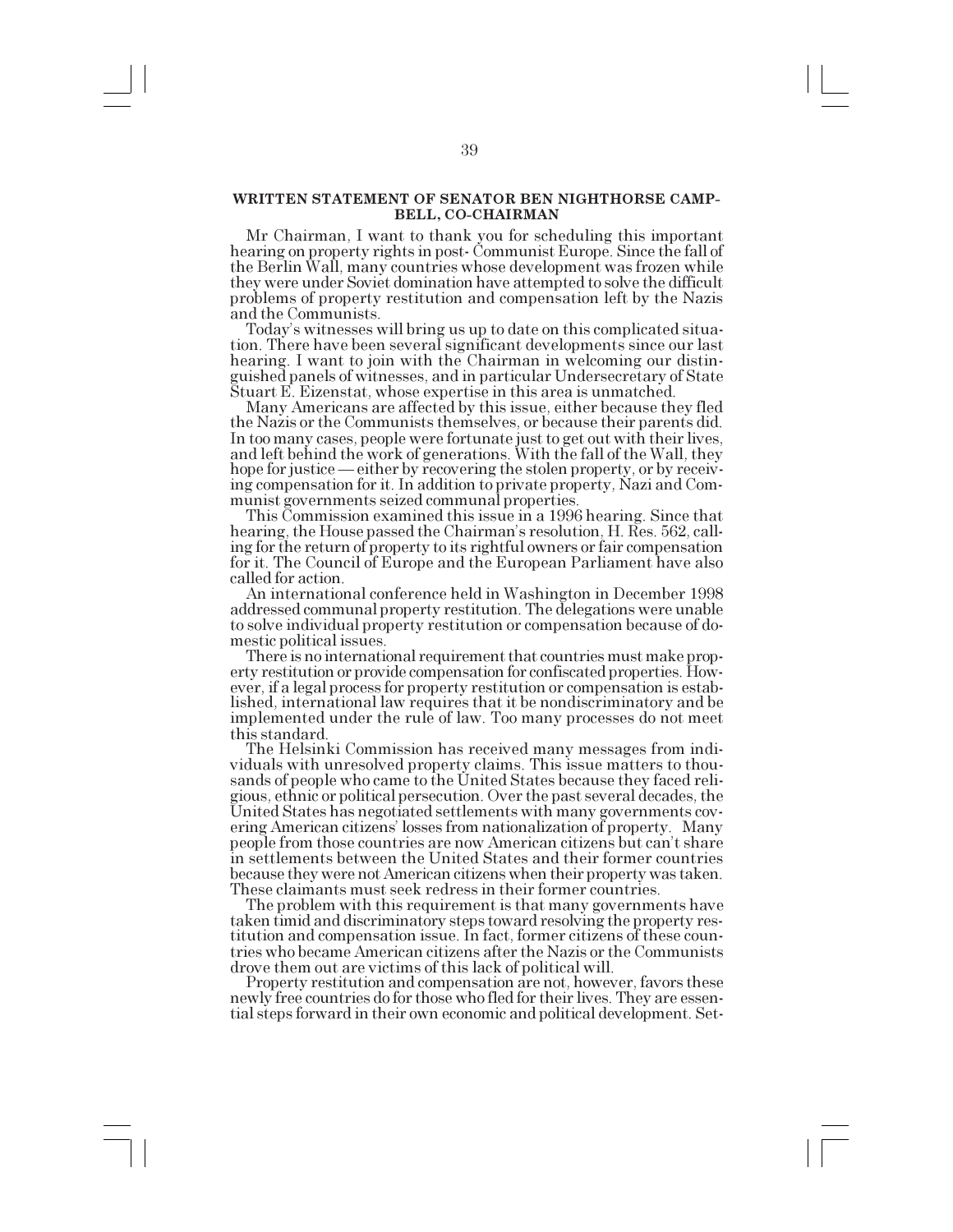tling ownership of stolen property and compensating the victims is a big step toward solving past political disputes that have been buried, in some cases, for half a century. Successfully responding to property claims means establishing the

rule of law in these societies. It means making justice a real principle to which the political leadership is devoted and for which they are willing to make sacrifices. Settlement of these claims is also necessary to enhance foreign investors' confidence that property they rehabilitate or build from scratch will be treated fairly and legally. This is a key part of a successful transition to a market economy.

I look forward to hearing the testimony of our distinguished witnesses on how well these countries are doing.

Thank you, Mr. Chairman.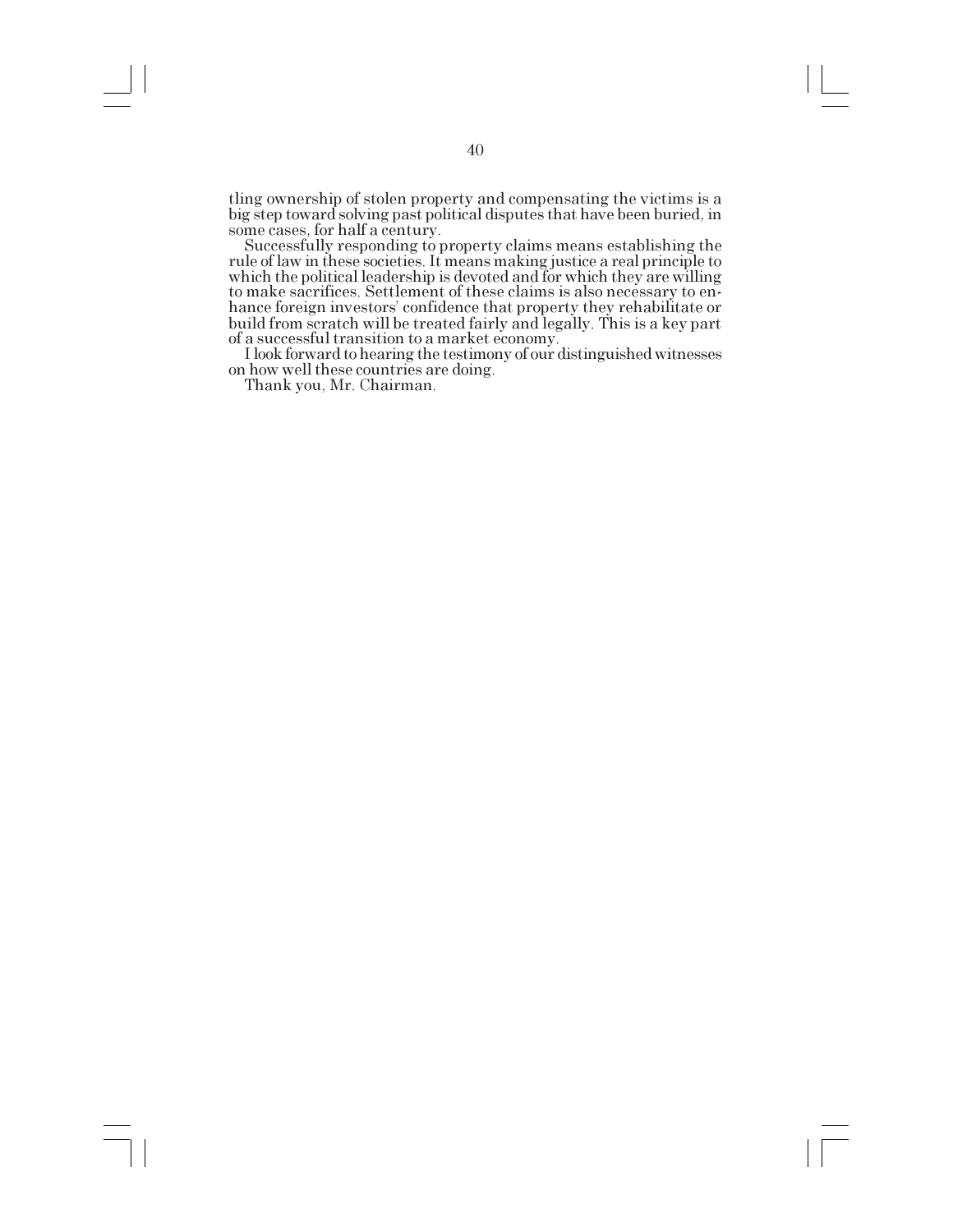# **WRITTEN TESTIMONY OF UNDER SECRETARY OF STATE STUART E. EIZENSTAT**

Mr. Chairman, and members of the Commission:

Thank you for the opportunity to testify on the process of restitution of property that was wrongfully seized by fascist and communist regimes in central and eastern Europe. This process has been important to me both personally and officially since 1995, when I was named U.S. Special Envoy on Property Restitution in Central and Eastern Europe, in addition to my duties as Ambassador to the European Union. I have continued with that responsibility as Under Secretary in the Department of Commerce and now at State.

Property restitution is part of Europe's unfinished business. It is part of the job of repairing the damage from two of the 20th centurys greatest European disasters. The Holocaust devastated the lives, families and institutions of European Jewry, and the Nazis and their fascist allies destroyed or stole vast amounts of Jewish property. After World War II, the Soviet Army's occupation of eastern and central Europe, followed by the installation of communist regimes, led to massive seizures of both private property and property owned by religious and other community organizations. Since the fall of communism, nearly every country in eastern and

central Europe has begun returning religious community property. Some have restituted a large part of both communal and private property. Some have done very little. The process, as well as the progress, in each country is different, reflecting major differences in their histories and current politics. Most of these countries have democratic parliaments, and they carry out restitution through their own laws and procedures and in accordance with their own particular circumstances. So it is

Nevertheless, the basic principle that wrongfully expropriated property should be restituted (or compensation paid) applies to them all, and their implementation of this principle is a measure of the extent to which they have successfully adopted democratic institutions, the rule of law with respect to property rights, and market economy practices. As these governments seek to join western economic and political organizations, and to integrate their economies more closely with ours, we do expect them to adopt the highest international standards in their treatment of property. Indeed, in 1995 the European Parliament called on central and eastern European countries, including many candidates for membership in the European Union, to adhere to such standards. Adopting such standards would also help these countries attract foreign investors, who want to be assured there is a transparent, fair and just private property system in place.

Mr. Chairman, I propose first to examine first what the U.S. Government is doing in this area, including the results of the Washington Conference on Holocaust-era Assets, and then give you a country-bycountry status report on real property restitution in the region.

#### **WHAT THE U.S. GOVERNMENT IS DOING**

The fact that there have been so many changes in territories, minority populations, political systems and legal frameworks in Europe in the 20th Century means that we cannot have a simple, one-size-fits-all policy. It means that our restitution policies must fit the historical con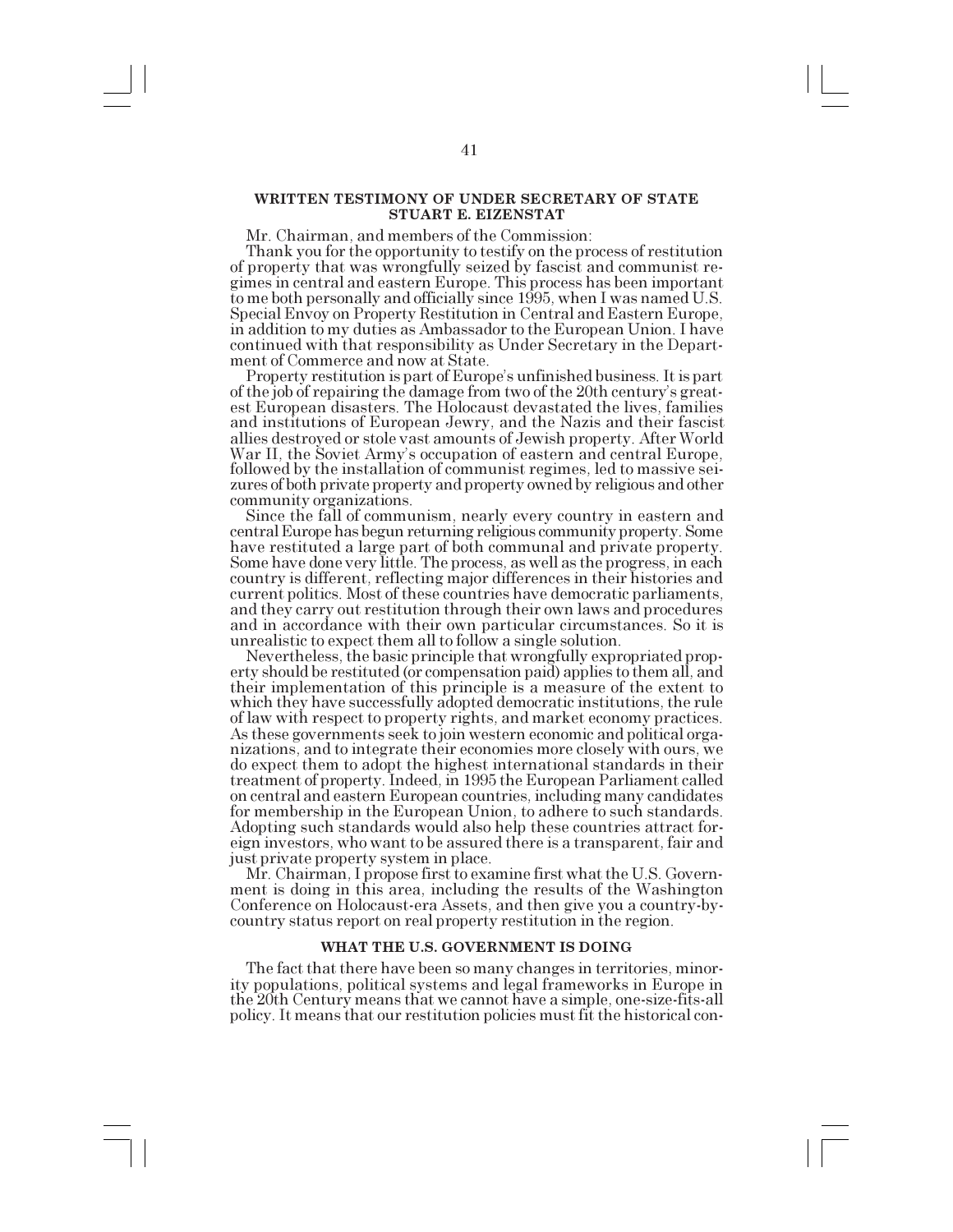text of each country, must take into account the highest local standards of justice, and ideally should contribute to the overall development of democratic and market economy values in each country.

We approach this both bilaterally and multilaterally. In our bilateral efforts, we routinely raise property restitution issues with official visitors of all levels from the countries of the region. Over the years I have been involved in these issues, I have visited some dozen countries in central and eastern Europe, many several times. Last summer I visited Lithuania and Poland, and since then I have visited Ukraine and Bulgaria, and addressed property restitution each time. Ambassador Henry Clarke, my Senior Advisor for Property Restitution, has visited Moldova, Romania, Poland, Lithuania, Bulgaria, Slovakia and the Czech Republic during this period. We have devoted considerable effort to gathering current information on restitution, and our main purpose has been to advocate further steps in private and communal property restitution that appear appropriate for each country.

The State Department and U.S. Embassies in the region focus on both communal and private property restitution. We are especially sensitive to discrimination against American citizens' claims, even when we cannot espouse an individual claim or take a position on its merits. We do this by vigorously advocating fair and expeditious treatment for all such claims as a group—as, for example, our Ambassador in Slovenia did with the Justice Minister just 2 days ago. Even though we cannot provide legal advice to a claimant, Embassies and Consulates can and do provide information about the local laws, judicial system, and claim procedures. They maintain a list of local lawyers, and often explain which officials or agencies may be of assistance as American citizens attempt to resolve their claims.

We organized the Washington Conference on Holocaust-era Assets, in early December 1998, with 44 countries and 13 non-governmental organizations to discuss a variety of issues from art and insurance to communal property. The Conference included both a plenary and a working group session on communal property restitution. This was the U.S. Government's first attempt to take a multilateral approach to this subject. It was also the first international conference among governments, with non-governmental organizations participating, on real property restitution. We did not expect to reach a consensus, but we did want to generate an exchange of ideas that would promote the restitution process. Our overall goal of communal property restitution-justice for those communities persecuted by the fascist or communist regimes, or both—was not challenged. And for good reason: almost every country in the region has returned at least some communal property to its original owners, out of a sense of justice, and out of recognition of the importance of revitalizing religious groups in a more tolerant and pluralistic

age. In my remarks on communal property to the Washington Conference, I outlined a series of principles and "best practices" appropriate for restitution of communal property seized originally by the Nazis or their fascist allies, generally from Jewish communities, or later expropriated by communist regimes without compensation. While not all of these practices have been adopted in all countries, they give us a broadly applicable set of concepts which countries should consider.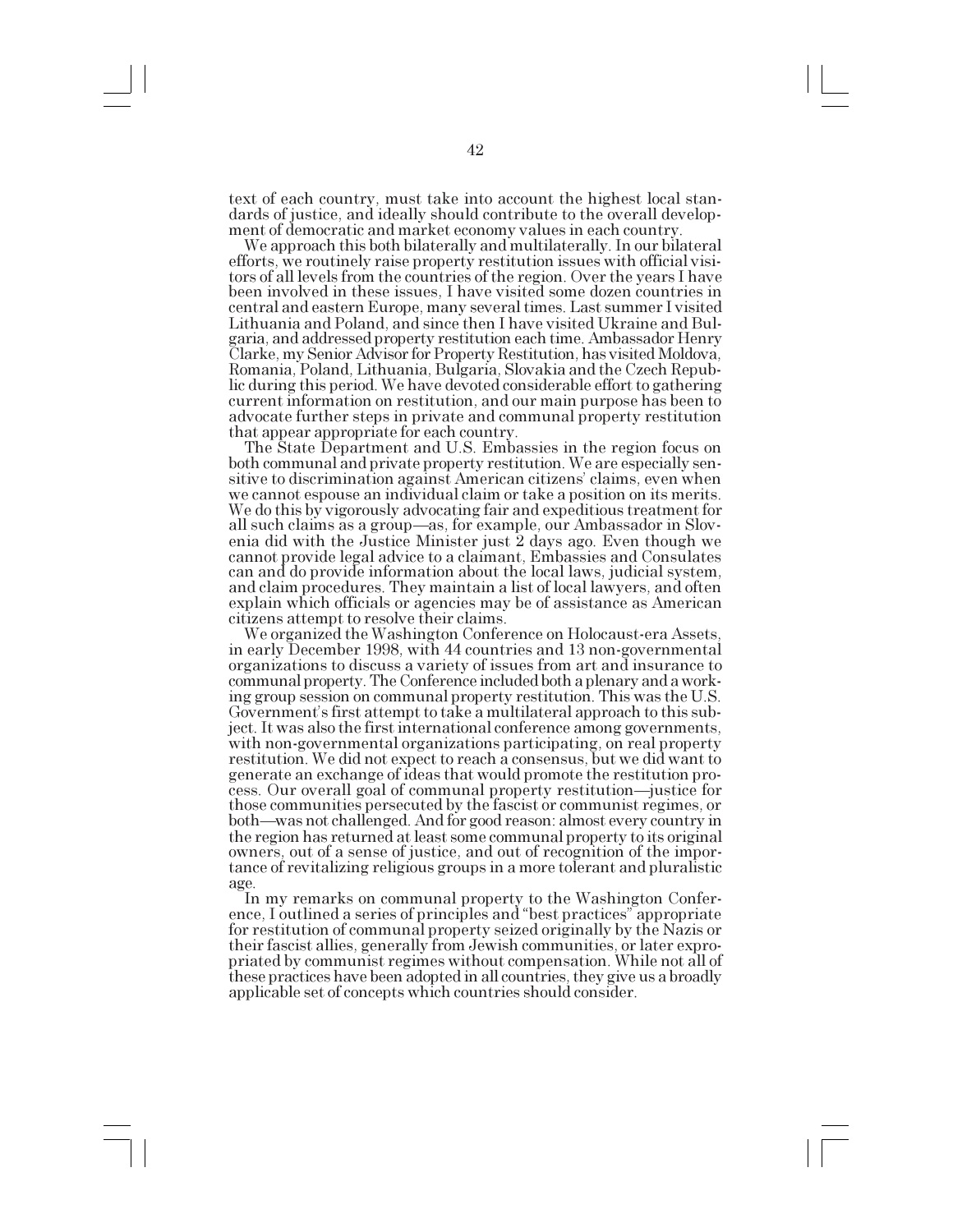Since this hearing is addressing restitution of both communal and private property, there is a longer list of principles and best practices we would like to see adopted.

- We encourage governments to establish equitable, transparent and non-discriminatory procedures to evaluate specific claims. In most countries this requires national legislation.
- Access to archival records needed for the process should be facilitated by the government whenever necessary. Where archives have been destroyed, reasonable alternative forms of evidence should be permitted.
- National governments should take the necessary steps to ensure that their restitution policies are implemented at regional and municipal levels of government, which often control the bulk of the property. We recognize that this may involve constitutional problems, but fairness demands some uniformity of policy and administrative practice.
- Owners or their heirs should be eligible to claim personal property on a non-discriminatory basis, without citizenship or residence requirements.<br>Legal procedures should be clear and simple.
- 
- Governments at all levels should respect and implement the deci-sions of courts when these are final. (In some countries, government agencies continue to occupy properties for years after they have been awarded to the original owner, without making any plans to move.)
- Restitution claims should be honored before privatization takes place. Governments should be very cautious about privatizing property, confiscated by the Nazis or Communists, whose ownership is in dispute. If this is not done, original owners should have a right to fair compensation.
- Governments should make provisions for the present occupants of restituted property. In most cases, those using the property now had no hand in the expropriation. If no compensation or alternative accommodations are found for the occupants, the restitution
- Restitution of property should result in a clear title to the property, generally including the right of resale, not simply the right
- Generally, communal property should be eligible for restitution or compensation without regard to whether it had a religious or secular use. Too many countries restrict restitution to only narrowly defined religious properties, excluding the return of parochial schools, community centers, and other communally owned facilities. We recognize that governments may need to set some limits on the classes of property to meet other standards of equity (for example, large agricultural or forest land holdings).
- Where local religious communities are very small, as is often the case with Jewish communities, we encourage the establishment of foundations, managed jointly by local Jewish communities and international Jewish groups, to aid in the preparation of claims and to administer restituted property. Such foundations enable international groups to share the burdens, and potentially some of the benefits, of the restituted property.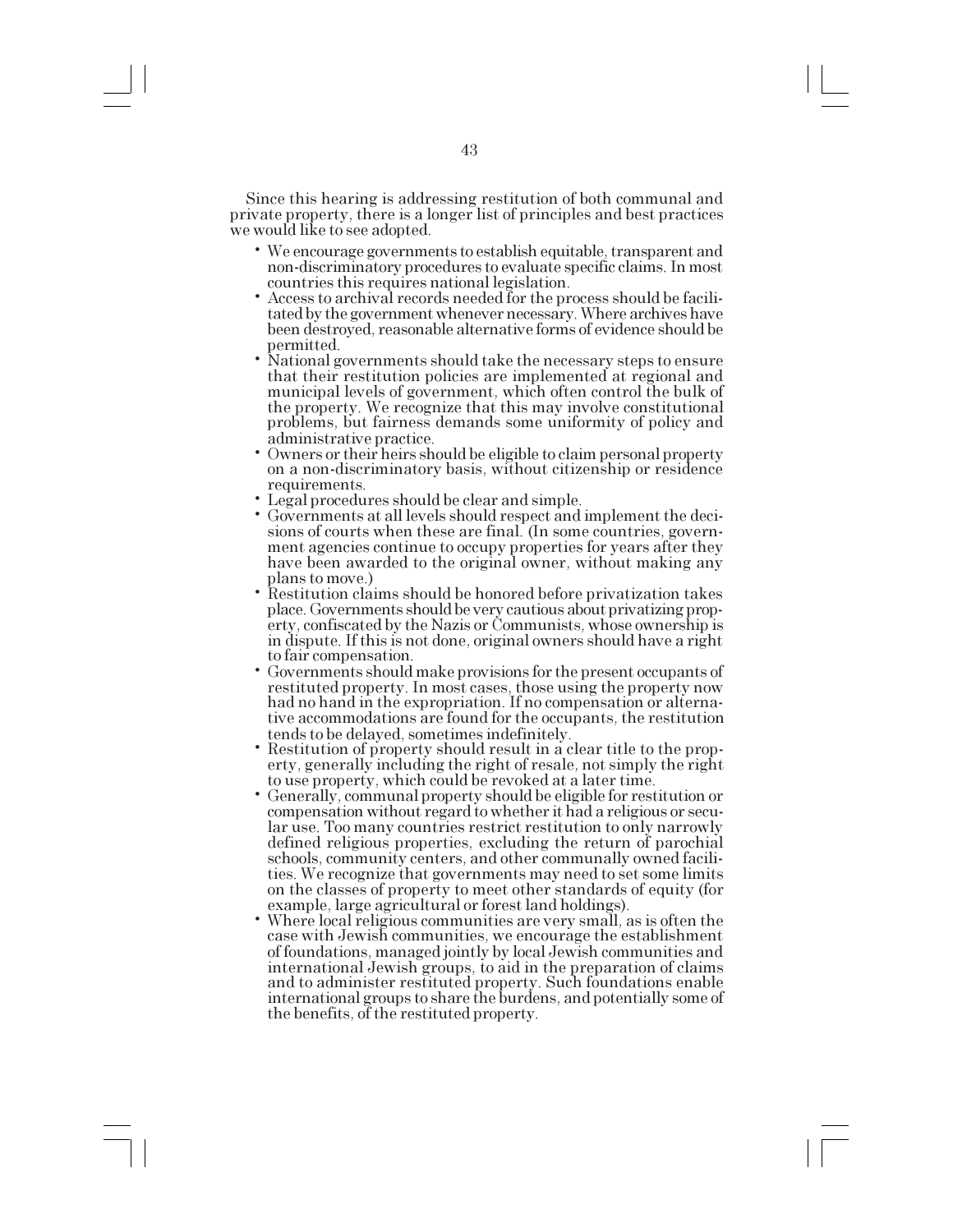Cemeteries and other religious sites should be protected from desecration or misuse before and during the restitution process.

This is admittedly a long list, and perhaps no country has fulfilled every principle perfectly. But it is not a theoretical list either: every one of these "best practices" has been adopted somewhere as an important feature of the restitution process. Taken together, they clearly illustrate that property restitution is an integral part of the economic and political reform now underway in central and eastern Europe. It reflects, and contributes to, the development of democratic and pluralistic institutions. By establishing new legal protections for private and other non-state ownership, property restitution helps establish a sound basis for a market economy.

We recognize that the basic legal processes involved in restitution take time, some claims can be very complex, and where there are serious disputes it takes even longer to resolve them. It is safe to assume that any restitution case involving valuable property is likely to be complicated. Jewish property may have been confiscated twice. Documentation may be lost. There are probably rival claimants. There may be different options possible for restitution, compensation, privatization or retaining state control. Each country will insist on working through these complexities within its own legal framework and political con-

text.<br>Nevertheless, we feel strongly that these principles should be adopted now. Moreover, countries that have embarked on this difficult task should not allow the process to languish, but should press on to bring it to an honorable conclusion. Justice will not become easier as time passes; we have already seen too often that justice delayed can be justice denied.

I am pleased to say that multilateral attention to the process of property restitution in Europe was not a one-shot event. The Polish Government is planning to host an international conference on communal property restitution in November of this year. We know from our own experience that holding a conference on such a complex and potentially controversial topic is not easy, and we commend the Polish Government for undertaking this task and making this contribution to the future of Europe.

While the United States is fortunate not to have suffered the massive expropriations of central and eastern Europe, we also have a role to play in determining what happened to moveable assets seized by Nazis, some of which came under our control. Just last week I attended the initial meeting of the Presidential Advisory Commission on Holocaust Assets in the United States, chaired by Edgar Bronfman. It has two tasks: to conduct original research on the collection and disposition of Holocaust era assets that came under the control of the U.S. Government after 1933, and to review research being conducted more broadly in the public and private sectors. We find that the Commission will not be able to conclude its work by the end of 1999, and therefore will be asking Congress to extend its mandate to the end of the year 2000.

#### **RECENT DEVELOPMENTS IN CENTRAL EUROPE**

Bulgaria, which I visited in early February, has returned substantial amounts of communal and private property since the early 1990's, although the administrative processes have been difficult and efforts of the courts to resolve complex cases have sometimes taken years. Many important properties remain in dispute, notably those belonging to the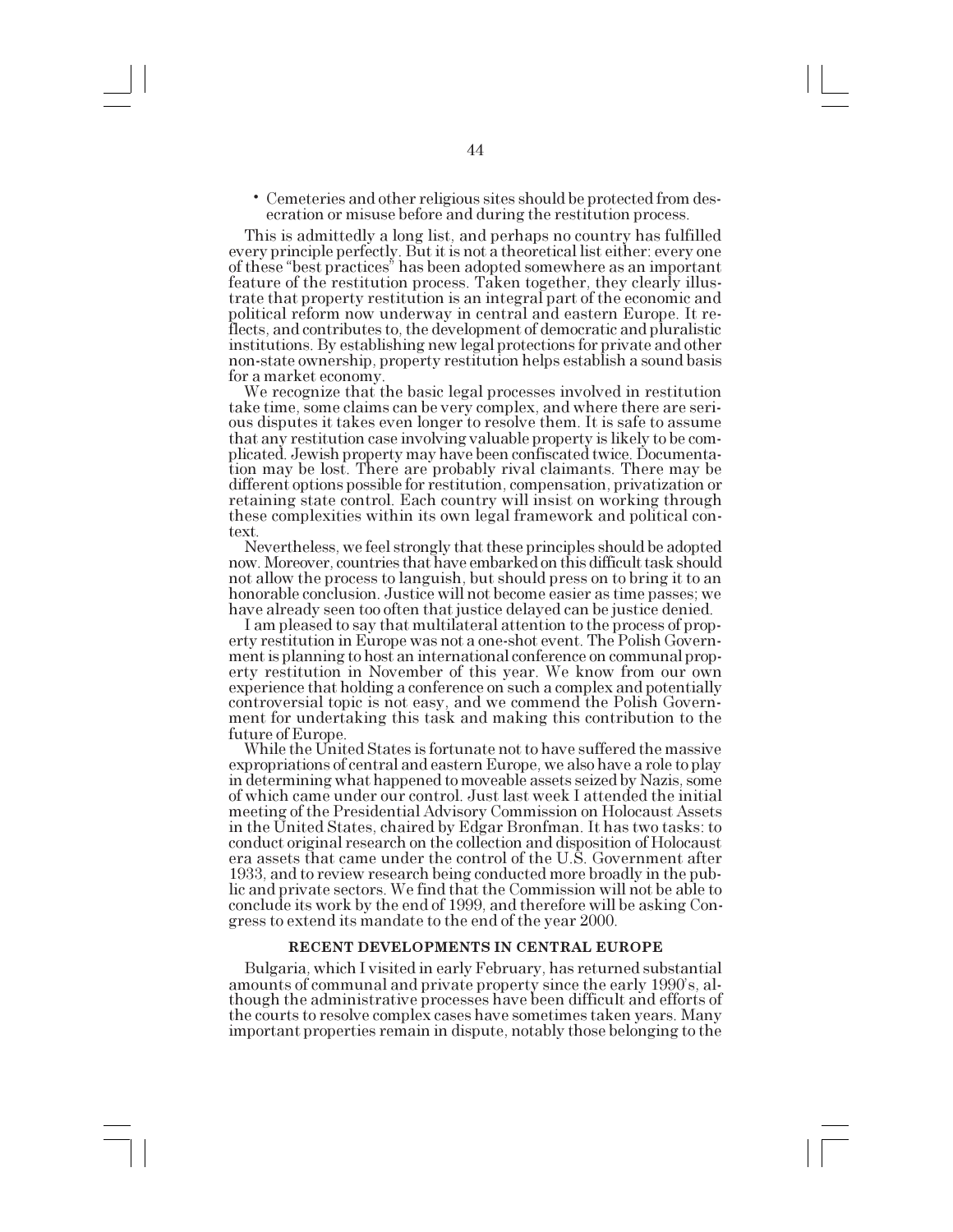Jewish community and the Catholic and Orthodox Churches. For example, in 1996 I testified before this Commission that the Bulgarian Supreme Court had upheld a finding that 49 percent of the Rila Hotel should be returned to the Jewish community. This has not happened. Subsequent changes in Bulgarian legislation, including a new law on privatization adopted at the request of the IMF, and challenges to the original court decision have further delayed settlement of this issue. We are continuing to pursue this issue aggressively.<br>Agricultural land redistribution from collective farms to former own-

ers is still underway, following changes in the law to permit the former owners to reclaim their original land rather than shares allocated by the farm directors. Forest and farmland can only be returned to Bulgarian citizens; non-Bulgarian citizens can (and do) receive other property, but if they are not permanent residents they must dispose of the property.

The 1997 "Luchnikov" law established a broad, nondiscriminatory procedure to compensate former owners for property which could not be returned (for example, because buildings had been destroyed or rebuilt after the expropriation). The period for claims under this new procedure ended in November 1998, overwhelming district governments with applications. As a result, the deadline for appeals in cases where the authorities fail to reply has been extended to the end of 1999.

Croatias Law on Compensation for Property Taken During Yugoslav Communist Rule permits only people who were Croatian citizens when the law was passed (January 1, 1997) to receive restitution or compensation. The Department has objected to this discriminatory legislation at the highest levels of the Croatian government, and during the fall of 1998 we attempted to negotiate a solution to ensure that U.S. citizens could apply. In my letter to Foreign Minister Granic, I pointed out that the continued inability of U.S. citizens to receive equal treatment risks discouraging U.S. investment. Unfortunately, American citizens remain unable to file claims under this law. We will continue to work on resolving this inequity. The Czech Republic probably has had the sharpest internal conflicts

over Catholic Church property restitution of any country in the region. 175 monasteries and other properties were returned to Catholic orders under laws passed in 1990 and 1991, but the current government is generally opposed to Catholic property restitution. In February 1999 a national commission was formed to address church-state relations, including property restitution, for all faiths, but the churches and the government disagreed sharply over its composition even before it could meet.

Most Jewish communal property in the hands of the Czech national government and the city of Prague has been returned, amounting to about one-third of the community's priority list of 205 properties they want restituted. Most of the remaining two-thirds, which have not been restituted or compensated, are Jewish communal properties held by other local authorities or turned over to third parties. These properties were not covered by the 1994 Federal decree which returned property held by the National government, because only a new law would have the power to require local authorities to restitute the property.

A separate national commission has been formed, to examine property restitution issues arising from the Holocaust, including both individual and community real property and other assets held by victims of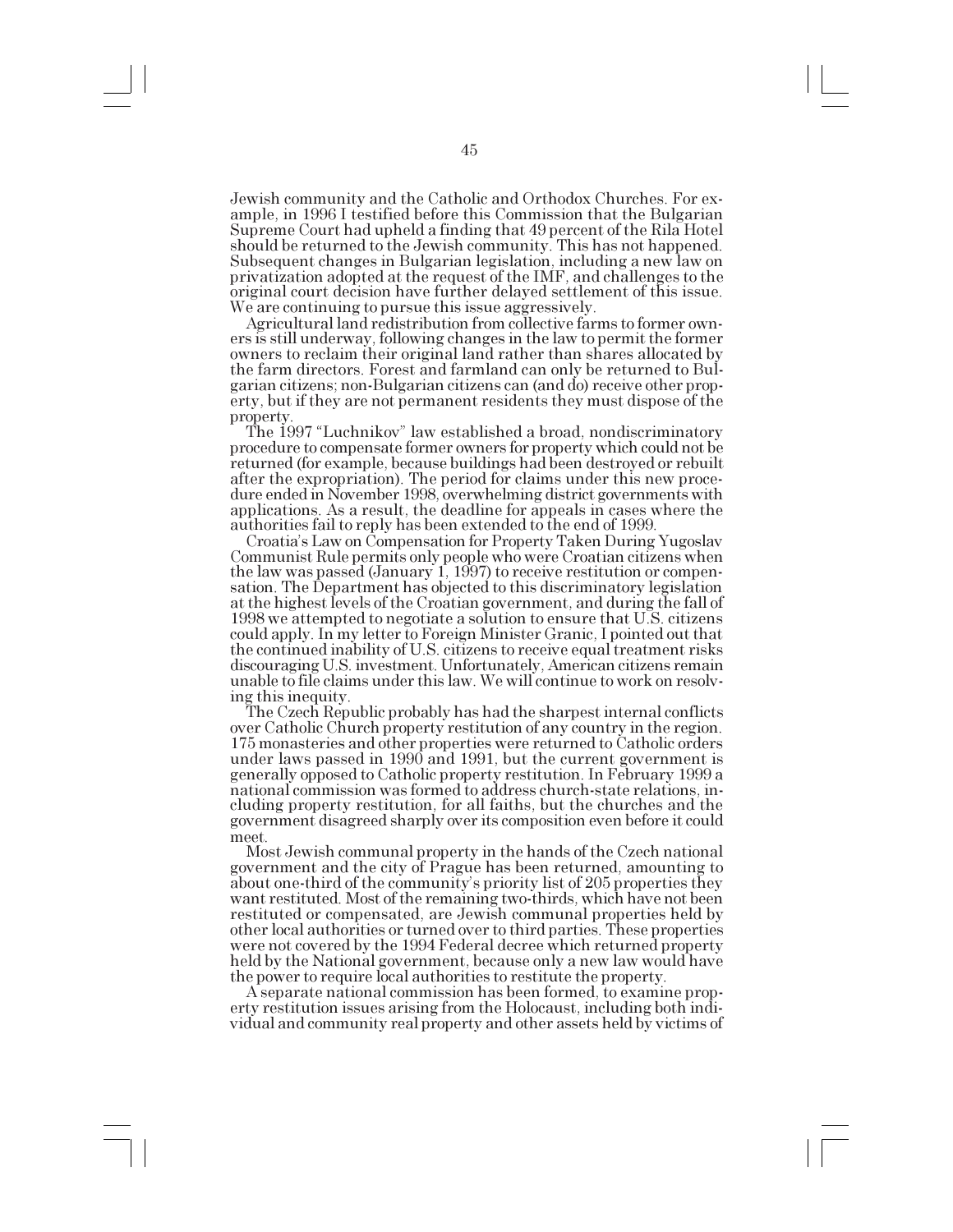the Nazis. Restitution in this context seems to enjoy greater government support and we are hopeful that this commission will create a breakthrough in restituting Jewish assets.

In February the government opposed a bill in Parliament which would have removed the citizenship requirement for private property claims, but it also introduced legislation to permit dual citizenship for Czech Americans. We will continue to press the Czech government to permit American citizens to claim their former property.

When Estonia became independent, the government returned confiscated property belonging to Christian denominations, but the small prewar Jewish community had rented most of its communal facilities. One parcel of land was restituted, and the government assisted the Jewish community to acquire the building on that property. Estonian private property owners have been able to reclaim their property if they filed before the deadline, irrespective of present citizenship.

Hungary was an early leader in passing and implementing legislation for private and communal property restitution and compensation. Several thousand religious community property claims have been resolved through negotiation or by government decisions, and about \$100 million has been paid in compensation. 818 properties remain under negotiation between the government and the Catholic Church. In October 1998 the Jewish community waived claims to about 150 properties in exchange for annual support payments from the government (which other religious organizations also receive); the Jewish community has actually received four or five buildings in restitution and is negotiating for another 10 to 15.

Private property has been restituted under a 1992 law, amended in 1997, which has no citizenship or residency requirement. Hungarian Holocaust victims even receive a modest monthly pension from a foundation that receives government compensation for heirless private Jewish property.

Recently the relationship between the Jewish Community and the Hungarian government has seriously deteriorated, as result of a law providing about \$136 to the heirs of those who died in the Holocaust. This very small figure compares to about \$4500 paid to heirs of those convicted and executed for political crimes. Jewish organizations have asked Jewish beneficiaries to reject the compensation, and about 1000 of the 67,000 checks sent to Jews in Hungary and other countries have been returned.

Latvian law provides for the restitution of confiscated property to former owners or their heirs. The law does not discriminate on the basis of citizenship or residency. If the original property cannot be returned, local authorities offer another property or compensation in the form of vouchers. Most communal property cases, Jewish and Christian, have already been adjudicated and property rights restored, although a few long-standing cases are still being negotiated. Private properties now occupied by economically productive facilities have been particularly difficult to resolve. Claimants are frequently reluctant to accept alternative properties when their value is difficult to establish.

Lithuania has restituted both private and religious property, but the government has not always turned over buildings awarded to religious communities by the courts. For example, during my visit last summer the Jewish community gave me a list of nine properties which courts had awarded to them which were still occupied by government agen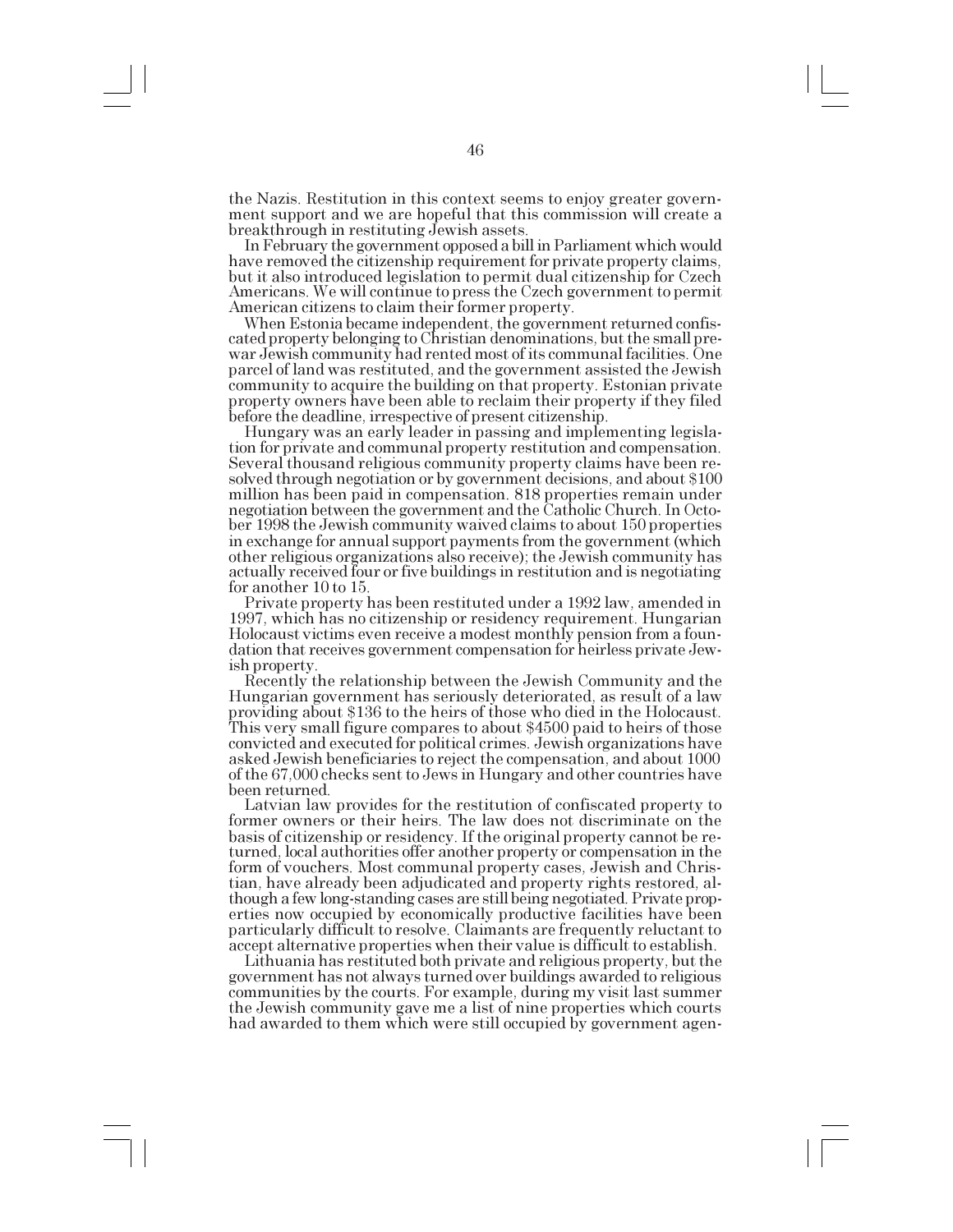cies. The Catholic community has been more successful in having property returned to it than the Jewish community, which is badly splintered. As in other countries, the Jewish community cannot afford to repair or maintain all of the religious property they have received, which includes 26 synagogues.<br>Until now, the definition of religious property has excluded commu-

nal property for secular use. I was very pleased to learn, just last week, that the government has sent a draft law to parliament, which would greatly expand the kinds of communal property that could be restituted. It would include social facilities, schools and sports clubs, and would be applicable to all ethnic and religious groups in Lithuania. We have long urged such a broader definition of communal property and very much hope it will receive prompt approval by the parliament.

The Lithuanian government is considering the establishment of a special foundation, which would receive property and funds for use of the Jewish community, and to provide protection for cultural monuments.<br>Lithuanian law provided for the restitution of private property only

to Lithuanian citizens, and the deadline for filing claims has passed. A requirement for permanent residence was dropped. Some Lithuanian-Americans were able to reclaim their former citizenship, a number of successful claims were made in Lithuanian courts, and others are pending. Statistics on the overall number of properties returned are not available.

Poland has established four separate commissions to process claims of the Catholic, Lutheran and Orthodox Churches, and the Jewish community. About 1800 Catholic properties have been returned or compensated, and another 800 are still under consideration. Thousands of Jewish communal properties served Poland's 3.5 million Jews before the Holocaust, but tragically only a few thousand Jews remain in Poland.

Negotiations have been underway for at least a year between the World Jewish Restitution Organization (WJRO) and the Union of Jewish Congregations in Poland to form a foundation to assist with the reclaiming and managing of these properties. Despite agreement on many points, those negotiations have not yet concluded successfully. So far, the Jewish community has applied for about 250 properties. As time passes without outside help, it is becoming less likely that all of the Jewish communal property can be reclaimed before the deadline in 2002. When I was in Warsaw last summer, I urged both sides to find acceptable compromises and conclude the agreement, and have discussed this several times with officials of the WJRO since then.

The Polish government has been preparing draft legislation for the restitution or compensation for private property, or "reprivatization," but the draft has not yet been presented to parliament. We have been assured on several occasions that it will permit Polish-Americans to file claims for property they or their families owned.

Romania's Parliament has debated new legislation for property restitution in recent months, and it remains a major domestic political issue. Private property claims face a chaotic legal situation in the courts. The government has found it difficult to return limited amounts of communal property to religious and ethnic communities by decree, because partial solutions raise questions of fairness. The Greek Catholic or Uniate Church, which was banned by the communist government, has large and serious claims against both the government and the Romanian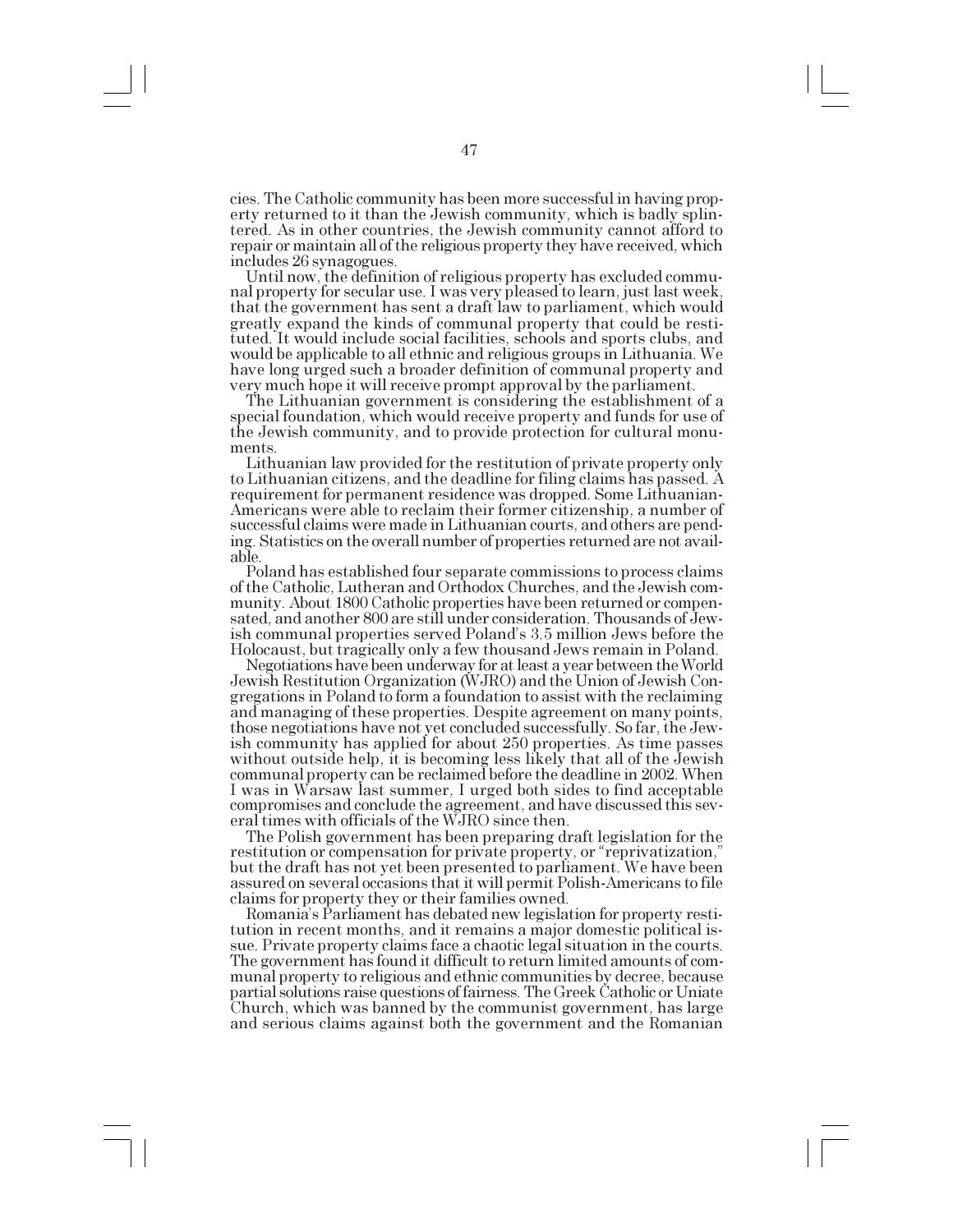Orthodox Church. Romania badly needs comprehensive, nondiscriminatory laws and procedures for restitution of private and community-

Restitution of farmland has advanced the most: it has reversed collectivization and amounts to a major agricultural reform. On February 25, the Romanian Senate passed a draft law for privatization and/or restitution of state-owned farmland, not including forests, which awaits action by the lower house of parliament. This measure, like earlier measures dealing with collective farms, would entitle former owners to receive up to 50 hectares.

Slovakia has made progress in returning communal property to Jewish and Christian organizations, including about 60 percent of Catholic claims. State organizations have not always vacated the buildings that were legally restituted, and many claims remain in dispute before the courts. Property built upon by the state is not restituted, and no mechanism for compensation is available for the original owners, at least so far.

The Jewish community opened a new home for the elderly in November 1998, in a large building in downtown Bratislava that had been restituted and then reconstructed. The reconstruction was financed in part with compensation by the Czech and Slovak governments for gold taken from Slovak Jews in 1940. The gold had been melted down by the Nazis, captured by the Allies at the end of World War II, held by the Tripartite Gold Commission, and returned to Czechoslovakia at the end of the cold war. The nursing home was also financed in part with a grant from the Conference on Jewish Material Claims. But many Jewish properties are in poor condition and beyond the means of the community to restore.

Slovak citizenship is a requirement for private property claims, but we believe Slovak-Americans were generally able to reclaim their citizenship and their property within the deadline.

Restitution of property seized by Yugoslavia's communist government remains one of the most divisive issues in Slovenia. In July 1998, under pressure to reduce a backlog of problematic cases, the parliament amended the 1991 denationalization law. However, some of these amendments appeared designed to protect vested interests. In October 1998, the constitutional court annulled several of them, including one which would have barred the Catholic Church from benefiting from restitution of "feudal" property. The court also struck down differential treatment of Slovenes versus non-Slovenes, for those who were Yugoslav citizens at the time of expropriation, and it permitted those who lost Yugoslav citizenship in the wake of World War II to benefit from the law. Yet the restitution process remains stalled. We look to Slovenia to demonstrate its commitment to the rule of law and to private property rights with concrete progress on restitution.

# **COUNTRIES WHICH WERE PART OF THE FORMER SOVIET UNION**

Unlike the countries occupied by the Soviet Army during and after World War II, much of the expropriation of property in Russia, Ukraine and Belarus took place in the early years following the Russian Revolution, including the 1920's and early '30's. The rationale was much the same—Marxism-Leninism, repression of religious activity, and centralizing control—but in these countries there is little political pressure for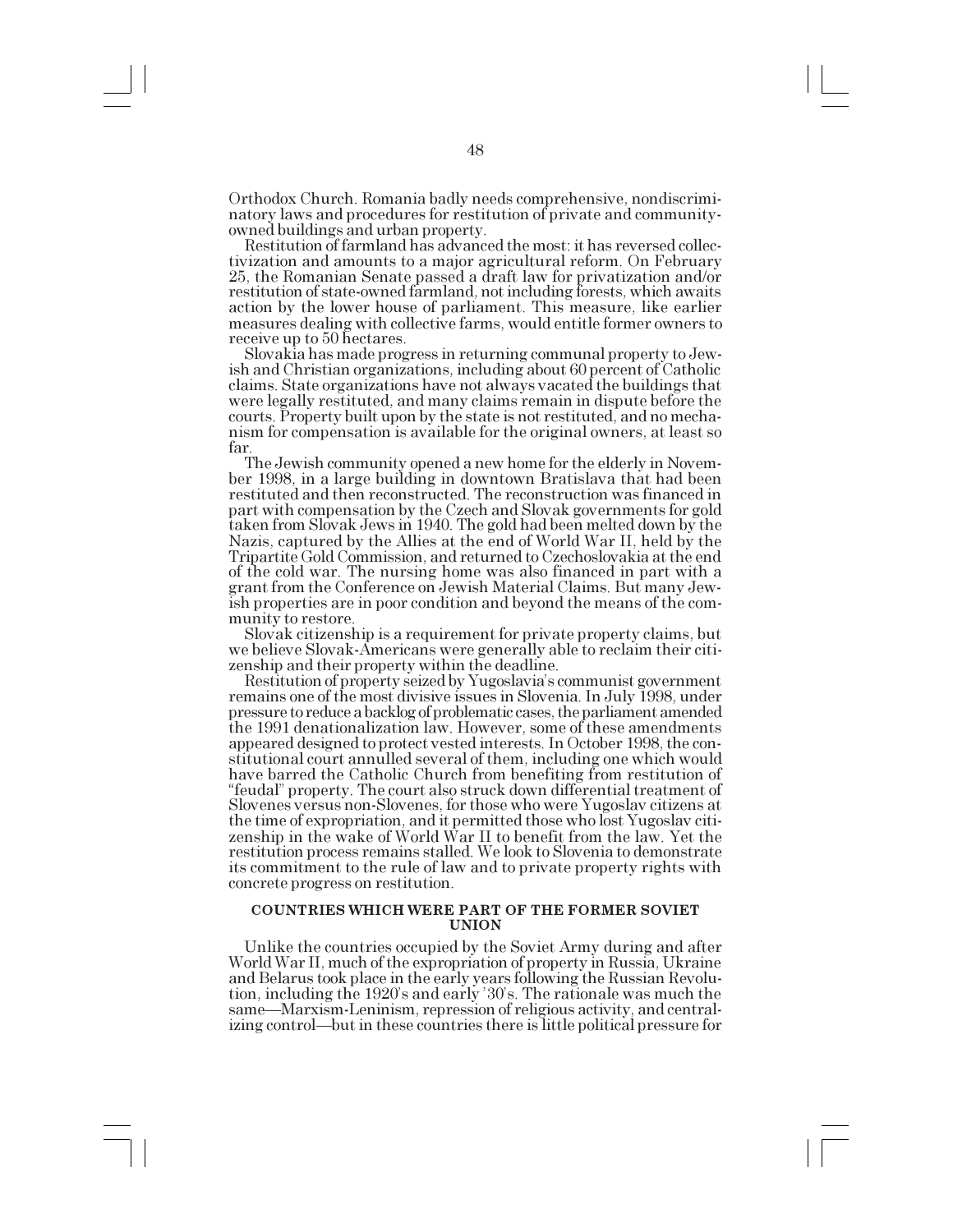reversing the expropriations. People may view the expropriations as unjust, but they are not viewed as imposed by a foreign power, and they

None of these countries has addressed private property seized in the Russian Revolution. While there may be cases in which a court or administrative procedure has awarded the return of a home or other personal property, in general there are no laws or broadly applicable procedures for restituting private property seized so long ago.

Of course this does not mean that the taking of this property was legitimate—quite the contrary. In 1933, the Soviet Union agreed to provide to the U.S. partial compensation for property seized from U.S. citizens up to that time. Shortly before the collapse of the Soviet Union, we were negotiating with it over the remainder of the compensation. Our claims to amounts still owed by the Soviet Union's successor states remain outstanding. In the cases of Russian Revolution expropriations other than those

where the U.S. has espoused claims, we would welcome restitution or compensation where this is possible, and where it would not cause some new injustice. But the passage of time necessitates that there will unfortunately be historical limits to real property restitution.<br>Nevertheless, the post-communist revival of religion in the region

has brought about the return of substantial numbers of churches, synagogues, cemeteries and other religious community properties.

Belarus has returned substantial amounts of Christian communal property even without a specific law on restitution, although few statistics are available. The largest church, the Russian Orthodox, has apparently not had significant difficulty obtaining restitution. The Catholic Church has also not had a major problem receiving almost all its former cathedrals; it controls some 280 buildings altogether. Only the Belarusian Ministry of Culture has been slow in returning concert halls and libraries. The sharply reduced Jewish population of some 100,000 has not done so well. While it is not clear whether the Jewish community has received five properties or 14, clearly it has received far less than the 100 properties it has claimed.

In Russia, hundreds of buildings controlled by the Federal Government have been returned to religious communities under a Presidential Order of April 23, 1993. Estimates of properties returned at the regional or municipal level range up to several thousand. The large majority have gone to the Russian Orthodox Church, reflecting the relative strength of that religion prior to 1917, when it was not easy for other religions to erect buildings, and its relative negotiating influence in recent years. Synagogues and some other Jewish community properties have also been gradually returned, with cooperation in some regions and disputes in others.

Ukraine has returned some places of worship to all of the major religions, except the Lutheran Church, but all religious communities have encountered problems in reacquiring valuable churches or synagogues that are being used for other purposes, such as concert halls. Returned buildings are generally for the exclusive use of the religious community rather than for ownership, which has seldom been transferred. Last July, President Kuchma issued a Presidential decree protecting all cemeteries from misuse or privatization.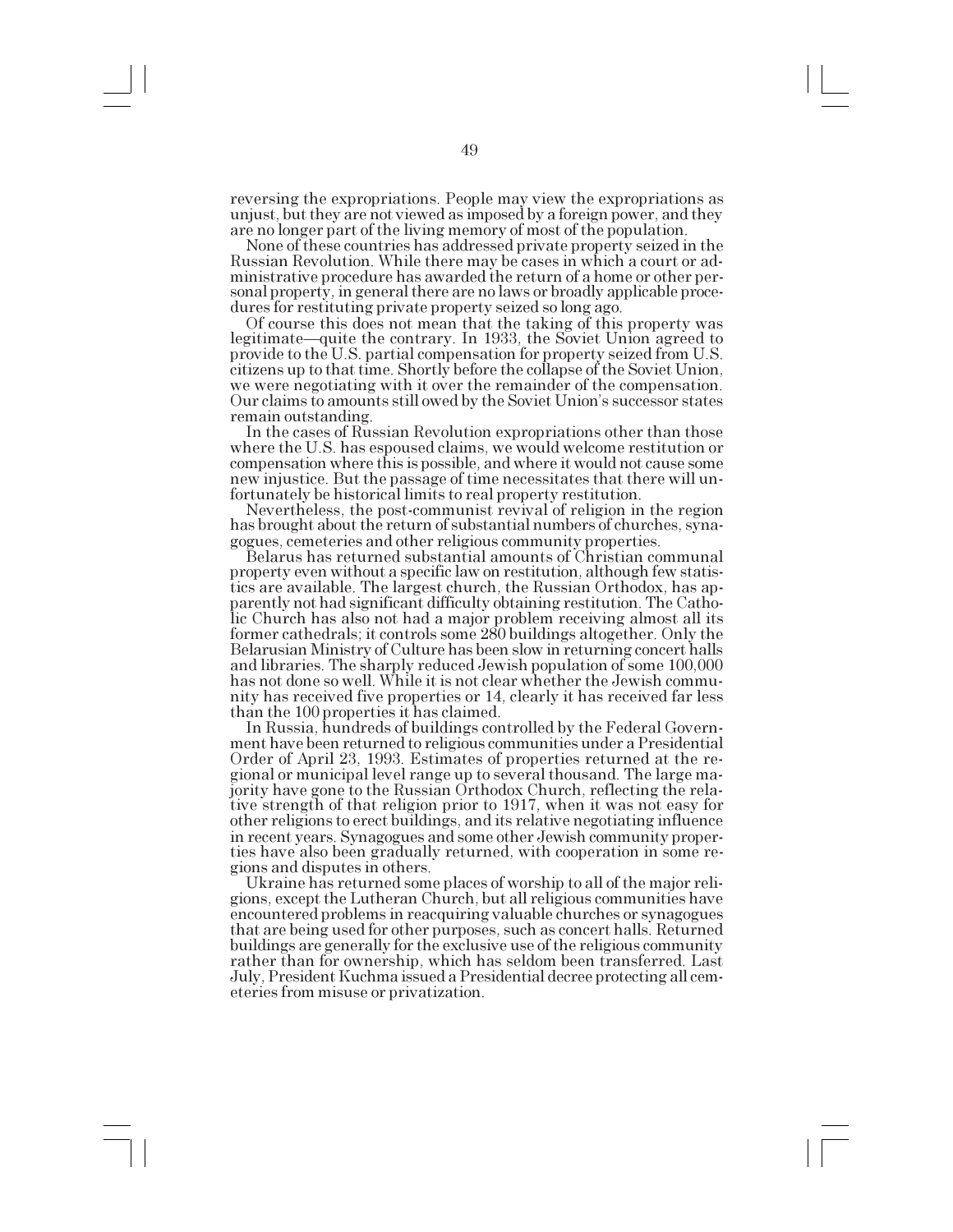Ukraine as yet has no legislation to permit the restitution of secular property that belonged to religious groups, such as schools, community centers or other facilities. However, there is a draft law before Parliament, which would significantly broaden the categories of property owned by religious communities that could be restituted. On February 22, President Kuchma responded to appeals from virtually all religious groups by instructing the State Property Fund to take measures to ban the privatization of property formerly owned by religious communities,

Moldova, most of which was not part of the USSR between the two World Wars, has no general statute on restitution, but a mixture of laws, decrees, judicial decisions and local practices. One law for rehabilitation of politically repressed or exiled persons includes restitution of confiscated property, and this law has been extended to religious communities as well as individuals. It does not have citizenship or residency requirements.

Moldova has returned practically all of the properties of the Moldovan Orthodox Church, mainly through administrative means. The small Jewish community has received property in Chisinau for its current needs, but this amounts to only a tiny fraction of its property before the<br>Holocaust. There are synagogues in Chisinau and six other towns.

The Moldovan government does not consider claims of former owners. when distributing agricultural land through its privatization program.

Forests are public lands and not subject to restitution. The countries that were part of the Russian Empire, and then went through the Russian Revolution, have for generations observed different concepts of private and public property than the United States or Western Europe. Each society—especially each democratic society—must establish basic standards of justice for itself, and those standards must be realistically achievable to some degree, and not perceived as hopeless. The concept of returning places of worship and related religious properties has been broadly accepted throughout Europe, even in countries where that means looking back to the time before 1917. Those countries which experienced the Russian Revolution have not chosen to turn the clock back to 1917 for restitution of private property. We, as outsiders, need to take those standards into account, even as we urge them to adopt Western standards of ownership. We do expect, as these countries continue their transition to market economies, that they will adopt ownership standards compatible with the rest of the world economy. Mr. Chairman, the restitution of property is part of a larger process

of obtaining a reasonable measure of justice for the victims of Europe's major human disasters of the 20th Century. Justice for the people of eastern and central Europe is long overdue. This is especially true for those who were "double victims" of both fascism and communism. Having had justice delayed for so long, they are also entitled to expect that democratic governments will move as promptly as possible to bring closure during their lifetimes. This will not be easy, and we cannot do it alone. Restituting real property, or moveable property such as art, or financial assets such as insurance, will require the efforts of many honorable and courageous people in many countries. I am pleased that the Commission on Security and Cooperation in Europe is focussing on this issue again, and I invite your questions.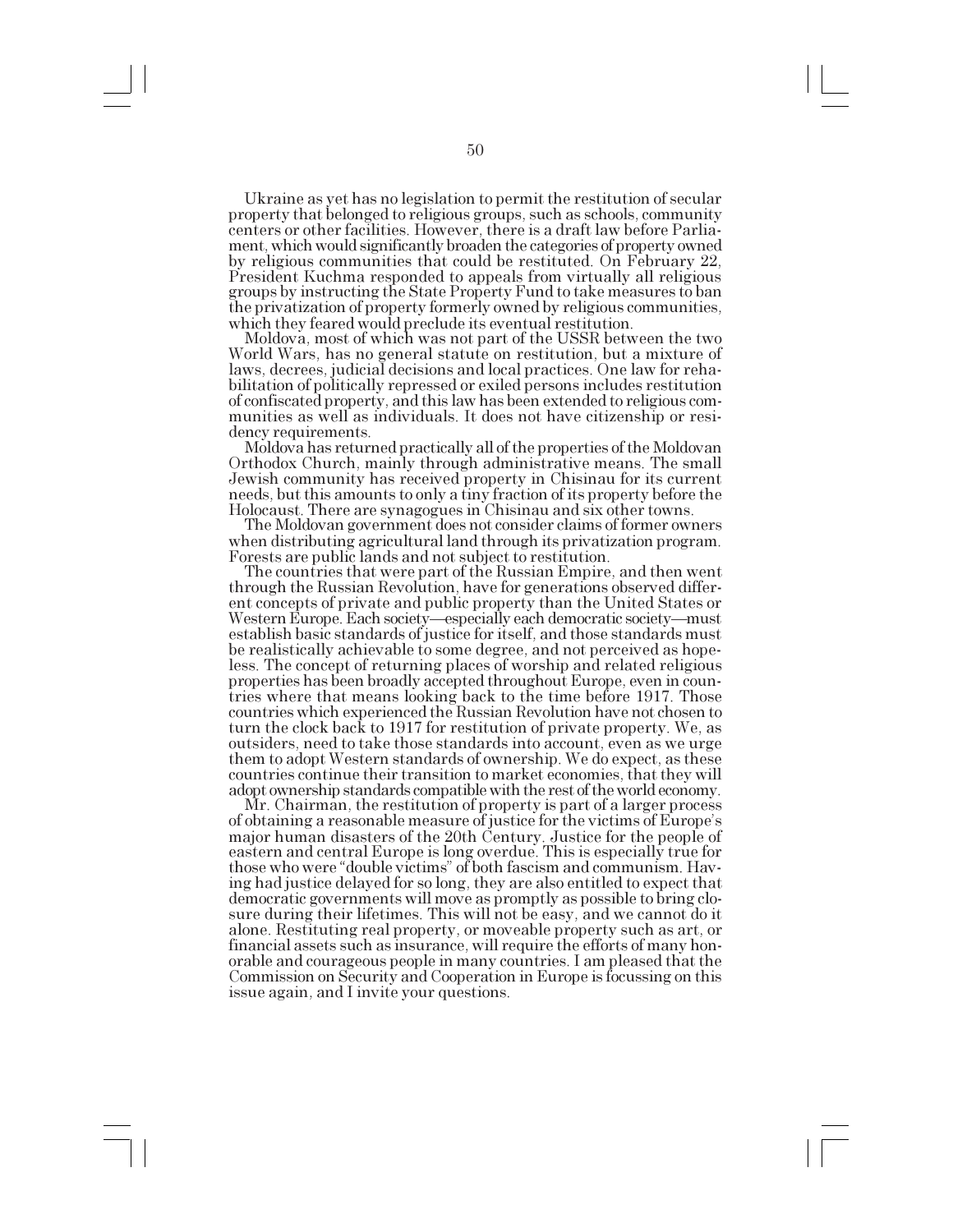# **QUESTIONS SUBMITTED FOR THE RECORD BY CHAIRMAN CHRISTOPHER H. SMITH TO UNDER SECRETARY OF STATE STUART E. EIZENSTAT**

**Question.** After World War II, the Government of the Federal Republic of Germany generally provided restitution or compensation to individuals whose real properties located in West Germany had been confiscated by the National Socialist regime. Since Germanys unification in 1990, the German Government has also provided restitution or compensation to people whose properties in East Germany were expropriated by the Government of the German Democratic Republic after 1949. On the other hand, properties that were expropriated in East Germany during Soviet occupation between 1945-49 have been sold by the German Government on the open market rather than being restituted to the original property owners. Have you looked into the reasons for this disparate treatment? Is there a legitimate reason for the German Government to treat this one group of property owners differently than other groups?

**Answer.** German Property expropriated under Soviet authority from 1945-1949 falls into several categories: land and other assets obtained during the war by convicted Nazi war criminals, as well as property belonging to Germans accused of being Nazi war criminals; the so-called "Junker" estates—very large properties owned by Prussian aristocrats; and thousands of small and medium sized farms, factories and other productive assets.

Beginning in the 1950s, the West German government made payments to some of those who lost property during the Soviet occupation of 1945-49 and who had applied for such payment before unification. The Germans used the German term for "offsets" as opposed to "compensation" for such payments to make the point that the German government was not responsible for the property loss. Because of this semantic distinction, some of those who lost property under the Soviet occupation claim that they were not "compensated."

During unification negotiations the two German Governments agreed. to recognize the Soviet expropriation as legitimate. After unification, the German supreme court confirmed the legality of the unification agreement regarding Soviet-expropriated property. Since then, some 20 per cent of these expropriated properties were sold on the open market. The remaining properties were leased or sold at preferential prices, including to previous owners. However, of the original 13,699 expropriated properties, only a small percentage has been purchased by former owners. In 1994 the FRG enacted a compensation scheme for property confiscated during 1945-49 in the Soviet Zone of occupied Germany. It is our understanding that some compensation may be available to former owners. However, it is also our understanding that under the German-German agreement on unification, confirmed by the German supreme court, it is not possible for former owners to seek restitution of properties

According to German government officials, the reason for treating differently claims for property lost during the 1945-49 Soviet occupation, had to do with Soviet-German agreements made at the time of unification. The Soviets needed to ensure that their actions from 1945- 49 were considered both legal and irreversible. Former Chancellor Kohl has said that the German Democratic Republic made it a condition of the unification talks that no decisions taken by the Soviet Occupation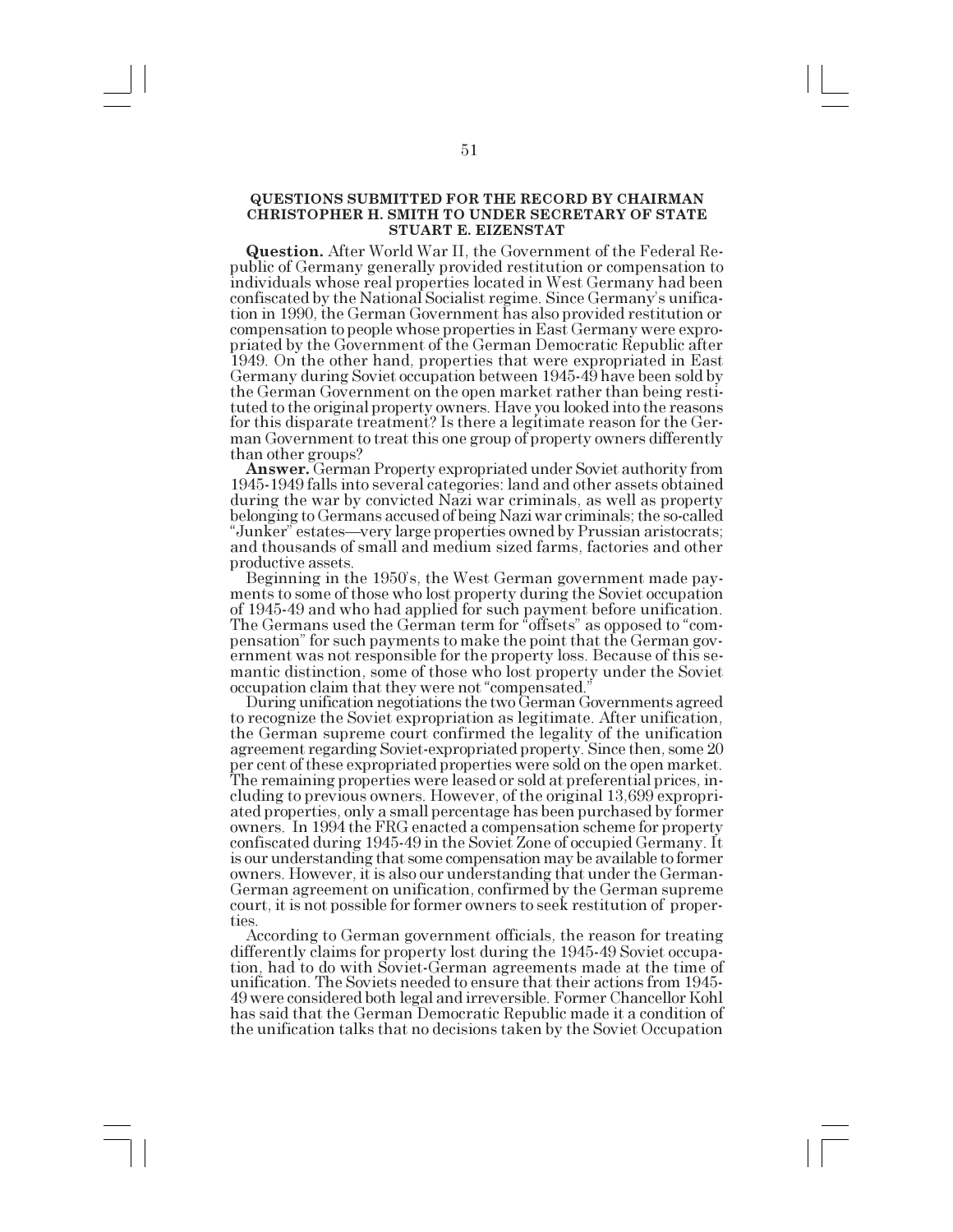Authority could be changed. (GDR Prime Minister DeMaziere presented these demands during the unification talks.) The Unification Agreement of August 31, 1990 explicitly precludes the restitution of those properties expropriated on the basis of Occupation Law between 1945 and 1949. The German Federal Constitutional Court confirmed the legality of this provision in a ruling on April 23, 1991, which concluded that equal treatment of property owners was secondary to overriding foreign policy considerations that had to be taken into account to achieve the goal of unification.

**Question.** Ten years ago, Titina Loizidou a Greek Cypriot was denied access by Turkish occupational forces to property she owns in the occupied area of Cyprus. As a result, she filed suit against the government off Turkey in the European Court of Human Rights. In December 1996, the Court decided in her favor and ordered Turkey to pay compensation. Although Turkey recognizes the jurisdiction of the European Court, it has refused to comply with the Court's order in the Loizidou case. What can be done to make Turkey comply with its international obligations to respect human rights in the Loizidou case?

**Answer.** Since the U.S. is only an observer in the Council of Europe, we have no direct involvement in the Loizidou case. It is up to the member states of the Council of Europe to determine how to implement the European Court of Human Rights decision. That said, the Loizidou case is one more reason why it is in Turkey's interest to engage in negotiations for a comprehensive settlement on Cyprus. We have made this point to the Turks, as well as to COE member states.

Property issues, such as those raised by the Loizidou case—along with security, territory, and constitutional arrangements—are the core issues of the Cyprus dispute that need to be addressed in comprehensive settlement talks that put all the issues on the table. We are continuing our efforts to convince the Turkish side that such negotiations are in their interest.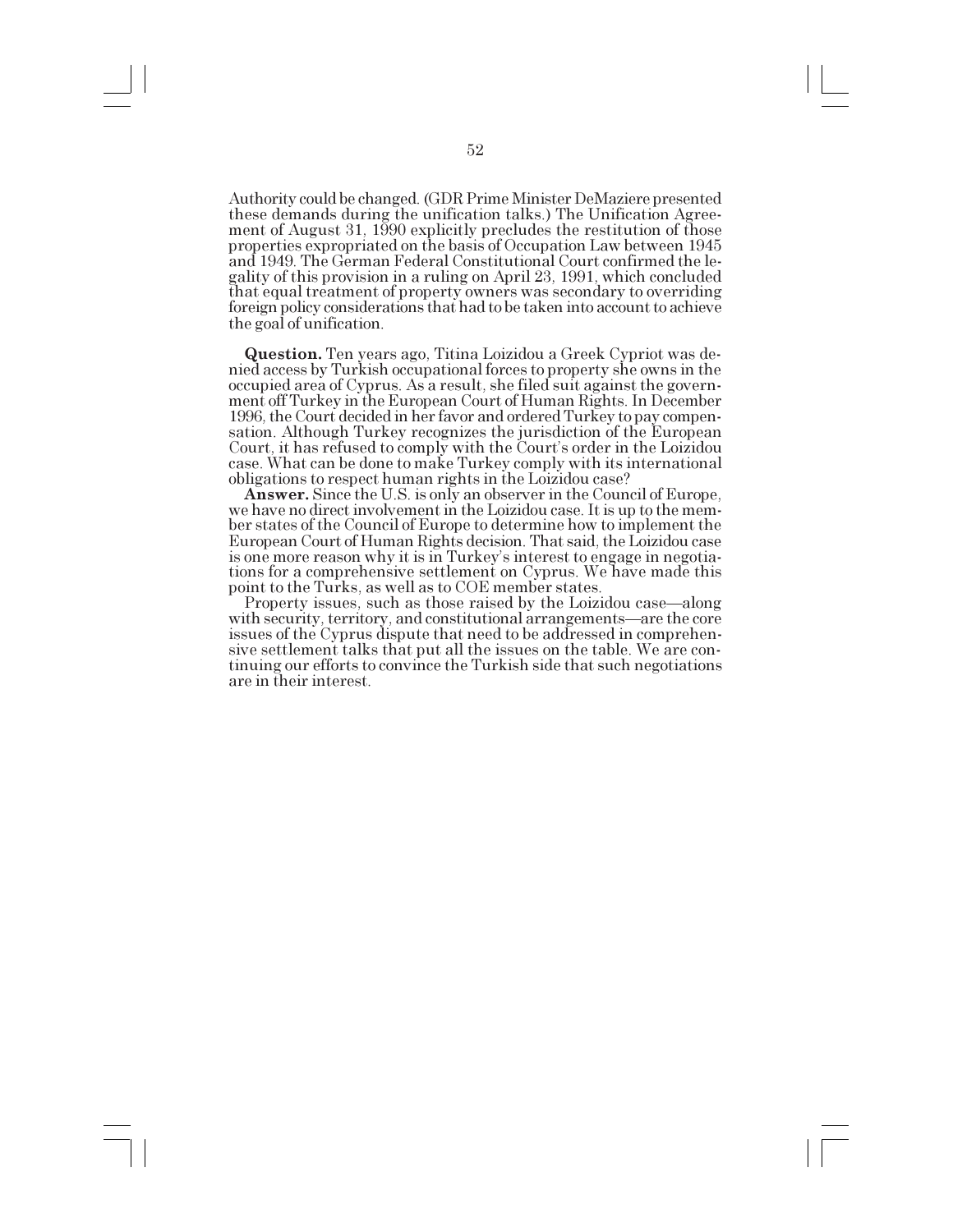# **WRITTEN TESTIMONY OF MICHAEL LEWAN, CHAIRMAN, UNITED STATES COMMISSION FOR THE PRESERVATION OF AMERICAS HERITAGE ABROAD**

Mr. Chairman, Members of the Commission on Security and Cooperation in Europe, I am grateful for this opportunity to testify today. The effort to resolve communal property issues is indeed, "the long road home." The historic and moral importance of this journey cannot be underestimated. Emerging democracies must settle old debts. They must return what was stolen. This is a basic tenet for any free society from

which there is no escape, no excuse, no evasion.<br>I am quite honored to be on this panel with Under Secretary of State Stuart Eizenstat. There is no man I admire more in public life today. When this, the final chapter of World War II is written, Stu Eizenstat will be seen for ages as a man of vision and virtue.

In the last 2 years the Commission for the Preservation of America's Heritage Abroad has been active in the international effort to restitute communal property. Much of our success is due to the strong support we receive from the Congress, especially Ben Gilman, the Chairman of the House International Relations Committee.

Today I will speak of Poland, the pre-war home to the world's largest Jewish community. Poland, whose soil is soaked with blood; where the loss was so great it cannot be counted. Where for 50 years a "pathology of silence" made a mockery of truth.

Yet, out of the ashes rises hope for restitution, remembrance and reconciliation.

When I was a boy, my grandmother lived with us. She was a Hungarian immigrant, a devout Catholic, and like many in her generation, deeply proud to be an American.

Grandma always said to us, "America is a great country—it's full of miracles to share with all.

The next time I visit my grandmother's grave, I will tell her about today. She'd be proud of my work and she'd be especially proud of her adopted country. About how we are sharing the miracle of democracy with all the world.<br>I'm lucky! I can visit the grave of my grandmother, to say a prayer,

tell her about our family or just reflect for a moment on how life has turned out.

But for millions of other Americans, and especially Jews, for whom taking care of the dead is a high calling, an obligation, a mitzvah, this has not been possible.

Imagine! It's 1939, a shetel, Wyszkov, Poland, 5,000 Jews, a syna-gogue, a school, a cemetery, a life.

In an instant, 800 years of history, destroyed. Men rounded up and marched into slavery. Women, children, the old sent to concentration camps. Death sentences all.

The synagogue was blown up. The cemetery, this quiet, final restingplace, so reverently cared for leveled. The tombstones used for a sidewalk in front of Gestapo headquarters.

A horror repeated a thousand times in the land of Poland. So grotesque it shouldn't be mentioned; so common it is almost forgotten.

The war ends. The cemetery blends into the rural landscape. It disappears from local maps. A farmer plants potatoes. A builder digs a gravel pit. Bones are exposed and heaped into piles of trash. The shetel grows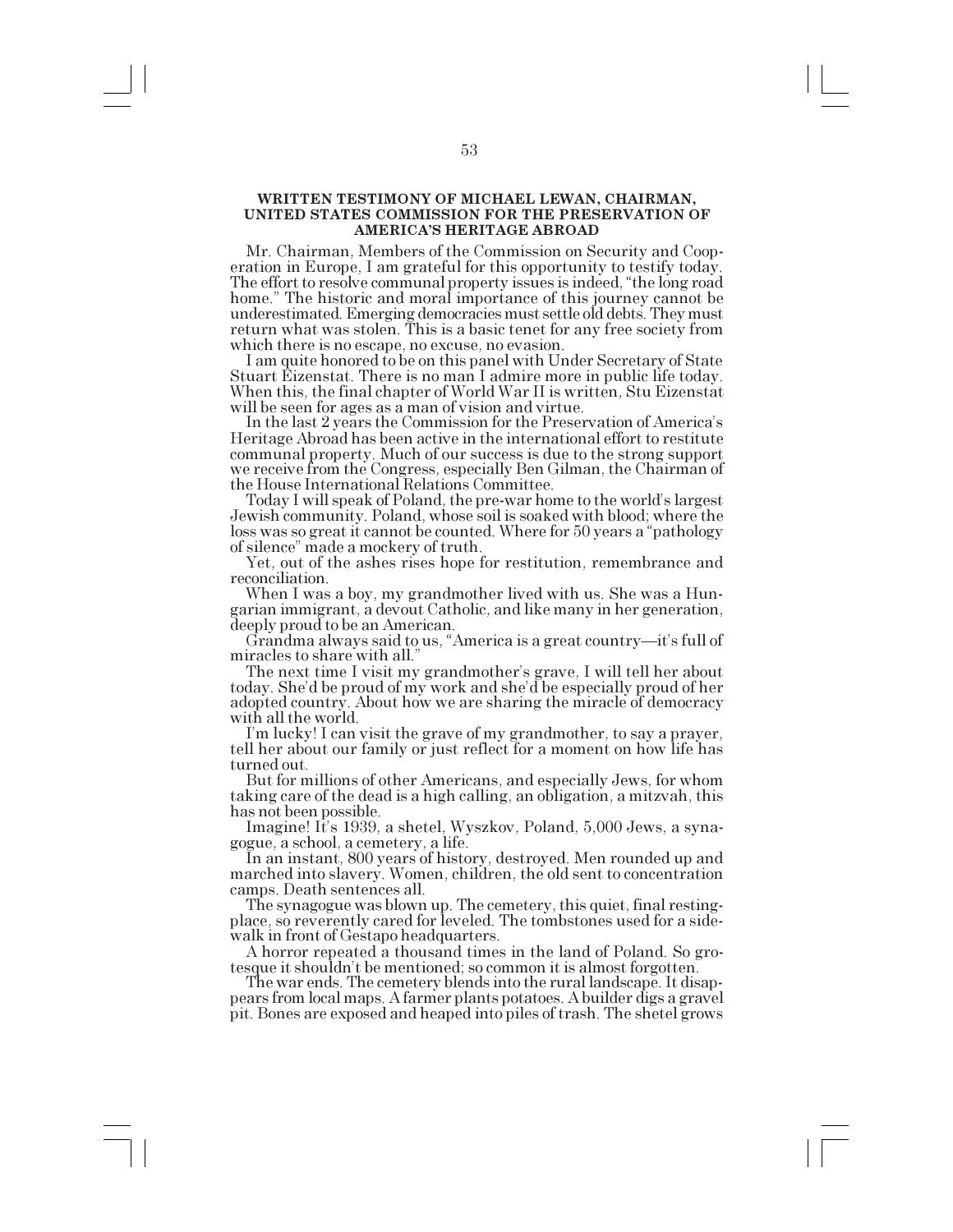to a city. But no Jews. No survivors return. No visible trace. No outward sign. No remembrance. Did tyranny win after all? Please god, a miracle!

As Chairman of the United States Commission for the Preservation of America's Heritage Abroad, I am often asked, "why should Americans care about crumbling buildings, abandoned cemeteries or looted libraries.

It is because America is a land of immigrants.

Our values are rooted in lands distant in miles and time. As a people, we believe that the fabric of our society is strengthened by visible reminders of our ancestral past.<br>The history, culture, politics, sociology, economy, and religion of our

forefathers have stamped upon our souls an indelible mark of character.

As the years go by, Americans need to see the sites, hear the echoes, touch the tombstones, feel the pain, and relive the joy of our ancestral past. How else can we understand the present or prepare for the future?

rope are, for the first time, able to visit the churches, synagogues, cemeteries, and monuments to which they have binding ties.

What they see often shocks and saddens them. The Nazi extermina- tion of six million Jews and so many other innocents extended to physical places as well. Schools, libraries, museums, and social halls were all expropriated. Synagogues, churches, and cemeteries were especially sought out for vandalism or destruction.

Under the boot-heel of communism, those remaining were left to suffer the ravages of time and nature. Many, if not most, important sites passed into oblivion.

Some did survive! Today, there exist hundreds of religious and other communal properties in desperate need of attention. They stand now not as a reminder of death and decay, but as a testament to the strength and substance of those vital, vibrant souls that once prayed, sang, studied, danced, and lived within their walls. Some sites are artistic treasures and deserve restoration on that basis, some are sacred and demand the highest degree of devotion.

Picture the moment. It's 1940, Oswiecim, Poland.

A Jewish boy named Hirsch lives in an apartment attached to a small synagogue where he helps the Rabbi organize the prayer books, sweep the floor and run small errands.

Life is good. Jews and gentiles live side by side. Together they engage in business and politics. And while they have separate religious and cultural identities, a balance has been struck. Mutual respect prevails.

Hirsch has every reason to believe his life will be a good one. That his parents will live to a ripe old age. That his brothers will have rewarding careers. That his sisters will have fine children. When he closes his eyes and imagines the future he sees himself as an old man in the synagogue he so loves, thanking God for providing him such a rich life.

Then, with a thunderclap, all good is gone. His family is killed, Jews are deported to strange places. He to a labor camp. And just across the river, not two miles from his beloved prayer house, the death machine called Auschwitz is built.

What crazed design of history; what lunatic plan was it that took so much life and turned it to death.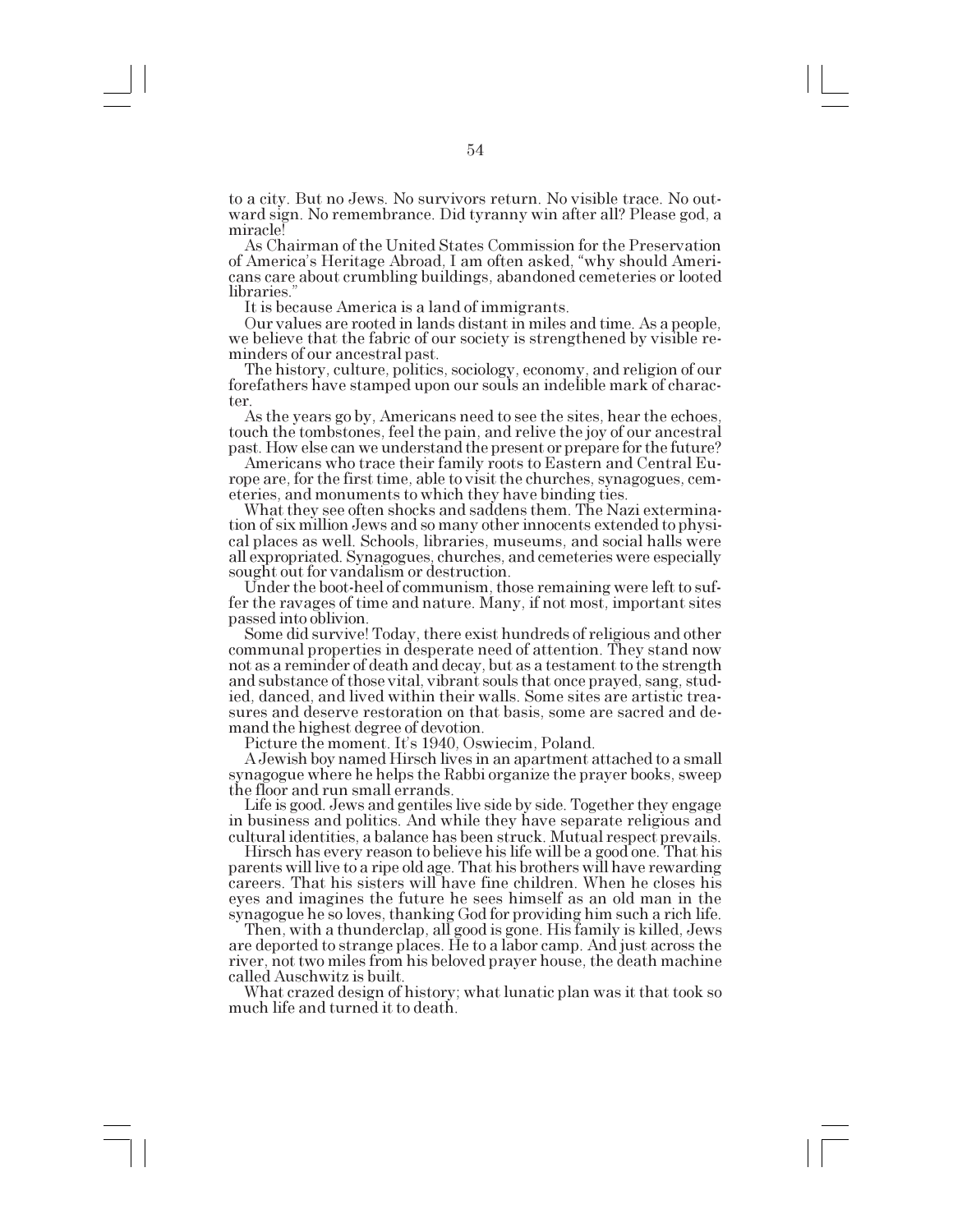Hirsch could only pray as he watched the smoke from so many burning bodies, "please God, a miracle!"

We live in an age of miracles! Ive seen it in the most unlikely places, Wyszkov and Oswiecim, Poland. The miracle is democracy.

Today, a half-century since the defeat of fascism and a decade after the fall of communism, the American people are helping the nations of Eastern and Central Europe rebuild and restitute what was long ago stolen and believed lost in the vastness of time.

Proceeds from the sale or rental of these properties will be of enormous assistance in solving many social-welfare problems faced by sur-

vivor communities.<br>We must also use funds for remembrance. To rebuild important synagogues; to properly care for cemeteries; to establish museums to Jewish culture; to create libraries to house great collectibles of Judaica; to build monuments and memorials marking the sites of history's greatest and lowest moments.

Remembrance is in every sense, education. Soon no one will be left to describe the horrors of the Holocaust first-hand. That is why it is so very important that we document in detail, and portray vividly, man's inhumanity to man. Only by teaching the young can the civilized world be assured the words, "never again" will have meaning for all time.

Return with me to the old Jewish cemetery in Wyszkov, as the winds of democracy sweep across its barren landscape. Where an unprecedented cooperative effort was undertaken to restore this scared, yet sacred site. With the help of our Commission, the tombstones were recovered, the city returned the land to the Warsaw Jewish community. The Jewish Historical Institute served as general contractor. The Polish Federal Government provided the memorial tablets, the architectural design and construction was supervised by a Christian volunteer, a neighboring farmer deeded adjacent land and provided a right of way to the site. The Catholic Church and countless generous souls from around the world provided significant financial and spiritual support that will perpetually provide for its care. Today the cemetery is visited by hundreds of pilgrims. It is vandal

free and indeed is a place of pride for the citizens of Wyszkov. A model for others to follow.

This is restitution, this is remembrance.

Now let me tell you about reconciliation!

I stood witness as nearly 1,000 townspeople came to the rededication of the old Jewish cemetery bearing floral wreaths, gifts of food and money. I watched acts of love, acts of peace. As 25 Jewish survivors from Wyszkov and their children and grandchildren embraced the Poles; as tears of joy and sadness mixed with calls for forgiveness and understanding, I know this town and these people were forever changed.

Tyranny lost! Thank you God, a miracle!

Recall young Hirsch, now a man in his seventies. Was it luck alone that let him live when 144 of his family and 6 million of his race were killed? Was it a quirk of fate that his home and beloved synagogue remain standing when all others were destroyed? Was it an accident of history in this place of death, Auschwitz, that Jewish life could be reborn?

Thanks to the vision of a New York businessman, Fred Schwartz, the Lomdei Mishnayot synagogue was rededicated last November. For the first time in over 50 years, prayers echoed through the Shul. Over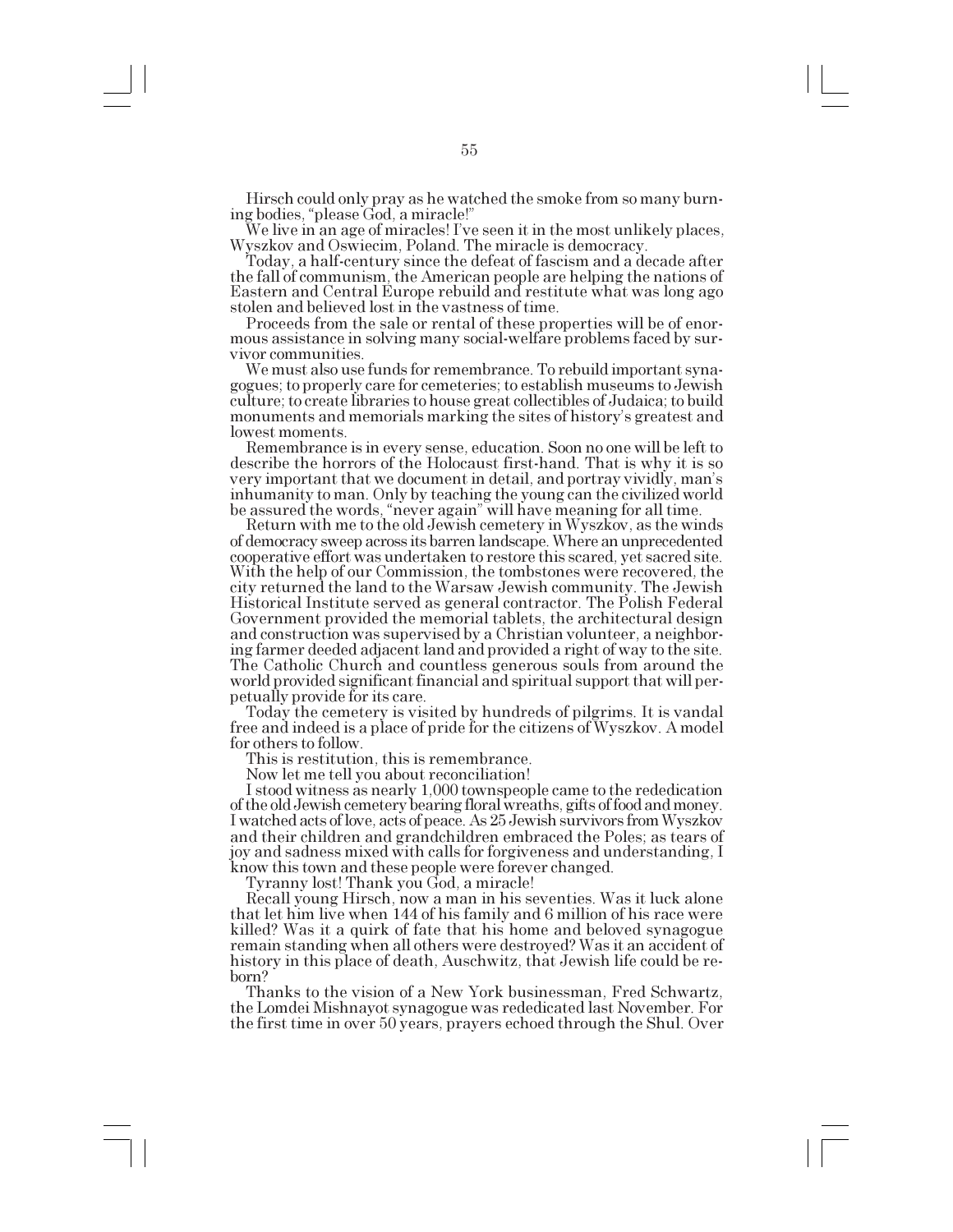200 people, Poles, Jews, Americans, and Israelis were greeted by the President and Prime Minister of Poland. The hard work of the city's Mayor, the American ambassador, the Catholic Church and countless other American and Polish government officials and private citizens made this possible. It will be used as a prayer house and a cultural center focusing on Jewish life in pre-war Poland. A kosher kitchen, a theatre which, thanks to Steven Spielberg, will show video clips of survivors from Oswiecism telling their life story. It will be a place of quiet contemplation, education and fellowship, open to people of all faiths.

This is restitution. This is remembrance.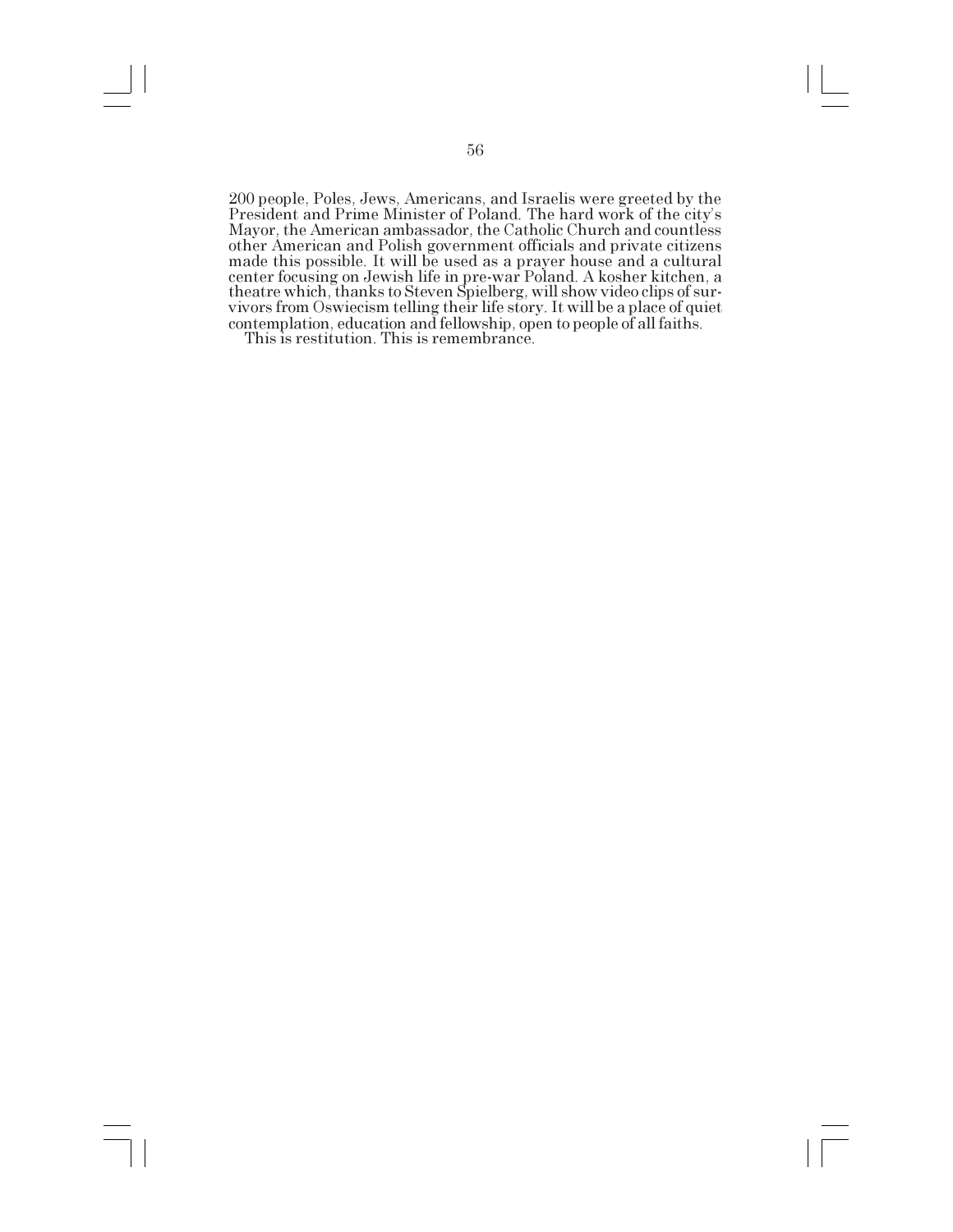### **WRITTEN TESTIMONY OF BISHOP JOHN MICHAEL BOTEAN, ROMANIAN CATHOLIC DIOCESE OF CANTON, OHIO**

Mr. Chairman, Senator Campbell, distinguished members of the Commission,

I am once again grateful for the opportunity to present testimony to the Helsinki Commission regarding certain aspects of the human rights situation in the country of my ethnic heritage, Romania. Last year I had occasion to present written testimony when the topic at hand was religious intolerance; this year, while the topic has changed, the issue has in large measure remained the same. Last year I was able to address the "what" of religious intolerance; this year, I mean to focus on the "how," namely, the unabashed refusal on the part of the government of Romania to return property confiscated by its precedent regime.

There is a popular Romanian joke which describes men from three different areas of the country, two of whom accidentally sit upon a thumbtack, only to sneak it underneath his neighbor. Finally, the tack finds itself beneath the fellow from Transylvania, incidentally the part of Romania which has the most Catholics. He doesn't bother to remove it, shrugging his shoulders instead in resignation: "If you have to, you have to." In much the same manner, Romania's national misery, rather than being done away with, is simply passed around from one group to another in a perennial contest of one-upmanship, as if one's own bad estate could be ameliorated by making the next guy even worse off. It is the familiar game of the poor and powerless, the only rationale I can conceive of for this, if you will, game of ecclesiastical "Monopoly" now being played with church lands and buildings.

It must be said that some progress has been achieved, even though most of this has been in the form of promises rather than results, but even getting the promises can be considered a step in the right direction. However, of the more than 2,000 churches confiscated by the Communist government in 1948 and given to the Romanian Orthodox hierarchy in the forced "merger" of the two religious groups, I believe that fewer than 50 houses of worship have been returned to their rightful owners. In many if not most cases, the Romanian Greek-Catholic Church's title to the property is clear, such as for our Cathedral in Cluj and for churches in the villages of Iclod and Ardud that I would bring to your attention had I the time. Meanwhile, the bulk of my co-religionists still worship in the open air, in cemeteries, school rooms, and public parks.

I would like to be unambiguous about the point I wish to make: this discussion is not about sectarian conflict. I am not asking the U.S. Government to interest itself in making peace between two churches, nor would it be appropriate for it to attempt to do so. The point is, rather, the answer to a very simple question: since it was the government of Romania in 1948 which unjustly seized the property of the Romanian Greek-Catholic Church, what has the government of Romania done to satisfy the demands of simple justice and return that which it has stolen?

By way of answer, I would like to enter into evidence this book, whose title, translated, is The Persecution of the Romanian Greek-Catholic Church Under the Democratic Regime Inaugurated in November 1996: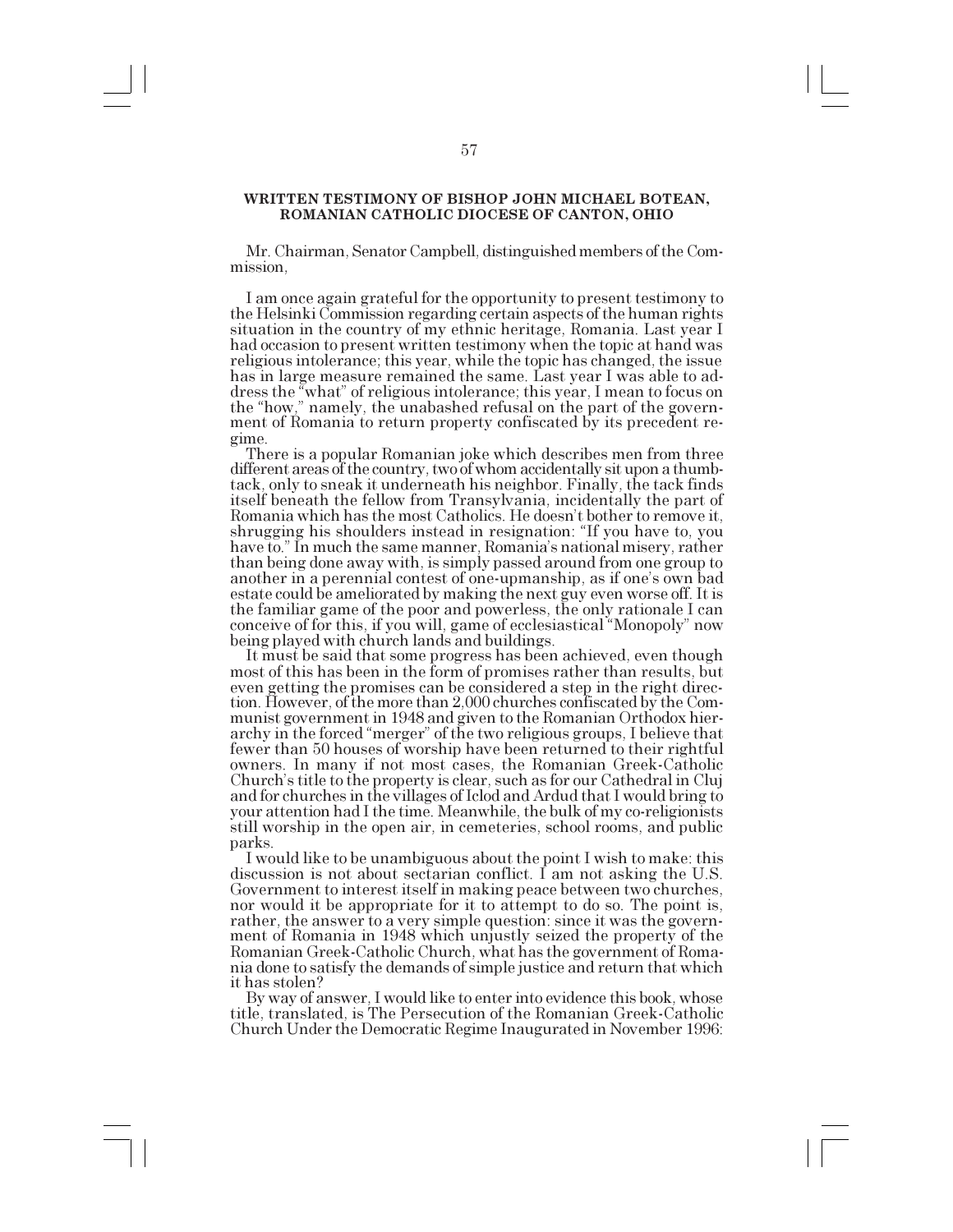Volume I (November, 1996 October, 1998), by the Rev. Dr. Anton Moisin. Father Moisin is the Coordinator of the "New Memorandist Movement" that has been documenting this specific area of human rights abuses in Romania since the fall of the Ceausescu government in 1989. In his accompanying letter to President Clinton and the U.S. Congress, he indicates that four more volumes are in preparation and could be published if he could obtain the funding to do so. Among the documents in this volume is an interpellation by his brother, Senator Ioan Moisin, directed toward the Minister of Justice on March 2, 1998. He points out that the decree which legally dissolved the Greek-Catholic Church in 1948 specifically directed that "Mobile and immobile property of the central and statutory organizations of the former Greek-Catholic religion will be given to various departments and institutions," and specifically that Cathedrals, churches, chapels and buildings for divine worship, as well as monasteries and hermitages with their surrounding gardens and lands—to the Romanian Orthodox Church and its various components in the territory in which these goods are found." Furthermore, this decree instituted an interdepartmental commision to handle this transfer of property.

He goes on to indicate that the Secretariat of State for Religions, in a letter of December 15, 1997, notes that this commission never functioned. No documents relating to it may be found in the archives of the Secretariat of State for Religions or in those of any other ministry; likewise, no documents attesting to it may be found in the archives of the Greek-Catholic Church. This letter further notes that "the Greek-Catholics' possessions were taken by local administrative organs with the help of the Securitate, after the arrest or removal of those responsible for these goods: bishops, priests, religious superiors, deans, and then given over to various specialized institutions of the state, according to the nature of each item. Cathedrals, churches, monasteries, parsonages and cemeteries were given to the Romanian Orthodox Church. Senator Moisin then asks the Minister of Justice why, since the decree dissolving the Greek-Catholic Church was abrogated in 1989, this specific legislation remains in effect, and whether the Minister intends to propose the abrogation of it as well (v. Moisin, pp. 106107, emphasis added). This issue of local, versus national, efforts to resolve the property issue is significant, as I will indicate momentarily.

Again, since the government took our churches, why can it not—or will it not—give them back to us? Is it because a fledgling democracy simply cannot ignore the fact that some eighty per cent of its electorate is nominally Orthodox? That, at least, would be understandable, and would no doubt arouse the sympathies of anyone who has ever run for elected office. Still, since when do human rights, including the right to worship freely and to possess property, require the ratification of a majority? Furthermore, allow me to wonder aloud whether this state of dispossession of the Greek-Catholic Church is actually the will of the majority of Romanians, or whether it is merely the will of a few in Romanian society who are in control of such things and have been since well before the revolution of 1989.

Still, Romania has made shows of openness and religious tolerance, including the international conference sponsored by the Community of San Egidio of Rome and held in Bucharest last August, entitled "Peace is the Name of God. Yet, when the bishop of the Greek-Catholic Diocese of Cluj-Gherla, Archbishop George Gutiu, attempted to enter and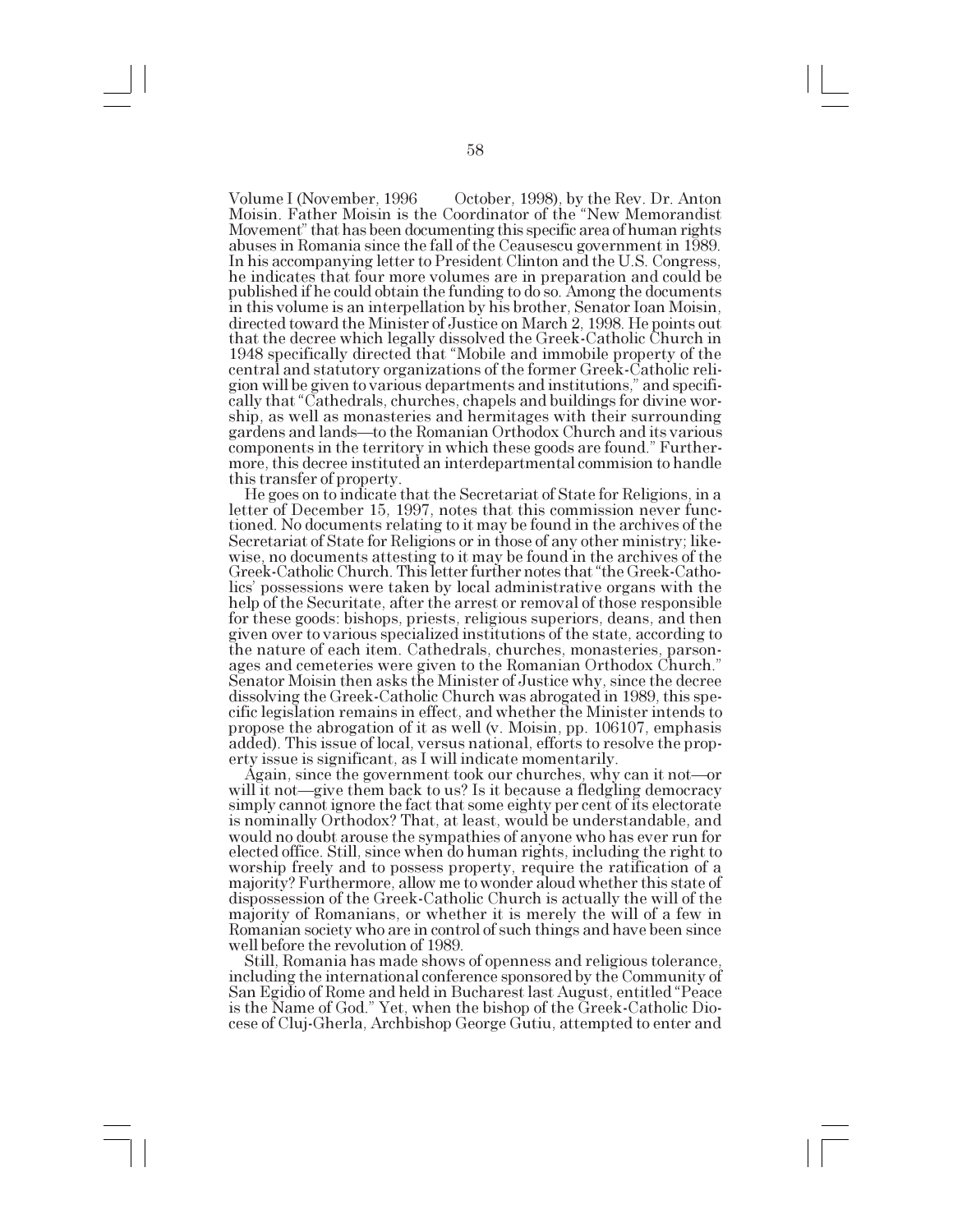take possession of his cathedral after it had been repeatedly returned to him by court order, what ensued was violence and grand demonstrations on the part of the Orthodox clergy of the region. This event received international attention, though I was told by one of my fellow bishops that the press accounts were slanted and exaggerated. Still, it was a distasteful affair which resulted in the Vatican's encouragement of the formation of an Orthodox/Catholic dialog to deal with this issue.

Not surprisingly, the biggest event of the year for Romania will be the visit of His Holiness, Pope John Paul II, in May. In its own perverse way, this new "show" of religious tolerance throws the light of truth upon this event, demonstrating that there is no intention whatsoever on the part of any significant segment of Romanian society to see Greek-Catholic church property returned. The Holy Father has been working very hard to help bring about a reintegration of the Catholic and Orthodox churches worldwide. The property issue in Romania is the single largest obstacle currently on the ecumenical horizon. His Holiness has desired to visit Romania since at least 1995, and has been invited by the President and Government of Romania to make this visit. However, he would not make this historic first visit by a Roman Pontiff to a predominantly Orthodox country since the Great Schism of 1054 without the consent of the Romanian Orthodox hierarchy.

Now, there have been two meetings to date of the inter-church dialog group I mentioned a moment ago, and a third one is scheduled for this October. In the course of these meetings, the Orthodox party made it a fundamental condition of their granting consent that the Catholic party renounce its claims to its properties at the National legislative and judicial levels, and seek to resolve each matter locally on a case-by-case basis. Astonishingly, the Greek-Catholic hierarchy agreed to this, considering the Pope's visit worth this sacrifice, as if they had a real choice. That having been accomplished, there was nothing to prevent the Pope's visit, and indeed Patriarch Teoctist issued a formal invitation following a meeting of the Holy Synod of the Romanian Orthodox Church.

It soon became apparent that not all was as it had been hoped for. Following the invitation, it became clear that the Pope's visit was to have a strictly "ecumenical," and not a pastoral, tone. In short, the Pope would be permitted to visit Bucharest only. The patriarchate at first attempted to blame the Vatican for this limitation, citing the Pope's health, but sources within the Orthodox Church, according to press accounts, say otherwise. Thus, when Pope John Paul II visits Romania, he must stay out of

the regions of Transylvania and Moldova, the regions which hold virtually the country's entire Catholic population. Such restrictions on his travel were not acceptable to His Holiness when he visited Cuba recently. In an incredible display of self-abnegation, however, he has consented to be told where he may and may not go by his brothers, the Orthodox bishops of Romania. What Fidel Castro could not do in Cuba,

Patriarch Teoctist and the Pope's humility accomplished in Romania.<br>The Romanian press is, understandably, having a field day with this turn of events, and I must say that our Church may turn out to be the winner of this particular public relations battle, which is unspeakably sad. It is not public relations we want. It is our churches and monasteries, our convents and schools. It is the places our parents and grandparents built, often enough with their own hands. However, we have agreed not to seek legislative or national judicial relief. Instead, our bishops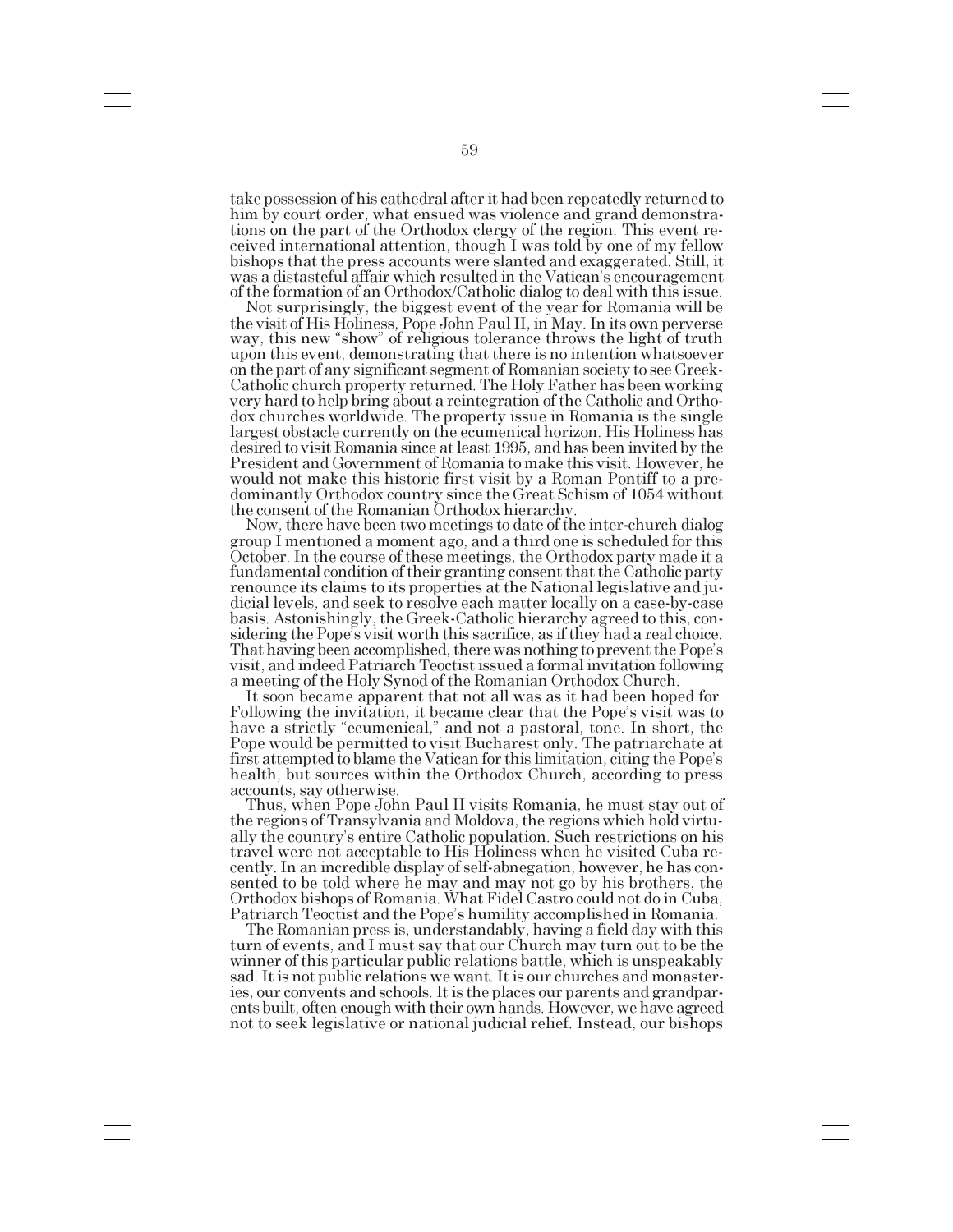will turn to the local arena for each chapel and altar, each steeple and pew. I am sure that they will continue to find what they have found until now: police cordons, gangs of drunken thugs, and locks on the door, the "locks of hatred and intolerance," as one Romanian journalist puts it.

Greek Catholics in Transylvania once again find themselves sitting on a tack their brothers put beneath them, accepting it because they must. However, in the words of the Pastoral Letter written by the Greek-Catholic bishops to their faithful in order to console them about the limited nature of the upcoming Papal visit, "Let us try to go beyond the sadness which has filled your heart" (John 16:6), and let us all accompany the Holy Father in prayer, at the graves of our bishops who were martyred for the catholic and apostolic faith.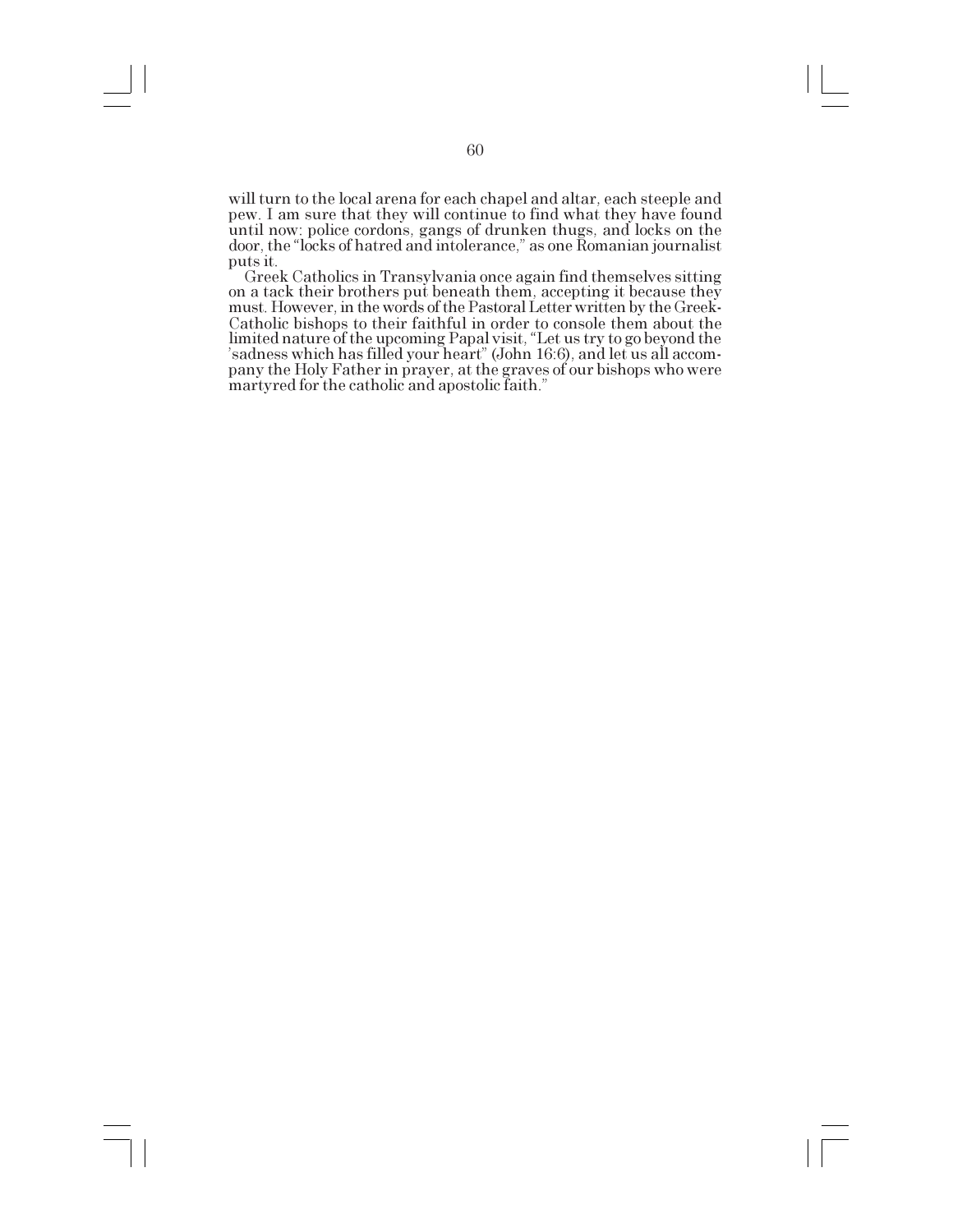*The following document is the English translation of a letter (dated December 12, 1998) written in Romanian by the Rev. D. Anton Moisin, Str. Stadionului, 10/4, 2342 Victoria (Jud. Brasov), Romania, Telephone: +40 (68) 241022*

*The letter is addressed to President William J., Clinton and the members of the U.S. Congress. The original document has also been included herewith.*

#### **TRANSLATION**

The New Memorandist Movement of Transylvania, Romania, wishes to cite continuing persecution against Romanians of the Greek-Catholic religion, in union with Rome, by the democratic regime installed in Romania in November 1996. The Romanian Greek-Catholic Church, in union with Rome, was persecuted by the Communist regime from 1948 until 1989. After that, it was persecuted by the false democratic and neo-Communist regimes from 1989 to 1996, and has continued through the current democratic regime from November of 1996 through December 1998. This situation continues until this present time with no end in sight. As evidence in support of these accusations, we present you with the

first volume of a written work, *Persecution of the Romanian Greek-Catholic Church United with Rome under the Democratic Regime Inaugurated in November 1996*. In this volume, we present over 200 localities from Transylvania where there exists tension between the Fundamentalist Orthodox and the Greek-Catholics during the period between November 1996 and October 1998. These localities include: Alba, Arad, Bihor, Cluj, Maramurea, Satu-Mare, Timis, Brasov, Sibiu, Hunedoara, Carae-Severin, Bistritz-Nasaud, Salaj, etc. The Romanian Greek-Catholic faithful continue to be victims of death threats, calumny, violence, impeded entrance into Greek-Catholic churches (churches which were stolen from them by the Orthodox with the help of the Communist regime). They [the Orthodox] refuse to ring the bells for burial services, they sabotage and terrorize the Greek-Catholic faithful at every opportunity. We have enough materials [documenting this persecution] to fill three

additional volumes about persecution which took place between 1996 and 1998. However, we do not have sufficient funds available to publish additional volumes. (The publication of one volume is \$1,400 and we only hand funding for the publication of one volume).

We mention that, versus the 1989 to 1996 period, between 1996 and 1998 the persecution of Greek-Catholics intensified in the southwest, west, northwest and northern parts of Transylvania, and it continues

We ask for your intervention on behalf of the rights of the Romanian Greek-Catholics and in particular ask that the nearly 2,500 churches that were stolen be restored to us along with other institutions and properties [belonging to the Romanian Greek-Catholic Church].

> *In the name of the New Memorandist Movement Rev. Dr. Anton Moisin, Coordinator*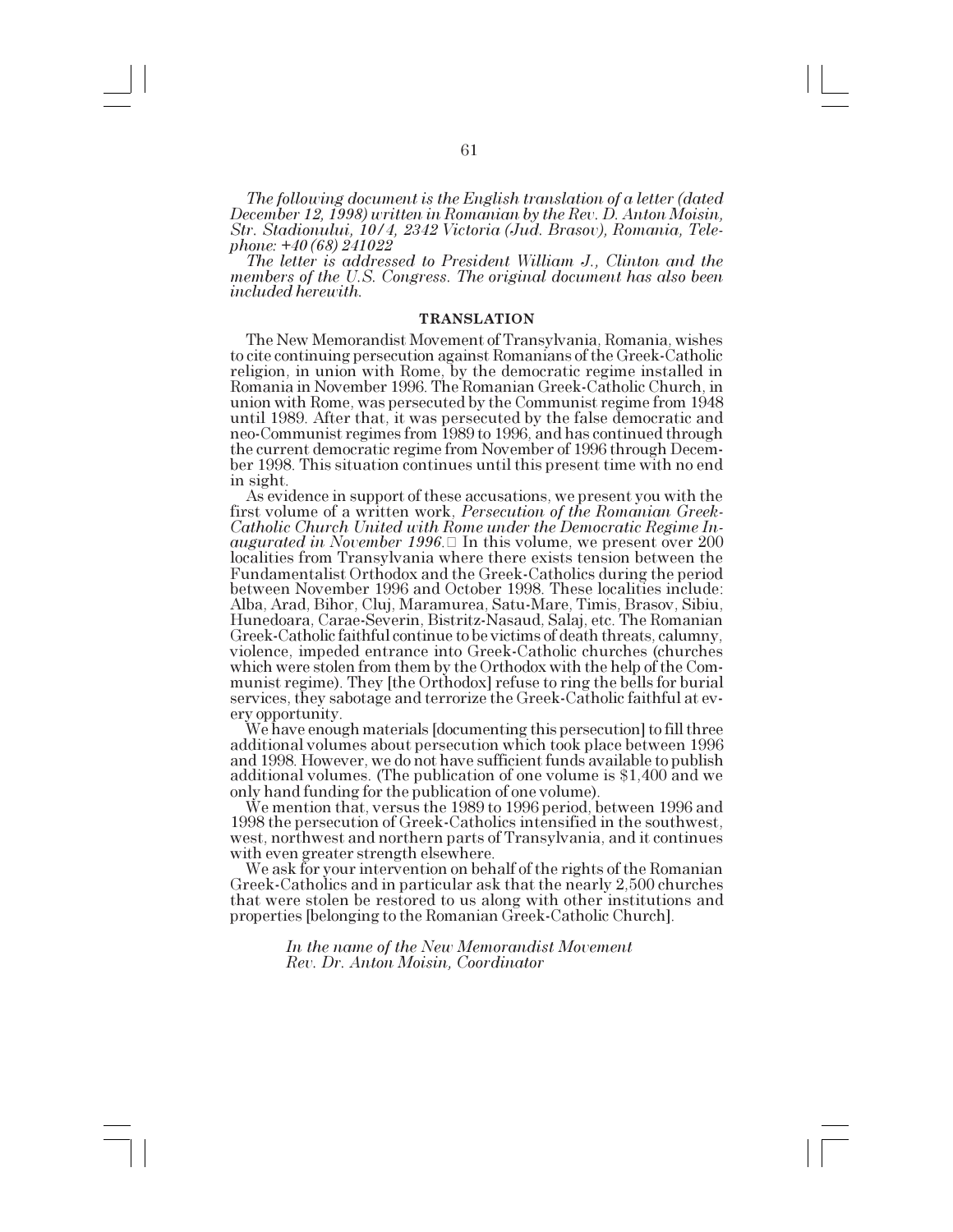# *FRONT COVER OF REV. DR ANTON MOISINS BOOK.* **A COPY OF THIS BOOK IS AVAILABLE AT THE OFFICES OF THE CSCE, WASHINGTON, DC.**

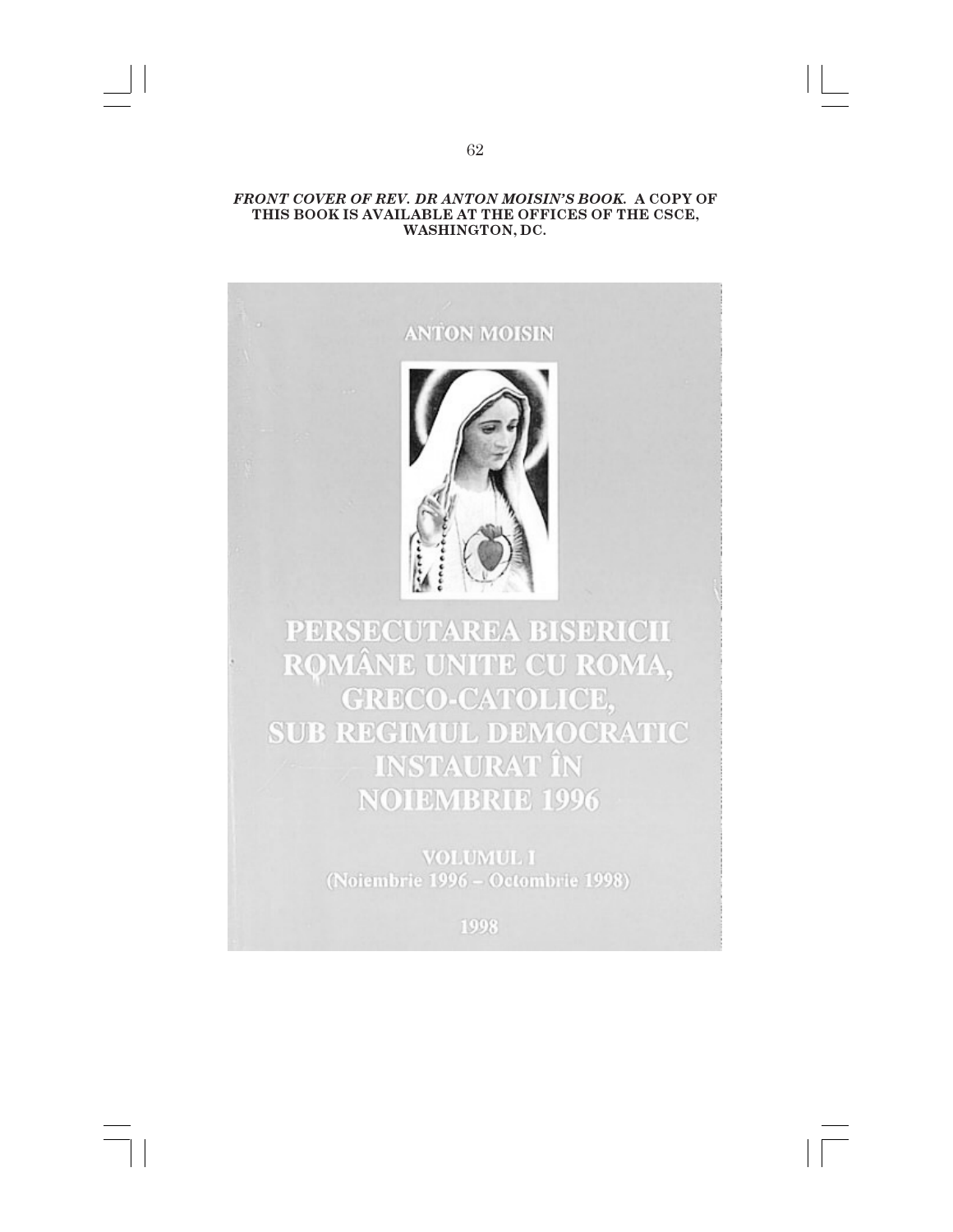# *BACK COVER OF REV. DR ANTON MOISINS BOOK, INCLUDING ISBN NUMBER.* **A COPY OF THIS BOOK IS AVAILABLE AT THE OFFICES OF THE CSCE, WASHINGTON, DC.**

Prigoana dezlanțuită de comuniști contra Bisericii Române Unite cu Roma, Greco-Catolice la 1 septembrie 1948 continuă de 50 de ani fără întrerupere. În prezentul volum am menționat peste 200 de localități cu tensiuni între ortodocși și greco-catolici între noiembrie 1996 - octombrie 1998. La circa 50 dintre ele am oferit și amânunte. Mai mult nu ne-a permis spațiul (limitat de posibilitatile financiare reduse pe care le-am avut pentru tipărire). Aceste localități sunt din județele Alba, Arad, Bihor, Cluj, Maramures, Satu Mare, Timis, Brasov, Sibiu, Hunedoara, Caras-Severin, Bistrița Năsăud, Sălaj etc. Lovituri, amenințări cu moartea, calomnii, violențe, împiedicarea intrării în bisericile unite, refuzul înapoierii bisericilor unite furate, refuzul tragerii clopotelor și sabotarea înmormântării uniților, bătaie, nedreptate și teroare - iată chipul "democrației" pentru românii uniți între 1996 – 1998! Mai aveam materiale pentru cel puțin încă 3 volume, referitoare la aceeași perioadă. Christos a fost prigonit, batjocorit și răstignit în Transilvania sub actualul regim după cum a fost sub comunismul stalinist  $(1944 - 1965)$ , sub comunismul nationalist (1965 – 1989) și sub democrația criptocomunistă (1989 – 1996). Între 1996 - 1998 persecuția s-a intensificat față de perioada anterioară în sud-vestul, vestul, nord-vestul și nordul Transilvaniei și bântuie cu tărie în alte părți.

Pr. Prof. Dr. Anton Moisin

ISBN 973-98401-1-6

63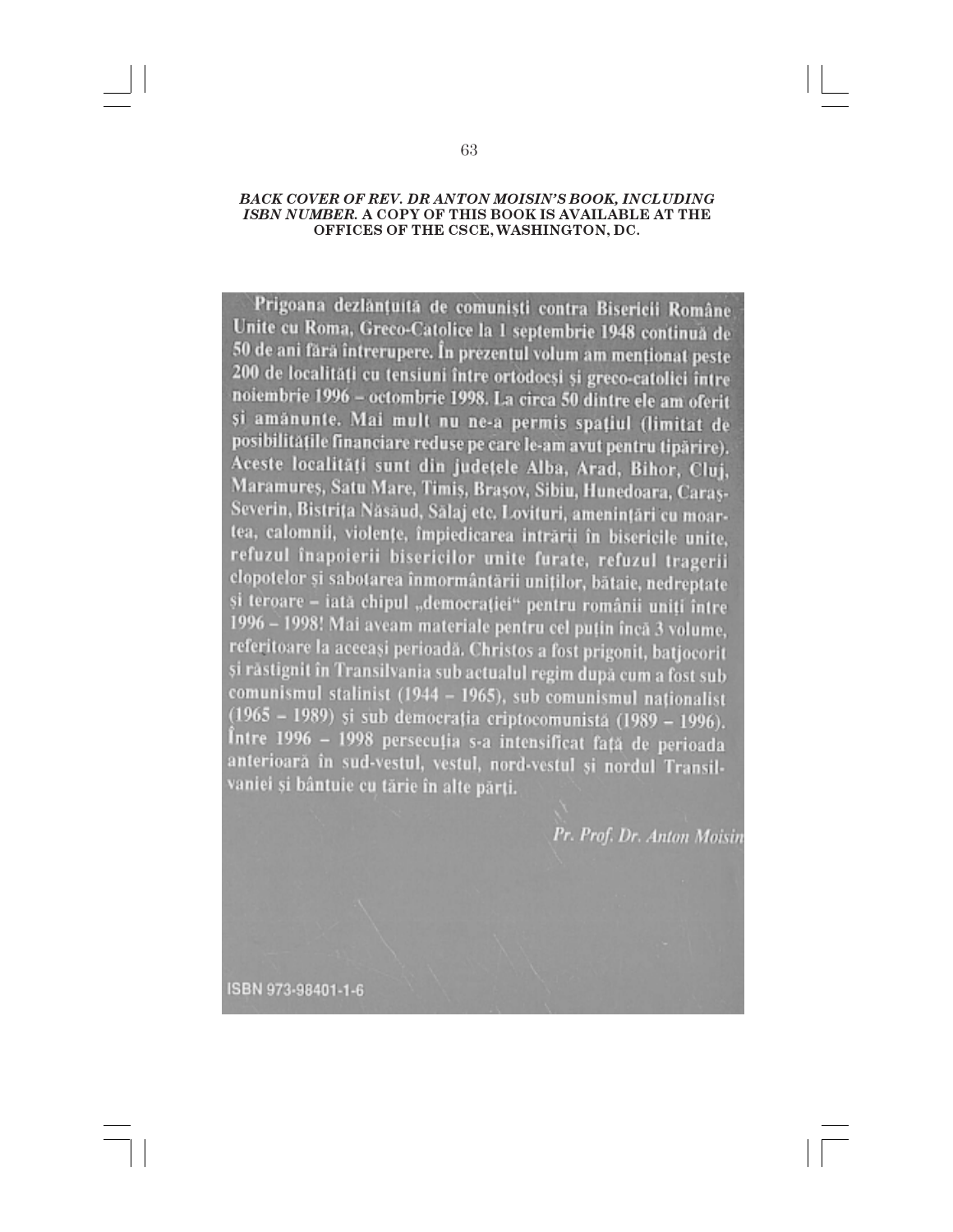# **WRITTEN TESTIMONY OF VLADISLAV BEVC, AMERICAN OWN-ERS OF PROPERTY IN SLOVENIA1 AND SLOVENIAN ASSOCIA-TION OF FORMER OWNERS OF EXPROPRIATED PROPERTY<sup>2</sup>**

Mr. Chairman and members of the Commission, thank you for convening this important hearing today and for inviting me to discuss the status of property restitution in Slovenia.

### **INTRODUCTION**

The Slovenian Association of Former Owners of Expropriated Property and its affiliate, American Owners of Property in Slovenia represent the interests of over 200,000 Slovenians (ten percent of the total population of Slovenia) and 480 citizens of the United States whose property was seized by Slovenia's former communist regime after the end of World War II.

#### **BACKGROUND**

To achieve total economic and political control, the communist regime carried out expropriations on a massive scale in the years 1945 through 1948, altogether 48,000 properties of the class enemies representing 69 percent of all capital invested in industry were confiscated. The government seized businesses, manufacturing plants, financial institutions, apartment houses, shops, buildings, agricultural lands, and forests.

#### **RESTITUTION LAW OF 1991**

At the end of 1991, when Slovenia seceded from Yugoslavia, the Slovenian Parliament enacted the Restitution [Denationalization] Law. This important legislation held forth the promise of reinstatement of fundamental values of a democratic and civilized society: personal freedom, respect for human rights, and market economy based on private ownership without which there can be no real democracy. It was intended to make amends for the political, moral, and material wrongdoing of the communist regime, to restore the seized properties to their owners or their heirs and to affirm the right to personal property as provided by the Slovenian Constitution and the Universal Declaration of Human Rights(Article 17). The promise was short lived. The communists and their political heirs soon regrouped and turned out the democratic government.<sup>3</sup> They continue to hold the majority of the responsible political and economic positions in Slovenia and are blocking in every way they can the implementation of restitution. They also continue holding our property or try to transfer it to their supporters.

#### **SLOVENIAN GOVERNMENT POLICY**

The Council of Europe called upon all former communist countries, such as Slovenia, to restitute unjustly confiscated properties to the original owners and repudiate the legacy of communist totalitarianism if they truly desire to become democratic countries.<sup>4</sup> Ironically, on December 10, 1997-the Human Rights Day-Slovenia's Parliament made it clear where it stands by voting down a proposed resolution that would repudiate the country's totalitarian past. The regime wants continued control of all economic resources. With all the economic resources in the hands of one party there can be no democracy. Think how many of you could be elected if all the resources were in the hands of the other party.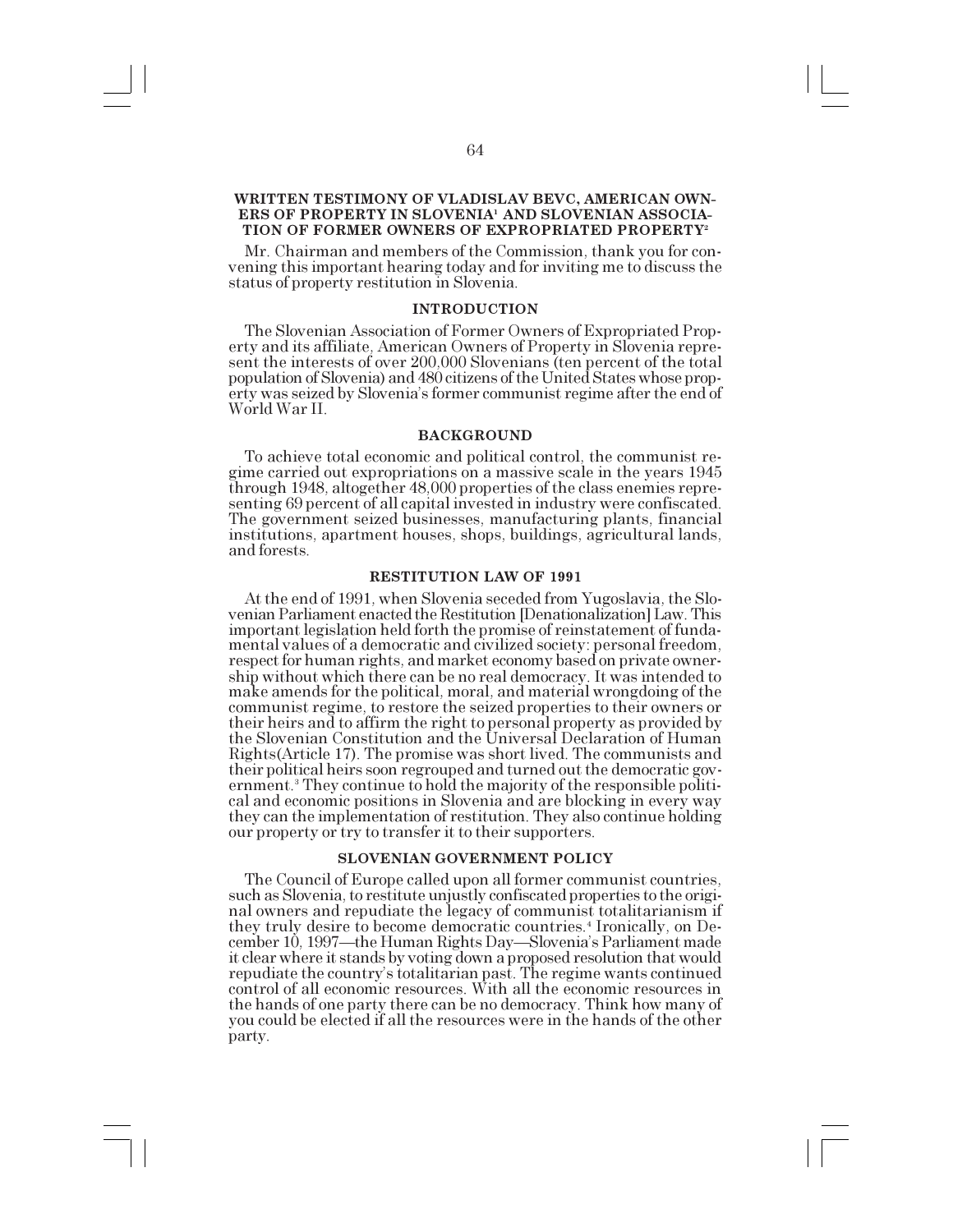# **EFFORTS TO RECOVER OUR PROPERTY**

Our demands for restitution of our assets are confronted with a sys- tematic obstruction of the law, revealing the intent of the government to continue the unjust practices of the past. In most cases we have exhausted all available legal remedies because the authorities simply do not move on our claims. In numerous instances the authorities refuse to return the confiscated property and continue to trade with it. Take the case of Adolf Prah, founder of a textile factory. In 1941 the Nazis deported him and seized his factory. When he returned in 1945, he was allowed to rebuild his factory only to see it nationalized as soon as it was running well. Since 1947, the owner, and later his heirs, have been claiming repayment of the liquid assets as provided in the law. No payment has been made to this day. The case is winding through all the possible administrative and judicial obstacles an obstructionist system can devise. The government did agree to award them some substantially devalued shares of company stock but even this has not yet been delivered.<sup>5</sup>

### **OBSTRUCTION OF RESTITUTION**

The law required that restitution be the first phase of the privatization process. The record of its implementation is dismal. According to the report of the Slovenian Ministry of Justice, 53 percent of 37,000 claims were granted by May 1997. Hardly a sincere effort in implementing a 6 year old law. The total value of restituted property was even smaller: only 22 percent of the total claimed amount. The Government still holds over three quarters of claimed property amounting to \$2.7 billion. Favorable decisions have been rendered mainly in cases of supporters of the regime. Filed claims and documents often are conveniently lost, records cannot be located by the authorities, moratoria are enacted which can only be reversed by the Constitutional Court, persons with the poorest qualifications are assigned to processing the restitution cases, personnel is on an extended leave, every decision ordering restitution or compensation is automatically appealed, either by the Slovenian Indemnity Fund or the local authorities holding the property, the appellate authority postpones action on them indefinitely.

#### **SLOVENIA ATTEMPTS TO ABROGATE THE RESTITUTION LAW**

For 7 years the Slovenian government tried all it could to vitiate the Restitution Law. In the fall of 1998 the Slovenian Parliament enacted revisions of the Restitution [Denationalization] Law of 1991 proposed by representatives of the communist continuity.<sup>6</sup> Although the real intent of the revisions was to abrogate the Restitution Law, the Slovenian government and its diplomats represented the revisions as an improvement designed to speed up the completion of the restitution process. The revisions would, among other things, effectively bar American citizens from asserting their claims<sup>7</sup> and create other obstacles to restitution.<sup>8</sup> Eventually, the Constitutional Court voided the provision barring American citizens from claiming restitution.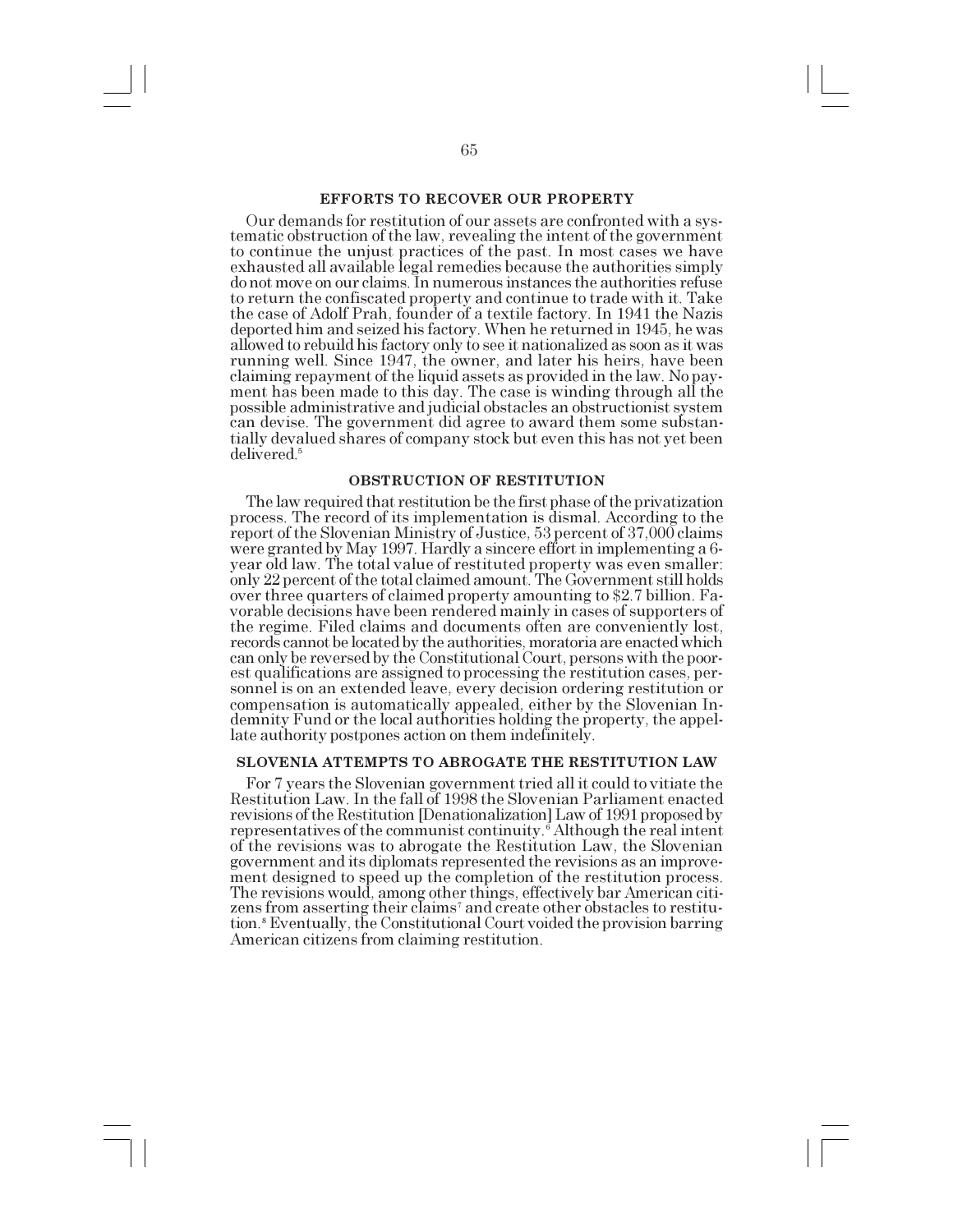### **CONSEQUENCES OF THE REVISION**

As a result of the revisions, the administrative units have been flooded by counterclaims of those that hold and use nationalized properties. The processing of the unresolved claims has ground to a halt—precisely the effect desired by the regime.

# **PROPERTY RIGHTS AS BASIS OF OTHER HUMAN RIGHTS**

Property rights are one of the mainstays of all other human rights. People whose property can be taken away at the whim of the government can never be politically independent and cannot support political parties of their choice. The ability of a government under any pretext to seize private property provides an incentive for its officials to violate human rights of persons whose property they covet by charging them with offenses against the regime such as the exercise of the freedom of speech, religion, association, press, travel and the like. The government would also be reluctant to carry out expropriations if it knew that there would be an international outcry.

Restitution is important because of its meaning to the individual who wants to get back his home or his ancestral land.

### **RESPECT FOR HUMAN RIGHTS AS A CORNERSTONE OF THE FOREIGN POLICY**

The intention of the United States to support international human rights standards was formalized in the early 1970s.<sup>9</sup> Congress now requires that United States foreign policy take into account human rights observance by foreign countries and that country reports be submitted to Congress by the Department of State annually. However, the reports do not address violations of property rights because the Department of State does not consider property rights to be human rights but rather economic rights. Still, economic rights of workers are included in the reports on human rights.<sup>10</sup>

It would be highly desirable that the Congress reaffirm its intent that it wants to be informed about the observance of the human right to own and enjoy property in the annual reports of the Department of State.

### **PROPERTY RESTITUTION A KEY BILATERAL CONCERN OF UNITED STATES AND SLOVENIA**

Representatives of the U.S. Government at the highest level have often urged Slovenian government officials to resolve fairly and timely the outstanding restitution claims.11 It is not realistic, however, to expect that Slovenia will settle an obligation of several billion dollars solely on the recommendation of the United States without tying it to something Slovenia wants, such as foreign aid, membership in NATO, loans, and the like.

#### **EQUAL PROTECTION OF LAWS**

It is the policy of the Department of State not to represent formally claims of United States citizens who were naturalized after the title of the property in question was first disturbed. We believe that this policy denies us an equal protection of the laws. Our case involves a property right conferred by the Slovenian Restitution Law of 1991 on all qualified claimants, some whom of were then American citizens.<sup>12</sup> These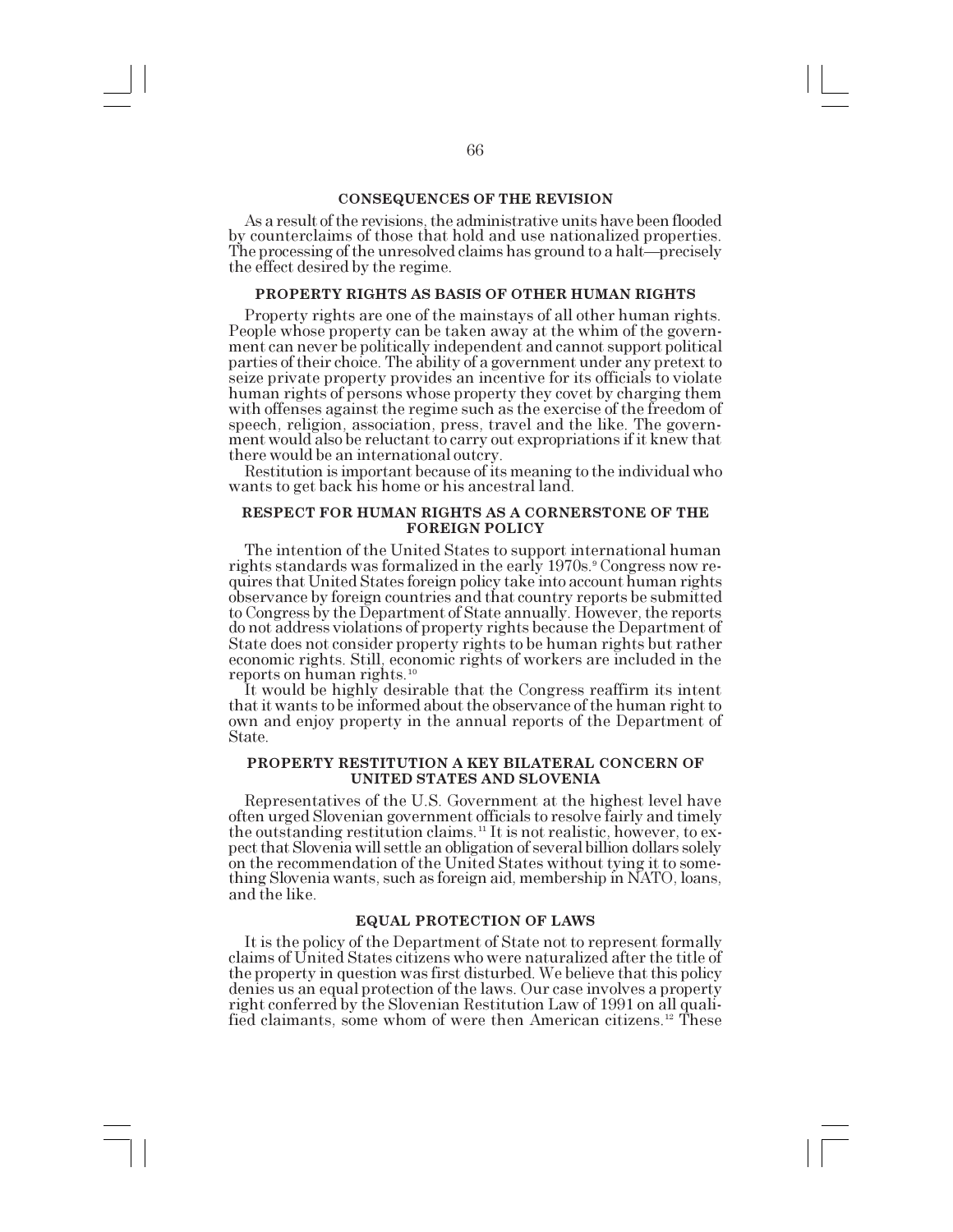American citizens, having exhausted all available means of redress, are experiencing a de facto denial of their claims. We believe that the American diplomatic representatives should protest vigorously against the discriminatory treatment of American citizens and that the Department of State should pursue a direct settlement of American citizen claims against Slovenia through the Foreign Claims Settlement Commission.

#### **HOW CAN THE CONGRESS HELP?**

The Foreign Assistance Act of 1961,<sup>13</sup> provides for sanctions to be imposed upon a government that violates property rights of American citizens. The law should be used to suspend assistance to Slovenia because it has, after it enacted the Restitution Law of 1991, again de facto expropriated and taken control of property of American citizens and continues to violate, deliberately and systematically, the Universal Declaration of Human Rights. The suspension should remain in force until such time as Slovenia fully and fairly settles all the outstanding restitution claims. A strong mandate from the Congress would be needed if words calling for respect of human rights are to be matched by deeds. Thank you, Mr. Chairman, for the opportunity to discuss these im-

portant issues. I would be happy to answer your questions.

#### **NOTES**

1. American Owners of Property in Slovenia, P.O. Box 561, San Ramon, California 94583, Tel.: (925) 8377612, Fax: (925) 3629719, is a group of United States citizens with property interests in the Republic of Slovenia who are trying to obtain restitution of or compensation for their property under the legislation enacted in Slovenia in 1991. Its executive officers are Dr. Vladislav Bevc, Danville, California; Dr. Edi Gobetz, Slovenian Research Center of America, Willoughby Hills, Ohio; Mr. Borut Prah, Oakland, California; and Mrs. Vida Ribnikar, San Francisco, California. American Owners of Property in Slovenia is affiliated with the Slovenian Association of Owners of Expropriated Property.

2. Slovenian Association of Owners of Expropriated Property (Zdruzenje Lastnikov Razlascenega Premozenja, (Adami Lundrovo Nabreje 2, P.O.Box 584, 1101 Ljubljana, Slovenia, Tel/Fax 011 386 61 302 664). The Association represents the interests of approximately 10 percent of the Slovenian population or about 200,000 people. Its executive officers are: Honorary President, Franc Izgorsek; President, Martin Jakli, Dipl.Ing.; Mrs. Zdenka Gorjup, Mr. Peter Logar, Dr. Edo Pirkmajer, Mr. Danijel Petac, Professor Inka Stritar, and Mrs. Gabrijela Sertelj. The Association's objective is to secure the restitution of, or compensation for, expropriated properties and to obtain recognition of property rights as a basic human right in accordance with Article 17 of the Universal Declaration of Human Rights adopted by the General Assembly of the United Nations on December 10, 1948.

3. Ljubo Sirc: Post-Communist Takeover, The Slovene Example with Possible Lessons for All, The South Slav Journal, v. 17, No. 34 (6566), Autumn-Winter 1996, pp. 44-62.

4. Measures to Dismantle the Heritage of Former Communist Totalitarian Systems, Resolution 1096 of the Council of Europe, June 27, 1996

5. Other typical examples: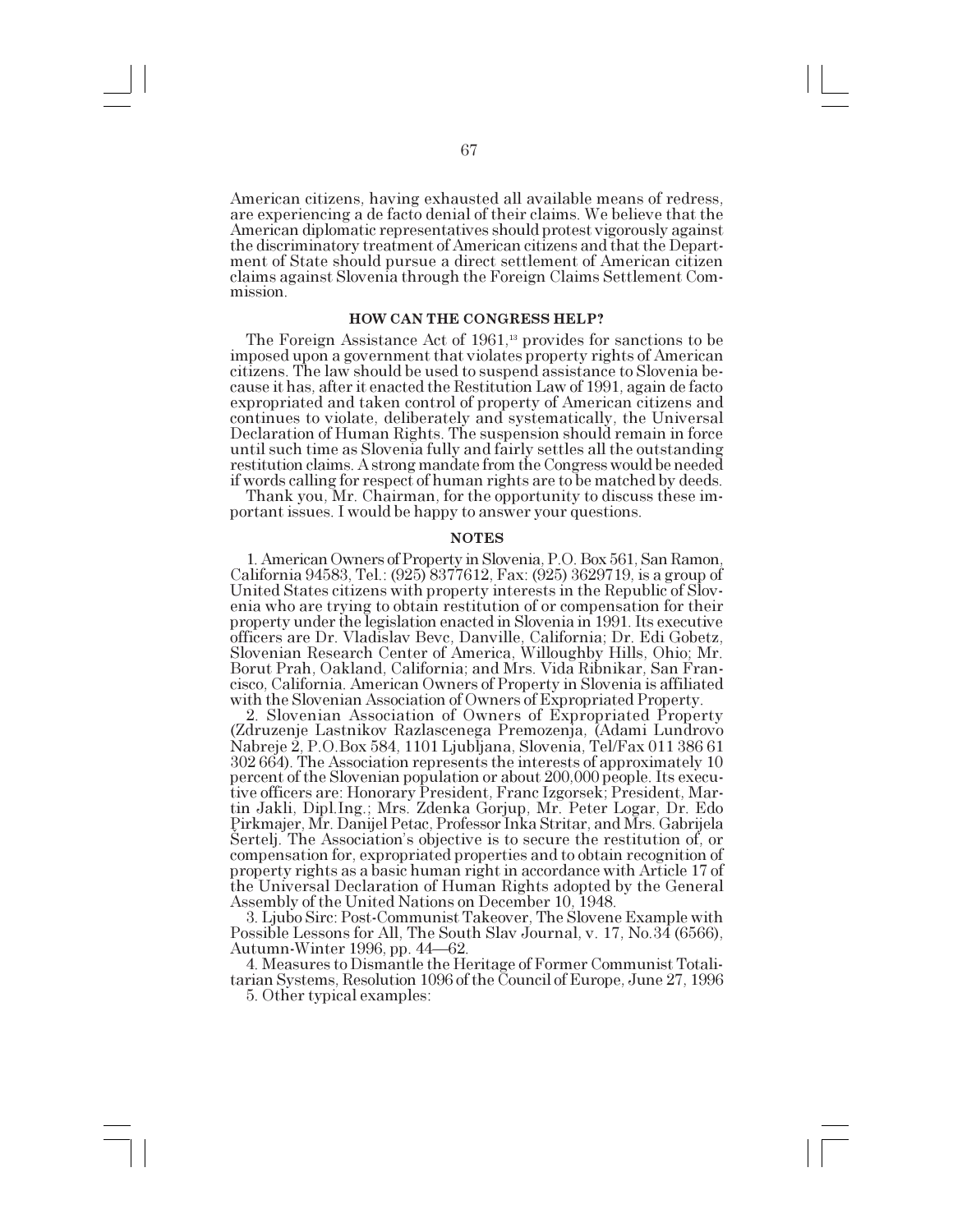- The home of Ivan Avsenek, financier, philantropist, and defender of human rights, located between the German Embassy and the new American Embassy in Ljubljana. The court decided that the house, valued at \$600,000, was unjustly confiscated and should be returned to the Avseneks but the city of Ljubljana, which had been using the house for a kindergarten, contends that the heirs should compensate it for the alterations it made. Eventually the Avseneks may well wind up owing money to the city instead of
- The Zupan family in Mojstrana was considered by the communists unreliable for living close to the border, their farm was confiascated and the family deported inland to an isolated place where they did not want to live and where. The elder Zupans died in despair. Their granddaughter has been trying to recover the family property for 7 years, without success. A bureaucrat in Mojstrana remarked: We wonder what would that old woman do with all this property.
- Mary J. Cerer-ebulj, heiress of Ferdinand Novak, Willoughby Hills, Ohio.—The property of Ferdinand Novak was confiscated by the Nazis in 1941 and assigned to a German national, it was seized again as German property in 1945. The court refused to order restitution on grounds that the communists did not confiscate the property belonging to Ferdinand Novak.
- Ivo Bricel, Bellevue, Washington.—Industrial contracting firm Ingrad, assets consisting of construction and earth moving equipment appraised by the authorities at \$180,000, substantially under its actual value. The compensation would be in government bonds which can be sold at 70 percent face value. The claim has been appealed by the Slovenian Indemnity Fund, which contends<br>that the claim value should be \$90,000.
- Bogomil Kranjec, Green Bay, Wisconsin. Apartment house in Kobarid confiscated in 1950 when the formerly Italian territory was annexed to Yugoslavia because the family left the territory when it became known that it would be annexed to Yugoslavia. Restitution was refused on grounds that the Kranjec family were not citizens of Yugoslavia in 1945, which of course could not have been as they lived in Italy.
- John Cerne, Houston, Texas.—Claims for Hotel Tourist and Restaurant in Ljubljana, prime building property in Ljubljana within a mile of the United States Embassy worth \$8.830 million. The authorities want to value it as remote agricultural land at a very nominal value set in 1991 and refuse to make a restitution in kind.
- Nada Bevc, Danville, California, heiress of Anton Jarosin.—Drugstore in Celje. The authorities refuse to pay compensation claiming that no decree of confiscation can be found although the store is clearly identified on the list of confiscated businesses in the City's archives and the law provides for compensation in such cases.

6. The drive was led by Igor Baycar, Slovenia's minister for European Union Affairs, and was supported by members of the post-communist continuity in the Parliament: Darja Lavtiz«ar Bebler, Joze Lenic, Anton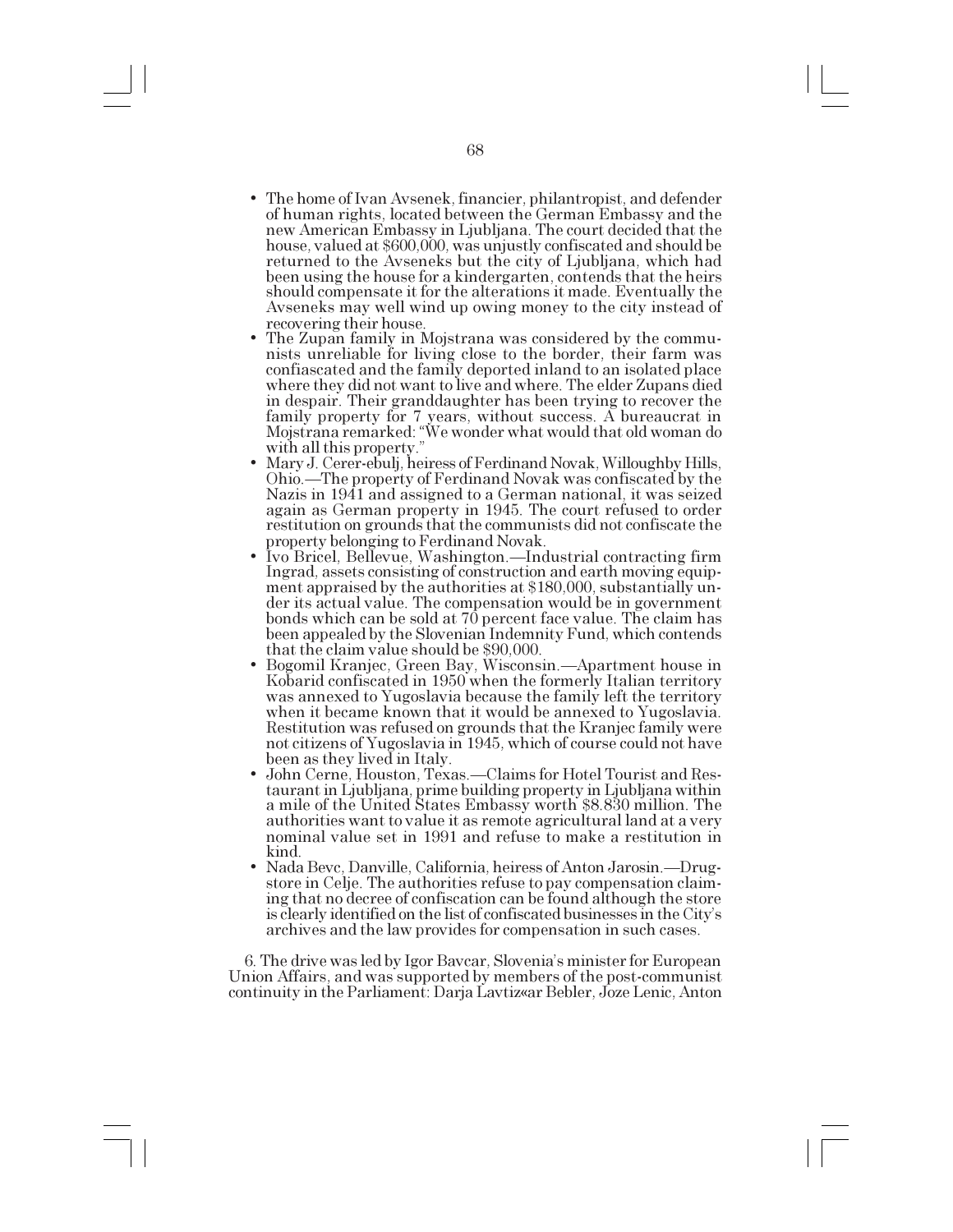Anderlic, Branko Janc, Maksimiljan Lavrinc, Janez Kopac, Zmago Jelincic, Polonca Dobrajc, Rafael Kunik, Milan Potrc, Franc Horvat, Zoran Thaler, Peter Petrovi, Jadranka Sturm and Branko Jarc.

7. It was proposed that only citizens of those countries who have laws that provide for restitution of nationalized property which would be applicable to Slovenian citizens be allowed to claim restitution. United States citizens would not qualify because the United States has no law on restitution of nationalized property as nothing has ever been nationalized here.

8. The change would also allow retroactive review, provide for the annulment of restitutions already made, and confer standing of an interested party on persons occupying the properties claimed by their former owners. Although the real intent of the revisions was to abrogate the Restitution Law, the Slovenian government and its diplomatic representatives represented the proposed revisions to the United States and the Council of Europe as an improvement designed to speed up the completion of the restitution process. In response to the appeal of our Association, the Constitutional Court invalidated the more egregious portions of the proposed revisions, such as barring citizens of foreign countries from obtaining restitution, but left standing the provisions allowing revisions of cases already concluded favorably as well as those conferring the status of a party in the restitution process on tenants in the seized property.<br>9. Congress, in enacting amendments to the Foreign Assistance Act

9. Congress, in enacting amendments to the Foreign Assistance Act of 1961 and Foreign Trade Act of 1974, required that *The Secretary of State shall transmit to the Speaker of the House of Representatives and the Committee on Foreign Relations of the Senate, by January 31 of each year, a full and complete report regarding the status of internationally recognized human rights, within the meaning of subsection (A) in countries that receive assistance under this part, and (B) in all other foreign countries which are members of the United Nations and which are not otherwise the subject of a human rights report under this Act*" 22 U.S.C. 2151 n (d) (1).

10. The State Department's *Human Rights Report for the Republic of Slovenia* of February 1999, for example, as all the earlier reports, fails to report numerous complaints concerning Slovenia's violations of the human right of all persons to own and enjoy property, an internationally recognized human right specifically set forth in Article 17 of the Universal Declaration of Human Rights. The officials in the Bureau of Democracy, Human Rights and Labor, with whom we raised this question, felt that the Department of State may not be required to consider the human right to own property equal in importance to other human rights. Because they did not point to a published policy of the Department of State or any other authority substantiating their views, they promised to seek clarification from the Department of State's Office of Legal Adviser. Attorney Nigel Purvis of that office subsequently stated that Congress determined the priority of rights to be included in the report and that property rights were not included among these but cited no published directive of Congress to this effect.

11. COMMUNICATIONS TO THE GOVERNMENT OF THE RE-PUBLIC OF SLOVENIA OF THE UNITED STATES GOVERNMENT POSITION ON RESTITUTION OF PROPERTY CONFISCATED BY THE COMMUNIST REGIME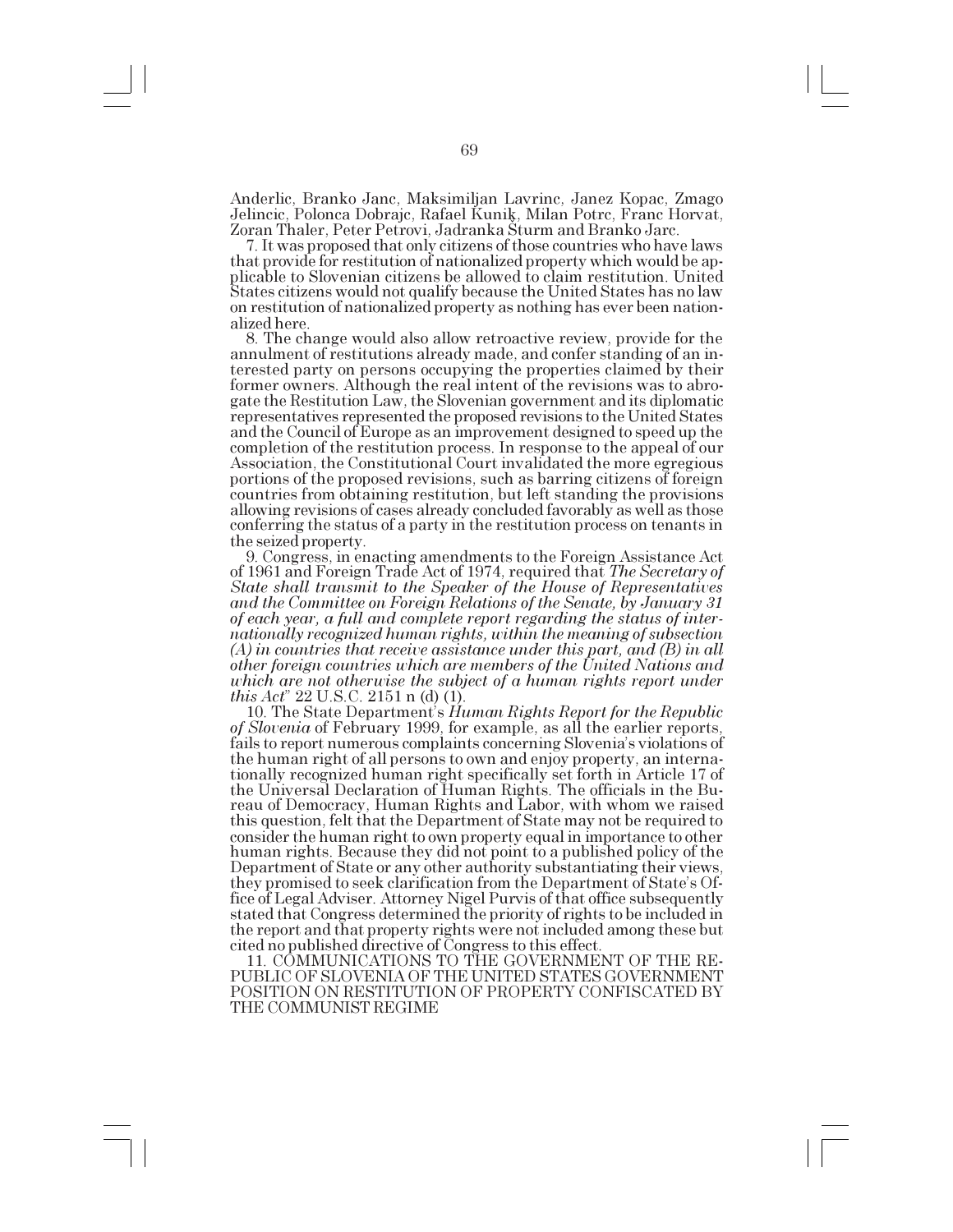- March 20, 1997. Daniel Fried, Special Assistant to the President and Senior Director, Central and Eastern European Affairs, National Security Council (now United States Ambassador to Poland), told Janez Podobnik, President of the Slovenian Parliament, who was visiting in Washington, that the question of denationalization [restitution] of confiscated property might be "a new small problem" in connection with Slovenia's aspirations to be included in NATO. Ljubljana paper *Delo* April 8, 1997.
- May 23, 1997. In Washington, Secretary of State Madeleine Albright suggested to Slovenia's Prime Minister Janez Drnovsek that the United States position was that Slovenia should resolve and conclude the privatization process, remove limitations on foreigners to own real estate in Slovenia and effectively and fairly accomplish the restitution of property to persons rightfully entitled. She said that a given number of United States citizens still have outstanding claims and that she expects that this question will be resolved in accordance with the law. Report of the Slovenian Em-
- July 10, 1997. Secretary of State Madeleine Albright, on a visit to Ljubljana, Slovenia, repeated her recommendations quoted above to Slovenia's Foreign Minister and Prime Minister Drnovsek .<br> February 23, 1998. Paul Pfeuffer, Country Officer for Slovenia,
- Department of State, wrote to Slovenian Association of Former Owners of Expropriated Property (ZLRP) in Ljubljana, Slovenia:

It is firm U.S. policy to promote restitution of and/or compensation for property expropriated by former communist governments of Central and Eastern Europe by encouraging these countries to settle property claims

in a just, fair, timely, and non-discriminatory way. Slovene government the importance of addressing expropriated property claims swiftly and equitably. During Secretary Albright's visit to Slovenia last July [1997], she emphasized to the prime minister and foreign minister the importance the United States attaches to developments in this area. She made similar points to the prime minister in Washington in May [1997]. In January of this year [1998], a high-level U.S. Government delegation visited Slovenia to discuss bilateral cooperation; at that time, the issue of property restitution was also addressed.

- May 22, 1998, Congressman Steny H. Hoyer, Ranking member of the Commission on Security and Cooperation in Europe, and Congressman John Edward Porter, member of the CSCE, wrote a letter to Slovenia's Premier Drnovsek urging that his government effect restitution of property in a fair, equitable and timely manner. The letter was delivered to the Premier by Congressman Porter.
- June 16, 1998. At the confirmation hearing for the United States Ambassador to Slovenia Nancy Halliday Ely Raphel, Senator Gordon H. Smith of Oregon asked the only question of the nominee, viz., her views on the property restitution problems in Slovenia. The Ambassador designee replied she was unaware of any "originally American" claims. At the conclusion of the hearing, Senator Joseph R. Biden, Jr., stated that the he and members of the Committee on Foreign Relations would be watching with interest how Slovenia goes about the resolution of pending restitution claims. Ambassador Ely Raphel was previously a high ranking official of the Department of State Bureau of Democracy, Human Rights and Labor.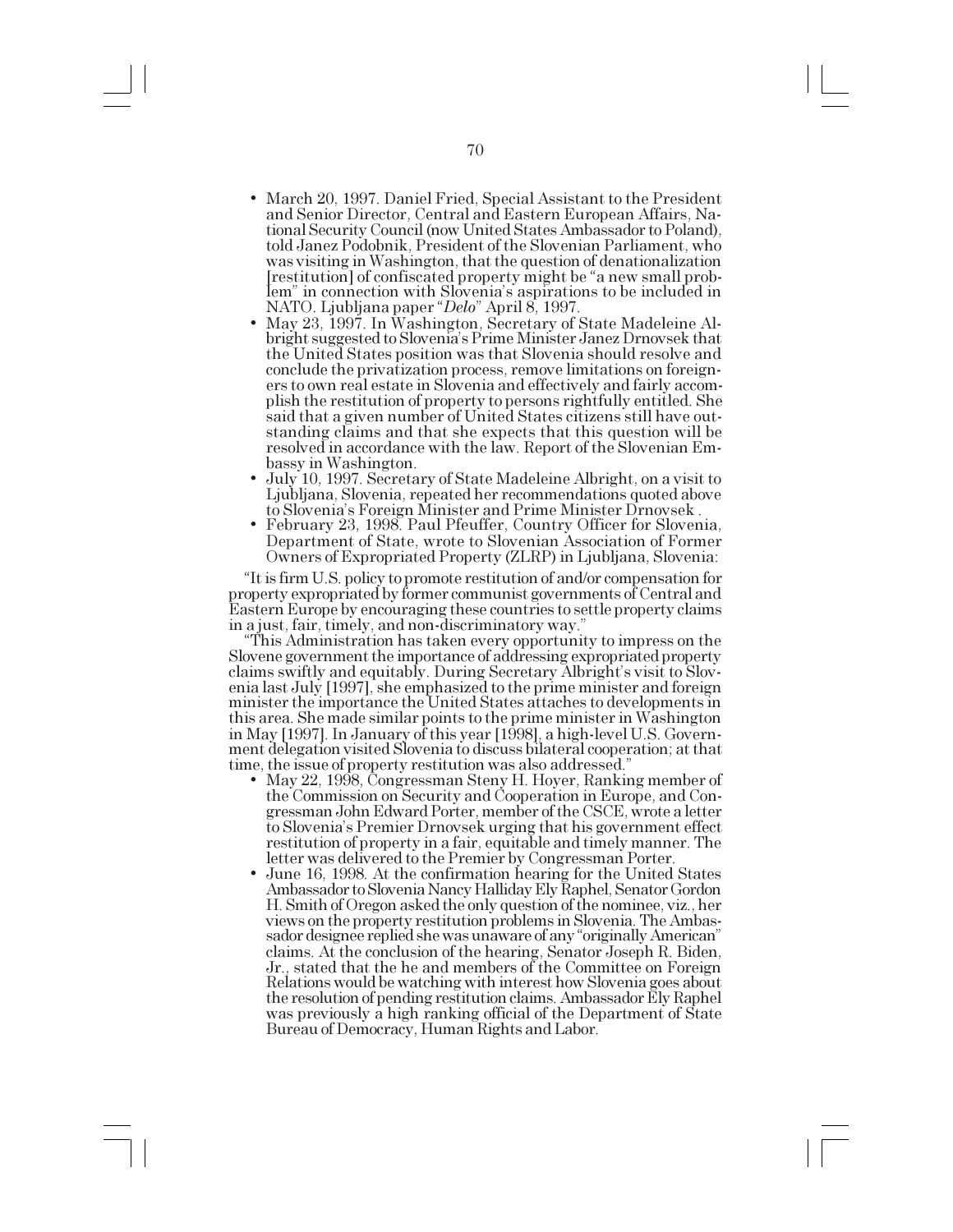- October 13, 1998. The House of Representatives adopted House Resolution 562 calling on all countries to return property confiscated by the communists to the rightful owners or pay just compensation for it. The resolution was transmitted to the President.
- November 17, 1998. James Swigert, Director, North Central European Affairs, Department of State, wrote to Mr. Borut Prah of American Owners of Property in Slovenia, that:

"[T]he State Department—through our Embassy in Ljubljana and high-level contacts with Slovenian officials here in Washington—repeatedly emphasizes that resolution of U.S. citizen property restitution is a key bilateral concern. We have made it clear that we expect timely, equitable, transparent, and non-discriminatory review of all American citizens' claims."

And:

Both Secretary of State Albright and Under Secretary of State Eizenstat, in separate meetings, raised United States concerns regarding property restitution directly with Prime Minister Drnovsek during his recent visit to Washington [ in November 1998]. It is our expectation, which we have communicated to the Slovene government on the highest level, that progress will now be made. We will follow up on these discussions through our Embassy in Ljubljana.

12. There are 481 persons entitled to the settlement of their property claims under the new Slovenian legislation who were American citizens prior to the enactment of the Slovenian Restitution Law and should be represented formally by the Department of State.

13. Title 22, United States Code, Section 2370 (e)(1)(C) provides:

[T]he President shall suspend assistance to the government of any country which has taken actions, which have the effect of nationalizing, expropriating, or otherwise seizing control of property owned by United States citizens.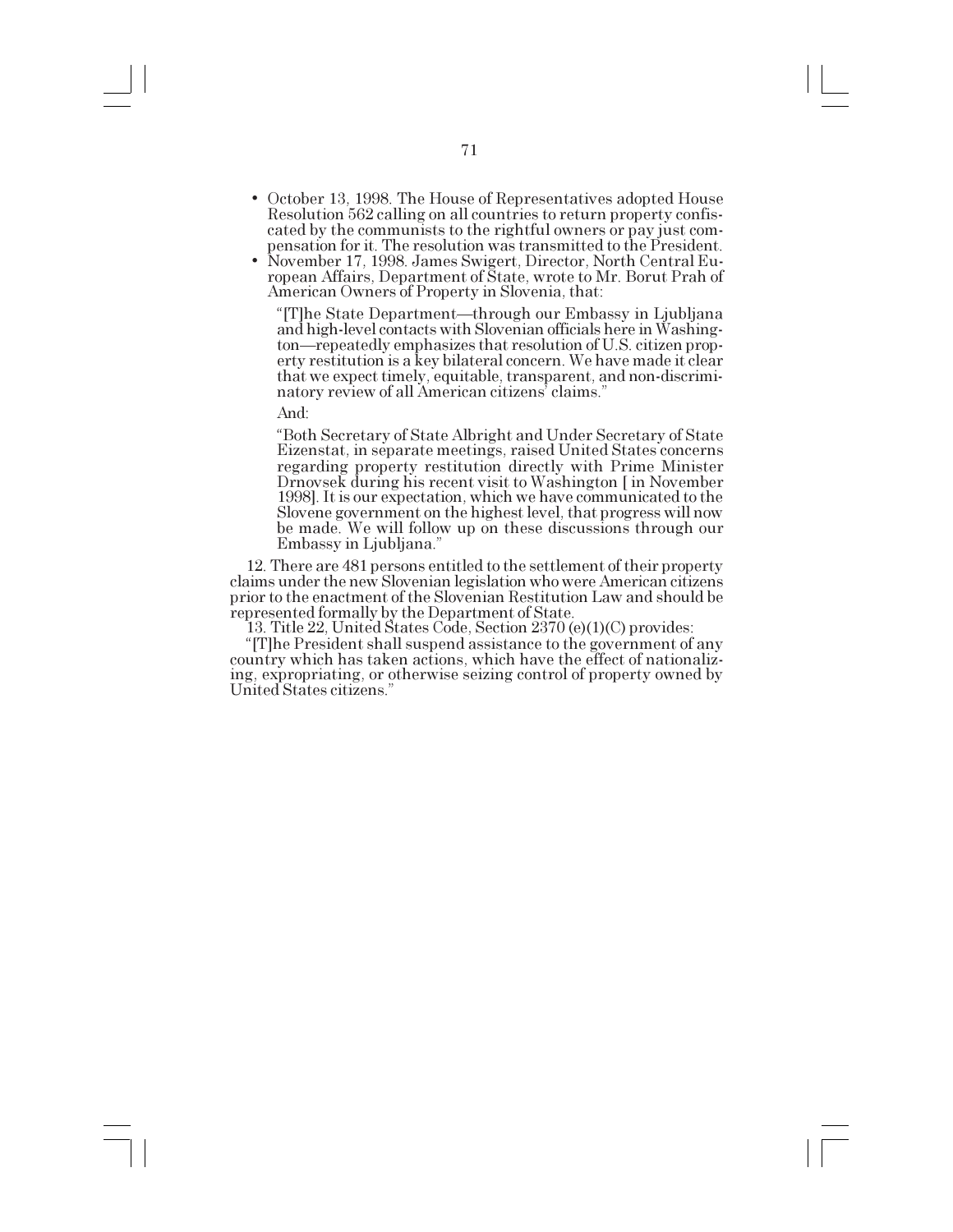# **WRITTEN TESTIMONY OF JAN SAMMER, FOUNDER OF THE CZECH COORDINATING OFFICE (NON-GOVERNMENTAL ORGANIZATION)**

Mr. Chairman and members of the Commission, thank you for inviting me to speak here on the subject of restitutions of confiscated property in the Czech Republic This is one of the most memorable moments in my life, as it gives me the opportunity to contribute to the recovery and development of justice and democracy in the country of my birth.

I was born in 1920 in Pilsen, Czechoslovakia, and escaped with my family in 1966. We were accepted by Canada and became Canadian citizens. I have remained active in Czech issues throughout my life including, since the Velvet Revolution, property restitution and democratization issues.

It is very interesting to see how the Czech Republic's restitution laws and their application have been influenced by the evolution of the political climate in the Republic. In the first months after the overthrow of the communist regime there was a feeling of joy and euphoria. Members and functionaries of the communist party waited in silence to see what would happen to them.

In 1990, the Parliament passed the first restitution law. It did not contain any restrictive or discriminating conditions. I know of a U.S. citizen who successfully claimed restitution of a previously confiscated hotel in Prague under this law. In the same year the parliament struck all communist-era criminal verdicts and confiscations as of the day the verdicts were originally pronounced, so that, legally speaking, no confiscations ever took place. For that reason we maintain that all confiscations were actually done in 1991 by the new government through its discriminatory restitution laws at a time when American Czechs already had their US citizenship.

In 1991, a year had passed since the Velvet Revolution and none of the people responsible for the misery of millions were being punished. The former communists started influencing political and economic life again. They had the connections, the knowhow and the money. They started acquiring businesses and often becoming employers of victims of the communist regime. That year new laws were passed to govern property restitution and compensation, but this time the laws contained restrictive and discriminatory conditions for restitution.

One such condition is that claimants must have Czech citizenship. Without it, one not only cannot receive restitution but cannot even buy his own home from the present occupant if he wished so. Here, the fact that I ended up immigrating to Canada played an important role in my ability to claim back my property. Had I ended up in the United States instead of Canada, I could have claimed nothing under the Czech Republic's property restitution laws. Unlike Czech Americans, I have always kept my Czech citizenship—I was not affected by the treaty signed in 1928 between Czechoslovakia and the United States that said a citizen of either country automatically lost their original citizenship if he became a citizen of the other country. My own family's attempts to recover confiscated property demonstrate the discriminatory impact of this citizenship requirement. Before WWII, my father bought an apartment house in Prague that was later nationalized by the communists. My father's four children inherited the house. Two of the children never left the Czech Republic, I went to Canada and the heirs of my sister came to the United States. Under the restitution laws, we got back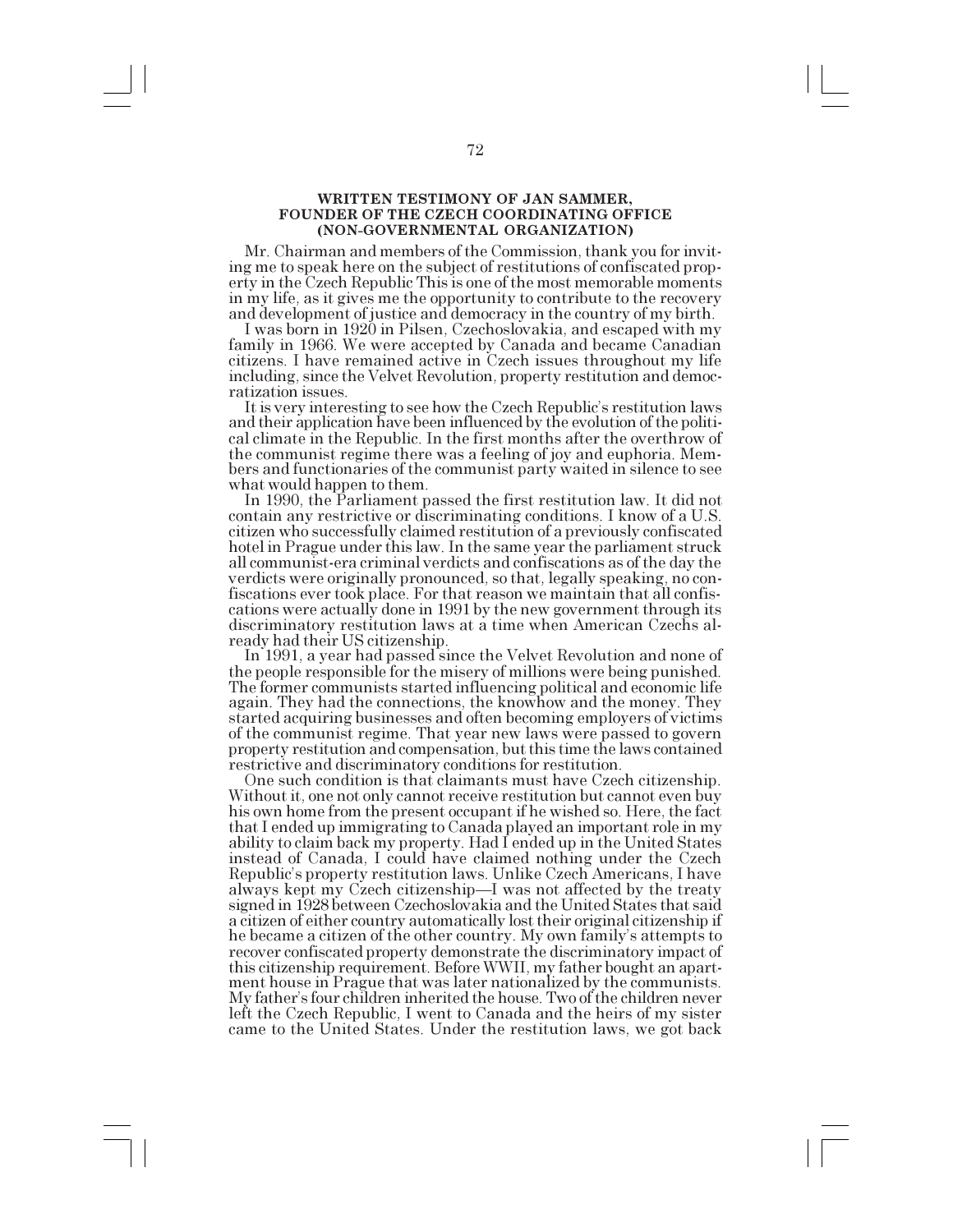three quarters of the apartment house. The fourth quarter, which belongs to my two nephews who are U.S. citizens, is still held by the state.

There is another big hurdle to restitution for all claimants. One has to prove that the so-called current owner enjoyed some sort of favoritism. These properties, mainly family homes, have been acquired almost exclusively by the members of the communist party. It is almost impossible for the plaintiff to prove, after several decades, that the defendant acquired the property for an unfair price or under special treatment. Today the government claims that acquisitions of confiscated properties have been done "in good faith" and that a democratic government, defending property rights, cannot return properties to their original owners without thereby committing more injustices. The seized properties were never acquired "in good faith". Properties left by Jews who perished in camps, or properties abandoned by people who were jailed, executed or chased out of the country by the communist regime were acquired by communists as their loot. Everybody knew that these properties are still stained by the tears and blood of the victims. I have a documented case in which a man was jailed, his home was seized and sold to a local communist. He was later released because nothing has been proven against him but his home was never returned to him. Instead he got about \$300 in cash and \$8,000 in non-cashable long term obligations.

It is important to know that some properties, mainly the Jewish ones, have been confiscated twice, the first time during the war and although, after1945, there were provisions enacted for their return to their original owners or their heirs, the communist coup prevented this and the properties have been confiscated again.

I would like to mention briefly the state of the justice system in the Czech Republic. Most judges have been educated in Marxist-Leninism and acquired their law degrees during the communist era. It is often difficult for them to render a verdict that is favorable to a "stranger" from overseas and unfavorable to a local influential citizen. We believe that the courts are politically influenced. No case is known in which a private home acquired by a communist was ever returned.

To document all this our group started constructing an internet page which will show all the pertinent laws and documents. There also will be a section listing the properties, their addresses, their buyers and their political affiliation at the time of purchase and warning of further acquisition.

Rightful owners should receive physical restitution of property in most cases and monetary settlement just in exceptional cases. The decision about our properties should be ours. We may want them for ourselves, for our relatives or for sale. We want to avoid the bickering over prices and payments that monetary compensation can lead to. Above all, we want to convince the Czech people that there never can be any plundering of property and exploiting of misery of neighbors again.

in many ways, the criminal practices of the previous regime. The general trend is to avoid restituting unlawfully confiscated properties and to sell them, altogether bypassing original owners. There is an attempt to protect the new occupants who acquired unlawfully confiscated private properties in an unlawful way. In 1991, President Havel said that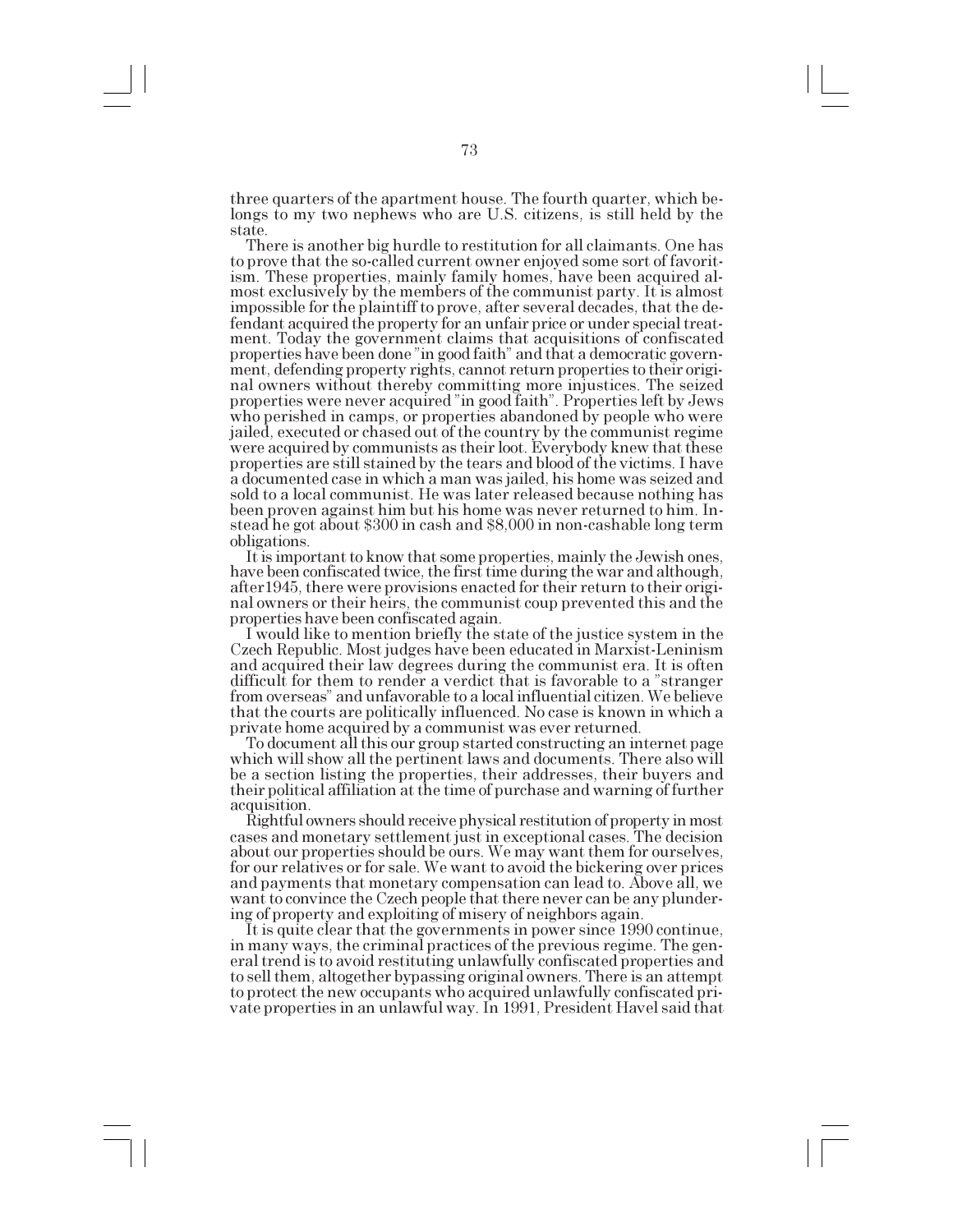he favors restitutions as long as they do not disturb the present ownerships. This statement is typical and it explains what happened with restitutions and with the Czech Republic as a whole.

I will conclude by asking you, Mr. Chairman, and indeed the Congress of the United States, to use your influence in world affairs to help correct the injustices done during the totalitarian era in order to educate the people of the affected countries and to restore in their minds the feeling that justice still prevails in this world. Otherwise it will be very difficult, if not impossible, to build a properly functioning economy and justice system in the Czech Republic or any of the countries we have discussed at this hearing.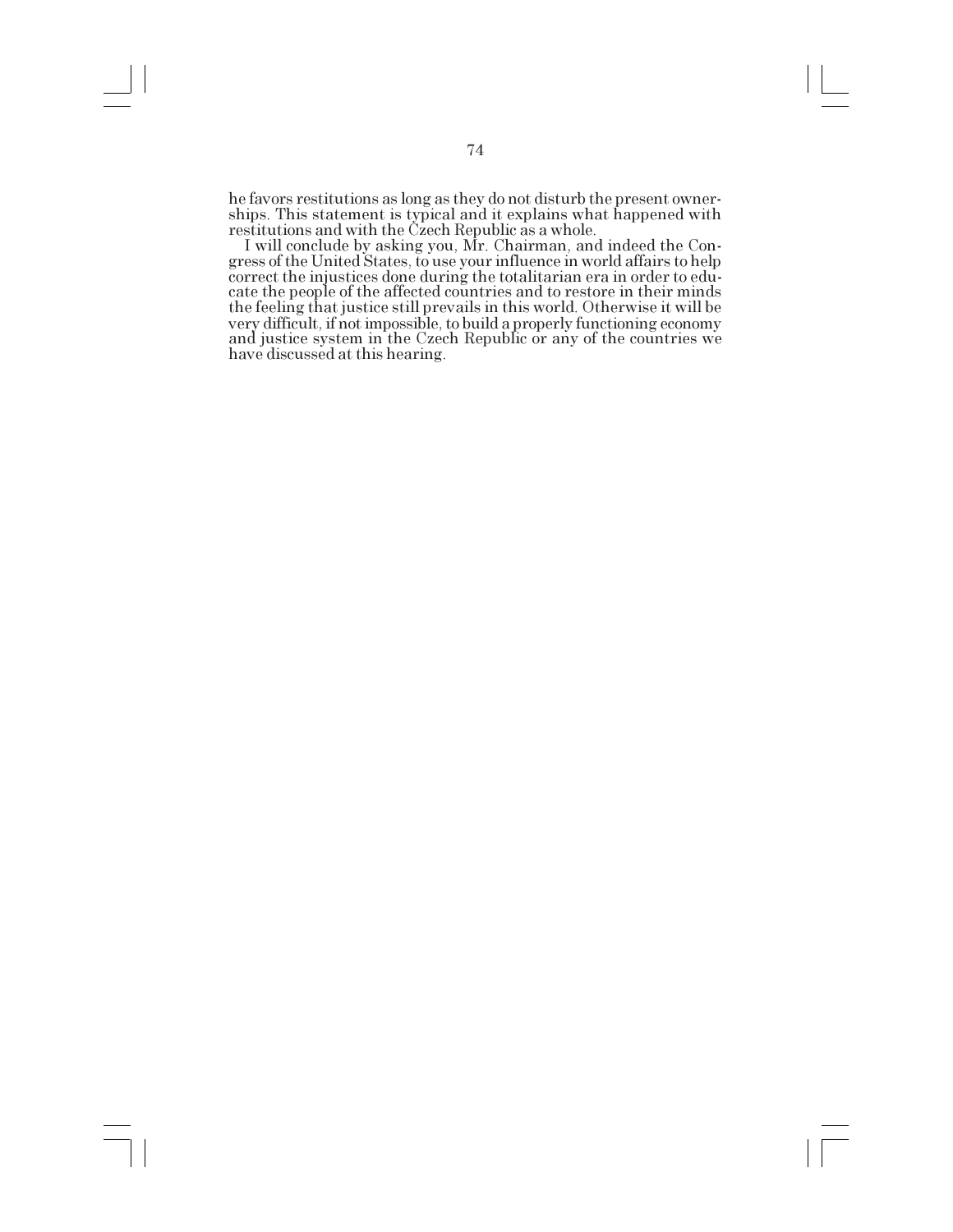# **WRITTEN TESTIMONY OF VYTAUTAS J. SLIUPAS, P.E., ORGA-NIZER OF LITHUANIAN "CLASS ACTION COMPLAINT GROUP"**

Mr. Chairman:

Thank you for giving me this opportunity to testify in front of this distinguished group. I appreciate your making my full statement a part of the record.

#### **PREAMBLE**

I was born in Lithuania in 1930. I came to the USA in 1947 as a Displaced Person and later became a US citizen. After a career as a Professional Engineer and Manager, I am now retired and reside in

For the past 8 years, I have been actively seeking the return of expropriated property in Lithuania. My efforts have been widely publicized in the Lithuanian and Lithuanian-American press and, as a result, I have been contacted by more than 80 people—Americans, Canadians, Australians, Lithuanians and Jews—who asked me to help them with their restitution claims also. Therefore, today as I testify in front of you, I have the backing of many persons who have encountered severe problems in recovering their rightful properties in Lithuania.

In 1940, the Soviet Union forcibly annexed Lithuania, Latvia and Estonia (this act was never recognized by the United States or by other major Western Powers). All private properties were soon "nationalized". Then in 1941 Germans came, but did not return these properties. When the Red Army reoccupied Lithuania in 1944, many thousands of Lithuanians fled to the West and later emigrated to the United States, Great Britain, Canada, Australia or South America. This situation existed until the collapse of the Soviet Empire in 1990–1991.

In 1990, Lithuania regained its independence from the Soviet Union. A year later, the Lithuanian Parliament adopted a law which provided Lithuanian citizens whose properties had been confiscated with an opportunity to reclaim their properties. Ever since, Lithuanian-Americans have been trying to regain their own, or their rightfully inherited, properties which were "nationalized" [my better word for that would be 'confiscated" or "stolen"] by the Soviets. We were optimistic because having grown up in America, in the land of freedom, we assumed that the same respects for personal properties would be rapidly reestablished in Lithuania. We have been sorely disappointed. Instead of regaining properties, we have been subjected to abuses, discriminations, insults, double talk, broken promises and outright lies by the Lithuanian government officials at all levels. Sorry to say, but the ingrained "homus sovieticus" mentality (i.e., mentality of a "Soviet man") exists to this day in Lithuania.

For over 8 years I have tried to regain my father's property in Palanga, in order to establish a memorial dedicated to my father. My father came to the USA before the turn of the century, became a US citizen and was very active in the Lithuanian-American affairs. In America he was known as the "Champion for Lithuania's Independence". After World War I, he returned to the newly independent Lithuania, participated in its politics and in academic life, and even served as the first Mayor of Palanga. Since 1989 I tried, every which way I could think of, to regain my

fathers' property, which by his written Testament was left to me. Every year I visited Lithuania, submitted all the required documentation,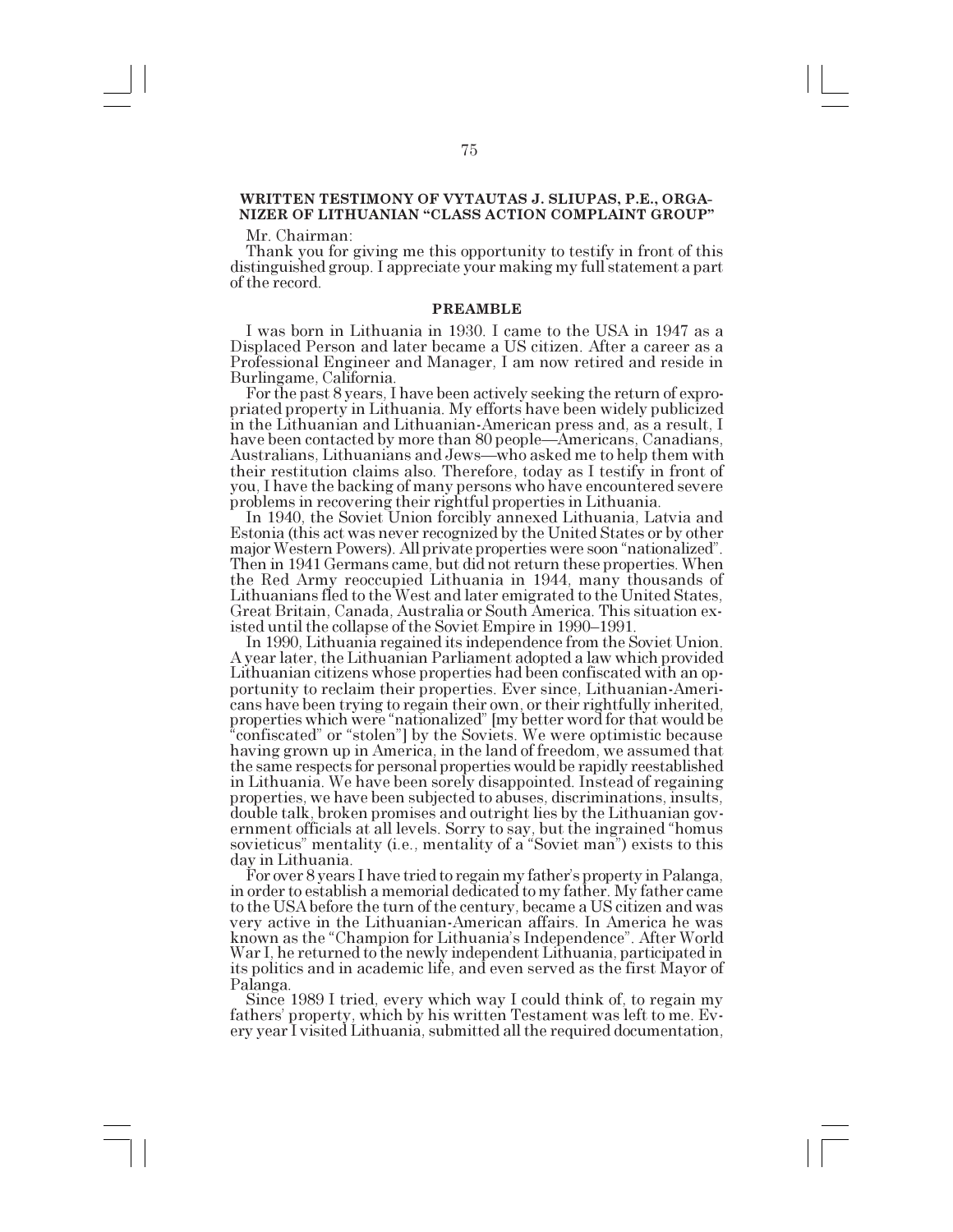followed all the required steps outlined in the ever changing laws, opened and closed every bureaucratic door, hired a lawyer, but made very little progress. Finally, in 1993 the Minister of Culture wrote me an official letter in which he agreed to return my house. Unfortunately, he was soon transferred to another ministry and his successors reneged on his promise. Since then I have encountered nothing but a "stone wall of bureaucratic resistance".

The problem is that in Palanga the Ministry of Culture nominally uses my house as a museum to my father but this is only a front. In reality, the Ministry of Culture has converted my property into summer vacation home for the key employees of the Ministry! They have remodeled 15 rooms for their use as a vacation facility—they even rent them out to visiting Americans and Lithuanians. This is in violation of existing Lithuanian laws, but the Ministry officials do not care, they act as if they were above the Laws. Possessing such a nice resort facility they are not willing to give it back. I petitioned all the past Prime Ministers, the Ministers of Culture (under whose jurisdiction my stolen property is administered), appealed to the Leaders of the Parliament, even to the Lithuanian Presidents (in person and in writings), but did not get any help from a single one of them. The Helsinki Commission (CSCE) wrote several letters to the Government of Lithuania on this and other similar cases, even the U.S. Congress passed one Resolution, No. 562, but the Lithuanian "nomenclatura" paid no attention.

My second house in Palanga, which at one time was used by the City administration, officially was returned to me last fall, however I do not possess it yet; the merchants who had their 'souvenir business' there are refusing to surrender the property and are suing the City. Since the court system in Lithuania is very inefficient, left over from the Soviet times, legal suits just drag and drag forever and are very seldom resolved. Thus, I doubt if I will see a just legal solution in my lifetime, unless great and drastic changes are made in the judicial system of Lithuania.

### **LATEST SITUATION IN LITHUANIA**

The legal basis for restitution is complex, but I will now briefly describe the current situation.

Between 1991 and 1996, the restitution process in Lithuania was governed by a law that limited restitution or compensation to claimants who were Lithuanian citizens, who lived permanently in Lithuania, and had submitted requests for restitution by end of 1991. No outside residents or non-citizens could make any claims.

In 1997 a new law was adopted that eliminated the permanent residency requirement, but gave foreign residents only a 6-month period to submit their claims. Worse yet, all the claims submitted prior to July 1997 were considered invalid and had to be resubmitted within 6 months. Since this deadline was never extended, many claimants did not have sufficient time to respond.

During the years when non-residents could not legally claim their properties other persons were permitted to "privatize" or purchase these illegally "nationalized" properties. Sufficient cases exist to prove that properties already claimed by overseas Lithuanians were purposely and systematically "privatized" first.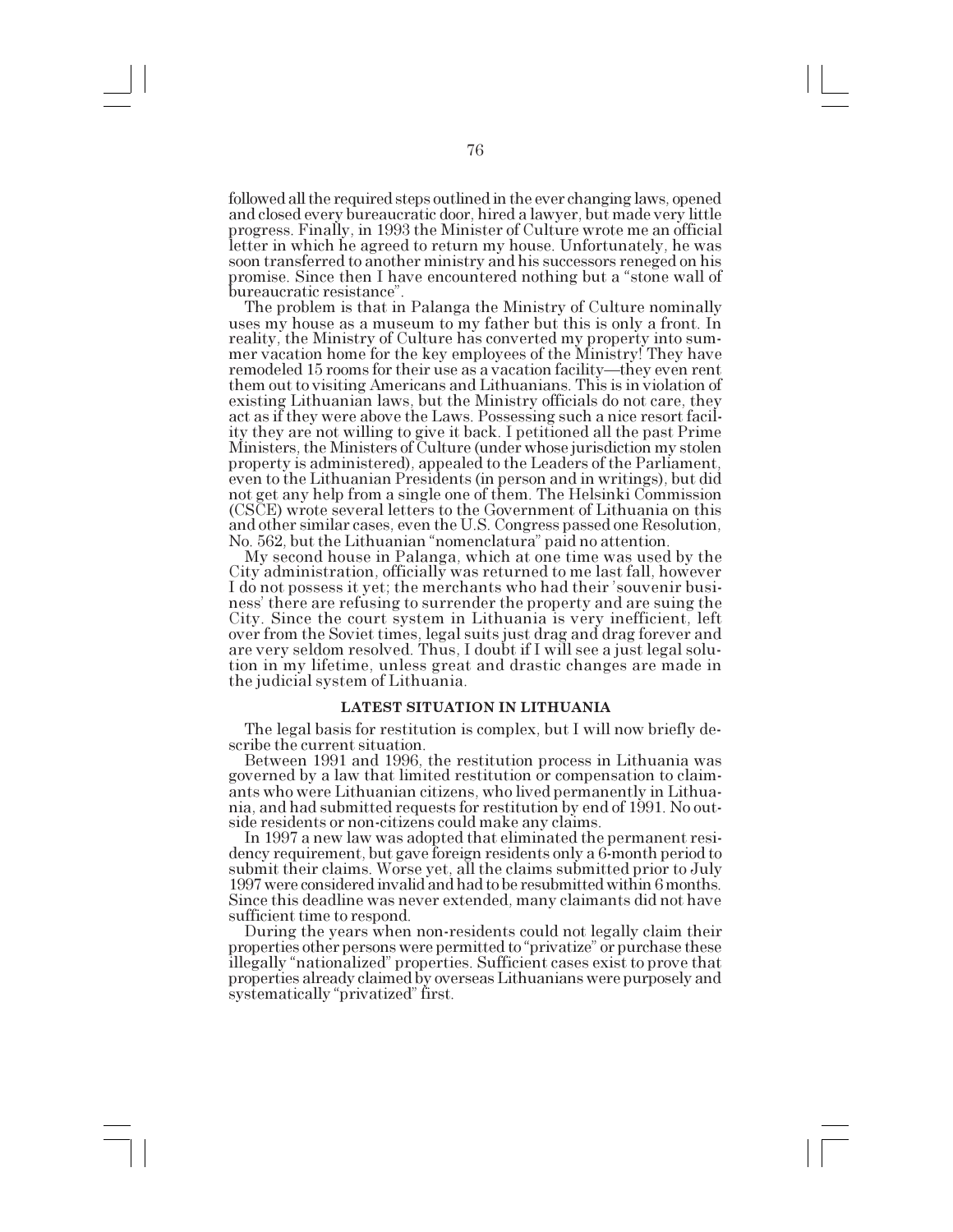Claimants could request restitution only to very limited range of properties; i.e., only to those that belonged to claimants, their parents or grandparents. Properties that belonged to brothers, sisters and other relatives were not eligible for restitution.

Restitution process was and is very complicated and time consuming: different government institutions deal with buildings, with land, with legal aspects. Government archives, where the needed documents were stored, and the courts (which had to certify them) become overloaded with requests and could not meet required deadlines.

Most unsatisfactory provision is that if no tangible building in the city had survived, the land underneath it may or may not be restituted to the claimant; another land parcel may be given elsewhere at the sole discretion of some Government official, and this act cannot be challenged in courts.

In June 1998, another law was adopted that allows the Government to pay compensation for properties that the State chooses to retain. Claimants for land may be paid (but not at market prices) by mid2006; and for buildings by 2010. The sad part is that by those dates most of the claimants will not be alive to receive "fictitiously" low compensations. Further complications will be added by multitudes of new regulations

There are many other unsatisfactory provisions against the legitimate claimants. Officials are not interested in solving these problems, or in solving them quickly and to the claimants' satisfactions. In conclusion, overseas residents are not being properly or justly treated; even the latest Lithuanian laws for restituting justly claimed properties do not comply with the basic standards found in the West, and violate the United Nations Universal Declarations of Human Rights.

### **RECOMMENDATIONS AND SUGGESTIONS FOR U.S. GOVERN-MENT ASSISTANCE**

Since a new property grab by the government of independent Lithuania occurred after the Soviet system collapsed, and the newly and illegally confiscated (they call it "privatized") properties rightfully belong to many U.S. Citizens, we believe this matter requires a closer scrutiny by the U.S. Government. We are somewhat puzzled by the State Department's reluctance to get involved on behalf of U.S. citizens seeking to recover their properties in Lithuania.

The U.S. Government provides generous aid to many countries, including Lithuania. We wish this aid to continue with the hope that Lithuania will achieve a true democracy and a viable economy. However, as American taxpayers we feel cheated when we see our tax dollars flowing to a government which, because of our U.S. citizenship and other excuses, refuses to return properties that were unjustly taken

from us or from our parents.<br>In the 105th Congress, the House of Representatives passed Resolution No. 562, regarding properties wrongfully appropriated by formerly totalitarian governments. While the support of the Congress is greatly appreciated by all people seeking the return of confiscated properties, and while the resolution made a few headlines in the Lithuanian newspapers, unfortunately it did not impress the Lithuanian government. It is clear that actions rather than words should now be in order.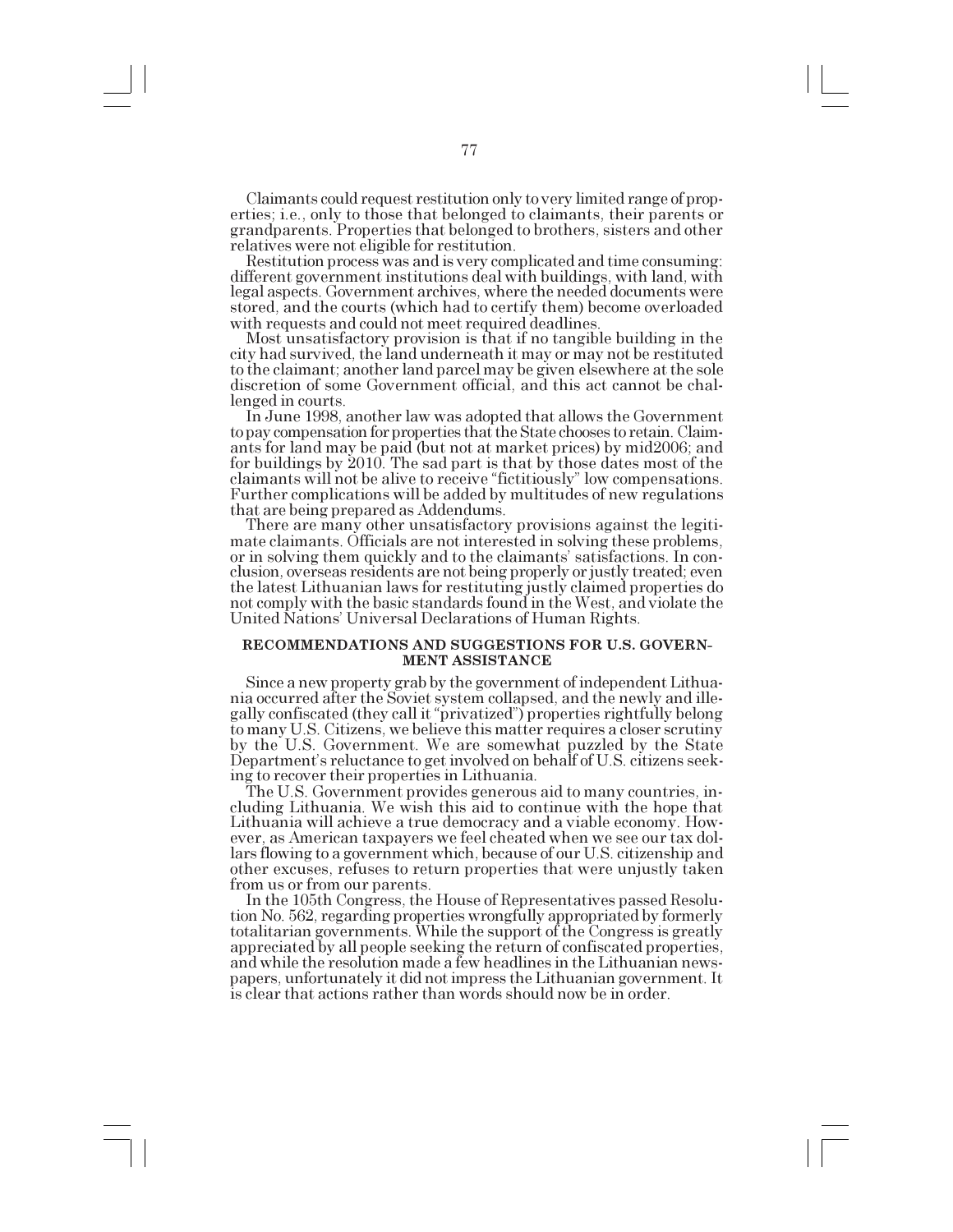If the Lithuanian Government refuses to abide by the moral and legal obligations which are spelled out in the United Nations Universal Declaration of Human Rights then one logical solution could be to deduct appropriate amounts of funds from the U.S. aid (of all types) going to Lithuania to properly compensate U.S. citizens whose property was grabbed by the post-Soviet era Lithuanian government. And this compensation should be paid now—not in 10 or 20 years—and should be based upon the current market values, not upon some fictitiously low values decided upon by the local government officials, who may be open to corrupt practices.

This would be but one option. It unfortunately would not help many others who are not U.S. citizens, nor those still living in exile in Siberia because they have no place to return to in their native land, nor even those thousands of Lithuanians in their own country who are mistreated by the unscrupulous officials and the old "Soviet-style" laws. Lithuanian Parliament should be induced to change these laws without delay (as were already done in Hungary, Estonia, Latvia, and elsewhere) to become compatible with those in the West. The inefficient and corrupt court system should be drastically changed so that people in Lithuania could be assured speedy, fair and just treatment under laws that apply equally to all. Finally, the Lithuanian Government must enforce such laws timely and vigorously, and not wait for years and years until there may no longer be any rightful owners left to benefit from them. Only then can Lithuania hope to be admitted as an equal in the Western organizations, such as the European Union or NATO.

Just 10 days ago, in the March 16th issue of the Washington Times, appeared an advertisement entitled "Lithuania on the Threshold of the 21st Century". In it, the Prime Minister of Lithuania said: "...The country's economic and legal reforms are acknowledged as among the most successful throughout Central Europe... When the people of the United States and other western democracies cross the threshold of the new millennium, we Lithuanians will also be ready to make our contribution." I would like to add my wish, and the wish of many thousands of Lithuanians as well as of other concerned people, that the Prime Minister also include in this "contribution" the legally and morally justifiable restitutions of illegally confiscated properties.

Thank you Mr. Chairman.

I would like to submit to the Helsinki Commission this folder with Attachments which further elaborate and support my testimony.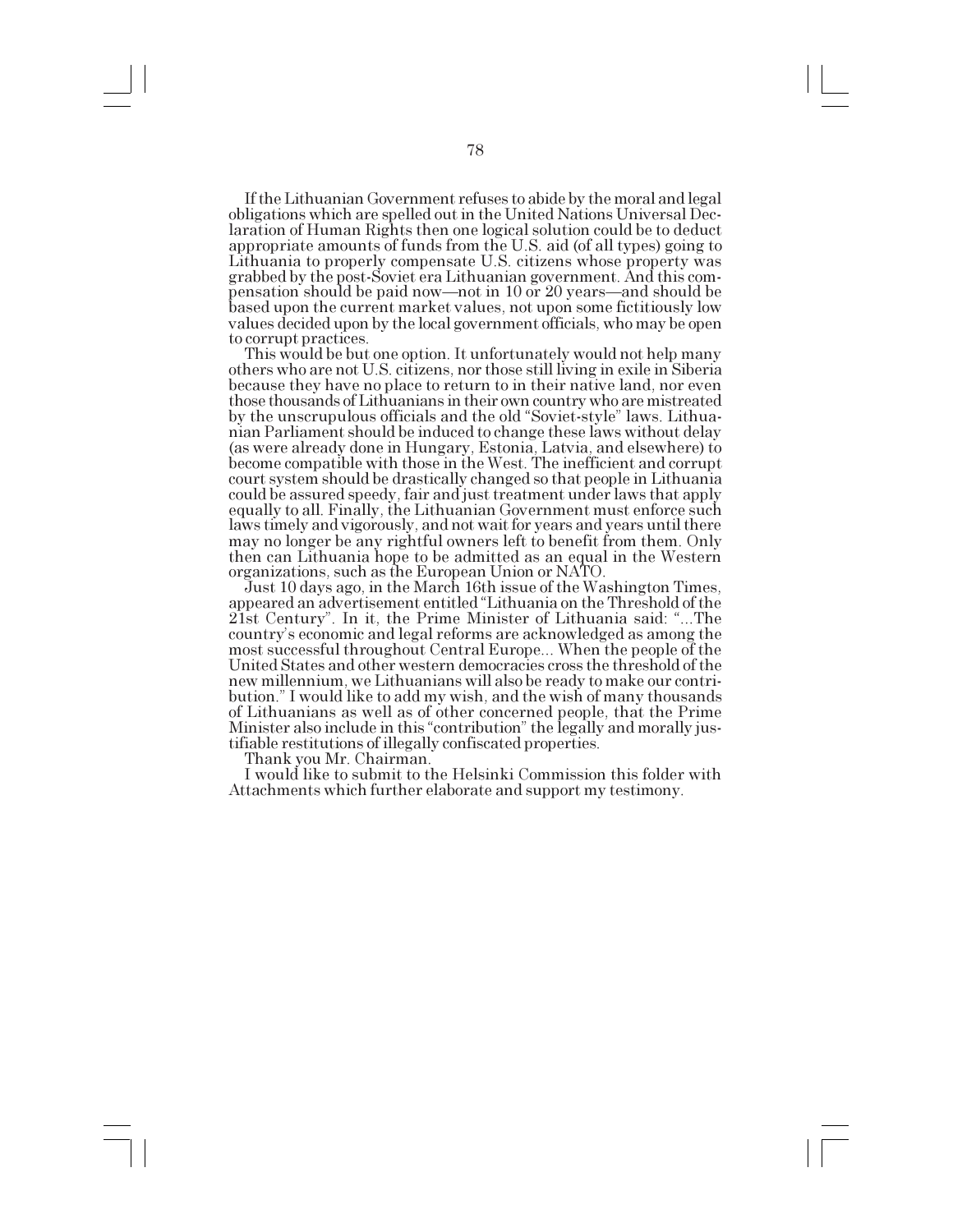# **DOCUMENTS SUBMITTED FOR THE RECORD BY VYTAUTAS SLIUPAS**

# **BASIC POINTS REGARDING THE PROPERTY RESTITUTION PROCESS IN LITHUANIA :** *AMERICAN-LITHUANIAN PROPERTY OWNERS AND PROPERTY RESTITUTION LAWS OF 1991 AND 1997*

## **GAILA E. KLIMAS, FULBRIGHT FELLOW 1998**

I spent 1 year, 1998, in Kaunas, Lithuania, on a Fulbright grant, researching organizations focusing on real property restitution process and their contribution to the development of democratic civil society in Lithuania. I met owners waiting to get their property back and persons and officials involved in the laws and processes of the restitution of property. Most of the discussions and work centered on procedures and prob-

lems dealing with the established residents and citizens of Lithuania. There are now two group types of real estate in this process: returnable and non-returnable. In the non-returnable grouping are the privatized properties belonging to owners, who were living abroad in 1991 (up to 1997) and were not established residents of Lithuania and were not considered as, or are not, citizens of Lithuania.

Three property law amendment projects were introduced in the Parliament in 1998: P1269 introduced by S.Peceliunas of the Democratic Party, P1269 (A), introduced by V.Lape of the Conservative (ruling) party as an amendment to the P1269 and P1270, also by S.Peceliunas. All three dealt, basically, with farmland 'returnable' property reform. My efforts to add for discussion in Parliament a law amendment proposal prepared by me, to right the injustices to American owners of property in Lithuania, were fruitless. I plan to continue working on these issues. I am presenting here the main points of the real property restitution process in Lithuania.

Law No 11454) was the first such law after the restoration of the independence of the Republic of Lithuania on March 11, 1990. It required the owners to be Lithuanian citizens possessing appropriate documents proving Lithuanian citizenship and, also, to be established residents of Lithuania by the year 1991.

In August 1991, real property owners residing in the United States, American citizens, were informed (through the Lithuanian press), that, to restore title to their property, they should send requests to Lithuania by December 31, 1991. However, most of the properties, instead of being returned to the owners, were privatized, sold by a city or a village as state property to the resident citizens.

Funds used to purchase such property were special coupons, called investment checks, issued by the Republic of Lithuania. These 'checks' did not have any monetary equivalence or exchange value and could only be used in Lithuania, to privatize (acquire) state owned property or 'invest' in local concerns. Thus, one could say, an apartment could be privatized for free. Many American-owned (foreign) properties were taken very quickly and quietly. There were reports (private and in Lithuanian press) of misplaced, lost or 'rearranged' ownership documents and property restitution requests.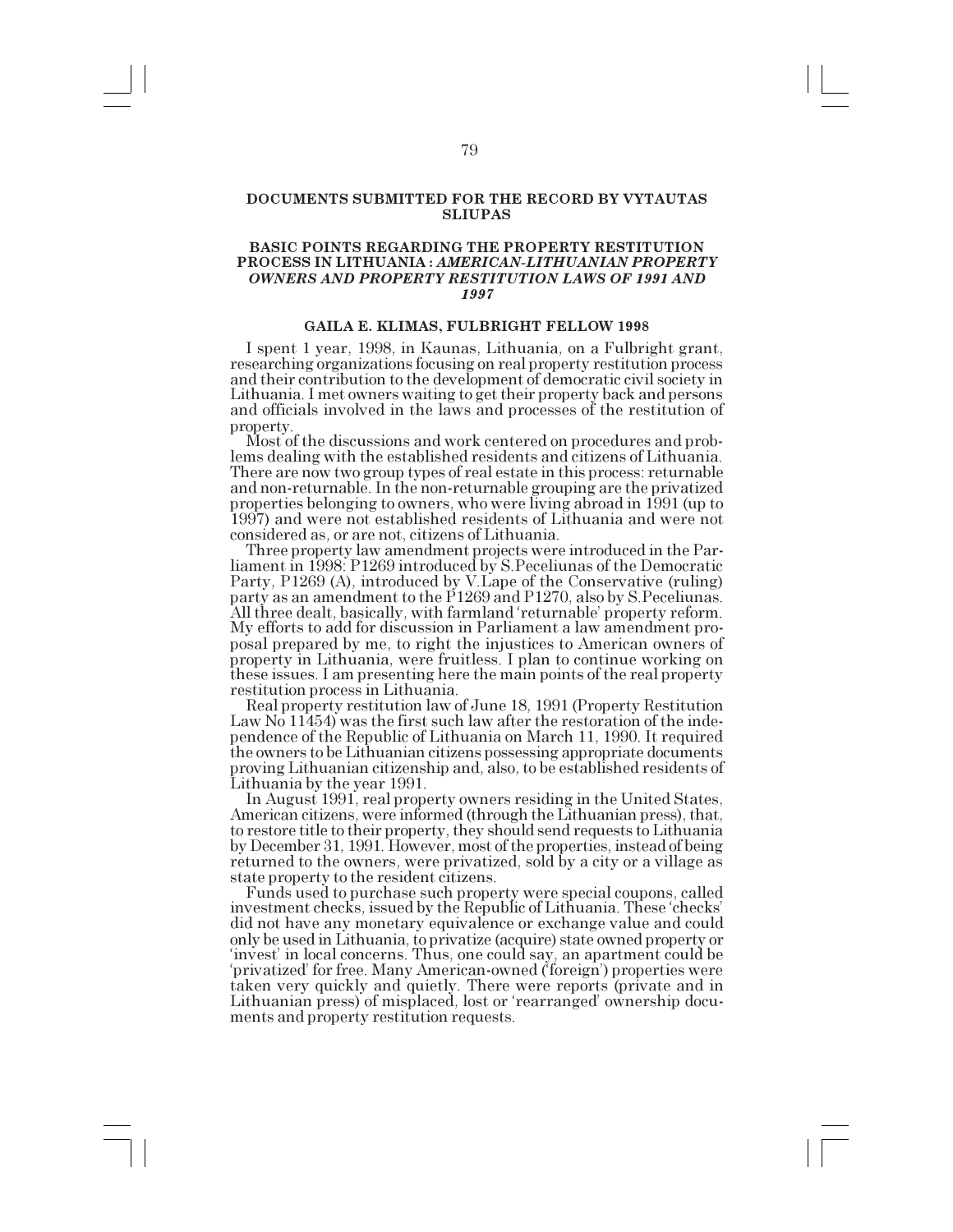In 1997, the revised Property Restitution Law No. VIII359 designated the privatized American properties as no longer remaining and, therefore, non-returnable. Under the Lithuanian law, when a property has been privatized, it is no longer considered remained standing. In such cases, Lithuanian government is offering compensation (VIII359, Art. 15&16) for these properties (VIII359, Art. 3, Sec. 2), 'market' value being determined by the Parliament and/or appropriate Municipalities, to be paid out during a ten (10) year payment plan. Valuation includes calculation of the percentage to be taken by the government for the years the property was 'held and improved upon' during the owner's absence. In other words, the owner will have to pay the Lithuanian government for the years he/she was forced to be away because of the Soviet take-over, in appreciation to the 'tenants' for holding and using his/her property (which now has become the property of these 'tenants').

In 1998/1999 the property restitution process deals mainly with the property problems of the local Lithuanian citizens, though the revised law eliminates the residency requirement. However, the 1991 residence requirement continues for the owners of the properties privatized before the passage of the revised law of 1997, because it is not possible to move backward. I heard this explanation from many officials, including the Seimas (Parliament) chairman Mr.Landsbergis, during our meeting on Jan.22, 1998.

In 1998, in Kaunas, Biruta Kaulakyte, director of the property restitution office in the city of Kaunas, said to me: You and others like you have been thrown overboard.

During my Fulbright grant year to research organizations working on the property restitution process in Lithuania, I found the attitude among the government and various city officials to be one wishing for the disappearance of the 'previous owners.' Mr.Landsbergis told me there was nothing he could do, because Lithuanian people would be opposed to giving back to the original owners the already privatized properties. Besides, he emphasized (as did many others) the privatization was done legally.

On June 26, 1998, the Kaunas based Lithuanian Homeowners Association held a meeting on property issues at the Kaunas Municipal hall. I participated, speaking about the importance to return the homes and land to the original owners. I informed the meeting of the U.S. Congress' Helsinki Commission's interest in the return of property in Lithuania to the rightful owners. Valentinas Markevicius, the Kaunas city assistant administrator in charge of overseeing the municipal property restitution office, responded to my speech with a surprised and shocked

Several persons attending this meeting apologized to me afterward for Mr. Markevicius' words. Altogether, I noticed, that regarding property return issues, 'regular' people were willing to listen and understand and see all properties returned to all the rightful owners, together with finding ways to help, if necessary, the persons and families living on these properties.

In September 1998, I prepared a law amendment proposal for the Art.15 of the 1997 Property Restitution Law No.VIII359, submitted by the Lithuanian Homeowners Association to the Parliament of the Republic of Lithuania. The proposal is as follows: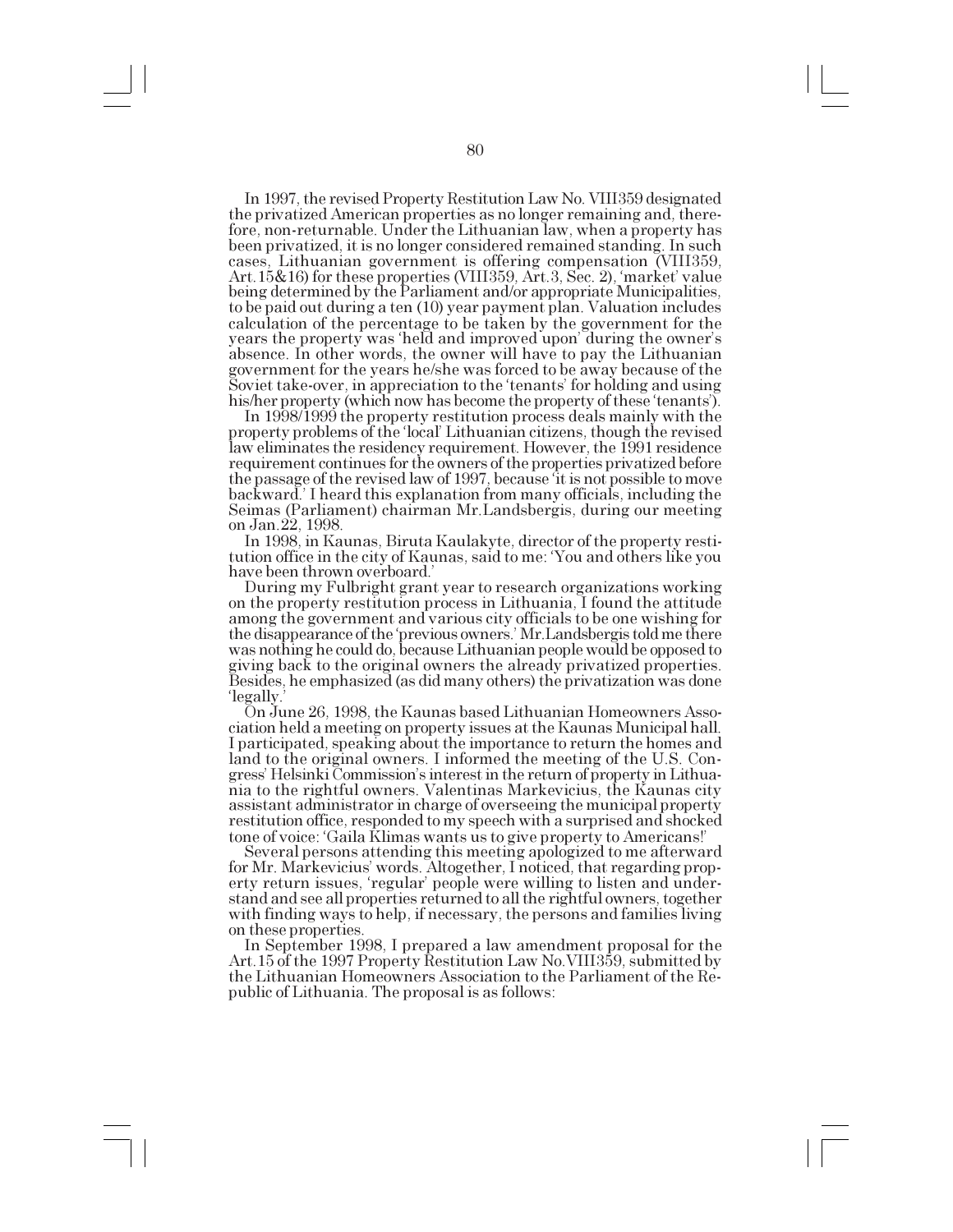Property, houses and plots, privatized after Dec. 31,1991 and also Dec.  $31, 1997$ , is considered a remaining property, to be held as 'returnable' for the process of restitution of such property. The property may be purchased by the government (for the purposes of paying compensation for it) from the owners (persons who built or first bought the property, or their heirs) only with the owners agreement and/or request for such compensation/purchase. The owners (original owners or their heirs) who want to get back their property as it is now standing (called 'natura' in Lithuanian language) must have such property returned to them. Persons, who, because of the previous (flawed) law had privatized the aforementioned property, receive compensation to cover their losses and get help with relocation.

This law would require less funding to cover losses and/or relocation expenses, than the full payment for a property based on the real market value. It must be kept in mind, that tenants had 'privatized' only parts of a property (e.g. rooms in a house) or apartments almost (or actually) for free and already had the privilege to live in it rent-free (and possibly tax-free) for about 8 years. In some instances, such tenant-owners had privatized several properties and are using them for income, while the real/original owners are trying to get their homes back.

The Lithuanian Homeowners Association received two (2) copies of two (2) letters in response to the proposal. One, dated Oct.19, 1998 (Nr.4501312/08/102338) and signed by the Parliament Judiciary Committee chair, St.Staciokas (now appointed judge at the Lithuania's Constitutional Court), addressed to the Prime Minister G.Vagnorius and the second, dated Oct. 27, 1998 (No 139850), signed by Kestutis Cilinskas (chancellor to the government), was addressed to the Ministries of Finance, Justice, Environment and Agriculture. Chancellor Cilinskas asked for a coordinated answer regarding my proposal, to be sent to the Parliament Judiciary Committee. Mr.Staciokas, in his response to the proposal prepared by me, states that he believes 'issues raised by Gaila Klimas can be resolved by the 1997 Property Restitution Law No.VIII359, Art. 3,Sec.2 and Art. 16, Sec. 1. This law designates that payment will be made by the state for the property that has remained standing up to August 1, 1991, but was privatized due to decisions made by government or municipality officials. Then such property is no longer legally considered as standing (remaining) and, therefore, non-returnable.

With Mr.Staciokas, the circle has come full round. I have asked (and still hope), that the Articles 15 and 16 will be amended, so we Americans can get our property back. Meanwhile, the head of the Parliament Judiciary Committee, and now a judge of the Constitutional Court, wants to solve issues of property restitution to Americans by not returning it. In plain words, one could say Lithuania wants to keep American properties confiscated and stolen.

Lithuanian people take notice of American actions. The H. Res. 562 was noticed and commented. On November 11 1998 Antanina Venckuniene, chairwoman of the 500.000 member Lithuanian Landowners Union, wrote to Hon.Christopher H. Smith, chairman of the CSCE, thanking him and the Helsinki Commission for the H.Res.562 and asking to exert his influence 'to address directly the Lithuanian authorities with the purpose of making appropriate changes in the laws regulating the return of seized real estate. Mrs. Venckuniene, in her letter of January 12, 1999 (No.02) to members of Lithuanian Parliament, points out the injustices that will be perpetrated with the accep-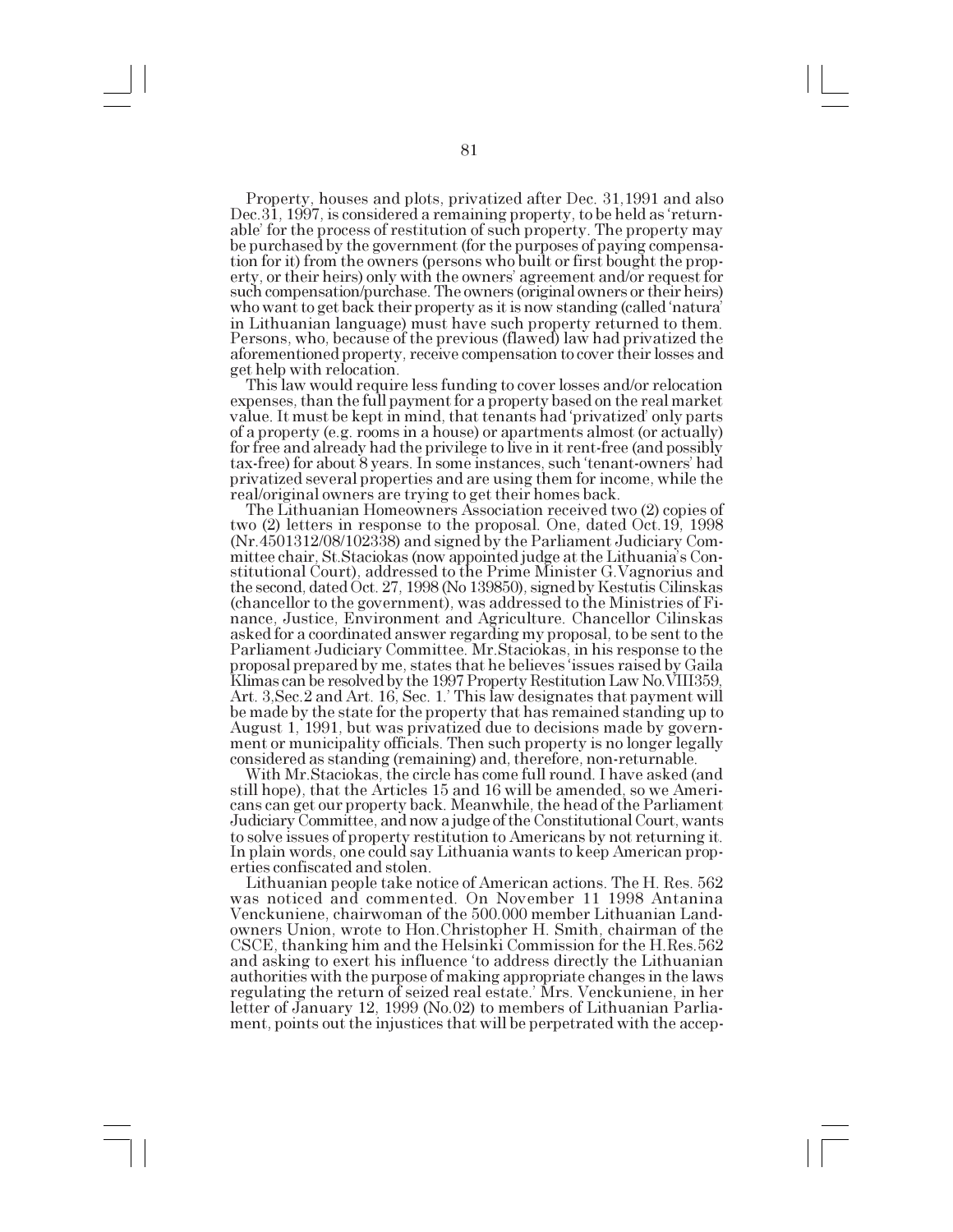tance of Mr. Lape's Project P1269A (2): it supports confiscation/nationalization of land for public domain' without the agreement of the owner; it reduces compensation for property by 15 percent (Art.11). Importantly, it does not confirm the constitutional continuity of the Republic of Lithuania from 19181940 to the present time, thus legalizing the Soviet occupation laws of July 2223 1940, which made nationalized and otherwise seized real estate a state property. She urges them, when they meet (March 16th 1999) to review amendments on property restitution laws, to base decisions on international law and the experiences of Latvia and Estonia. The Landowners Union hopes Lithuania's acceptance to NATO and the EU will also be related to the reform of its property restitution laws.

I believe American pressure on the government and the people of Lithuania is necessary in order to reach the goal of returning the homes and the land to its rightful owners. Possibility of an economic pressure together with a political one should be analyzed to help urge the needed property restitution reform in Lithuania.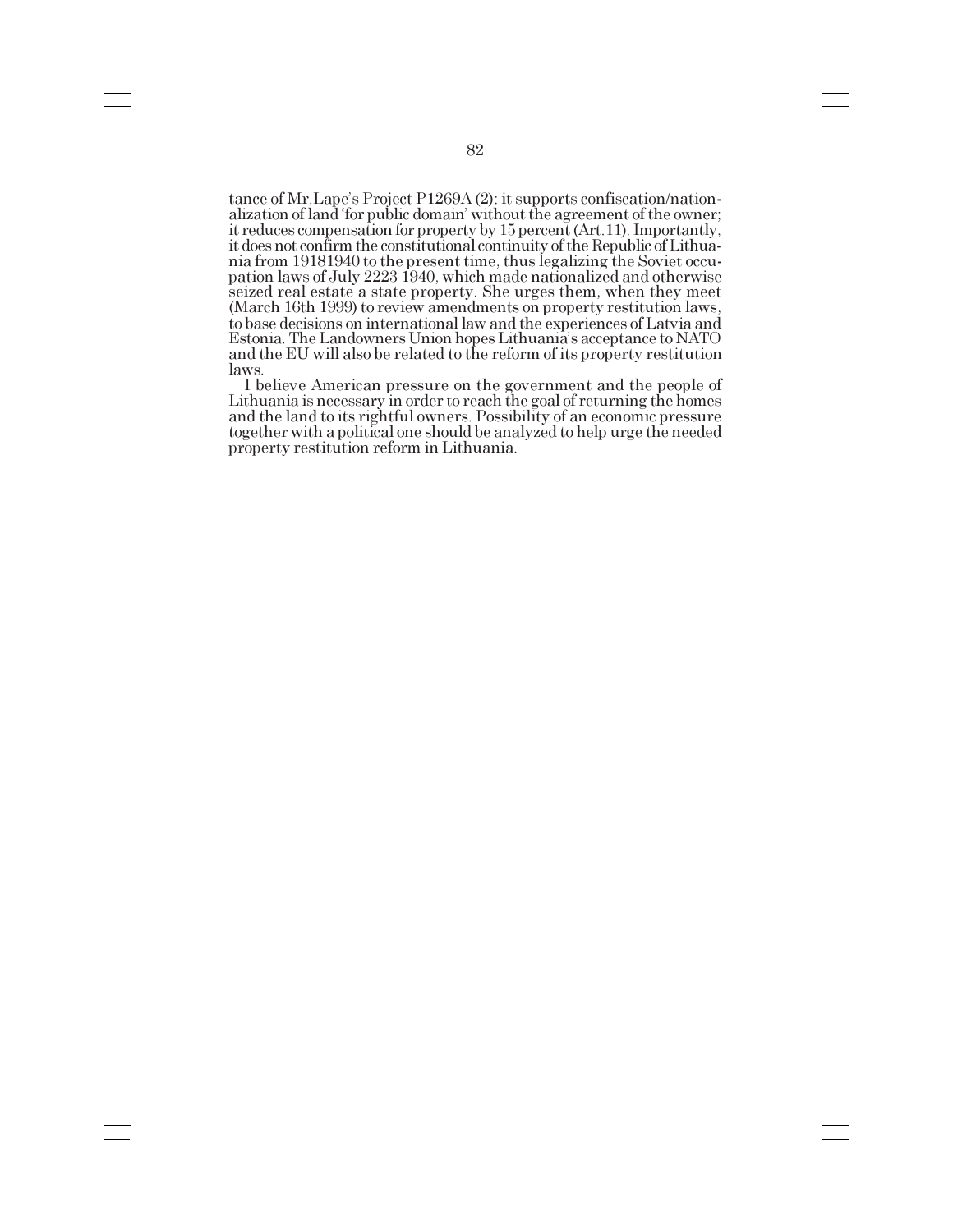# **VYTAUTAS J. SLIUPAS, P.E., ON EXISTING PROPERTY RESTITU-TION PROBLEMS IN LITHUANIA**

Hon. Christopher H. Smith

Chairman

Commission on Security and Cooperation in Europe 234 Ford House Office Building Washington, DC 20515

#### Mr. Chairman:

In your Remarks of March 15, 1999 in the House of Representatives you very eloquently expressed your concern over recent setbacks in the return of expropriated properties to rightful owners in the Chech Republic. A very similar situation exists today in the Republic of Lithuania.

I have testified today before this distinguished group, chaired by you, and outlined the overall situation in Lithuania. In support of my testimony please permit me to further elaborate by presenting several specific cases.

- Case of Vytautas J. Sliupas, P.E. (my own case), resident of Burlingame, CA: Besides the essential facts presented in my verbal testimony today, I wish to say that the Helsinki Commission in its letter of July 6, 1998 to the Lithuanian government used my case as an example. Sufficient details were presented in that letter and additional facts are in the files of the Helsinki Commission.
- Subsequently, I have visited the Ministry of Culture. The Deputy Minister Naglis Puteikis wrote me a letter on July 7 stating that Ministry would agree to return my main house, but would like to retain the "garage" (which is also converted into a vacation house). I countered with a letter to the Minister Saulius Saltenis saying that I wanted to retain my entire property, but I would agree to their using the "garage" for some specified time. I attached a signed "Letter of Understanding" for his countersigning, but the Minister never responded. Recently I heard that the Ministry of Culture had "lost" my letters.
- During a very recent Lithuanian government Cabinet Meeting the Minister of Culture requested that Dr. J. Sliupas' house (museum) in Palanga be incorporated in the Registry of Non-returnable Properties. This Registry was debated in the Cabinet but was not approved; it was returned for better coordination and resubmittal. This act clearly shows that the Ministry of Culture had no intention abiding by their latest offer letter to me in which<br>they indicated willingness to return the main building.
- Case of Ms. Gaila Klimas resident of Cleveland, OH: Her father, Adolfas Klimas, the original owner, purchased a plot for a house which was built in 1940. The family lived there from June 1940 to July 1944. With the Soviet forces re-occupying Lithuania, family was forced to flee. Adolfas Klimas, a journalist, had been active in the rebuilding of Lithuania, worked in the Seimas (Parliament). His brother Petras Klimas, was a signator of the Declaration of Independence of 1918 and an Ambassador to France. This, and the mass deportations of Lithuanians by the Soviets in 1941, placed their lives in danger if they stayed.
- The family immigrated to the United States in 1949. Ms. G. Klimas became an American citizen in 1959. She is the sole heir after Adolfas Klimas died in 1985 and his wife Elena died in 1981.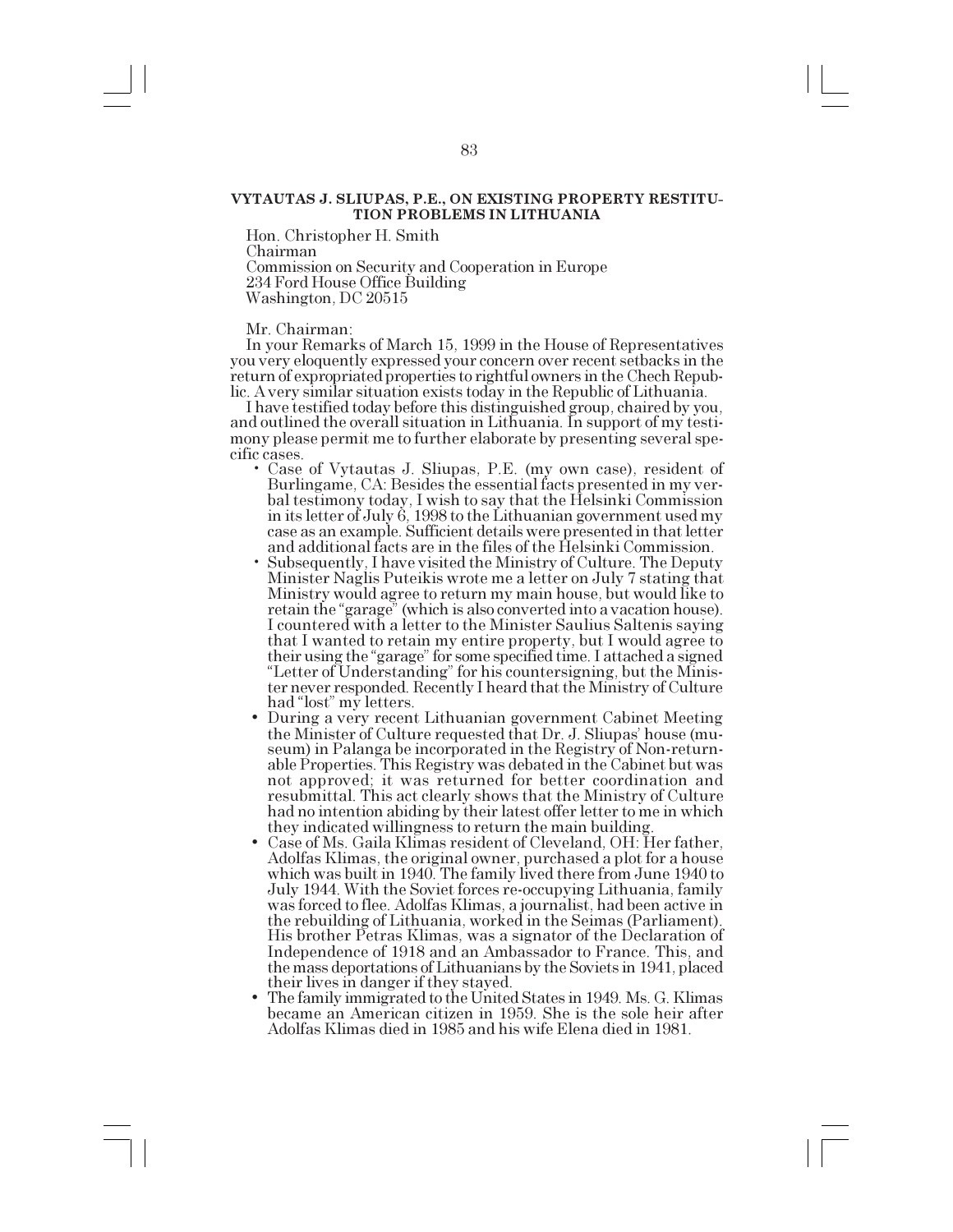- In 1990-91, the Kaunas municipality included Adolfas Klimas' house in the list of properties to be returned to owners. In 1991, Lithuania issued a notice that Lithuanian Americans can claim their properties by December 31, 1991. Ms. G. Klimas sent a request to the Mayor of Kaunas. In 1991, Lithuania decided to recognize Lithuanian citizenship to persons who had been citizens before June 15, 1940, including those who had been living abroad on March 11, 1990 and after. This decision made her a dual national.
- Ms. G. Klimas received an answer to her claim explaining that her request was not discussed, because she was not a resident of Lithuania in 1991 and did not provide a document proving her
- Ms. G. Klimas wrote a second request to Kaunas in August 1992. She received no answer. In 1993 she received a one-sentence notification from Kaunas municipality stating, without any explanation, that her rights to the house will not be reinstated. In 1995 she went to Lithuania and learned that her house had been privatized in March of 1992 and that her claim and the documents she had sent in 1991 was missing. The Mayor's law consultant attorney, Raimundas Miksta, said Lithuania's laws would not be applied to her if she bought apartments to all the residents in her house. Her response was: why should she buy her own property?
- In 1998 she spent one year in Kaunas on a Fulbright grant researching organizations working on the property restitution and human rights issues in the post-Soviet Lithuanian society. She experienced bureaucratic attitudes and delays regarding return of properties to the local residents as well as in her personal attempts to resolve issues in getting back her house. Main attitude among various Lithuanian officials was not to return properties to "foreigners," especially ones that had been privatized (sold as state property after 1991). In 1998, kaunas municipality informed her that her house was privatized, because she was late in claiming it. But she had the proof of her claim in 1991. Then she was reminded that she should have been a resident of Lithuania in 1991, anyway, in order to get her house back.
- In December 1998, Kaunas municipal office for properties agreed to "hold" her house, meaning nothing will be decided for the time being. In 1999, Ms. G. Klimas hopes that United States will exert stronger pressure on Lithuania urging her to return real property to the American owners, so that she too can have her inheritance - the house in Kaunas.
- Mar, CA: This case was also used as an example in the Helsinki Commission's letter of July 6, 1998 to the Lithuanian government. Subsequent events can be described as follows:
- Paezeriai Esate is still occupied by the Regional Museum and in 1998 it was primarily used by the Ministry of Culture and by Mayor of Vilkaviskis for holding meetings and for celebrating birthday parties for visitors from the USA. The exhibits in the Museum are next to nothing: a few photo portraits, some personal poetry, a few paintings and some china ware. During the year the Mayor of Vilkaviskis repeatedly requested Lithuanian -government to place the Estate on a list of "non-returnable properties," while the legal representatives of the owners repeatedly requested the government to return the property to the rightful Heirs.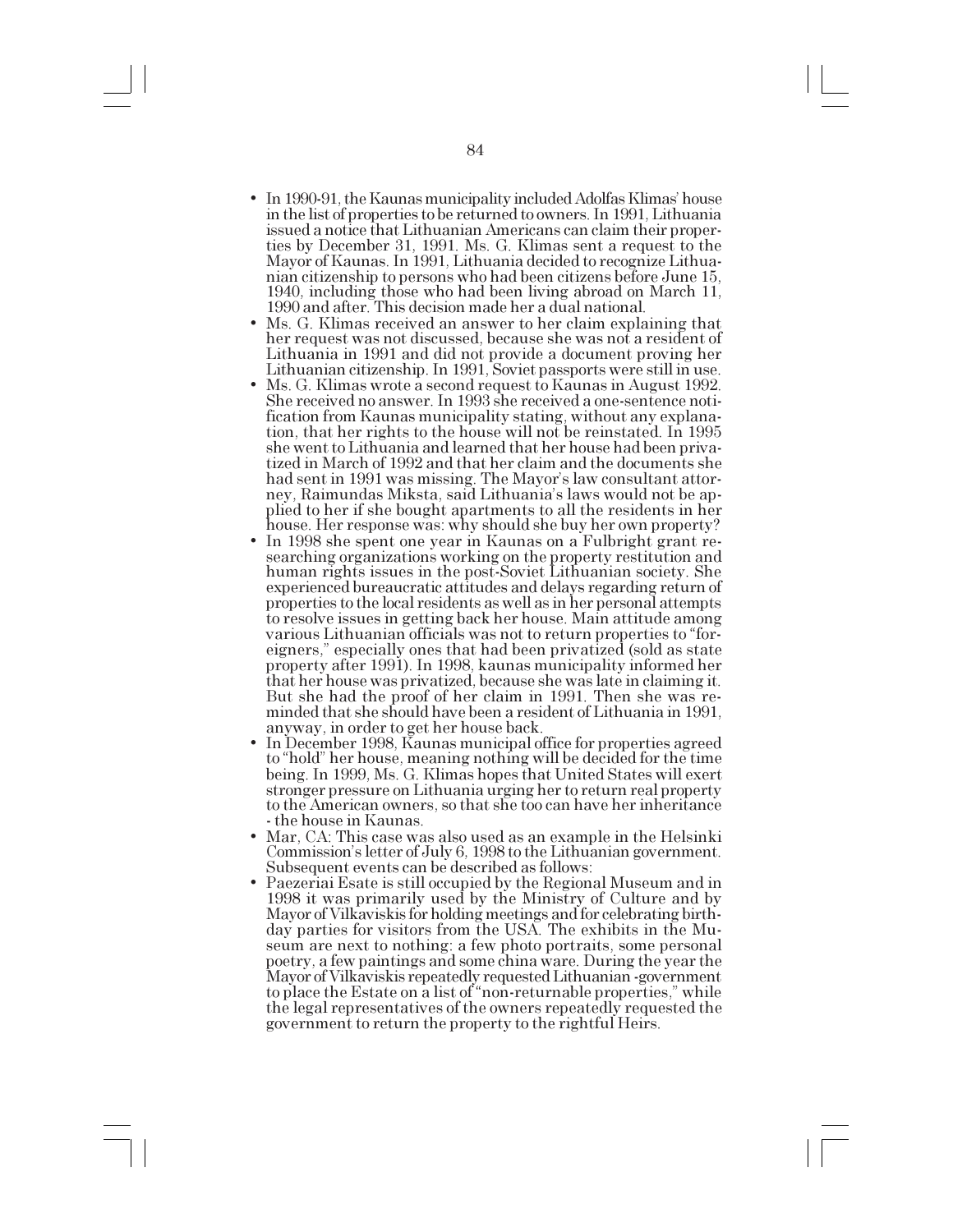- A letter of protest was sent on Jan. 18, 1999 to the Prime Minister and the Minister of Justice. On February 18, 1999 it was learned that the Minister of Culture Saulius Saltenis had sent to the Lithuanian Government a request not to return the Paezeriai Estate to the rightful Heirs, but to pay compensation instead. Legal representatives forwarded a documented protest to the President of Lithuania, because it is believed that the Lithuanian Government does not have sufficient money to pay the Heirs a reasonable and fair compensation.
- The Heirs wish to have the entire Paezeriai Estate returned to them. It is apparent to the Heirs and to their legal representatives that personal ambitions of the Mayor of Vilkaviskis, and of the Minister of Culture Saulius Saltenis and of his Deputy Minister Naglis Puteikis are preventing the return of the Paezeriai Estate even when it is contrary to the provisions of the Lithuanian laws and the Constitution.
- Case of Algis Tallat-Kelpsa, Colonel (Ret.) Army of the United States of America, resident of Mentor, OH: Colonel Tallat-Kelpsa states that after coming to power, the government of newly independent Lithuania made every effort to AVOID restitution of property rights to the rightful owners (or their heirs) of properties nationalized during the Soviet occupation. Since he is an American citizen (and a retiree of the Army of the United States), he was prohibited by Lithuanian laws to file any property claims without first obtaining a Lithuanian passport. To him this was a violation of his human rights and an insult to his American citizenship. Therefore, he has not filed any claims in spite of the 31 December 1997 claim deadline imposed by the Lithuanian government. Pursuing this matter through Lithuanian legal channels he believes would be HOPELESS and cost
- In his case, there is also a truly ironic twist. One of the properties he inherited is a 6 acre parcel deeded to his father by pre-WWII government of independent Lithuania, based on father's status as a volunteer/founder of the army which fought for and gained Lithuania's independence following WWI.
- Case of Raymond Matulionis, PhD, AIA (Professor, Univ. of Wisconsin), resident of Madison, WI: Raymond Matulionis parents' property, "Jasonys" estate, is near the city of Utena. It consists of some 93 ha and a number of buildings purchased by his parents, U.S. citizens, in 1932. Property was confiscated without compensation in 1947. Because his parents retained their U.S. citizenship while they lived in Lithuania, the entire family was able to come to the U.S.A. in 1947 as U.S. citizens. Raymond Matulionis and his brother were born in Lithuania as U.S. citizens.
- R. Matulionis visited "Jasonis" in 1989. The property, including remaining buildings, is grossly run down and severely neglected. To bring it up to acceptable standards an enormous amount of effort would be required. The ownership of property is documented in the Lithuanian National Archives. With regard to reclaiming his property, he has written letters to the Ministry of Agriculture, Ministry of Justice, Lithuania's Ambassador to the U.S., Utena Territory Executive, and Director of Land Affairs and Legal Department of the Ministry of Agriculture and Forestry. Copies of letters were forwarded to other Lithuanian governmental agencies including the Central Privatization Commission. His first letter was written in August, 1991 and in the years that followed he has personally visited some of these agencies.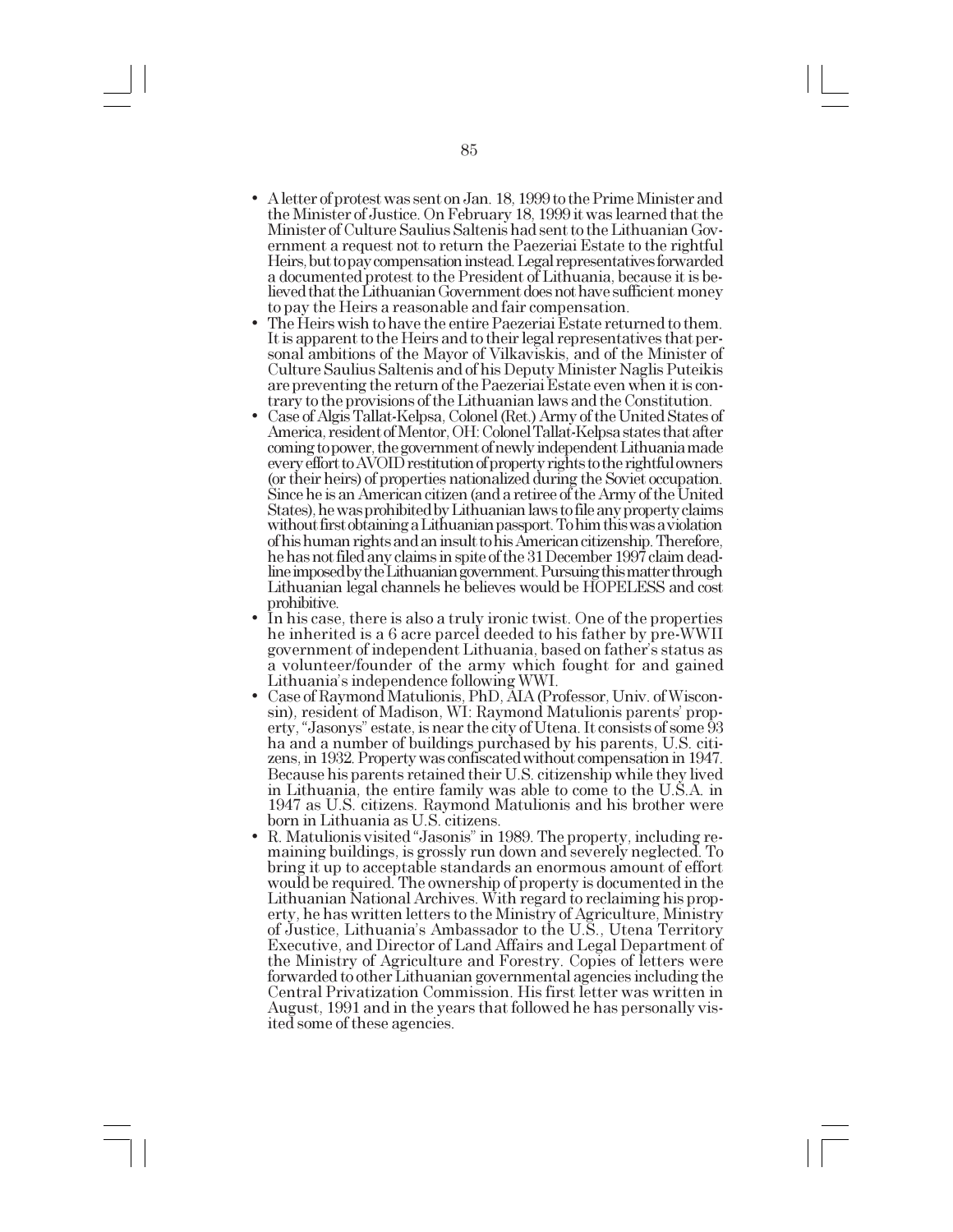- The letter he received from the Executive of Utena Territory, dated October 26, 1998 in general summarizes Lithuania's response: ..."according to the Lithuanian Republic Citizens regulations, real estate ownership rights are being re-established only to the citizens of Lithuania. Since you have informed us that you are a U.S. citizen, there is no possibility for you to regain the ownership rights to the property" (not a direct quote). For Lithuanian officials this is a clear cut case. Unless Lithuanian property restitution laws regarding foreigners' properties are changed, he does not think much can be expected at this time from further discussions with Lithuanian officials. R. Matulionis hopes that perhaps the Helsinki Commission could advise at this time, with some certainty, what steps could be taken by U.S. citizens to regain their confiscated properties.
- Case of John Vazbys, resident of Mahwah, NJ: Mr. Vazbys is trying to reclaim two of his father s properties, one in Kaunas, the other in Palanga. Both properties were "nationalized" under the Soviet regime. Since 1957, when Lithuania was still under the Soviet rule, he has been trying to transfer his deceased father's property to a cousin, who had returned to Kaunas from the gulag in Siberia. Efforts to accomplish this came to nothing, both under the Soviets and under the new Lithuania's government.
- In 1993, his Kaunas property was sold to the so-called "renters" for worthless "institutional paper." A reliable source informed him that his property was sold for an equivalent of \$20 US. The City has recently informed Mr. Vazbys that they were willing to compensate, however, no concrete offer was made, and the city newspapers quote the Mayor of Kaunas as saying that there is no money for compensating all claimants.
- Mr. Vazbys filed a request for return of his father's lot in Palanga. However, he has received no reply. The city administrators commented to him that his request was of "low priority," since neither his father nor he was a deportee, a freedom fighter or a current government's pensioneer. In concluding, Mr. Vazbys says, it is well past the 1997 date when all the paperwork requirements were satisfied. If a proposal comes in his lifetime to compensate, in lieu of return of the properties, at other than 100% of current values, or to compensate later by stretching payments over years, such proposals would not be accepted.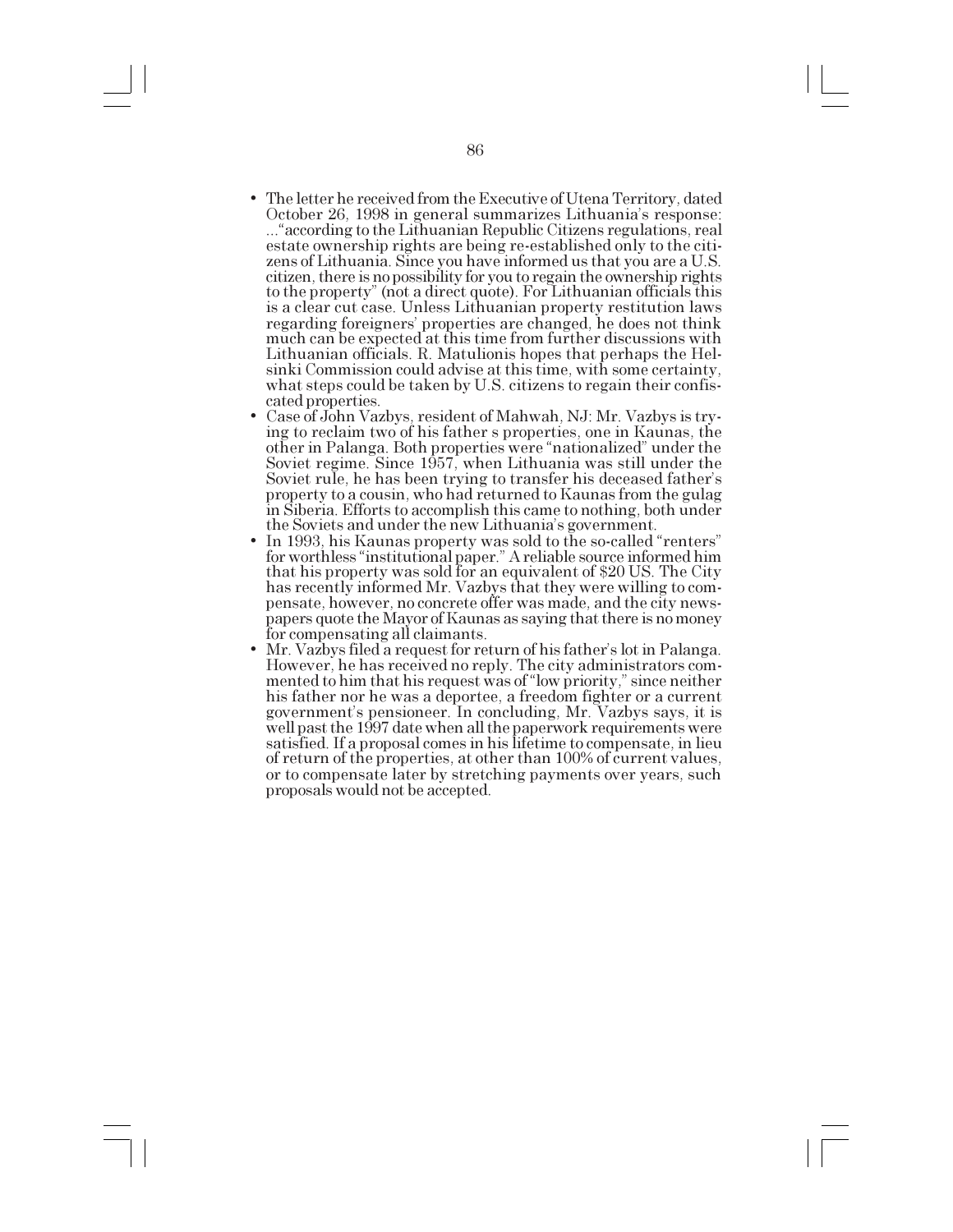## **WRITTEN STATEMENT OF THE RUTHERFORD INSTITUTE SUBMITTED FOR THE RECORD**

The Rutherford Institute is an international nonprofit legal and educational organization dedicated to religious liberty, civil and human rights. The Institute's interest in property restitution in Post-Communist Europe is linked with its desire to defend civil and human rights worldwide and end religious discrimination. The Institute's staff in Budapest, Hungary have forwarded timely and pertinent information concerning property restitution in Romania, Slovakia, Yugoslavia and Poland.

The Rutherford Institute seeks to bring to the Commission's attention the following information:

We received a facsimile on March 22 from our Budapest office, asking for our assistance in restoring property which was taken during Communist rule. Our staff reported that in 1948 the Romanian government closed 1300 schools (half Catholic, half Protestant) and took possession of the school buildings and equipment. These buildings have not yet been given back to the churches despite numerous requests.

In 1995 the Romanian Parliament passed the Educational Law, which maintains that all those buildings which presently belong to the Ministry of Education will not be returned to the original owners, but will remain with the Ministry. Yet, exemptions from this law have been granted solely to the Romanian Orthodox Church, directly discriminating against all other long-established churches in Romania. Furthermore, in the region of Nagyvrad, the episcopal building of the Presbyterian Church had been confiscated in 1962 and has not been returned to the Church, despite the Church having sued for restitution and won in court seven times.

The ethnic Hungarians living in the Moldavia region of Romania are mostly Roman Catholic, and had owned about 100 schools as well as a teacher training college from 1945 until the late 1950s, when they were all closed down. Since that time, Romanian Catholics have not had schools of their own and are forced to learn in the Romanian language and not in their native tongue. These constrictions are a major cause of ethnic and religious discord and strife not dissimilar to the present unrest in Serbia.

Similarly, religious discrimination appears to impede restitution in Slovakia where about 600,000 ethnic Hungarians live, of which approximately 60 percent are Catholic and 40 percent are Presbyterian. The Presbyterians seek the restitution of approximately 200 school buildings; they have not yet received anything back. Hungarian Catholics have been rebuffed by Slovakian officials after efforts to appoint a Hungarian bishop who would offer mass in Hungarian.

ceived restitution of their school buildings. Although some of the church schools have been reorganized as private academies and are allowed to use state school buildings after state school hours, this "accommodation" poses a substantial inconvenience to parents and children and it serves as a continual reminder that the atrocities suffered more than

forty years ago continue to inflict pain. All of the foregoing information was reported to us first hand by our staff in Budapest who work very closely with the ethnic and religious minorities there. Unquestionably, the status of the Romanian Orthodox Church, as the state-recognized church in Romania, contributes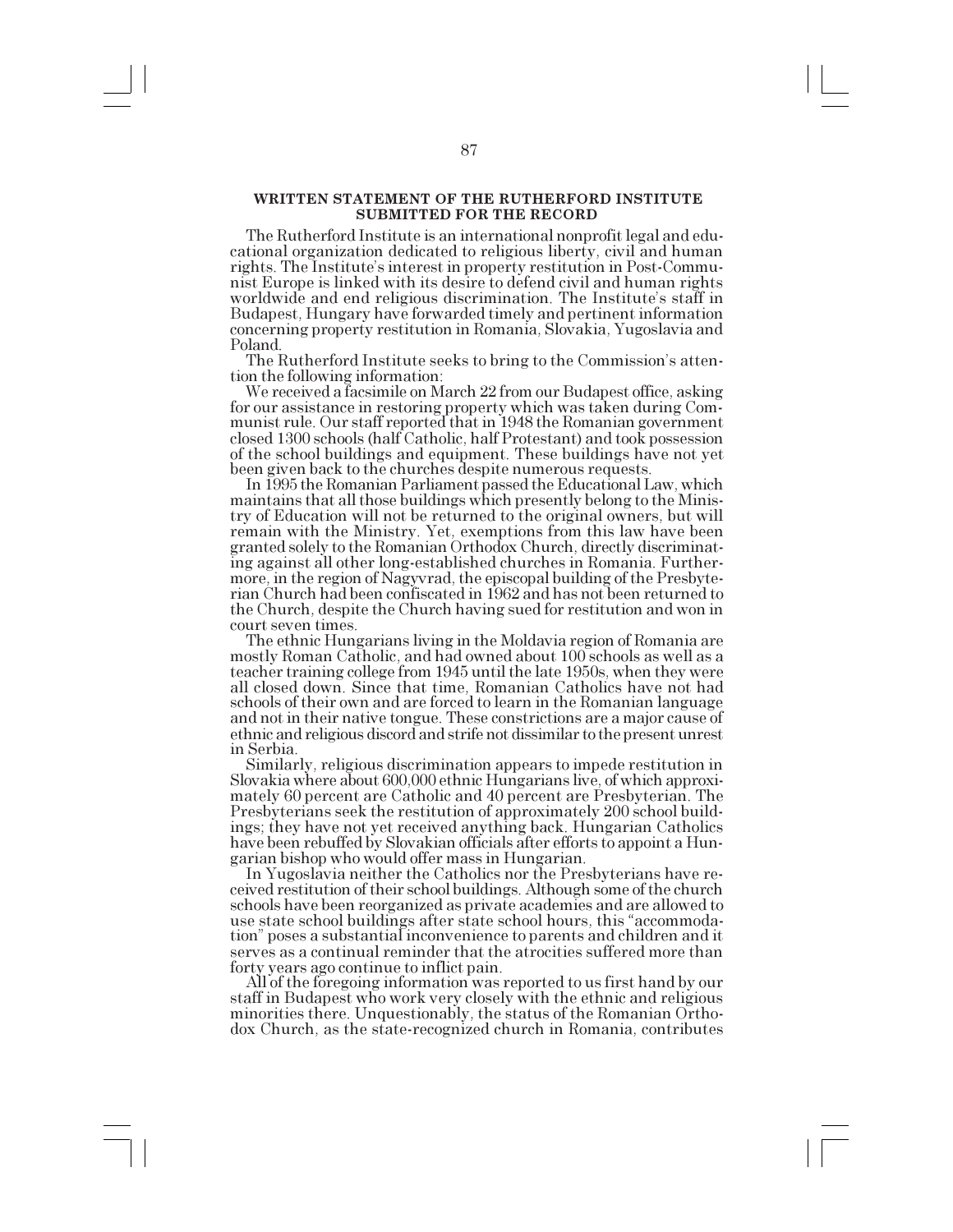directly to the unfavorable treatment of members of the Catholic, Presbyterian and Protestant Churches. Therefore, while most of the eastern European nations have proclaimed their goodwill and intentions to complete the difficult restitution process, several of those nations are in fact ignoring the claims of religious minorities.<br>The Rutherford Institute is cognizant of the legal barriers and bu-

reaucratic inefficiencies that have plagued the restitution process. However, it appears that religious discrimination quite apart from other impediments is substantially responsible for non-state churches and ethnic minorities receiving little or no restitution for confiscated church and school property and buildings. While international pressure may not cure legal or bureaucratic obstacles inherent in new democracies, international efforts can and should be made to swiftly eliminate religious intolerance.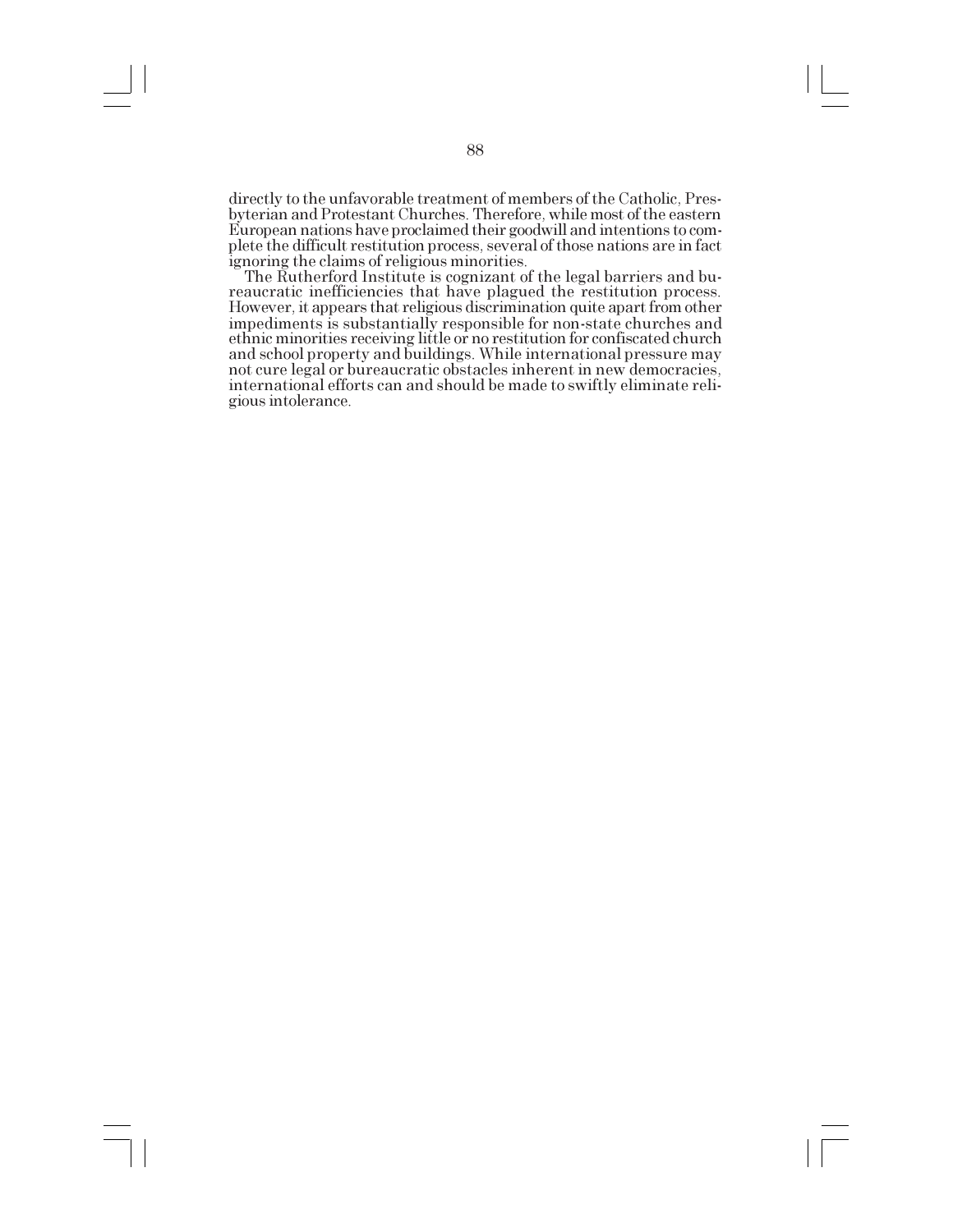# **WRITTEN STATEMENT OF THE COMMITTEE FOR PRIVATE PROPERTY, INC. SUBMITTED FOR THE RECORD**

Mr. Chairman, Mr. Co-Chairman:

We are grateful that the Commission has organized hearings on the issue of property restitution in Eastern Europe. The Committee for Private Property, Inc. (CPP) has documented 1,732 cases of property abusively confiscated by the communist regimes in Romania. Since May 1997, when we started compiling this list not a single case of restitution has resulted in the rightful owner taking possession of his or her prop-

erty.<br>On the issue of the protection of property alone, the Governments of president Iliescu and Constantinescu have a worst record than that of Ceausescu. Under Ceausescu, most of the confiscated properties were used by communists and their supporters, but the users could not become owners. Under the Iliescu government, through law #112/95, the state began "selling" properties that it did not own, at "bargain basement" prices equivalent to the price of stolen goods. Most of the rightful owners, did not have an opportunity to claim the property, before it was sold.

Of the few cases where a court challenge was possible:

- the corrupted courts, staffed with judges educated by the communists, ruled against the owner, based on old communists ideas against the right to private property, rather than the law. Under the Romanian Civil Code we never lost our property rights, we only lost the possession of our goods since confiscation is not a
- form of title transfer.<br>
most of the cases that resulted in a ruling reinstating the property owner in his or her rights were overturned by the Supreme Court, through a Stalinist procedure called "Recurs in Anulare" ("reversal based on annulment"). This procedure was stopped by the Attorney General Sorin Moisescu, but unfortunately, too late for a lot of the owners. There is no remedy available under the Romanian legal system, against this abuse of power. We are aware of a single case pending before the European Court at Strasbourg, since 1996, still unsolved while the house was illegally sold by the government to one that did not have the right to purchase it, even under the laws then in effect.
- of approximately 25 cases, known to us, where the rightful owner regained the property we do not know of a single case where the tenant moved out, even when another house or apartment was offered to the tenant. This illegal act is tolerated and encouraged by the government.

The rent imposed by the government is typically of the order of \$1.50 per year where the property tax is between \$100.00 to \$200.00 per year, or even more.

The class action lawsuit is not available under Romanian law, making it economically impractical or even impossible to claim your own property due to the high cost of litigation. Most of the rightful owners

Some agricultural land has been returned to the farmers, under law 18/1990, with considerable restrictions and without property title. In most cases the land returned is not the same land as that confiscated, the best quality land being given to "specialists" whose own land, if any, was never confiscated.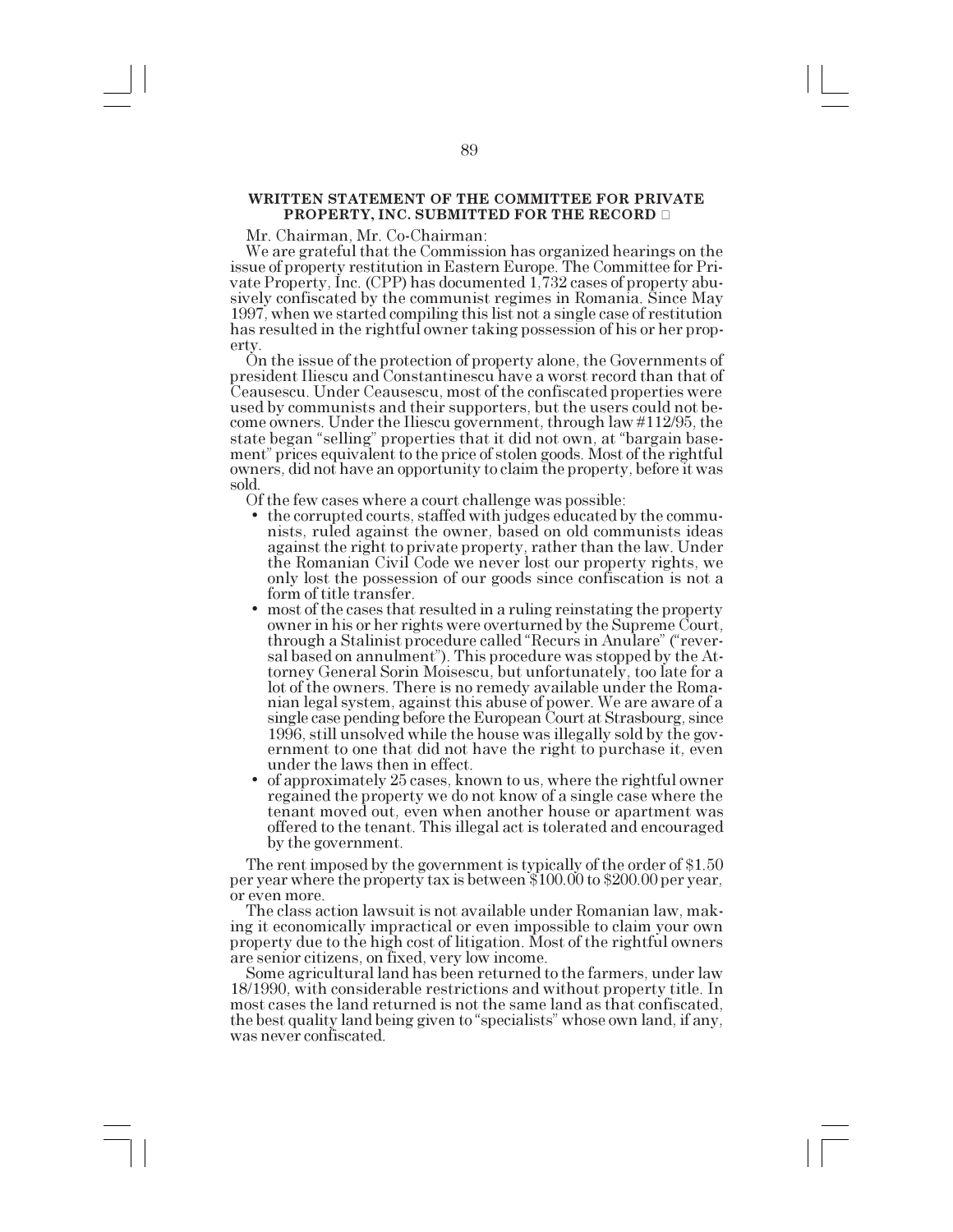More than 1,100,000 hectares of best land is still farmed by state owned farms. Recently the Romanian Senate passed a bill for the formation of a centralized state agency to operate the farms. This is contrary to the privatization efforts expected by the Romanian people. A more liberal law, proposed by Congressman Vasile Lupu (PNTCD) is being debated for years. Under this proposal people that did not receive back the land under law 18/1990 due to various restrictions could reapply and also the upper limit would be increased from 10 to 50 hectares.

Millions of hectares of forest are still under the control of the Romanian Government. Dr. Ioan Paltineanu is analyzing this subject in a separate letter.

For the nationalized industry and commercial establishments there are neither plans nor discussions of any restitution or meaningful compensation.

Most of the American citizens of Romanian origin leaving Romania between 1960 and 1990 have lost their property through Decree 223/ 1974 that confiscated all of the belongings of the people that decided to remain in the West and people wishing to permanently depart from Romania. This decree was found abusive and illegal by the Iliescu government, but its effects were not eliminated. The logic tells one that if property was obtained by the state as a result of an illegal and abusive act, that property must be returned, with proper retribution for the losses. So far, this basic human right concept does not apply to Romania.

Today we are asking for your support in our fight for restoring property rights and the rule of law to Romania. This is the base of a democratic society and one cannot forge ahead without correcting the abuses committed in the past. Property rights cannot wait until all the well positioned former and present communists and/or government officials have appropriated for themselves the best properties belonging to others.<br>Please include in these hearings the list of 1,732 cases of abuse, docu-

mented by our organization, as proof of lack of progress in Romania. Your support is urgently needed and will be deeply appreciated.

Sincerely yours, Mihai A. Vinatoru

*President*

*Please visit our website at www.romhome.org*

*[The list of 1,732 cases is available at the Offices of the CSCE, Washington, DC.]*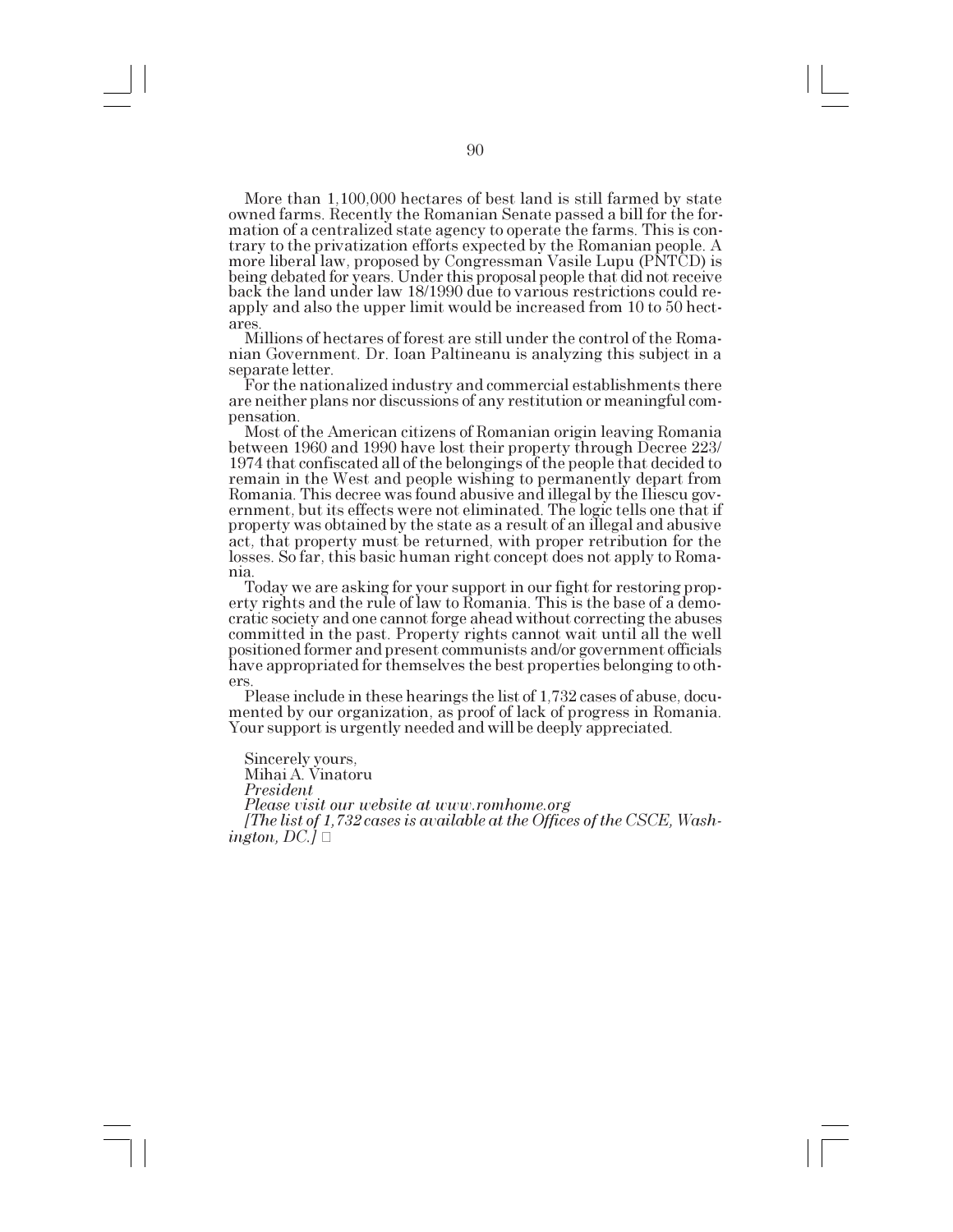## **WRITTEN STATEMENT OF SUSAN R. BENDA SUBMITTED FOR THE RECORD**

# **RESTITUTION FOR JEWS: TO BE OR NOT TO BE?**

Restitution laws are hard on everyone. Many Czechs feel that they have not received fair compensation for expropriations of property during the Communist era. But it appears that one class of claimants Jews—have been virtually barred from recovery by the Finance Ministry's strained interpretation of the 1994 restitution law. My family falls in that category.

The Finance Ministry denied our claim and we sued, challenging the Ministrys intransigent misreading of the restitution law. In September, more than 3 years after we filed our claim, we were vindicated. The Liberec court agreed with us and ordered the Ministry to provide restitution. The Finance Ministry, however, won't take no for an answer. In a move that surprised our seasoned lawyers, the Ministry has appealed the decision. We are thus waiting again.<br>My family has been waiting 50 years for the Czech government to

compensate us for the theft of my grandfather's house in Liberec. The restitution law proclaimed that Jews would be compensated for property seized during the Nazi era. Like virtually all other Jewish restitution claims, ours hit a brick wall of Czech government intransigence and guile. When we cleared all the legal hurdles, the government changed the rules by imposing on us new demands. Our story is one of hundreds of other similarly situated Czech Jews.

Under the law we have a clear claim for restitution. We are not seeking to reclaim the property, as it is now privately owned. Under such circumstances, the law requires the government to provide monetary compensation. But the issue is not about money; the amount at stake is

My father and his brother grew up in a rather nice home in Liberec, which was "sold" (stolen) in  $1940$  to a German company in a transaction subsequently invalidated by a 1945 Czech Presidential decree. My father fled his homeland in 1939 before the Nazis killed his parents. He married another Czech refugee and emigrated to the United States. My father died in 1971 and his brother predeceased him.

In 1994, the Czech parliament amended its post-Velvet Revolution restitution law to enable people (mostly Jews) whose property was stolen by the Nazis to join Czechs whose property had been seized by the Communist government in claiming restitution. The law imposed for-

midable obstacles to potential Jewish claimants.<br>First, these claimants—the vast majority of whom survived after fleeing the country for their lives—must be Czech citizens today in order to file a claim. Miraculously (because my parents were both Czech citizens when we were born), my brother and I are Czech citizens by birth, a hurdle most Jewish survivors (and their descendants) no doubt fail to clear. In addition, Jewish survivors must prove that they were entitled to file a claim under a post-war 1946 restitution law and that their claim "has not been satisfied."

It is quite remarkable—and lucky—that my family's claim meets the narrow legal criteria. But apparently satisfying legal conditions is not good enough for the Ministry of Finance, which has taken an astonishing position that would be impossible to sustain in any court that applies the law fairly. The Ministry requires claimants to prove that they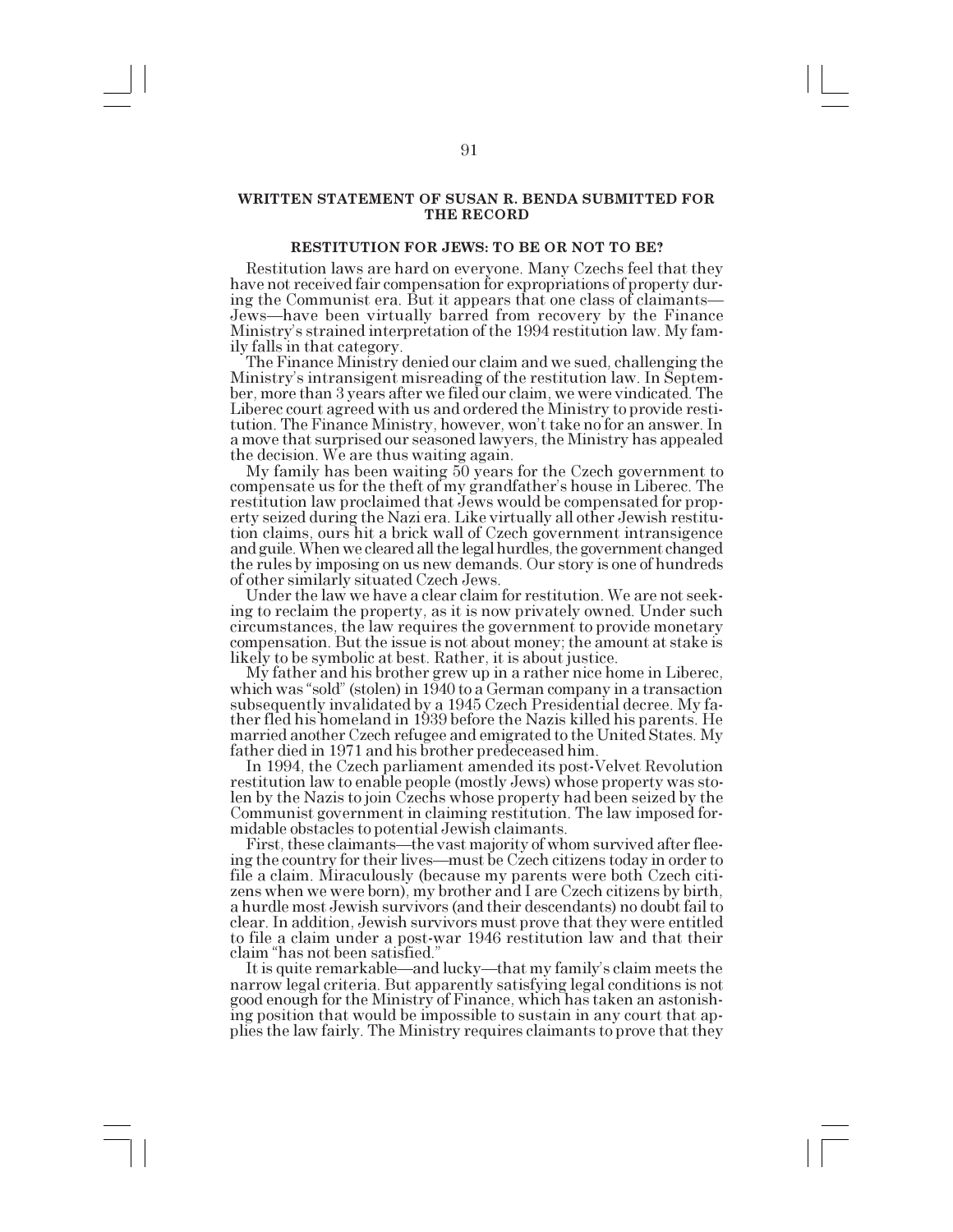in fact filed a claim in the post-war period and that the claim was expressly rejected by a court decision. Simply put, the Ministry asserts that you qualify if you fled the country with nothing but the shirt on your back and then returned to file a claim after adoption of the postwar restitution law, quite a feat. As it happens, my uncle did return and filed a claim in 1947.

That extraordinary achievement, however, is insufficient for the Ministry of Finance, which insists that we also have to prove that a court expressly rejected the claim. We have no idea if Czech courts considered restitution claims during 194648, let alone the resolution of my uncle's claim. In any case, the law does not specify such a requirement; it is a<br>pure invention of the Finance Ministry.

We actually found a record of my uncle's property claim in the Liberec town hall files. The chain of title shows that it was stolen by the Nazis in 1940, confiscated by the Czech government in 1953 and purchased from the government in 1992 by its current owner-occupant, who owns the title. We never got it back, which is simple, dramatic and irrefutable proof that our post-war property claim was unfulfilled.

Why, and on what legal basis, does the Finance Ministry assert that above and beyond the legal requirements—we need to have filed a claim under the post-war law and prove that a court rejected that claim? How dare the Finance Ministry add absurd and unwarranted extra-legal burdens when we have met all the requirements of the law?

"So sue us," retorted a rather cavalier Czech government. We sued and we won. Apparently recognizing that this decision would have a positive impact on other Jews who have filed restitution, the government appealed the trial court's decision. This litigation not only costs more time and money, it provokes a growing indignation and outrage against a government that purports to remedy past grievances but instead callously insists on adding insult to injury.

We represent hundreds. Those Czech Jews who survived the unspeakable horrors of the Nazi years (and their descendants) deserve better. We are owed restitution under this law. The Liberec court agreed. It is time for the Czech government to cease its stonewalling and honor the commitments made in its restitution law. The government should never have appealed and should withdraw its appeal. But we are confident that even if its does not do so, the appeals court will affirm the trial court's ruling and justice will be served. Justice delayed beats no justice at all.

*The writer—a Czech citizen by birth and an attorney by education lives in Washington, DC.*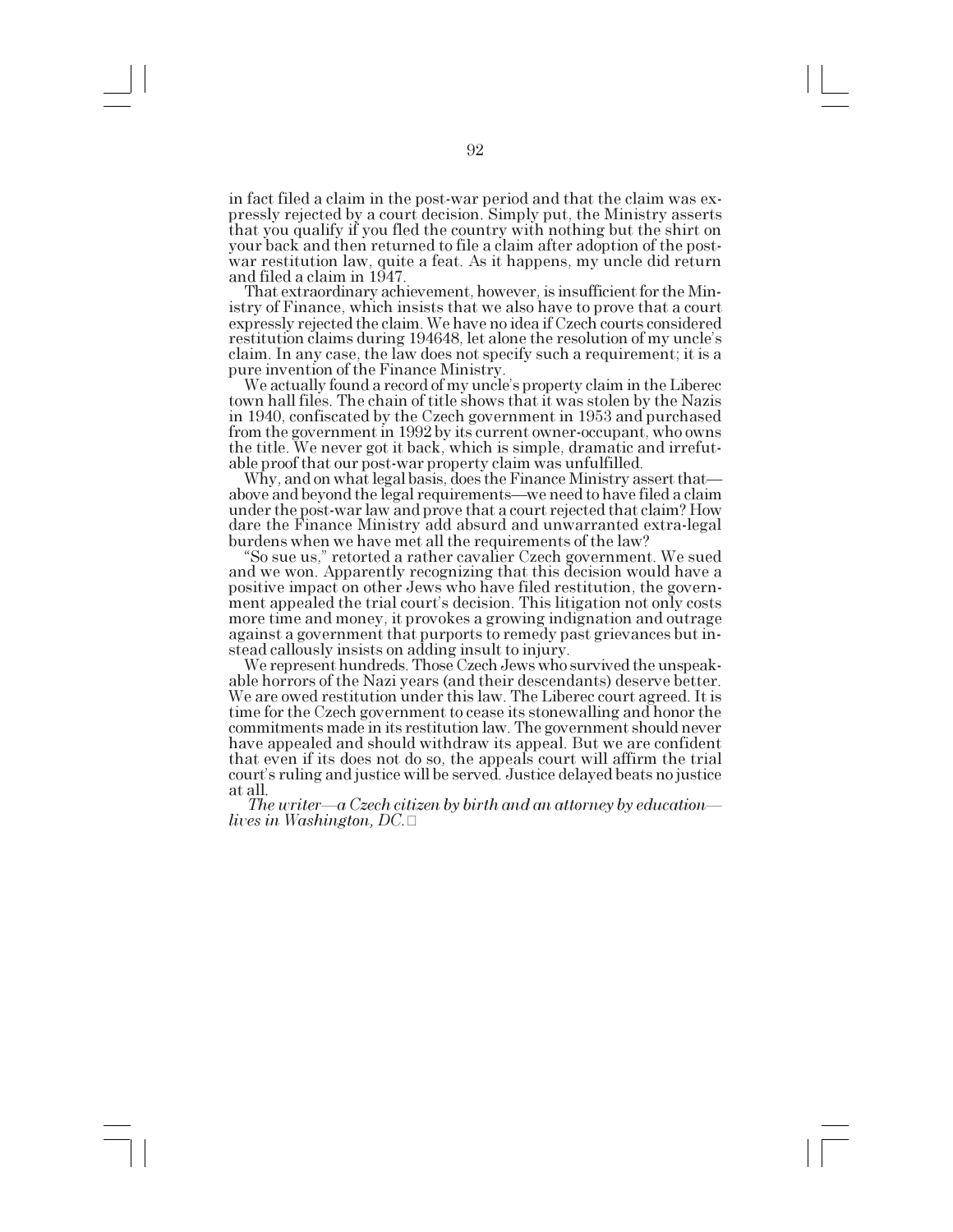# **WRITTEN STATEMENT OF PROF. DR. RENATUS J. CHYTIL, JURIS CONSULT, SUBMITTED FOR THE RECORD**

## **MARCH 19, 1999**

The Honorable Christopher H: Smith, M.C., Commission on Security and Cooperation in Europe 234 Ford House Office Bld., Washington, D.C. 20515 Tel. 202-225-1901

Dear Congressman Smith:<br>I understand that there is scheduled hearing by the CSCE next Thursday on the problems of restitution of confiscated properties by the Nazis and the Communists in the CEE region.

# **THE PRECEDENT FOR RESTITUTION:**

As you remember, I brought to your staff's attention the two cases, the *Simunek and Adam decisions* of the United Nation's Committee saying' that citizenship restrictions violate the antidiscrimination Article 26 of the International Covenant on Civil and Political Rights. But

You may also remember that the during the July hearing of 1996, the State Department's legal experts did not know anything about the Simunek decision that was reported in the *Human Rights Law Journal,* 30 April 1996, Vol. 17 No. 1-2, pages 13-17. However, such problem of juridical ignorance and laxity of our high ranking bureaucracy and experts contributes to default of property rights and human rights of thousands U.S. naturalized citizens, or rather millions of foreign born nationals who immigrated to this country and became U.S. citizens.

#### **IGNORANCE IS NO BLISS:**

When it comes to restitution of confiscates and human rights and enforcement of human rights, there is no excuse for juridical ignorance. Is there? We have now situation (see the attached newspaper clipping) that "people have found it harder to reach federal employees when they call or write the government, and top officials have become more insulated from the needs of the people...

There has been the tendency by the State Department to stone-wall information and legal expert knowledge of individuals to help to decipher the confusion, so one could bring to light the original source of legal reference and proceed to solutions, without the need of hiding in ignorance.

#### **THE EASY-WAY-OUT DOCTRINE:**

In reference to your letter to me of September 4, 1996 (see attached) you referred to my memorandum and critique of the shortcomings of the current espousal policy, dubbed as "the Easy-Way-Out Doctrine" of the U.S. Government. But I was not joking.

The State Department's doctrine of espousal is the Achilles' heal. Unfortunately the Department's legal advisers like Bettauer and Eizenstat, in terms of restitution of private property, not only do they not understand the concept of International Human Rights Law, but by taking lightly our critique of the illegality and unconstitutionality of the espousal doctrine, they continue to make the job more difficult.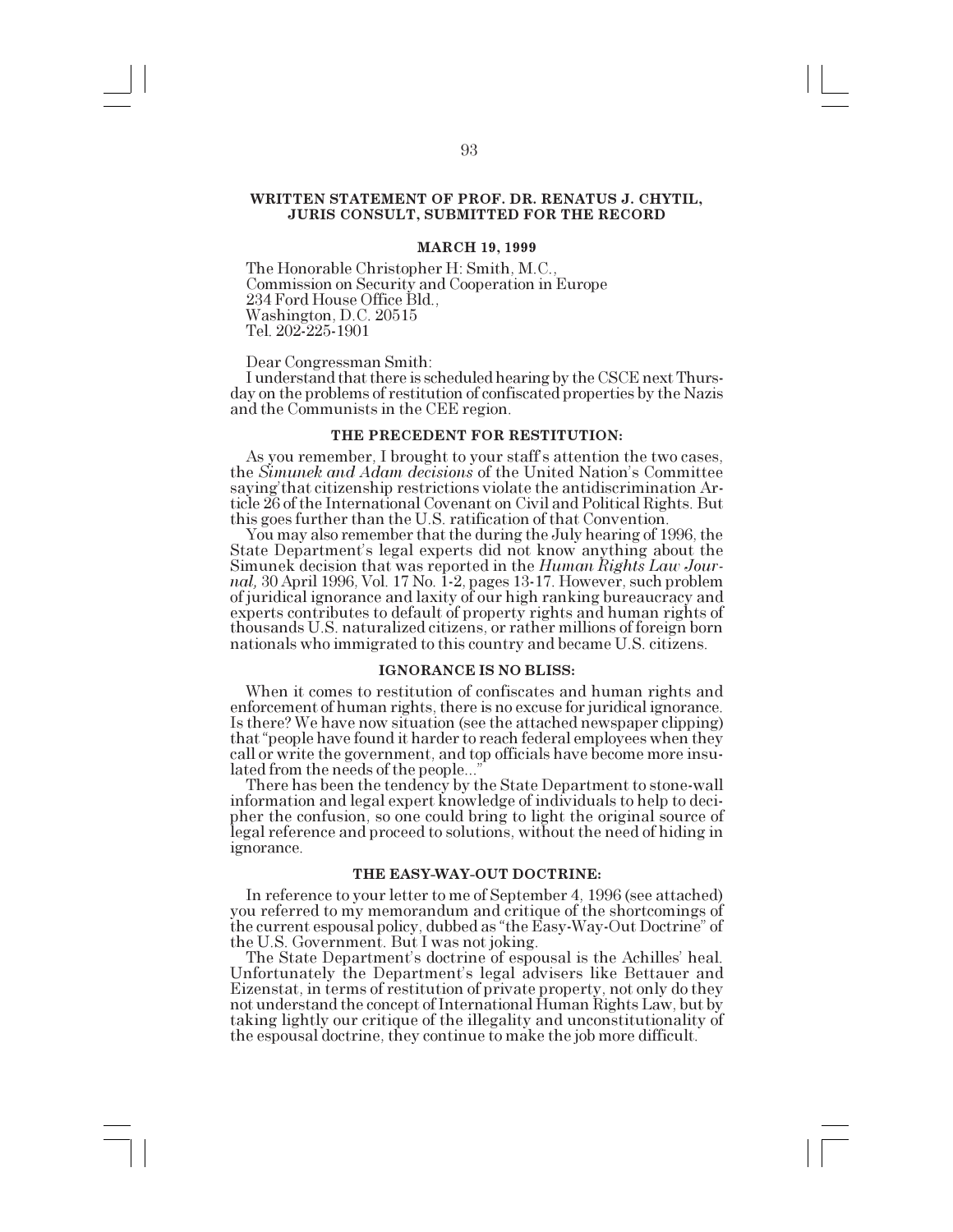## **THE CRITIQUE OF THE NEW DEMOCRATIC PROCESS PROMOT-ING ECONOMIC GROWTH:**

In this Republic and Democracy, there's no need for a cover- up. Allow me to challenge the State Department' arguments dealing with the Czech "dual citizenship" and "restitution." Perhaps unknowingly, Mr. Bettauer and Mr. Eizenstat had created the problem of restitution in conjunction with operating with DoS espousal doctrine.

I would like to be invited by your Committee to participate as an expert witness at the hearings. I do not consider this as PR entertainment. My Congressman Ed Royce sent me a copy of your Resolution H. 562 of October 1, 1998, concerning properties wrongfully expropriated by formerly totalitarian governments. In fact, these governments, regardless of their inventive restitution statutes, they are duty-bound to return the confiscates to original owners. Your staff really does not comprehend why those postcommunist regimes, calling themselves poluralistc democracies must return the confiscates the Nazi and the

Communist regimes stole. With respect to the Czech Republic, its officials have been laughing for more than seven years. Though the CR Deputy Foreign Minister Palous and others have assured members of your Commission that "his government would soon propose a new citizenship law which will permit dual citizenship", I don't believe that your people and the State Department understands the real issue. The real culprit is the espousal doctrine blending in policy and statutes of foreign law.

### **THE HOOK, LINE AND SINKER:**

Why then has the Czech parliament rejected legislation that would have removed Czech citizenship from the conditions required for an individual to have former confiscated property restituted? Allow me to

I know for fact, that the Czech officials in the parliament, in the Government, including judges (like JUDR. Vlaidmir Paul of the Constitutional Court) are laughing. And the gentlemen and ladies in Congress go for the CEE diplomatic excuses with hook, line and sinker.

The CEE diplomats are laughing and saying, why should we do anything for the Czech exiles who became U.S. naturalized, when their own U.S. Government, using the "espousal doctrine", does not help them." As you know, talk is cheap, except when you involve NATO.

## **WHAT DOES THE STATE DEPARTMENT DO?**

We are dealing here with an Imperial Majesty concept. But do not the State Department's legal advisers tell our Congress that "the U.S. Government will refuse to espouse claims against foreign nations on behalf of a naturalized U.S. citizen if that citizen did not enjoy U.S. citizenship at the time the claim arose. This leaves thousands of Americans of Czech descent in a legal limbo of sorts. This also makes your Resolution H. 652 concerning properties wrongfully expropriated by formerly totalitarian governments as an amusing busybody for CEE regimes and meddling with CEE officials living off the confiscates, as well interfering with their foreign ministers to continuously milk funds and special status from the United States.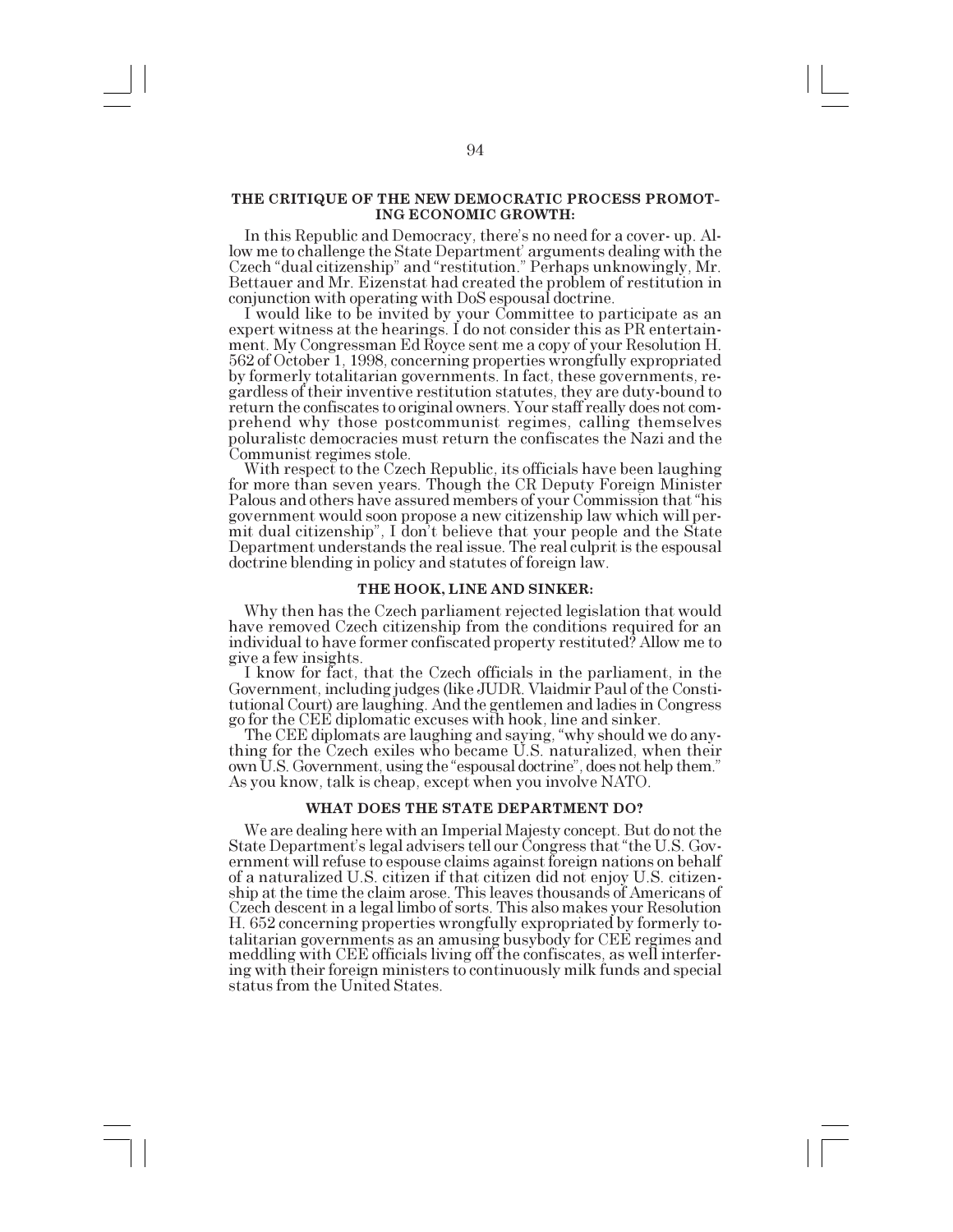This "espousal doctrine" is problematic and deserves a legislative investigation and review. It should be abrogated because it is unconstitutional and violates international law.

If U.S. Government dares to print on the dollar bill IN GOD WE TRUST, then the U.S. Congress must also accept a moral conscience in a higher law and legal hierarchy. The moral obligation of the U.S. Government is the United States Constitution and the Bill of Rights, and if a duly ratified treaty becomes part of the law of the land, than international relations must be compatible with the Bill of Rights, and no other legal authority can be given to the State Department's invention of its "espousal doctrine" by the staunch defense of it to make stale human rights and produce dejected victims.

### **PRIVATE PROPERTV CANNOT BE CONFISCATED:**

If this is the rule of the law of the land and of international law, then the doctrine of espousal is outmoded and archaic remnant of high handed power diplomacy. There is no Imperial Majesty in our Republic and in this representative form of Democracy.<br>In our case, per Resolution H. 652, the underlying issue is restitution

of confiscated properties by some government. If the members of the U.S. Congress are really concerned about equitable-justice instead of international junkets, and if it is so that members of the U.S. Congress concern themselves not with trivia, but are truly concerned about private property wrongfully expropriated, let's go beyond the year of 1999 and go back to the year of 1907, when the United States, without reservations, ratified the Hague Convention Respecting the Laws and Customs of War on Land of October 18, 1907—which in our age of-computers and technological miracles has been completely forgotten. See 36 Stat. 2277, Treaty Series 539, and read Article 46 of said Convention,

page 651 (attached).<br>Does not Resolution H. 652 refer to properties wrongfully expropriated by formerly totalitarian governments? Since these totalitarian regimes, including Fascist and Communist dictatorship were allowed to flourish during W.W.II and the Cold War, the Hague Land Warfare Convention of  $1907$  is applicable. But there's more to it!

#### **THE FIASCO:**

While the CSCE can tell the Central and Eastern European (CEE) Governments (including Russia and Germany) that they must return all the confiscates to the orignal owners, including the confiscates of the Holocaust survivors and exiled U.S. naturalized in this country, the formerly totalitarian governments plea that their sovereign states are not subject to the 1907 Treaty. But they are, and the United States also.

Of course, the State Department's legal advisers will main-tain that the Hague Convention of 1907 does not affect. Nevertheless the practice of their espousal doctrine within the hierarchical normative structure of international and national laws is subrogated to the Hague Convention of 1907.

According to Article 46 of said Treaty, private property cannot be confiscated. It simply does not say where and why the citizenship of the victims of the prior confiscations is irrelevant. Like the Simunek decision says in so many words that Government "cannot discriminate among the victims of the prior confiscations, since all victims are en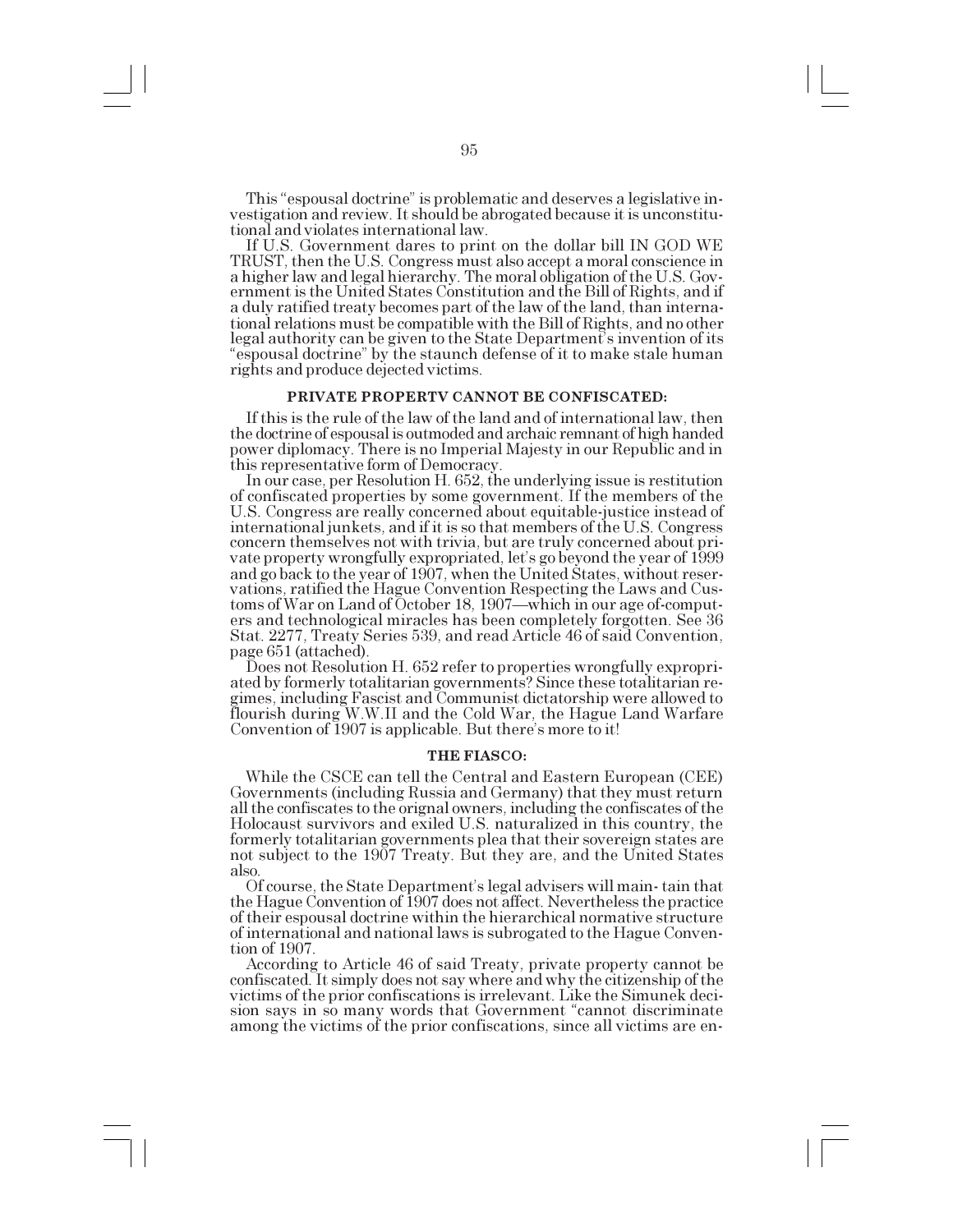titled to redress without arbitrary distinctions". In this case, the status of persons born in this country and U.S. naturalized is governed by the equal protection clause of the Fourteenth Amendment, Section 1, of the U.S. Constitution.

So, the espousal doctrine is archaistic and unconstitutional. It is illegal. But this is not the only fiasco. The other fiasco is the fact that the United States had violated the Hague Convention before, during and after W.W.II, and also during the Cold War.

# **THE FUNGIBLE THEORY:**

The Continental lawyers, namely of Germany, came with the idea that claimants, whose gold was confiscated, could be repaid with other gold of equivalent amount. Some of the governmental and banking officials (as in the Bank for International Settlements) had failed to place in escrow any equivalent amount to protect themselves against this contingent liability but also made no effort to ascertain whether or not the State, in this case Germany, had sufficient non-looted gold to meet this liability at some later date. This practice of failing to keeping records was in violation of the Hague Convention of 1907.

In retrospect, a similar violation had occurred when the Tripartite Gold Commission was restated in 1946 by the Allies under the Treaty of Paris, where the U.S., France and Britain became tenants in common to administer the pool of the Nazi gold looted during WWII. The Commission has failed to record the gold as to what was private gold of individual owners and what was national gold reserve. It simply commingled the private gold and public gold, allowing it to be labeled as monetary restitution gold. This fact has been acknowledged in letters to me from State Department officials. (See attached, Bettauer and Eizenstat).

#### **THE CZECH-GERMAN RELATIONS:**

Moreover, as in the post-W.W.II case of Czechoslovakia dealing with Sudeten Germans has become political subterfuge to prevent U.S. naturalized Czech and Slovaks from gaining reparations. As indicated by the recent political backlash in Bavaria of the expatriated Sudenten Germans arising by ignoring the Paris Peace Treaty concerning the question of compensation and reparations between Germany and Czechoslovakia with the Sudeten region argument. The Sudeten issue from the date of deportation should rest as a closed issue concluding the willingness to try on a case-by-case basis the Nazi collaborators for civil damages and crimes against, humanity.

Subsequently, the Potsdam Conference gave assent in principle to the Czechoslovak Government in exile the November 23, 1944 Memorandum to the Allies that after the conclusion of the hostilities all German nationals as determined to have good standing with and espouse the Nazi regime in collaboration and as instruments of obstruction directed by the Sudeten German Party, the expulsion and transfer of such persons.

The matter was passed unto the Allied Control Council which decided at its November 20,1945 Session the transfer of 2,500,000 German nationals from Czechoslovakia. At the end of the transfer in 1946, the United States Zone admitted 1,750,00 persons the and Soviet Zone 750,000 persons in Germany. Only about 300,000 persons of German nationality on account of their anti-Nazi attitude and loyalty to the